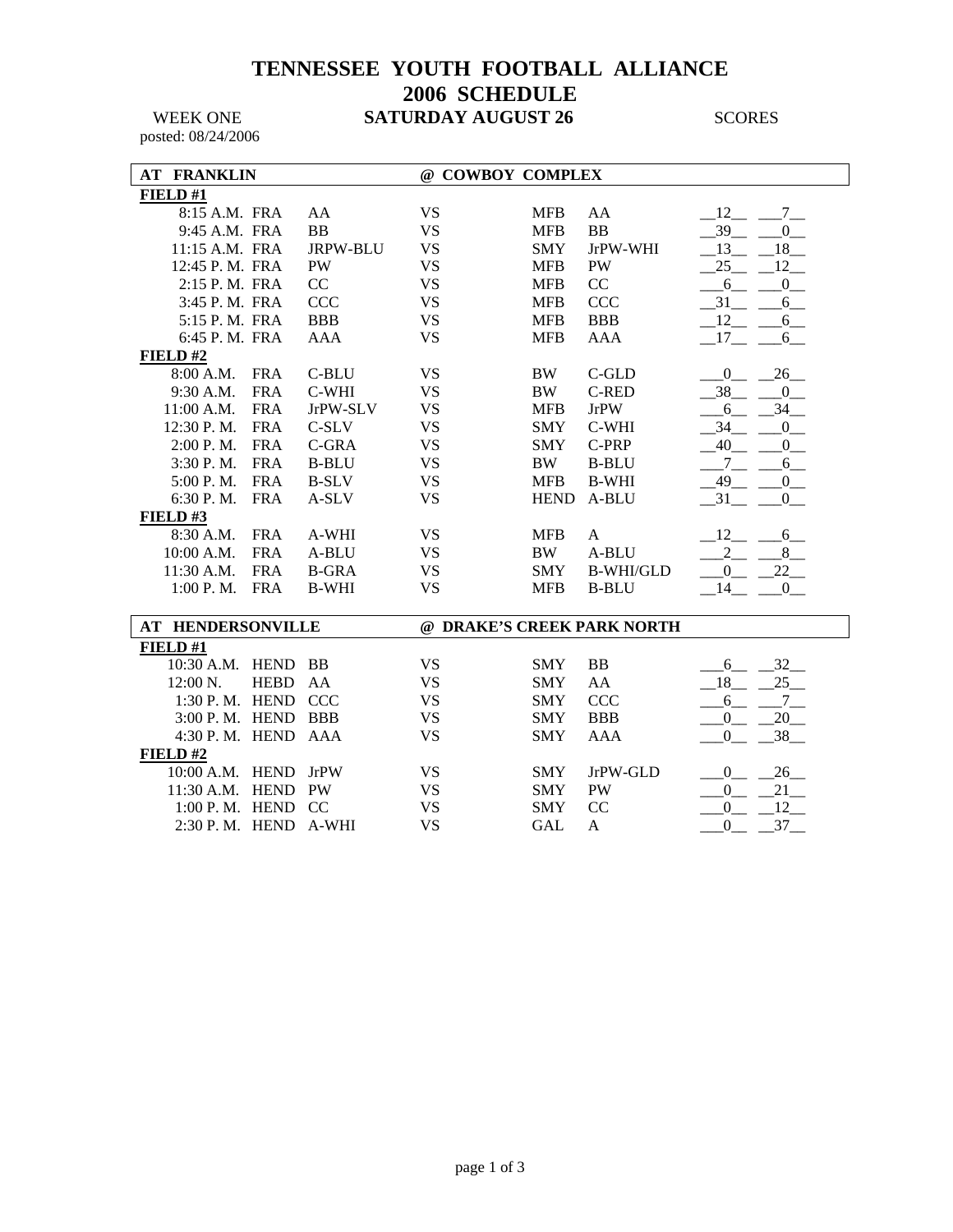## **TENNESSEE YOUTH FOOTBALL ALLIANCE 2006 SCHEDULE**  WEEK ONE **SATURDAY AUGUST 26** SCORES

posted: 08/24/2006

| <b>AT MT. JULIET</b>   |                       |                  | @ CHARLIE DANIEL'S PARK  |            |              |                             |
|------------------------|-----------------------|------------------|--------------------------|------------|--------------|-----------------------------|
| FIELD#1                |                       |                  |                          |            |              |                             |
| 8:00 A.M. MJ           |                       | JrPW-GLD         | <b>VS</b>                | GOOD JrPW  |              | 26<br>$\boldsymbol{0}$      |
| 9:15 A.M.              | MJ                    | JrPW-BLK         | <b>VS</b>                | <b>BW</b>  | <b>JrPW</b>  | 18<br>31                    |
| 10:30 A.M.             | MJ                    | <b>B-WHI</b>     | <b>VS</b>                | <b>BW</b>  | <b>B-GRA</b> | 25<br>$\boldsymbol{0}$      |
| 11:45 A.M.             | MJ                    | <b>B-GRA</b>     | <b>VS</b>                | BW         | <b>B-RED</b> | 13<br>6                     |
| 1:00 P.M. MJ           |                       | <b>BB</b>        | <b>VS</b>                | <b>BW</b>  | <b>BB</b>    | 23<br>6                     |
| 2:30 P.M. MJ           |                       | $\mathbf{A}$     | <b>VS</b>                | <b>SMY</b> | A-PRP        | $\overline{0}$<br>47        |
| 3:45 P.M. MJ           |                       | AA               | <b>VS</b>                | <b>BW</b>  | AA           | 18<br>6                     |
| 5:00 P.M. MJ           |                       | <b>CCC</b>       | <b>VS</b>                | <b>BW</b>  | <b>CCC</b>   | 28<br>$\boldsymbol{0}$      |
| 6:15 P.M. MJ           |                       | <b>BBB</b>       | <b>VS</b>                | BW         | <b>BBB</b>   | 18<br>7                     |
| 7:30 P.M. MJ           |                       | <b>AAA</b>       | <b>VS</b>                | BW         | <b>AAA</b>   | -19<br>12                   |
| FIELD#2                |                       |                  |                          |            |              |                             |
| 8:15 A.M. MJ           |                       | C-GLD            | VS                       | <b>MFB</b> | C-WHI        | $-45$<br>$\mathbf{0}$       |
| 9:30 A.M.              | MJ                    | C-BLK            | <b>VS</b>                | BW         | C-BLU        | 7<br>0                      |
| 10:45 A.M.             | MJ                    | C-GRA            | <b>VS</b>                | <b>MFB</b> | C-BLU        | 21<br>0                     |
| 12:00 N.               | MJ                    | C-WHI            | <b>VS</b>                | BW         | C-WHI        | 32<br>$\theta$              |
| $1:15$ P.M. MJ         |                       | <b>B-YEL</b>     | <b>VS</b>                | BW         | <b>B-WHI</b> | 41<br>$\theta$              |
| 2:30 P.M. MJ           |                       | CC               | <b>VS</b>                | BW         | CC           | 38<br>$\overline{0}$        |
| 3:45 P.M. MJ           |                       | PW               | <b>VS</b>                | BW         | PW           | $\boldsymbol{0}$<br>13      |
| 5:00 P.M. MJ           |                       | <b>B-BLK</b>     | <b>VS</b>                | BW         | <b>B-BLK</b> | 20<br>$6_{-}$               |
| 6:15 P.M. MJ           |                       | <b>B-GLD</b>     | <b>VS</b>                | BW         | <b>B-GLD</b> | 18<br>12                    |
|                        |                       |                  |                          |            |              |                             |
|                        |                       |                  |                          |            |              |                             |
| <b>AT SMYRNA</b>       |                       |                  | @ SMYRNA RECREATION PARK |            |              |                             |
| <b>GENE CARR FIELD</b> |                       |                  |                          |            |              |                             |
|                        | 9:00 A.M. SMY         | <b>B-PRP</b>     | <b>VS</b>                | GRSL       | B            | 12<br>$\overline{0}$        |
| 10:30 A.M. SMY         |                       | <b>B-WHI/PRP</b> | <b>VS</b>                | HEND B-B   |              | 26<br>6                     |
|                        |                       |                  |                          |            |              |                             |
| <b>AT BORDEAUX</b>     |                       |                  | @ METRO CENTER           |            |              |                             |
| FIELD #1               |                       |                  |                          |            |              |                             |
|                        | 9:00 A.M. BORD BB     |                  | <b>VS</b>                | GAL        | <b>BB</b>    | 33<br>$\overline{0}$        |
|                        | 10:30 A.M. BORD CCC   |                  | <b>VS</b>                | <b>GAL</b> | <b>CCC</b>   | 26<br>$\mathbf{0}$          |
| $12:00 \text{ N.}$     | <b>BORD BBB</b>       |                  | <b>VS</b>                | GAL        | <b>BBB</b>   | 13<br>$7\overline{ }$       |
|                        | 1:30 P.M. BORD        | AAA              | <b>VS</b>                | GAL        | AAA          |                             |
|                        | 3:00 P. M. BORD VAR   |                  |                          |            |              | $6_{-}$<br>$0$ <sub>—</sub> |
| FIELD#2                |                       |                  | VS (Scrimmage) FRA       |            | <b>VAR</b>   | 28<br>$\overline{0}$        |
|                        | 9:30 A.M. BORD        | <sub>CC</sub>    |                          |            |              | $\overline{0}$              |
|                        |                       |                  | <b>VS</b>                | <b>DON</b> | CC           | 20                          |
|                        | 11:00 A.M. BORD PW    |                  | <b>VS</b>                | <b>GAL</b> | PW           | $-31$<br>$7\overline{ }$    |
|                        | 12:30 P. M. BORD JrPW |                  | VS                       | SMY        | JrPW-PRP     | $-0$ $-21$ $-$              |
|                        | 2:00 P.M. BORD A      |                  | VS                       | <b>SMY</b> | $A-W$        | $-19$<br>6                  |
| <b>AT DONELSON</b>     |                       |                  | @ WARRIOR PARK           |            |              |                             |
| FIELD#1                |                       |                  |                          |            |              |                             |
|                        | 6:00 P.M. DON         | $BB-1$           | <b>VS</b>                | <b>DON</b> | $BB-2$       | $-33$<br>$\overline{0}$     |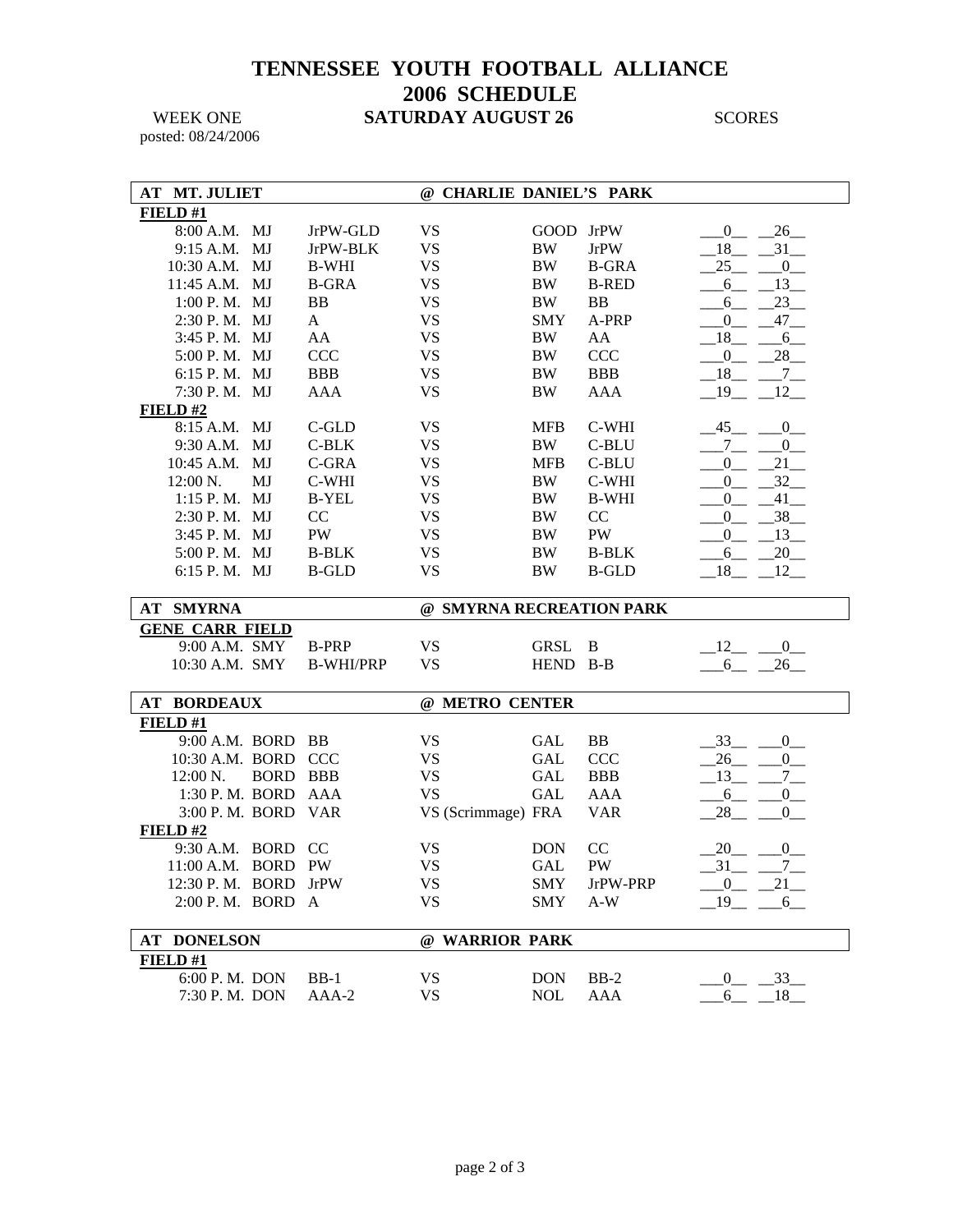### **TENNESSEE YOUTH FOOTBALL ALLIANCE 2006 SCHEDULE**  WEEK ONE **SATURDAY AUGUST 26** SCORES

posted: 08/24/2006

|                                                    | AT SOUTH NASHVILLE             |           |                                | @ EZELL HARDING HIGH SCHOOL |              |               |                                                |
|----------------------------------------------------|--------------------------------|-----------|--------------------------------|-----------------------------|--------------|---------------|------------------------------------------------|
|                                                    | 9:00 A.M. SN                   |           | CC                             | <b>VS</b>                   | GOOD CC      |               | $\boldsymbol{0}$<br>33                         |
|                                                    | 10:30 A.M.                     | <b>SN</b> | <b>PW</b>                      | <b>VS</b>                   | GOOD PW      |               | $\boldsymbol{0}$<br>$19$ <sub>—</sub>          |
|                                                    | 12:00 N                        | SN        | <b>BB</b>                      | <b>VS</b>                   | GOOD BB      |               | 34<br>$\mathbf{0}$                             |
|                                                    | 1:30 P.M. SN                   |           | <b>CCC</b>                     | <b>VS</b>                   | GOOD CCC     |               | 28<br>$\mathbf{0}$                             |
|                                                    | 3:00 P.M. SN                   |           | <b>BBB</b>                     | <b>VS</b>                   | GOOD BBB     |               | 12<br>19                                       |
|                                                    | 4:30 P.M. SN                   |           | <b>AAA</b>                     | <b>VS</b>                   | GOOD AAA     |               | $-38$<br>$6\overline{6}$                       |
|                                                    | 6:00 P.M. SN                   |           | <b>VAR</b>                     | VS Scrimmage) MFB           |              | <b>VAR</b>    | $24$ <sub>—</sub><br>$_{20}$                   |
| @ WHITE'S CREEK HIGH SCHOOL<br><b>AT TENNESSEE</b> |                                |           |                                |                             |              |               |                                                |
|                                                    | 10:00 A.M. TENN                |           | PW                             | <b>VS</b>                   | <b>DON</b>   | <b>PW</b>     | $27_{-}$<br>$\overline{0}$                     |
|                                                    | 11:30 A.M. TENN                |           | <b>CCC</b>                     | <b>VS</b>                   | <b>DON</b>   | <b>CCC</b>    | 26<br>$\overline{0}$                           |
|                                                    | 1:00 P. M. TENN                |           | <b>BBB</b>                     | <b>VS</b>                   | <b>DON</b>   | <b>BBB</b>    | 27<br>$\mathbf{0}$                             |
|                                                    | 2:30 P. M. TENN                |           | AAA                            | <b>VS</b>                   | <b>DON</b>   | AAA           | 42<br>$\mathbf{0}$                             |
|                                                    |                                |           |                                |                             |              |               |                                                |
|                                                    | <b>AT COOKEVILLE</b>           |           |                                | @ COOKEVILLE HIGH SCHOOL    |              |               |                                                |
|                                                    | FIELD#1<br>11:30 A.M. COOK CCC |           |                                |                             |              | <b>CCC</b>    |                                                |
|                                                    | 1:00 P.M. COOK BBB             |           |                                | <b>VS</b>                   | GRSL<br>GRSL | <b>BBB</b>    | $-33$<br>0                                     |
|                                                    | 2:30 P.M. COOK AAA             |           |                                | <b>VS</b><br><b>VS</b>      | GRSL         | AAA           | $\mathbf{0}$<br>$47 -$<br>34<br>$\overline{0}$ |
|                                                    | FIELD#2                        |           |                                |                             |              |               |                                                |
|                                                    | 11:00 A.M. COOK PW             |           |                                | S                           | GRSL         | PW            | 19<br>$\overline{0}$                           |
|                                                    | 12:30 P.M. COOK BB             |           |                                | ${\bf S}$                   | GRSL         | <b>BB</b>     | 26<br>$\mathbf{0}$                             |
|                                                    | 2:00 P.M. COOK CC              |           |                                | S                           | GAL          | <sub>CC</sub> | $27$ <sub>—</sub><br>$\overline{0}$            |
|                                                    |                                |           |                                |                             |              |               |                                                |
|                                                    | <b>AT NASHVILLE PANTHERS</b>   |           |                                | @ BAILEY MIDDLE SCHOOL      |              |               |                                                |
|                                                    | 10:00 A.M. NASH PW             |           |                                | <b>VS</b>                   | <b>NOL</b>   | <b>PW</b>     | 13<br>$\overline{0}$                           |
|                                                    | 11:30 A.M. NASH CCC            |           |                                | VS.                         | <b>NOL</b>   | CCC           | $-43$<br>$\mathbf{0}$                          |
|                                                    | 1:00 P.M. NASH BBB             |           |                                | <b>VS</b>                   | <b>NOL</b>   | <b>BBB</b>    | $-18$<br>$\mathbf{0}$                          |
|                                                    | <b>AT SHELBYVILLE</b>          |           |                                | @ SHELBYVILLE HIGH SCHOOL   |              |               |                                                |
|                                                    | 11:00 A.M. SHBY                |           | PW                             | <b>VS</b>                   | <b>WC</b>    | PW            | 48<br>$\mathbf{0}$                             |
|                                                    | 12:30 P.M. SHBY                |           | <b>CCC</b>                     | <b>VS</b>                   | <b>WC</b>    | <b>CCC</b>    | $21$ <sub>—</sub><br>$\mathbf{0}$              |
|                                                    | 2:00 P.M. SHBY                 |           | <b>BBB</b>                     | <b>VS</b>                   | <b>WC</b>    | <b>BBB</b>    | 48<br>$\mathbf{0}$                             |
|                                                    | 3:30 P.M. SHBY                 |           | AAA                            | <b>VS</b>                   | <b>WC</b>    | <b>AAA</b>    | $-34$<br>12                                    |
|                                                    |                                |           |                                |                             |              |               |                                                |
|                                                    | <b>BORD</b>                    |           | <b>Bordeaux Eagles</b>         | TYFA COMMUNITY'S            | MJ           |               | Mt. Juliet Bears                               |
|                                                    | <b>BW</b>                      |           | <b>Brentwood Blaze</b>         |                             | <b>MFB</b>   |               | Murfreesboro Mustangs                          |
|                                                    | <b>COOK</b>                    |           | <b>Cookeville Cavaliers</b>    |                             | <b>NASH</b>  |               | <b>Nashville Panthers</b>                      |
|                                                    | <b>DON</b>                     |           | <b>Donelson Warriors</b>       |                             | <b>NOLE</b>  |               | Nolensville Panthers                           |
|                                                    |                                |           |                                |                             | <b>SHBY</b>  |               | Shelbyville Eagles                             |
|                                                    | <b>FRA</b>                     |           | Franklin Cowboys               |                             |              |               |                                                |
|                                                    | <b>GAL</b>                     |           | Gallatin Green Wave            |                             | <b>SMY</b>   |               | Smyrna Bulldogs                                |
|                                                    | <b>GOOD</b>                    |           | Goodlettsville Trojans         |                             | <b>SN</b>    |               | So. Nashville Sooners                          |
|                                                    | <b>GRSL</b>                    |           | <b>Grassland Golden Eagles</b> |                             | <b>TENN</b>  |               | <b>Tennessee Patriots</b>                      |
|                                                    | <b>HEND</b>                    |           | Hendersonville Titans          |                             | <b>WC</b>    |               | Warren Co. Pioneers                            |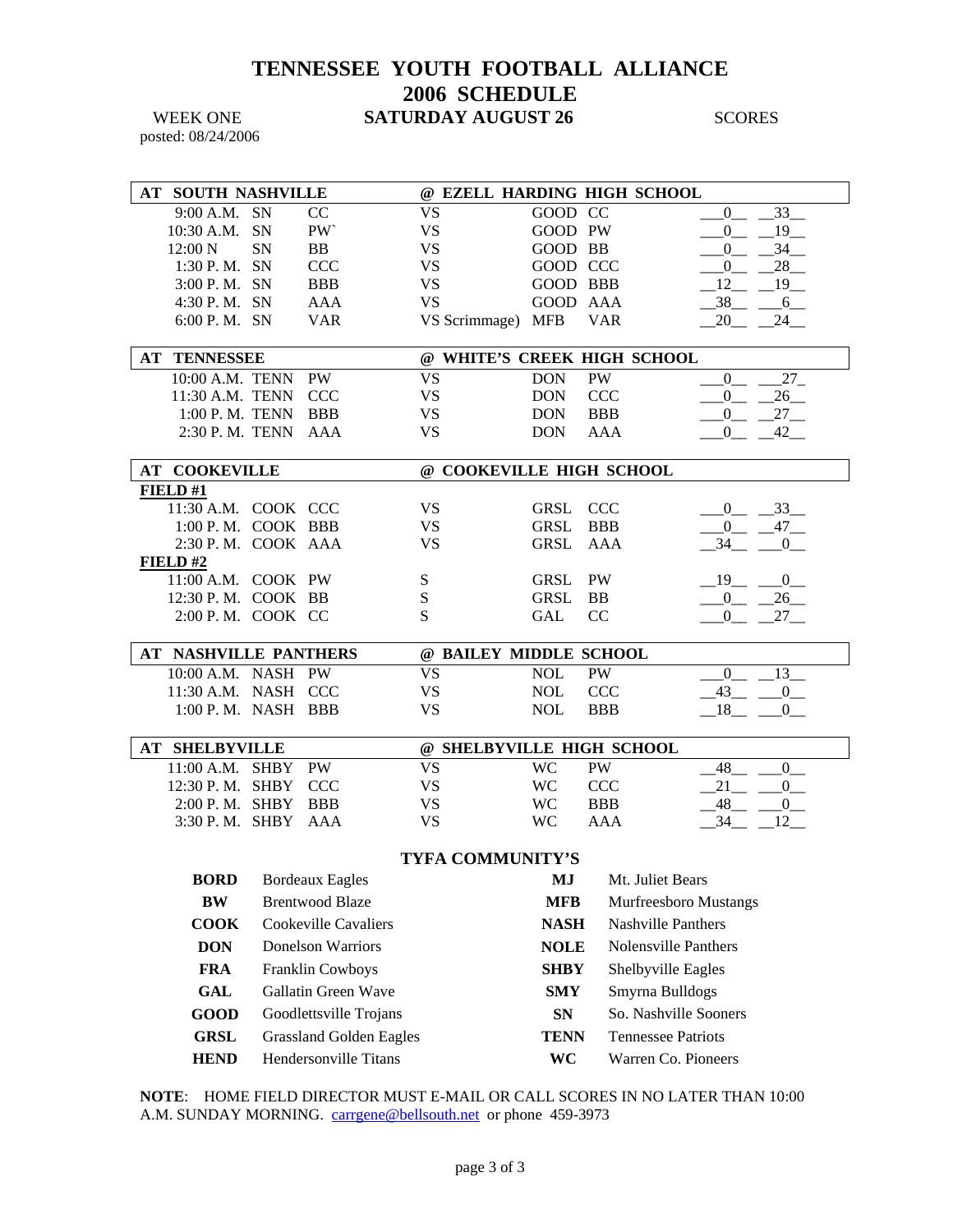| <b>BRENTWOOD</b><br>AT |           |              | @ CROCKETT PARK         |             |                                |                        |
|------------------------|-----------|--------------|-------------------------|-------------|--------------------------------|------------------------|
| FIELD#1                |           |              |                         |             |                                |                        |
| 8:45 A.M. BW           |           | PW           | <b>VS</b>               | <b>FRA</b>  | PW                             | 13<br>6                |
| $10:15$ A.M.           | <b>BW</b> | <b>AAA</b>   | <b>VS</b>               | <b>FRA</b>  | <b>AAA</b>                     | 41<br>$\mathbf{0}$     |
| 11:45 A.M. BW          |           | <b>BBB</b>   | <b>VS</b>               | <b>FRA</b>  | <b>BBB</b>                     | 16<br>6                |
| 1:15 P.M. BW           |           | CCC          | <b>VS</b>               | <b>FRA</b>  | <b>CCC</b>                     | $8\,$<br>6             |
| 2:45 P. M. BW          |           | AA           | <b>VS</b>               | <b>FRA</b>  | AA                             | 31<br>7                |
| 4:15 P.M. BW           |           | BB           | <b>VS</b>               | <b>FRA</b>  | <b>BB</b>                      | 12<br>13               |
| 5:45 P. M. BW          |           | CC           | <b>VS</b>               | <b>FRA</b>  | CC                             | $\boldsymbol{0}$<br>6  |
| FIELD#2                |           |              |                         |             |                                |                        |
| 8:30 A.M.              | <b>BW</b> | <b>JrPW</b>  | <b>VS</b>               | <b>FR</b>   | JrPW-BLU                       | 14<br>6                |
| $10:00$ A.M.           | <b>BW</b> | C-WHI        | <b>VS</b>               | <b>FRA</b>  | C-GRA                          | 8<br>19                |
| 11:30 A.M. BW          |           | <b>B-RED</b> | <b>VS</b>               | <b>FRA</b>  | <b>B-WHI</b>                   | 13<br>14               |
| 1:00 P. M. BW          |           | A-RED        | <b>VS</b>               | <b>FRA</b>  | A-WHI                          | 21<br>13               |
| 2:30 P.M. BW           |           | C-BLU        | <b>VS</b>               | <b>FRA</b>  | C-SLV                          | 7<br>6                 |
| 4:00 P.M. BW           |           | <b>B-BLU</b> | <b>VS</b>               | <b>FRA</b>  | <b>B-SLV</b>                   | 7<br>6                 |
| 5:30 P.M. BW           |           | A-BLU        | <b>VS</b>               | <b>FRA</b>  | A-BLU                          | 12<br>32               |
| FIELD#3                |           |              |                         |             |                                |                        |
| 9:00 A.M. BW           |           | <b>B-GLD</b> | <b>VS</b>               | <b>HEND</b> | <b>B-RED</b>                   | 13<br>21               |
| $10:30$ A.M.           | <b>BW</b> | <b>B-BLK</b> | <b>VS</b>               | <b>FRA</b>  | <b>B-BLU</b>                   | 26<br>$\overline{0}$   |
| $12:00\text{ N}$       | <b>BW</b> | <b>B-GRA</b> | <b>VS</b>               | <b>FRA</b>  | <b>B-GRA</b>                   | 12<br>6<br><b>OT</b>   |
|                        |           |              |                         |             |                                |                        |
| MT. JULIET<br>AT       |           |              | @ CHARLIE DANIEL'S PARK |             |                                |                        |
| FIELD#1                |           |              |                         |             |                                |                        |
| 8:15 A.M.              | MJ        | JrPW-GLD     | <b>VS</b>               | <b>SMY</b>  | JrPW-PRP                       | 19<br>$\boldsymbol{0}$ |
| 9:45 A.M.              | MJ        | C-GLD        | <b>VS</b>               | <b>SMY</b>  | C-GLD/GLD                      | 34<br>$\mathbf{0}$     |
| $11:15$ A.M.           | MJ        | $AA$ $*$     | <b>VS</b>               | <b>SMY</b>  | AA                             | 12<br>42               |
| 12:45 P.M.             | MJ        | $CCC *$      | <b>VS</b>               | <b>SMY</b>  | <b>CCC</b>                     | 7<br>6                 |
| 2:15 P.M.              | MJ        | BBB *        | <b>VS</b>               | <b>SMY</b>  | <b>BBB</b>                     | 12<br>$\boldsymbol{0}$ |
| 3:45 P.M.              | MJ        | A            | <b>VS</b>               | <b>SMY</b>  | A-WHI                          | 12<br>$\overline{0}$   |
| 5:15 P.M.              | MJ        | $AAA$ *      | <b>VS</b>               | <b>SMY</b>  | <b>AAA</b>                     | $\boldsymbol{0}$<br>44 |
| FIELD#2                |           |              |                         |             |                                |                        |
| 8:30 A.M.              | MJ        | C-WHI        | <b>VS</b>               | <b>SMY</b>  | C-PRP                          | 20<br>6                |
| 10:00 A.M.             | MJ        | PW $*$       | <b>VS</b>               | <b>SMY</b>  | PW                             | 20<br>$\boldsymbol{0}$ |
| $11:30$ P. M.          | MJ        | C-GRA        | <b>VS</b>               | <b>SMY</b>  | $C$ -GLD                       | 19<br>6                |
| 1:00 P M. MJ           |           | <b>B-YEL</b> | <b>VS</b>               | <b>SMY</b>  | <b>B-GLD/GLD</b>               | 34<br>$\boldsymbol{0}$ |
| 2:30 P.M. MJ           |           | <b>B-BLK</b> | <b>VS</b>               | <b>SMY</b>  | <b>B-WHI/PRP</b>               | 20<br>6                |
| 4:00 P.M. MJ           |           | <b>B-WHI</b> | <b>VS</b>               | <b>SMY</b>  | <b>B-WHI/GLD</b>               | 20<br>6                |
| AT MT. JULIET          |           |              |                         |             | @ MT. JULIET CHRISTIAN ACADEMY |                        |
| 8:30 A.M. MJ           |           | JrPW-BLK     | <b>VS</b>               | <b>HEND</b> | <b>JrPW</b>                    | 7<br>19                |
| 10:00 A.M. MJ          |           | $BB$ $*$     | <b>VS</b>               | <b>SMY</b>  | BB                             | 7<br>$\boldsymbol{0}$  |
| 11:30 A.M. MJ          |           | $CC$ $*$     | <b>VS</b>               | <b>SMY</b>  | $\rm CC$                       | $\overline{0}$<br>15   |
| $1:00$ P.M             | MJ        | $C-BLK$      | <b>VS</b>               | <b>SMY</b>  | C-WHI                          | 26<br>$\boldsymbol{0}$ |
| 2:30 P.M. MJ           |           | <b>B-GRA</b> | VS                      | SMY         | <b>B-PRP</b>                   | $20\,$<br>6            |
| 4:00 P.M. MJ           |           | <b>B-GLD</b> | <b>VS</b>               | <b>SMY</b>  | <b>B-GLD</b>                   | 18<br>7                |
|                        |           |              |                         |             |                                |                        |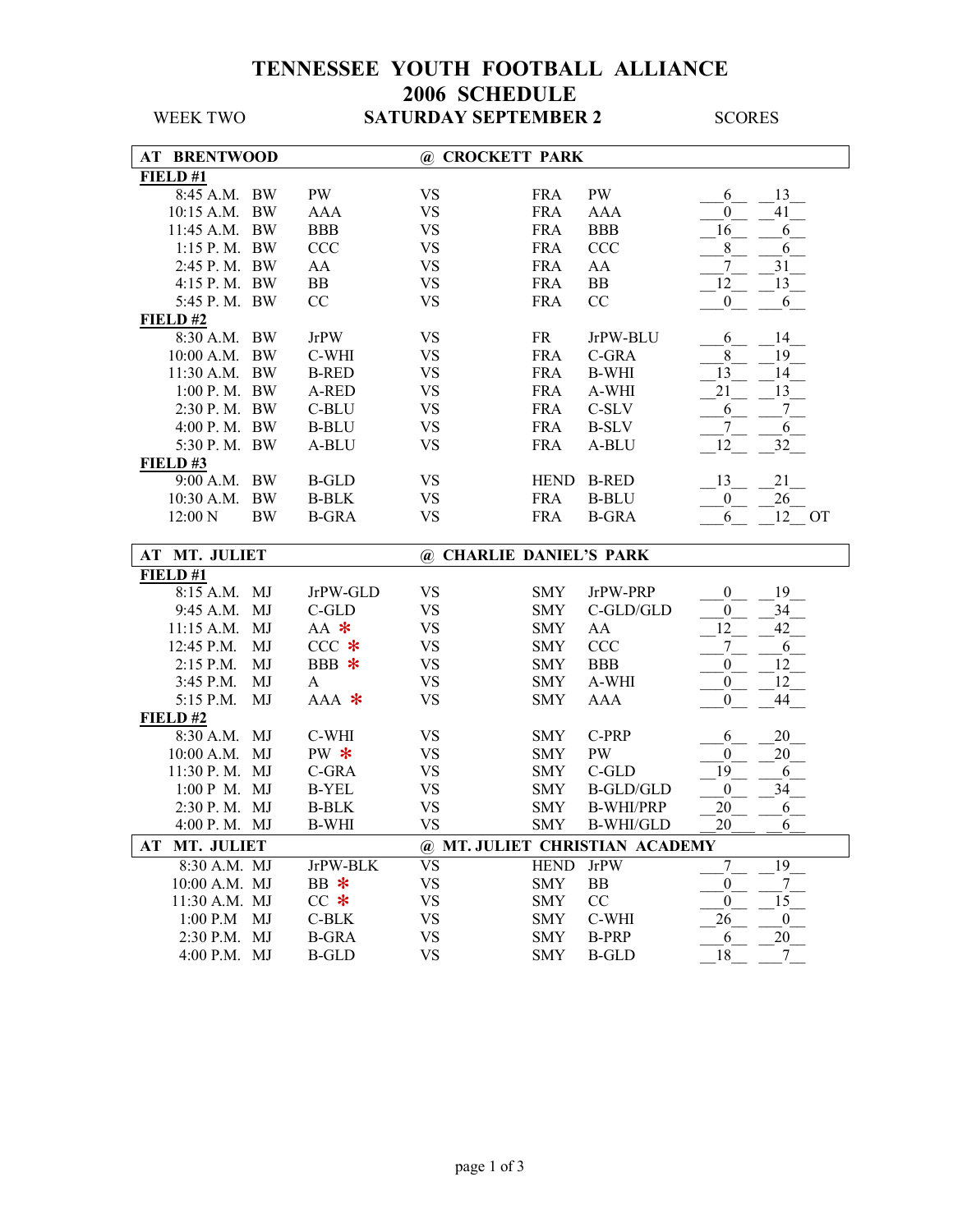| <b>AT MURFREESBORO</b>             |             |                    |                           |                    | @ MIDDLE POINT SPORTS COMPLEX |                  |                    |           |
|------------------------------------|-------------|--------------------|---------------------------|--------------------|-------------------------------|------------------|--------------------|-----------|
| FIELD #1                           |             |                    |                           |                    |                               |                  |                    |           |
| 9:00 A.M.                          | <b>MFB</b>  | <b>BB</b>          | <b>VS</b>                 | <b>HEND</b>        | BB                            | $\boldsymbol{0}$ | 20                 |           |
| 10:30 P.M.                         | <b>MFB</b>  | AA                 | <b>VS</b>                 | <b>HEND</b>        | AA                            | 21               | 12                 |           |
| 12:00 N.                           | <b>MFB</b>  | <b>CCC</b>         | <b>VS</b>                 | HEND CCC           |                               | 14               | 6                  |           |
| 1:30 P.M.                          | <b>MFB</b>  | <b>BBB</b>         | <b>VS</b>                 | HEND BBB           |                               | 15               | 25                 |           |
| 3:00 P.M.                          | <b>MFB</b>  | <b>AAA</b>         | <b>VS</b>                 | HEND AAA           |                               | $\boldsymbol{0}$ | 16                 |           |
| 4:30 P.M.                          | <b>MFB</b>  | $A$ *              | <b>VS</b>                 |                    | HEND A-WHI                    | $\boldsymbol{0}$ | 47                 |           |
| 6:00 P.M.                          | <b>MFB</b>  | VAR (Scrimmage) VS |                           | <b>SMY</b>         | <b>VAR</b>                    | 6                | $\mathbf{0}$       | <b>OT</b> |
| FIELD#2                            |             |                    |                           |                    |                               |                  |                    |           |
| 9:15 A.M. MFB                      |             | CC                 | <b>VS</b>                 | HEND CC            |                               | 12               | 6                  |           |
| 10:45 A.M. MFB                     |             | C-WHI              | <b>VS</b>                 |                    | HEND C-RED                    | $\boldsymbol{0}$ | 12                 |           |
| 12:15 P.M. MFB                     |             | <b>JrPW</b>        | <b>VS</b>                 | GOOD JrPW          |                               | 39               | 27                 |           |
| 1:45 P. M. MFB                     |             | PW                 | <b>VS</b>                 | HEND PW            |                               | 26               | 12                 |           |
|                                    |             |                    |                           |                    |                               |                  |                    |           |
| 3:15 P. M. MFB                     |             | C-BLU              | <b>VS</b>                 |                    | HEND C-BLU                    | 32               | 6                  |           |
| 4:45 P.M. MFB                      |             | <b>B-WHI</b>       | <b>VS</b>                 |                    | HEND B-BLU                    | $\bf{0}$         | 44                 |           |
| <b>AT SMYRNA</b>                   |             |                    | @ SMYRNA RECREATION PARK  |                    |                               |                  |                    |           |
|                                    |             |                    |                           |                    |                               |                  |                    |           |
| <b>DONNIE CARTER FIELD</b>         |             |                    |                           |                    |                               |                  |                    |           |
| 9:00 A.M. SMY                      |             | JrPW-WHI           | <b>VS</b>                 | <b>FRA</b>         | JrPW-SLV                      | 20               | 12                 |           |
| 10:30 A.M. SMY                     |             | A-PRP              | <b>VS</b>                 | <b>HEND</b>        | A-BLU                         | 24               | 6                  |           |
| <b>AT GALLATIN</b>                 |             |                    | @ TRIPLE CREEK PARK       |                    |                               |                  |                    |           |
| FIELD#2                            |             |                    |                           |                    |                               |                  |                    |           |
| 10:30 A.M. GAL                     |             | <b>PW</b>          | <b>VS</b>                 | <b>DON</b>         | PW                            | 6                | 18                 |           |
| 12:00 N                            | <b>GAL</b>  | $CC$ $*$           | <b>VS</b>                 | COOK CC            |                               | 38               | 13                 |           |
|                                    |             |                    | <b>VS</b>                 |                    |                               |                  |                    |           |
| 1:30 P.M. GAL                      |             | <b>BB</b>          |                           | <b>DON</b>         | $BB-1$                        | 15               | 7                  |           |
| FIELD#1                            |             |                    |                           |                    |                               |                  |                    |           |
| 10:00 A.M. GAL                     |             | <b>BBB</b>         | <b>VS</b>                 | <b>DON</b>         | <b>BBB</b>                    | $\boldsymbol{0}$ | 20                 |           |
| 11:30 A.M GAL                      |             | <b>CCC</b>         | <b>VS</b>                 | <b>DON</b>         | <b>CCC</b>                    | 6                | 14                 |           |
| 1:00 P. M. GAL                     |             | A                  | <b>VS</b>                 | <b>FRA</b>         | A-SLV                         | 31               | $\overline{0}$     |           |
| 2:30 P.M. GAL                      |             | <b>AAA</b>         | <b>VS</b>                 | <b>DON</b>         | <b>AAA</b>                    | 8                | 20                 |           |
|                                    |             |                    |                           |                    |                               |                  |                    |           |
| <b>AT GOODLETTSVILLE</b>           |             |                    | @ MOSS WRIGHT PARK        |                    |                               |                  |                    |           |
| FIELD #1                           |             |                    |                           |                    |                               |                  |                    |           |
| 10:30 A.M.                         | GOOD CC     |                    | VS                        | <b>DON</b>         | CC                            | 13               | $_{0}$             |           |
| 12:00 N                            | GOOD BB     |                    | <b>VS</b>                 |                    | $BB-2$                        | 12               | 14                 |           |
|                                    |             |                    |                           | <b>DON</b>         |                               |                  |                    |           |
|                                    |             |                    |                           |                    |                               |                  |                    |           |
| <b>AT GRASSLAND</b>                |             |                    | @ GRASSLAND MIDDLE SCHOOL |                    |                               |                  |                    |           |
| FIELD #1                           |             |                    |                           |                    |                               |                  |                    |           |
| 10:30 A.M. GRSL                    |             | <b>CCC</b>         | <b>VS</b>                 | NASH CCC           |                               | $\boldsymbol{0}$ | 19                 |           |
| 12:00 N.                           | <b>GRSL</b> | <b>BBB</b>         | VS                        | <b>NASH</b>        | <b>BBB</b>                    | 22               | 6                  |           |
| 1:30 P. M. GRSL                    |             | AAA                | <b>VS</b>                 | <b>DON</b>         | $AAA-2$                       | $\mathbf{0}$     | 30                 |           |
| FIELD#2                            |             |                    |                           |                    |                               |                  |                    |           |
| 10:00 A.M. GRSL                    |             | B                  | <b>VS</b>                 | BW                 | $B-W$                         | $\boldsymbol{0}$ | 36                 |           |
| 11:30 A M. GRSL<br>1:00 P. M. GRSL |             | PW<br>BB           | <b>VS</b><br><b>VS</b>    | NASH PW<br>COOK BB |                               | 6<br>22          | 19<br>$\mathbf{0}$ |           |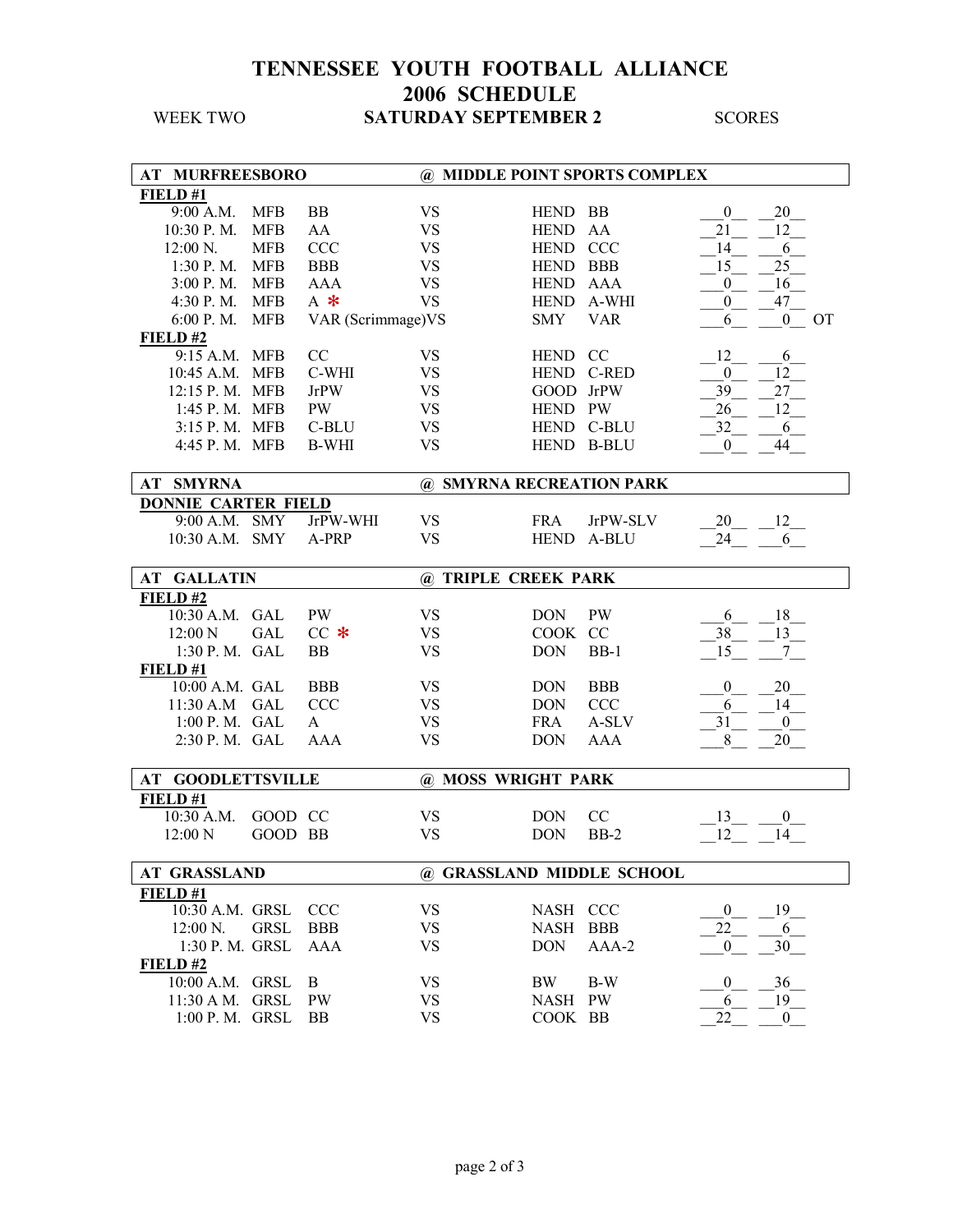| AT SOUTH NASHVILLE                                               |                                        | <b>EZELL HARDING HIGH SCHOOL</b><br>$\omega$ |                 |            |           |   |
|------------------------------------------------------------------|----------------------------------------|----------------------------------------------|-----------------|------------|-----------|---|
| 11.20 A M<br><b>C'NI</b><br>.<br>U                               | <b>VAD</b><br>$\overline{\phantom{a}}$ | $V\mathcal{R}$ (Non Div)<br>-----------      | <b>EDA</b><br>. | VAR        | cancelled |   |
|                                                                  |                                        |                                              |                 |            |           |   |
| <b>NOLENSVILLE</b><br><b>ROCKY FORK PARK</b><br>AT -<br>$\omega$ |                                        |                                              |                 |            |           |   |
| $10:30$ A.M.<br>NOL                                              | <b>PW</b>                              | VS                                           | <b>SHBY</b>     | <b>PW</b>  | 34        |   |
| $12:00 N$ .<br>NOL                                               | <b>CCC</b>                             | VS                                           | <b>SHBY</b>     | CCC        |           |   |
| $1:30$ P. M. NOL                                                 | <b>BBB</b>                             | VS                                           | <b>SHBY</b>     | <b>BBB</b> | 18        |   |
| 3:00 P. M. NOL                                                   | AAA                                    | VS                                           | <b>SHBY</b>     | AAA        | 32<br>12  |   |
|                                                                  |                                        |                                              |                 |            |           |   |
| <b>WARREN COUNTY</b><br>AT                                       |                                        | <b>@BOBBY AY SCHOOL</b>                      |                 |            |           |   |
| <b>WC</b><br>11:00 A.M.                                          | <b>PW</b>                              | VS                                           | COOK PW         |            |           | F |
| $12:30$ P.M.<br><b>WC</b>                                        | <b>CCC</b>                             | VS                                           | COOK CCC        |            | 48<br>n   |   |
| 2:00 P. M.<br><b>WC</b>                                          | <b>BBB</b>                             | VS                                           | COOK BBB        |            |           |   |
| 3:30P. M.<br>WC.                                                 | AAA                                    | VS                                           | COOK AAA        |            |           |   |

#### ✻ **DENOTES DIVISION GAMES**

#### **TYFA COMMUNITYíS**

| <b>BORD</b> | <b>Bordeaux Eagles</b>  | MJ          | Mt. Juliet Bears      |
|-------------|-------------------------|-------------|-----------------------|
| <b>BW</b>   | <b>Brentwood Blaze</b>  | <b>MFB</b>  | Murfreesboro Mustangs |
| <b>COOK</b> | Cookeville Cavaliers    | <b>NASH</b> | Nashville Panthers    |
| <b>DON</b>  | Donelson Warriors       | <b>NOLE</b> | Nolensville Panthers  |
| <b>FRA</b>  | Franklin Cowboys        | <b>SHBY</b> | Shelbyville Eagles    |
| GAL         | Gallatin Green Wave     | <b>SMY</b>  | Smyrna Bulldogs       |
| <b>GOOD</b> | Goodlettsville Trojans  | <b>SN</b>   | So. Nashville Sooners |
| <b>GRSL</b> | Grassland Golden Eagles | <b>TENN</b> | Tennessee Patriots    |
| <b>HEND</b> | Hendersonville Titans   | WС          | Warren Co. Pioneers   |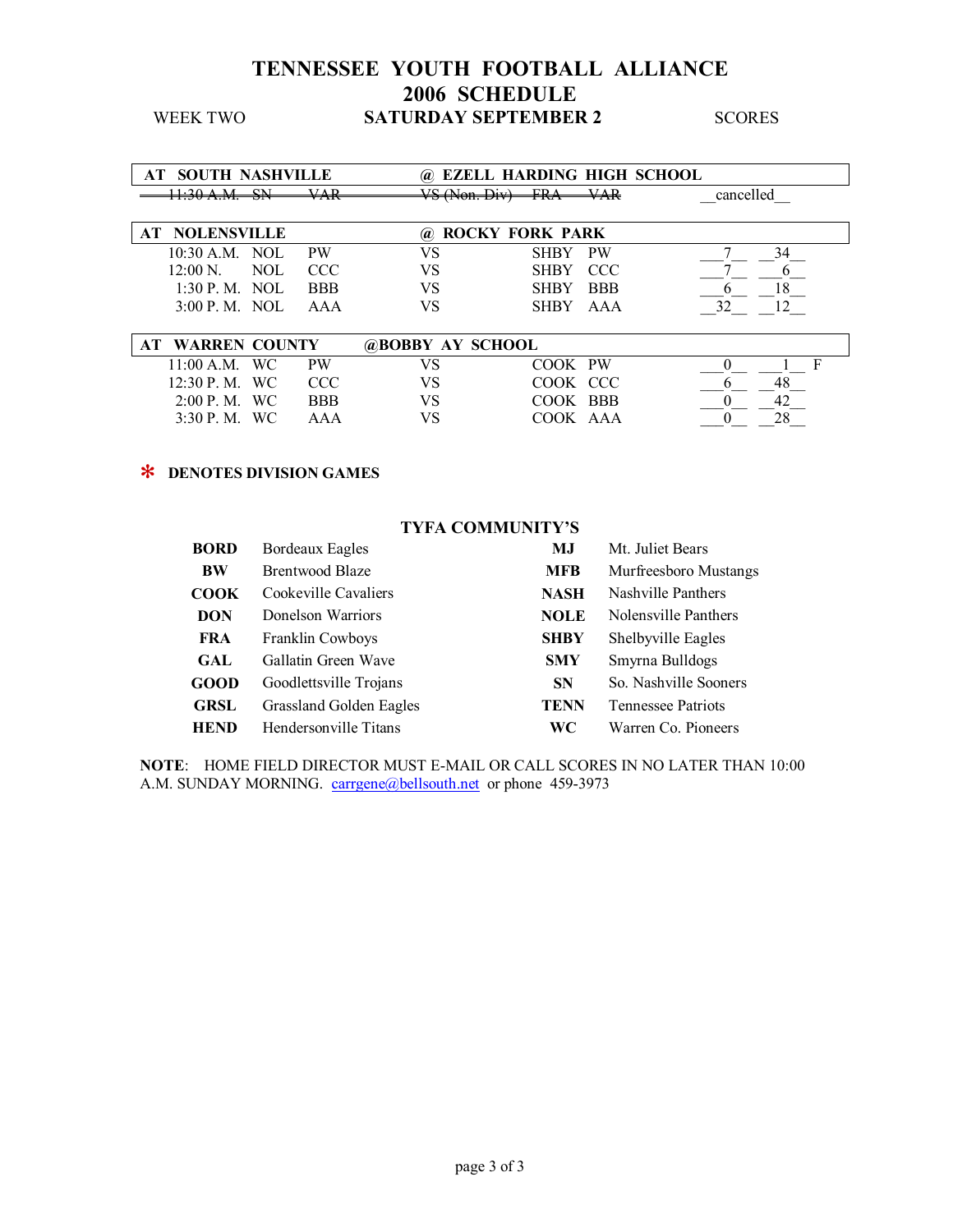**revised: 09/07/2006** 

| <b>BRENTWOOD</b><br>AT |           |              | @ CROCKETT PARK  |             |                  |                  |                  |
|------------------------|-----------|--------------|------------------|-------------|------------------|------------------|------------------|
| FIELD#1                |           |              |                  |             |                  |                  |                  |
| 8:45 A.M. BW           |           | $CC$ $*$     | <b>VS</b>        | MJ          | CC               | 32               | $\boldsymbol{0}$ |
| 10:15 A.M. BW          |           | BB $*$       | <b>VS</b>        | MJ          | <b>BB</b>        | 6                | $\boldsymbol{0}$ |
| 11:45 A.M. BW          |           | $AA$ *       | <b>VS</b>        | MJ          | AA               | 14               | 8<br><b>OT</b>   |
| 1:15 P.M. BW           |           | PW $*$       | <b>VS</b>        | MJ          | <b>PW</b>        | 19               | $\overline{0}$   |
| 2:45 P.M. BW           |           | $CCC *$      | <b>VS</b>        | MJ          | CCC              | 12               | $\overline{7}$   |
| 4:15 P.M. BW           |           | BBB $*$      | <b>VS</b>        | MJ          | <b>BBB</b>       | 13               | 9                |
| 5:45 P.M. BW           |           | $AAA$ *      | <b>VS</b>        | MJ          | <b>AAA</b>       | 12               | 13<br><b>OT</b>  |
| FIELD#2                |           |              |                  |             |                  |                  |                  |
| 8:30 A.M.              | <b>BW</b> | B-BLK $*$    | <b>VS</b>        | MJ          | <b>B-GLD</b>     | 34               | $18\,$           |
| 10:00 A.M. BW          |           | <b>B-WHI</b> | <b>VS</b>        | MJ          | <b>B-WHI</b>     | 7                | $\overline{c}$   |
| 11:30 A.M. BW          |           | <b>B-RED</b> | <b>VS</b>        | MJ          | <b>B-YEL</b>     | 12               | $\boldsymbol{0}$ |
| 1:00 P.M. BW           |           | B-BLU $*$    | <b>VS</b>        | MJ          | <b>B-BLK</b>     | 6                | $\boldsymbol{0}$ |
| 2:30 P.M. BW           |           | <b>B-GLD</b> | <b>VS</b>        | <b>SMY</b>  | <b>B-GLD</b>     | 6                | 13               |
| 4:00 P.M. BW           |           | <b>B-GRA</b> | <b>VS</b>        | MJ          | <b>B-GRA</b>     | 22               | $\boldsymbol{0}$ |
| 5:30 P.M. BW           |           | A-RED        | <b>VS</b>        | <b>BORD</b> | A                | $\boldsymbol{7}$ | 19               |
| FIELD#3                |           |              |                  |             |                  |                  |                  |
| 9:00 A.M. BW           |           | C-BLU $*$    | <b>VS</b>        | MJ          | $C$ -GLD         | 27               | 6                |
| 10:30 A.M.             | <b>BW</b> | C-WHI $*$    | <b>VS</b>        | MJ          | C-GRA            | 13               | 6                |
| 12:00 N.               | <b>BW</b> | <b>JrPW</b>  | <b>VS</b>        | MJ          | JrPW-GLD         | 13               | $18\,$           |
| 1:30 P.M. BW           |           | C-RED        | <b>VS</b>        | HEND        | C-BLU            | 13               | $\boldsymbol{0}$ |
| 3:00 P.M. BW           |           | C-GLD        | <b>VS</b>        |             | HEND C-RED       | 19               | $\boldsymbol{0}$ |
| 4:30 P.M. BW           |           | A-BLU        | <b>VS</b>        | <b>HEND</b> | A-BLU            | 34               | $\boldsymbol{0}$ |
| AT<br><b>FRANKLIN</b>  |           |              | @ COWBOY COMPLEX |             |                  |                  |                  |
| FIELD#1                |           |              |                  |             |                  |                  |                  |
| 8:15 A.M. FRA          |           | AA           | <b>VS</b>        | <b>HEND</b> |                  | 32               | $\boldsymbol{0}$ |
| 9:45 A.M. FRA          |           | <b>BB</b>    | <b>VS</b>        | <b>HEND</b> | AA<br><b>BB</b>  | 40               | $\overline{0}$   |
| 11:15 A.M. FRA         |           | JrPW-BLU     | <b>VS</b>        | <b>HEND</b> | JrPW             | 7                | 6                |
| 12:45 P.M. FRA         |           | <b>PW</b>    | <b>VS</b>        | <b>HEND</b> | <b>PW</b>        | 26               | $\overline{0}$   |
| 2:15 P.M. FRA          |           | CC           | <b>VS</b>        | <b>HEND</b> | CC               | 19               | $\boldsymbol{0}$ |
| 3:45 P. M. FRA         |           | <b>CCC</b>   | <b>VS</b>        | HEND CCC    |                  | 46               | 6                |
| 5:15 P. M. FRA         |           | <b>BBB</b>   | <b>VS</b>        | <b>HEND</b> | <b>BBB</b>       | 18               | 12               |
| 6:45 P.M. FRA          |           | <b>AAA</b>   | <b>VS</b>        | <b>HEND</b> | AAA              | 30               | $\boldsymbol{0}$ |
| FIELD#2                |           |              |                  |             |                  |                  |                  |
| 8:00 A.M. FRA          |           | C-SLV        | <b>VS</b>        | <b>FRA</b>  | C-BLU            | 12               | 6                |
| 9:30 A.M. FRA          |           | C-GRA        | <b>VS</b>        | <b>FRA</b>  | C-WHI            | 13               | 14               |
| 11:00 P. M. FRA        |           | JrPW-SLV *   | <b>VS</b>        | <b>BORD</b> | <b>JrPW</b>      | 6                | 12               |
| 12:30 P. M. FRA        |           | <b>B-WHI</b> | <b>VS</b>        | <b>SMY</b>  | <b>B-WHI/GLD</b> | $\boldsymbol{0}$ | 6                |
| 2:00 P. M. FRA         |           | <b>B-SLV</b> | <b>VS</b>        | <b>HEND</b> | <b>B-RED</b>     | $\overline{45}$  | $\boldsymbol{0}$ |
| 3:30 P. M. FRA         |           | <b>B-BLU</b> | <b>VS</b>        | <b>HEND</b> | <b>B-BLU</b>     | 14               | $\,$ $\,$        |
| 5:00 P. M. FRA         |           | A-BLU $*$    | <b>VS</b>        | <b>SMY</b>  | A-WHI            | $\,8\,$          | $\boldsymbol{0}$ |
| 6:30 P.M. FRA          |           | A-WHI        | <b>VS</b>        | <b>HEND</b> | A-WHI            | 12               | 6                |
|                        |           |              |                  |             |                  |                  |                  |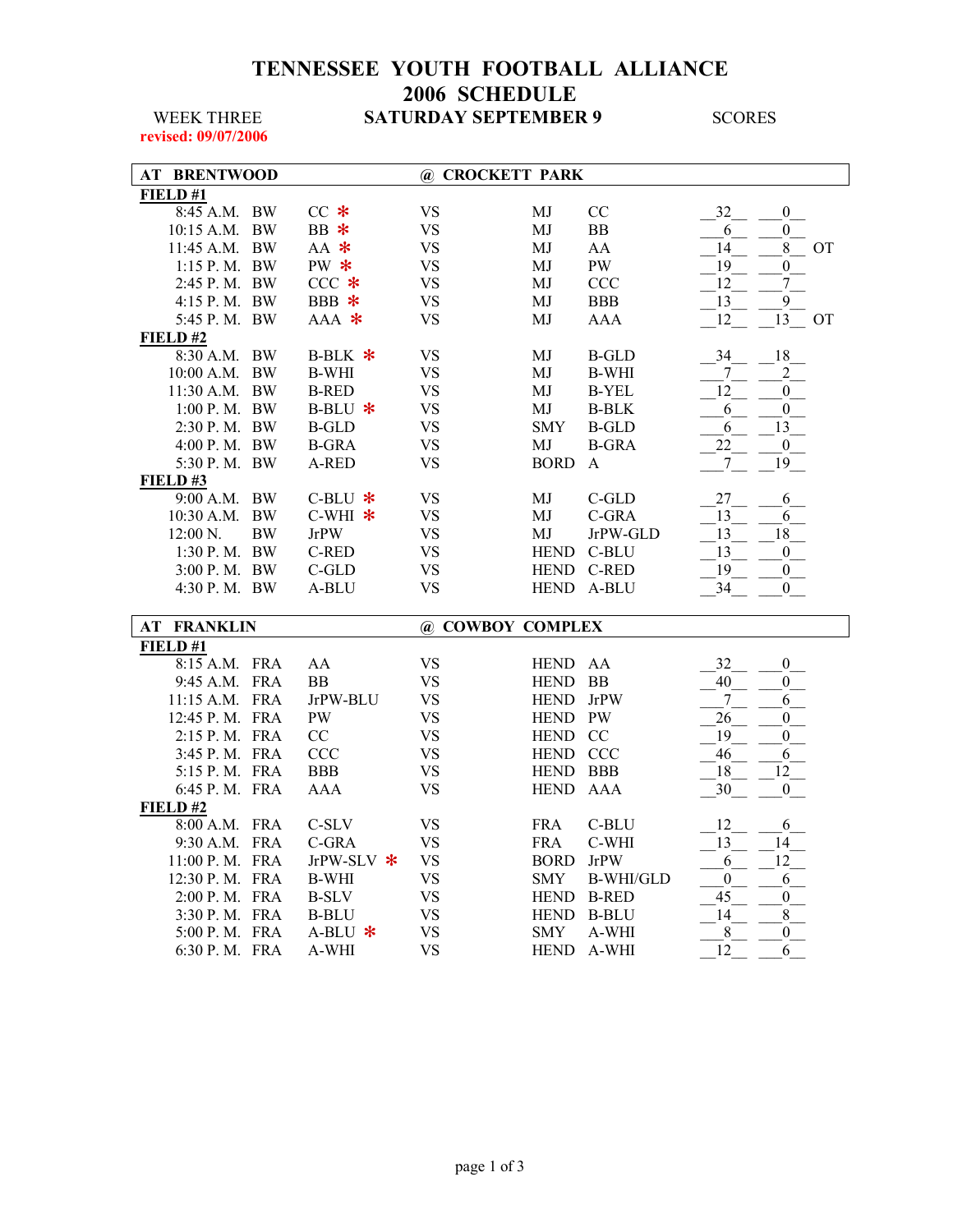**revised: 09/07/2006** 

| AT MURFREESBORO            |                   |            |                     |             | @ MIDDLE POINT SPORTS COMPLEX |                                    |
|----------------------------|-------------------|------------|---------------------|-------------|-------------------------------|------------------------------------|
| FIELD#1                    |                   |            |                     |             |                               |                                    |
| 9:00 A.M. MFB              | $AA$ $*$          | <b>VS</b>  |                     | <b>SMY</b>  | AA                            | $\bf{0}$<br>23                     |
| 10:30 A.M. MFB             | $CCC *$           | <b>VS</b>  |                     | <b>SMY</b>  | <b>CCC</b>                    | 12<br>14                           |
| 12:00 N.<br><b>MFB</b>     | $AAA$ *           | ${\rm VS}$ |                     | <b>SMY</b>  | <b>AAA</b>                    | 38<br>$\overline{0}$               |
| 1:30 P.M. MFB              | A                 | <b>VS</b>  |                     | <b>SMY</b>  | A-PRP                         | 35<br>7                            |
| 3:00 P. M. MFB             | BB $*$            | <b>VS</b>  |                     | <b>SMY</b>  | <b>BB</b>                     | 45<br>$\mathbf{0}$                 |
| 4:30 P. M. MFB             | BBB $*$           | <b>VS</b>  |                     | <b>SMY</b>  | <b>BBB</b>                    | 33<br>$\mathbf{0}$                 |
| 6:00 P.M. MFB              | VAR (Non. Div) VS |            |                     | <b>BORD</b> | <b>VAR</b>                    | 20<br>$22 \n$                      |
| FIELD#2                    |                   |            |                     |             |                               |                                    |
| 9:15 A.M. MFB              | B-WHI $*$         | <b>VS</b>  |                     | <b>SMY</b>  | <b>B-WHI/PRP</b>              | 26<br>6                            |
| 10:45 A.M. MFB             | PW $*$            | <b>VS</b>  |                     | <b>SMY</b>  | <b>PW</b>                     | <b>OT</b><br>$\boldsymbol{0}$<br>6 |
| 12:15 P.M. MFB             | <b>JrPW</b>       | <b>VS</b>  |                     |             | JrPW-WHI                      | 31<br>$\boldsymbol{0}$             |
|                            |                   |            |                     | <b>SMY</b>  |                               |                                    |
| 1:45 P. M. MFB             | $CC$ $*$          | <b>VS</b>  |                     | <b>SMY</b>  | CC                            | 26<br>6                            |
| 3:15 P. M. MFB             | C-WHI             | <b>VS</b>  |                     | <b>SMY</b>  | C-WHI                         | 25<br>6                            |
| 4:45 P. M. MFB             | C-BLU             | <b>VS</b>  |                     | <b>SMY</b>  | C-PRP                         | 32<br>$\boldsymbol{0}$             |
| 6:15 P.M. MFB              | <b>B-BLU</b>      | <b>VS</b>  |                     | <b>SMY</b>  | <b>B-PRP</b>                  | $\overline{0}$<br>6                |
|                            |                   |            |                     |             |                               |                                    |
| AT SMYRNA                  |                   |            |                     |             | @ SMYRNA RECREATION PARK      |                                    |
| <b>DONNIE CARTER FIELD</b> |                   |            |                     |             |                               |                                    |
| 9:00 A.M. SMY              | JrPW-GLD          | <b>VS</b>  |                     | MJ          | JrPW-BLK                      | 31<br>6                            |
| 10:30 A.M. SMY             | C-GLD/GLD         | <b>VS</b>  |                     | MJ          | C-BLK                         | 12<br>13                           |
| <b>GENE CARR FIELD</b>     |                   |            |                     |             |                               |                                    |
| 8:30 A.M. SMY              | JrPW-PRP          | <b>VS</b>  |                     |             | GOOD JrPW                     | $\boldsymbol{0}$<br>6              |
| $10:00$ A.M.<br><b>SMY</b> | C-GLD             | <b>VS</b>  |                     | MJ          | C-WHI                         | 25<br>13                           |
| $11:30$ A.M.<br><b>SMY</b> | VAR (Scrimmage)   |            | <b>VS</b>           | SN          | <b>VAR</b>                    | 14<br>$\overline{0}$               |
|                            |                   |            |                     |             |                               |                                    |
| <b>DONELSON</b><br>AT      |                   |            | @ WARRIOR COMPLEX   |             |                               |                                    |
| FIELD #1                   |                   |            |                     |             |                               |                                    |
| 9:00 A.M. DON              | <b>PW</b>         | <b>VS</b>  |                     |             | GOOD PW                       | 12<br>19                           |
| 10:30 A.M. DON             | $CC$ $*$          | <b>VS</b>  |                     | GOOD CC     |                               | 30<br>14                           |
| 12:00 N.<br><b>DON</b>     | $BB-1$            | <b>VS</b>  |                     | SN          | BB                            | 34<br>$\boldsymbol{0}$             |
| 1:30 P. M. DON             | CCC               | <b>VS</b>  |                     |             | GOOD CCC                      | 12<br>6                            |
| 3:00 P. M. DON             | <b>BBB</b>        | <b>VS</b>  |                     |             | GOOD BBB                      | 8<br>6                             |
| 4:30 P. M. DON             | <b>AAA</b>        | <b>VS</b>  |                     |             | GOOD AAA                      | 36<br>$\theta$                     |
|                            |                   |            |                     |             |                               |                                    |
| <b>AT GALLATIN</b>         |                   |            | @ TRIPLE CREEK PARK |             |                               |                                    |
| FIELD #1                   |                   |            |                     |             |                               |                                    |
| 10:00 A.M. GAL             | <b>AAA</b>        | <b>VS</b>  |                     | SN          | <b>AAA</b>                    | $\sqrt{6}$<br>$\boldsymbol{0}$     |
| 11:30 A.M. GAL             | <b>BBB</b>        | <b>VS</b>  |                     | ${\rm SN}$  | <b>BBB</b>                    | 20<br>26                           |
|                            |                   |            |                     |             |                               |                                    |
| 1:00 P. M. GAL             | <b>CCC</b>        | <b>VS</b>  |                     | SN          | <b>CCC</b>                    | 29<br>12                           |
| 2:30 P. M. GAL             | PW                | <b>VS</b>  |                     | SN          | PW                            | 13<br>6                            |
| FIELD#2                    |                   |            |                     |             |                               |                                    |
| 10:30 A.M. GAL             | <b>BB</b>         | <b>VS</b>  |                     | <b>GOOD</b> | BB                            | 7<br>28                            |
| $12:00$ N.<br><b>GAL</b>   | CC                | <b>VS</b>  |                     | <b>BORD</b> | CC                            | 41<br>$\mathbf{0}$                 |
| 1:30 P. M. GAL             | $A *$             | <b>VS</b>  |                     | MJ          | $\mathbf{A}$                  | 51<br>$\theta$                     |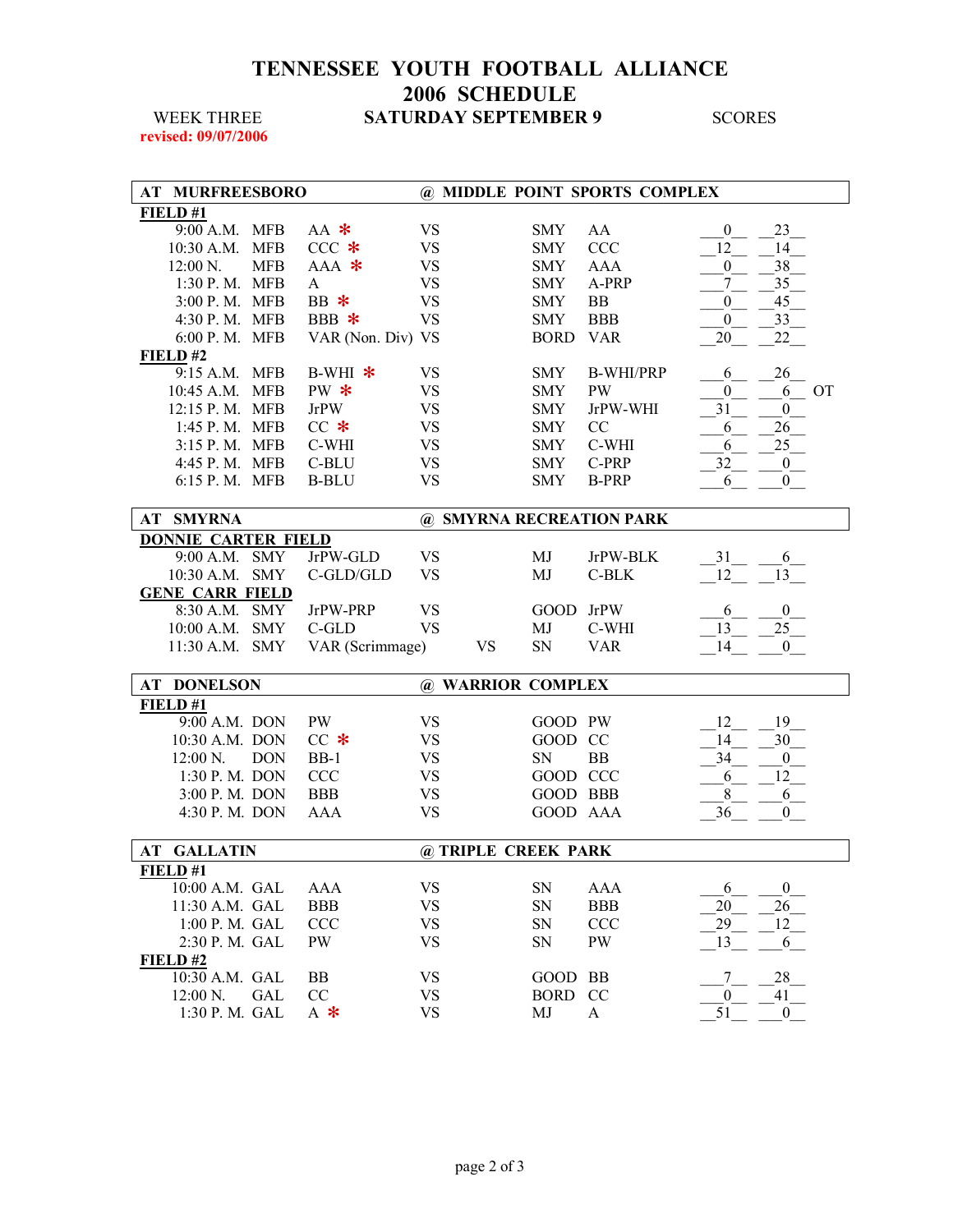**revised: 09/07/2006** 

| <b>AT TENNESSEE</b>                |            |                           |             | @ WHITE'S CREEK HIGH SCHOOL |                |
|------------------------------------|------------|---------------------------|-------------|-----------------------------|----------------|
| 9:00 A.M. TENN                     | <b>BBB</b> | <b>VS</b>                 | <b>BORD</b> | <b>BBB</b>                  | 27<br>6        |
| <b>TENN</b><br>$10:30$ A. M.       | <b>PW</b>  | <b>VS</b>                 | <b>BORD</b> | <b>PW</b>                   | 26<br>$\theta$ |
| <b>TENN</b><br>$12:00 \text{ N}$ . | AAA        | <b>VS</b>                 | <b>BORD</b> | AAA                         | 19<br>6        |
| $1:30$ P. M.<br><b>TENN</b>        | <b>CCC</b> | <b>VS</b>                 | BORD CCC    |                             | 20<br>6        |
|                                    |            |                           |             |                             |                |
| <b>AT COOKEVILLE</b>               |            | @ COOKEVILLE HIGH SCHOOL  |             |                             |                |
| FIELD #1                           |            |                           |             |                             |                |
| 11:00 A. M. COOK CCC               |            | <b>VS</b>                 | NOL         | <b>CCC</b>                  | 8<br>$\Omega$  |
| $12:30$ P.M. COOK BBB              |            | <b>VS</b>                 | NOL.        | <b>BBB</b>                  | 19<br>22       |
| $2:00$ P. M. COOK AAA              |            | <b>VS</b>                 | NOL.        | <b>AAA</b>                  | 19<br>18       |
| FIELD#2                            |            |                           |             |                             |                |
| 10:30 A.M. COOK PW                 |            | <b>VS</b>                 | NOL.        | <b>PW</b>                   | 25<br>$\theta$ |
| COOK BB<br>$12:00 \text{ N.}$      |            | VS                        | <b>BORD</b> | <b>BB</b>                   | 41<br>$\theta$ |
| 1:30 P.M. COOK CC                  |            | <b>VS</b>                 | <b>SN</b>   | <sub>CC</sub>               | 33<br>14       |
|                                    |            |                           |             |                             |                |
| <b>AT GRASSLAND</b>                |            | @ GRASSLAND MIDDLE SCHOOL |             |                             |                |
| FIELD#2                            |            |                           |             |                             |                |
| $10:30$ A.M.<br><b>GRSL</b>        | <b>PW</b>  | <b>VS</b>                 | SHBY PW     |                             | 36<br>$\theta$ |
| <b>GRSL</b><br>$12:00 N$ .         | $B \ast$   | <b>VS</b>                 | <b>SMY</b>  | B-GLD/GLD                   | 38<br>$\theta$ |
| 1:30 P. M. GRSL                    | <b>BB</b>  | <b>VS</b>                 | <b>DON</b>  | $BB-2$                      | 12<br>$\theta$ |
| FIELD#1                            |            |                           |             |                             |                |
| 11:00 A.M. GRSL                    | <b>CCC</b> | <b>VS</b>                 | SHBY CCC    |                             | 14<br>25       |
| $12:30$ P. M. GRSL                 | <b>BBB</b> | <b>VS</b>                 | <b>SHBY</b> | <b>BBB</b>                  | 21<br>$\theta$ |
| <b>GRSL</b><br>2:00 P. M           | AAA        | <b>VS</b>                 | SHBY        | AAA                         | 38<br>$\theta$ |
|                                    |            |                           |             |                             |                |
| <b>WARREN COUNTY</b><br>AT         |            | @ BOBBY RAY SCHOOL        |             |                             |                |
| <b>WC</b><br>$11.00$ A M           | <b>PW</b>  | <b>VS</b>                 | NASH PW     |                             | F<br>$\Omega$  |

| AT WANNER COURTT       |            | W BOBBI KAI SCHOOL |           |  |  |
|------------------------|------------|--------------------|-----------|--|--|
| $11:00$ A.M. WC        | PW.        | NASH PW            |           |  |  |
| 12:30 P.M. WC          | CCC.       | NASH CCC           |           |  |  |
| $2:00 \text{ P. M. W}$ | <b>BBB</b> | NASH BBB           |           |  |  |
| $3:30 \text{ P. M. W}$ | AAA        |                    | DON AAA-2 |  |  |

#### ✻**DENOTES DIVISION GAMES**

| <b>TYFA COMMUNITY'S</b> |                         |             |                           |  |  |  |
|-------------------------|-------------------------|-------------|---------------------------|--|--|--|
| <b>BORD</b>             | Bordeaux Eagles         | MJ          | Mt. Juliet Bears          |  |  |  |
| <b>BW</b>               | <b>Brentwood Blaze</b>  | <b>MFB</b>  | Murfreesboro Mustangs     |  |  |  |
| COOK                    | Cookeville Cavaliers    | <b>NASH</b> | Nashville Panthers        |  |  |  |
| <b>DON</b>              | Donelson Warriors       | <b>NOLE</b> | Nolensville Panthers      |  |  |  |
| <b>FRA</b>              | <b>Franklin Cowboys</b> | <b>SHBY</b> | Shelbyville Eagles        |  |  |  |
| <b>GAL</b>              | Gallatin Green Wave     | <b>SMY</b>  | Smyrna Bulldogs           |  |  |  |
| GOOD                    | Goodlettsville Trojans  | <b>SN</b>   | So. Nashville Sooners     |  |  |  |
| <b>GRSL</b>             | Grassland Golden Eagles | <b>TENN</b> | <b>Tennessee Patriots</b> |  |  |  |
| <b>HEND</b>             | Hendersonville Titans   | WС          | Warren Co. Pioneers       |  |  |  |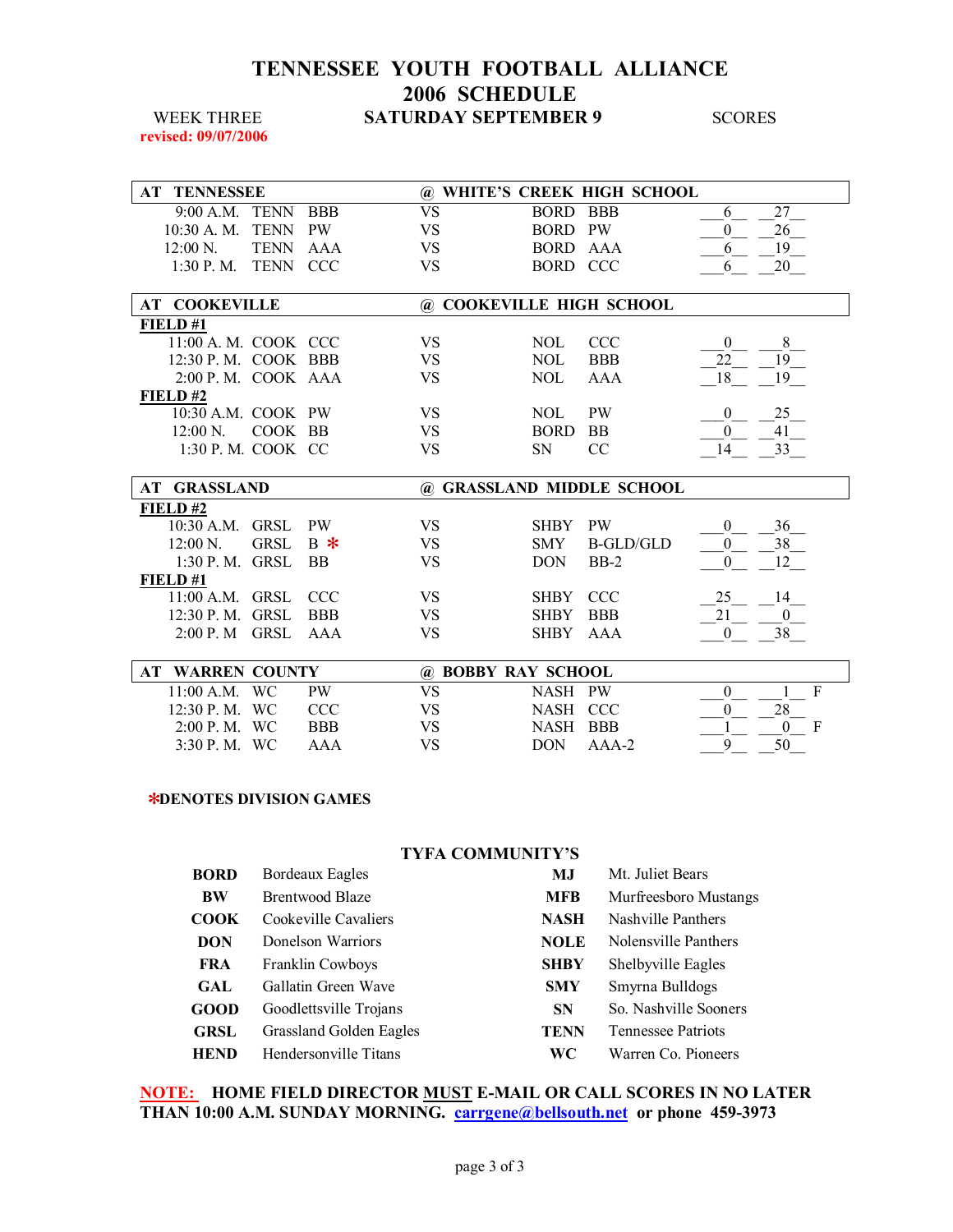| <b>AT HENDERSONVILLE</b> |                         |           | @ DRAKE'S CREEK PARK      |           |             |                                |                  |                   |  |
|--------------------------|-------------------------|-----------|---------------------------|-----------|-------------|--------------------------------|------------------|-------------------|--|
| FIELD #1                 |                         |           |                           |           |             |                                |                  |                   |  |
|                          | 9:00 A.M. HEND CC $*$   |           |                           | <b>VS</b> | <b>BW</b>   | CC                             | $\mathbf{0}$     | 26                |  |
|                          |                         |           | 10:30 A.M. HEND A-WHI $*$ | <b>VS</b> | <b>BW</b>   | A-RED                          | 6                | $7\overline{ }$   |  |
|                          | 12:00 N.                | HEND BB * |                           | <b>VS</b> | <b>BW</b>   | <b>BB</b>                      | $\overline{0}$   | 28                |  |
|                          | 1:30 P.M. HEND AA $*$   |           |                           | <b>VS</b> | <b>BW</b>   | AA                             | 14               | 6                 |  |
|                          | 3:00 P.M. HEND CCC $*$  |           |                           | <b>VS</b> | <b>BW</b>   | <b>CCC</b>                     | 14               | $26$ <sub>—</sub> |  |
|                          | 4:30 P.M. HEND BBB $*$  |           |                           | <b>VS</b> | <b>BW</b>   | <b>BBB</b>                     | $\overline{0}$   | 12                |  |
|                          | 6:00 P.M. HEND AAA $*$  |           |                           | <b>VS</b> | <b>BW</b>   | <b>AAA</b>                     | 22               | $7_{-}$           |  |
| FIELD#2                  |                         |           |                           |           |             |                                |                  |                   |  |
|                          | 8:30 A.M. HEND PW *     |           |                           | <b>VS</b> | <b>BW</b>   | <b>PW</b>                      | 6                | 14                |  |
|                          |                         |           | 10:00 A.M. HEND C-BLU *   | <b>VS</b> | <b>BW</b>   | C-WHI                          | 6                | $12$ OT           |  |
|                          |                         |           | 11:30 A.M. HEND C-RED *   | <b>VS</b> | <b>BW</b>   | C-BLU                          | $\overline{0}$   | $-37$             |  |
|                          | 1:00 P.M. HEND JrPW $*$ |           |                           | <b>VS</b> | <b>BW</b>   | <b>JrPW</b>                    | $7\overline{ }$  | 13                |  |
|                          |                         |           | 2:30 P.M. HEND B-RED $*$  | <b>VS</b> | <b>BW</b>   | <b>B-BLU</b>                   | $\overline{0}$   | 14                |  |
|                          |                         |           | 4:00 P.M. HEND B-BLU $*$  | <b>VS</b> | <b>BW</b>   | <b>B-BLK</b>                   | 20               | $14$ OTx2         |  |
|                          | 5:30 P. M. HEND A-BLU   |           |                           | <b>VS</b> | <b>BORD</b> | $\mathbf{A}$                   | $\mathbf{0}$     | 26                |  |
|                          |                         |           |                           |           |             |                                |                  |                   |  |
| AT MT. JULIET            |                         |           | @ CHARLIE DANIEL'S PARK   |           |             |                                |                  |                   |  |
| FIELD #1                 |                         |           |                           |           |             |                                |                  |                   |  |
|                          | 8:00 A.M. MJ            |           | <b>PW</b>                 | <b>VS</b> | <b>MFB</b>  | PW                             | 13               | 6                 |  |
|                          | 9:30 A.M.               | MJ        | CC                        | <b>VS</b> | <b>MFB</b>  | CC                             | $6\overline{6}$  | $7\_\text{OT}$    |  |
|                          | 11:00 A.M. MJ           |           | <b>B-GLD</b>              | <b>VS</b> | <b>MFB</b>  | <b>B-WHI</b>                   | 49               | 0                 |  |
|                          | 12:30 P.M. MJ           |           | <b>B-YEL</b>              | <b>VS</b> | <b>MFB</b>  | <b>B-BLU</b>                   | 6                | 8                 |  |
|                          | 2:00 P.M. MJ            |           | A                         | <b>VS</b> | <b>MFB</b>  | $\mathbf{A}$                   | 13               | 33                |  |
|                          | 3:30 P.M. MJ            |           | <b>B-BLK</b>              | <b>VS</b> | BW          | <b>B-GLD</b>                   | 21               | 6                 |  |
|                          | 5:00 P.M. MJ            |           | <b>AAA</b>                | <b>VS</b> | <b>MFB</b>  | <b>AAA</b>                     | 30               | 6                 |  |
| FIELD#                   |                         |           |                           |           |             |                                |                  |                   |  |
|                          | 8:15 A.M. MJ            |           | JrPW-GLD                  | <b>VS</b> | <b>FRA</b>  | JrPW-BLU                       | $7\overline{ }$  | 12                |  |
|                          | 9:45 A.M. MJ            |           | C-WHI                     | <b>VS</b> | <b>MFB</b>  | C-BLU                          | $\mathbf{0}$     | 33                |  |
|                          | 11:15 A.M. MJ           |           | $C$ -GLD                  | <b>VS</b> | <b>BW</b>   | $C$ -GLD                       | $\mathbf{0}$     | 14                |  |
|                          | 12:45 P.M. MJ           |           | $C-BLK$                   | <b>VS</b> | <b>MFB</b>  | C-WHI                          | 39               | $\mathbf{0}$      |  |
|                          | 2:15 P.M. MJ            |           | B-WHI $*$                 | <b>VS</b> | <b>GRSL</b> | $\, {\bf B}$                   | 31               | 0                 |  |
|                          | 3:45 P.M. MJ            |           | $B-GRA$ $*$               | <b>VS</b> | $\rm BW$    | <b>B-WHI</b>                   | $\boldsymbol{0}$ | 33                |  |
|                          | AT MT. JULIET           |           |                           |           |             | @ MT. JULIET CHRISTIAN ACADEMY |                  |                   |  |
|                          | 8:30 A.M. MJ            |           | JrPW-BLK                  | <b>VS</b> | <b>FRA</b>  | JrPW-SLV                       | 14               | 12                |  |
|                          | 10:00 A.M. MJ           |           | C-GRA                     | <b>VS</b> | <b>BW</b>   | <b>C-RED</b>                   | 6                | $7\overline{ }$   |  |
|                          | 11:30 A.M. MJ           |           | BB                        | <b>VS</b> | <b>MFB</b>  | <b>BB</b>                      | 34               | $\overline{0}$    |  |
|                          | 1:00 P.M. MJ            |           | AA                        | <b>VS</b> | <b>MFB</b>  | AA                             | 6                | 30                |  |
|                          | 2:30 P.M. MJ            |           | CCC                       | <b>VS</b> | <b>MFB</b>  | <b>CCC</b>                     | 6                | $\overline{0}$    |  |
|                          | 4:00 P.M. MJ            |           | <b>BBB</b>                | <b>VS</b> | <b>MFB</b>  | <b>BBB</b>                     | 34               | $\boldsymbol{0}$  |  |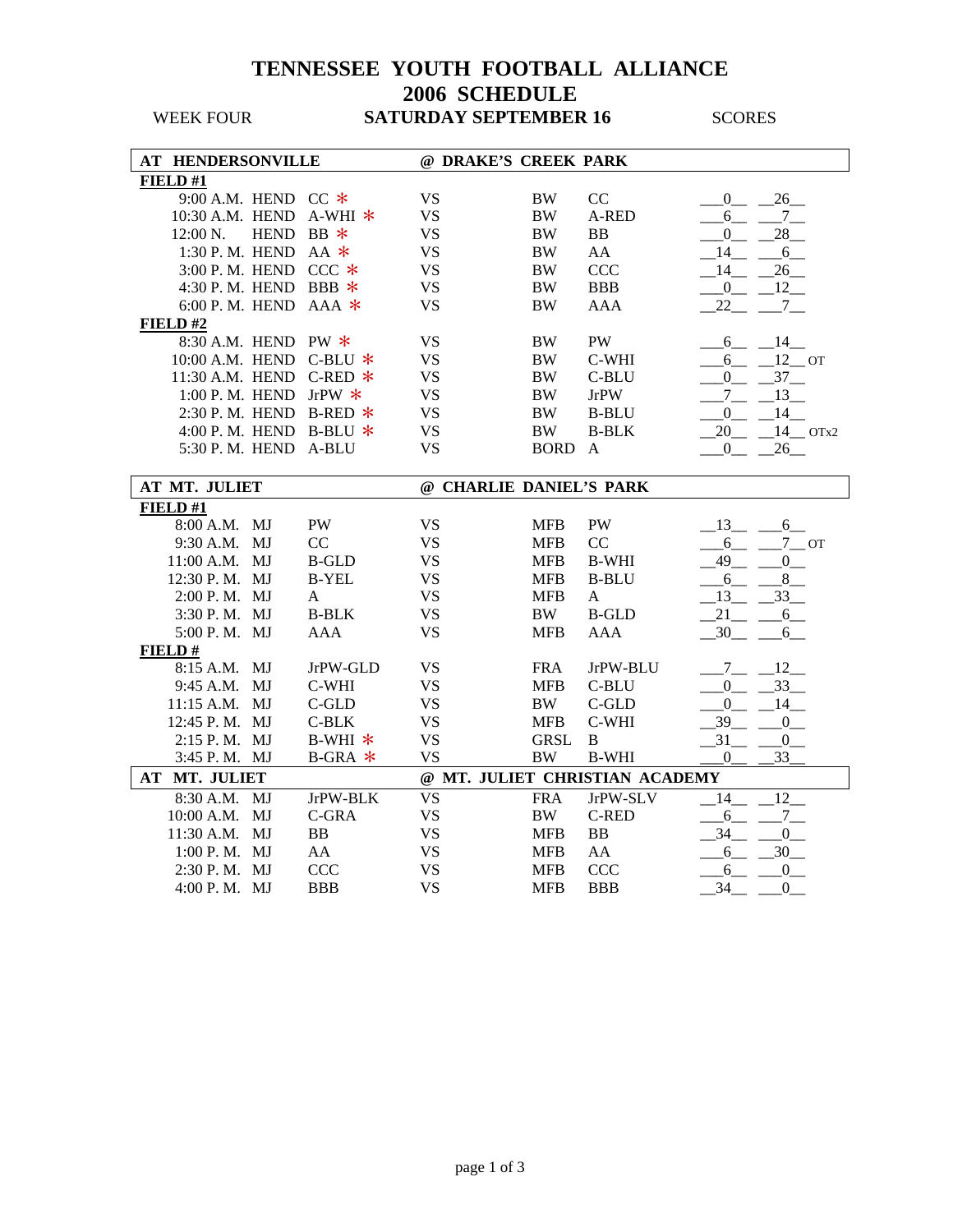| <b>AT SMYRNA</b>           |            |                  | @ SMYRNA RECREATION PARK |                 |               |                |                |  |
|----------------------------|------------|------------------|--------------------------|-----------------|---------------|----------------|----------------|--|
| <b>DONNIE CARTER FIELD</b> |            |                  |                          |                 |               |                |                |  |
| 9:00 A.M. SMY              |            | B-WHI/PRP *      | <b>VS</b>                | <b>FRA</b>      | <b>B-BLU</b>  |                | $-0$ $-13$     |  |
| 10:30 A.M. SMY             |            | $CC *$           | <b>VS</b>                | <b>FRA</b>      | <sub>CC</sub> | 13             | $-6$ OTx2      |  |
| 12:00 N.                   | <b>SMY</b> | PW *             | <b>VS</b>                | <b>FRA</b>      | PW            | $\overline{0}$ | 12             |  |
| 1:30 P.M. SMY              |            | BB *             | <b>VS</b>                | <b>FRA</b>      | <b>BB</b>     | 36 6           |                |  |
| 3:00 P.M. SMY              |            | A-WHI            | <b>VS</b>                | <b>FRA</b>      | A-SLV         | - 14           | 6              |  |
| 4:30 P.M. SMY              |            | $CCC$ $*$        | <b>VS</b>                | <b>FRA</b>      | <b>CCC</b>    | $\overline{0}$ | 12             |  |
| 6:00 P.M. SMY              |            | BBB $*$          | <b>VS</b>                | <b>FRA</b>      | <b>BBB</b>    | 39             | $\overline{0}$ |  |
| 7:30 P.M. SMY              |            | $AAA$ *          | <b>VS</b>                | <b>FRA</b>      | AAA           | $-40$          | 6              |  |
| <b>GENE CARR FIELD</b>     |            |                  |                          |                 |               |                |                |  |
| 8:30 A.M. SMY              |            | C-PRP            | <b>VS</b>                | <b>FRA</b>      | C-WHI         |                | $0 \qquad 32$  |  |
| 10:00 A.M. SMY             |            | C-GLD/GLD        | <b>VS</b>                | <b>FRA</b>      | $C-SLV$       | $6 - -$        | 14             |  |
| 11:30 A.M. SMY             |            | $C$ -GLD         | <b>VS</b>                | <b>FRA</b>      | C-GRA         | 12             | 32             |  |
| 1:00 P.M. SMY              |            | JrPW-GLD         | <b>VS</b>                | <b>MFB</b>      | <b>JrPW</b>   | 12             | 19             |  |
| 2:30 P.M. SMY              |            | <b>B-WHI/GLD</b> | <b>VS</b>                | BW              | <b>B-RED</b>  |                | $6 \t 7$       |  |
| 4:00 P.M. SMY              |            | A-PRP            | <b>VS</b>                | <b>GAL</b>      | A             | $_{0}$         | 42             |  |
| 5:30 P.M. SMY              |            | AA *             | VS                       | <b>FRA</b>      | AA            | $-33$          | $-18$          |  |
| 7:00 P.M. SMY              |            | VAR (Non Div) VS |                          | <b>FRA</b>      | <b>VAR</b>    | 6              | $-25$          |  |
|                            |            |                  |                          |                 |               |                |                |  |
| <b>AT DONELSON</b>         |            |                  | @ WARRIOR PARK           |                 |               |                |                |  |
| FIELD #2                   |            |                  |                          |                 |               |                |                |  |
| 10:30 A.M. DON             |            | BB-1 $*$         | <b>VS</b>                | GAL             | <b>BB</b>     | $\overline{0}$ | 20             |  |
| $12:00 \text{ N.}$         | <b>DON</b> | <b>PW</b>        | <b>VS</b>                | GAL             | <b>PW</b>     | 26             | 18             |  |
| 1:30 P.M. DON              |            | CC               | <b>VS</b>                | COOK CC         |               | 40             | $\overline{0}$ |  |
| 3:00 P.M. DON              |            | $BB-2$           | <b>VS</b>                | COOK BB         |               | 46             | 0              |  |
| FIELD#1                    |            |                  |                          |                 |               |                |                |  |
| 11:00 A.M. DON             |            | <b>CCC</b>       | <b>VS</b>                | GAL             | <b>CCC</b>    | 28             | $-13$          |  |
| 12:30 P.M. DON             |            | <b>BBB</b>       | <b>VS</b>                | GAL             | <b>BBB</b>    | 14             | 6              |  |
| 2:00 P.M. DON              |            | AAA              | <b>VS</b>                | GAL             | AAA           | 14             | $\mathbf{0}$   |  |
| 3:30 P.M. DON              |            | $AAA-2$ *        | <b>VS</b>                | <b>GRSL</b>     | AAA           | 29             | $\overline{0}$ |  |
| 5:00 P.M.                  |            |                  | <b>HOMECOMING</b>        |                 |               |                |                |  |
|                            |            |                  |                          |                 |               |                |                |  |
| <b>AT GOODLETTSVILLE</b>   |            |                  | @ MOSS WRIGHT PARK       |                 |               |                |                |  |
| FIELD#1                    |            |                  |                          |                 |               |                |                |  |
| 11:00 A.M. GOOD PW         |            |                  | <b>VS</b>                | <b>BORD PW</b>  |               | 7              | 0              |  |
| 12:30 P.M. GOOD CCC        |            |                  | <b>VS</b>                | <b>BORD CCC</b> |               | 14             | $\mathbf{0}$   |  |
| 2:00 P.M. GOOD BBB         |            |                  | <b>VS</b>                | <b>BORD</b>     | <b>BBB</b>    | 12             | 19             |  |
| 3:30 P.M. GOOD AAA         |            |                  | <b>VS</b>                | <b>BORD</b>     | AAA           | $-6$           | $-14$          |  |
| FIELD#2                    |            |                  |                          |                 |               |                |                |  |
| 10:30 A.M. GOOD JrPW       |            |                  | VS.                      | <b>BORD</b>     | <b>JrPW</b>   | $19 - 13$      |                |  |
| 12:00 N                    | GOOD CC    |                  | <b>VS</b>                | <b>BORD</b>     | <sub>CC</sub> | $0 \t -6$      |                |  |
| 1:30 P.M. GOOD BB          |            |                  | <b>VS</b>                | <b>BORD BB</b>  |               | 6              | 40             |  |
|                            |            |                  |                          |                 |               |                |                |  |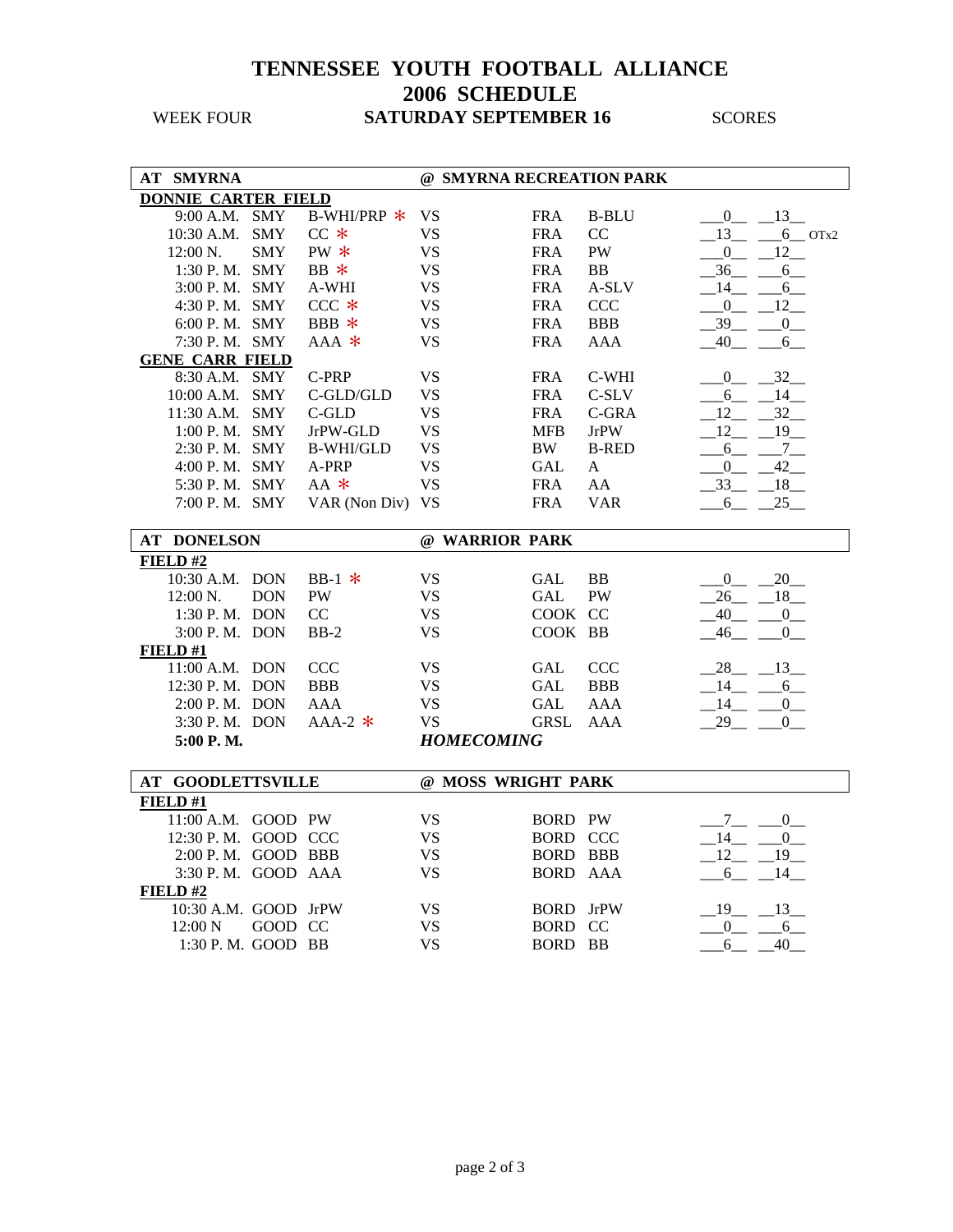| <b>AT SOUTH NASHVILLE</b> |           |            | $\omega$ | <b>METRO CENTER</b> |               |                        |
|---------------------------|-----------|------------|----------|---------------------|---------------|------------------------|
| FIELD#3                   |           |            |          |                     |               |                        |
| $9:00$ A.M. SN            |           | CCC.       | VS       | TENN CCC            |               | - 19<br>6 <sup>6</sup> |
| 10:30 A.M.                | <b>SN</b> | <b>BBB</b> | VS       | <b>TENN</b>         | <b>BBB</b>    | 31<br>12               |
| $12:00 \text{ N}$ .       | SΝ        | AAA        | VS       | <b>TENN</b>         | AAA           |                        |
| $1:30$ P.M. SN            |           | $VAR$ $*$  | VS       | <b>MFB</b>          | <b>VAR</b>    | 34<br>- 6              |
| FIELD #4                  |           |            |          |                     |               |                        |
| $9:30$ A.M. SN            |           | <b>PW</b>  | VS       | <b>TENN PW</b>      |               | 0 F                    |
| $11:00$ A.M. SN           |           | CC         | VS       | GAL                 | <sub>CC</sub> | 12                     |
| 12:30 P.M. SN             |           | BB         | VS       | <b>GRSL</b>         | <b>BB</b>     |                        |

| <b>NASHVILLE PANTHERS</b><br>AT |     | @ BAILEY MIDDLE SCHOOL |  |
|---------------------------------|-----|------------------------|--|
| 10:00 A.M. NASH PW $*$          |     | GRSL PW                |  |
| 11:30 A.M. NASH CCC $*$         | VS. | GRSL CCC               |  |
| 1:00 P.M. NASH BBR              |     | GRSL BBB               |  |

| AT SHELBYVILLE          |  |    | @ SHELBYVLLE HIGH SCHOOL |  |
|-------------------------|--|----|--------------------------|--|
| 11:00 A.M. SHBY PW $*$  |  |    | COOK PW                  |  |
| 12:30 P.M. SHBY CCC $*$ |  |    | COOK CCC                 |  |
| 2:00 P.M. SHRY BBB $*$  |  |    | COOK BBB                 |  |
| 3:30 P.M. SHRY AAA $*$  |  | VS | COOK AAA                 |  |

# **SUNDAY SEPTEMBER 17TH**

| <b>AT SMYRNA</b>           |      |                                |    | @ SMYRNA RECREATION PARK |              |  |  |  |  |
|----------------------------|------|--------------------------------|----|--------------------------|--------------|--|--|--|--|
| <b>DONNIE CARTER FIELD</b> |      |                                |    |                          |              |  |  |  |  |
|                            |      | 2:00 P.M. SMY B-PRP $*$        |    | FR A                     | B-WHI        |  |  |  |  |
|                            |      | 3:30 P. M SMY B-GLD/GLD $*$ VS |    | FR A                     | B-GRA        |  |  |  |  |
| <b>GENE CARR FIELD</b>     |      |                                |    |                          |              |  |  |  |  |
| $1:30$ P.M. SMY            |      | C-WHI                          | VS | FR A                     | C-BLU        |  |  |  |  |
| 3:00 P. M.                 | -SMY | $R-GI$ D                       | VS | FR A                     | <b>B-SLV</b> |  |  |  |  |

#### > **DENOTES DIVISION GAMES**

#### **TYFA COMMUNITY'S**

| <b>BORD</b> | <b>Bordeaux Eagles</b>         | MJ.         | Mt. Juliet Bears             |
|-------------|--------------------------------|-------------|------------------------------|
| BW          | <b>Brentwood Blaze</b>         | <b>MFB</b>  | <b>Murfreesboro Mustangs</b> |
| <b>COOK</b> | Cookeville Cavaliers           | <b>NASH</b> | <b>Nashville Panthers</b>    |
| <b>DON</b>  | Donelson Warriors              | <b>NOLE</b> | Nolensville Panthers         |
| <b>FRA</b>  | <b>Franklin Cowboys</b>        | <b>SHBY</b> | <b>Shelbyville Eagles</b>    |
| GAL         | Gallatin Green Wave            | <b>SMY</b>  | Smyrna Bulldogs              |
| <b>GOOD</b> | Goodlettsville Trojans         | <b>SN</b>   | So. Nashville Sooners        |
| <b>GRSL</b> | <b>Grassland Golden Eagles</b> | <b>TENN</b> | <b>Tennessee Patriots</b>    |
| <b>HEND</b> | Hendersonville Titans          | WC.         | Warren Co. Pioneers          |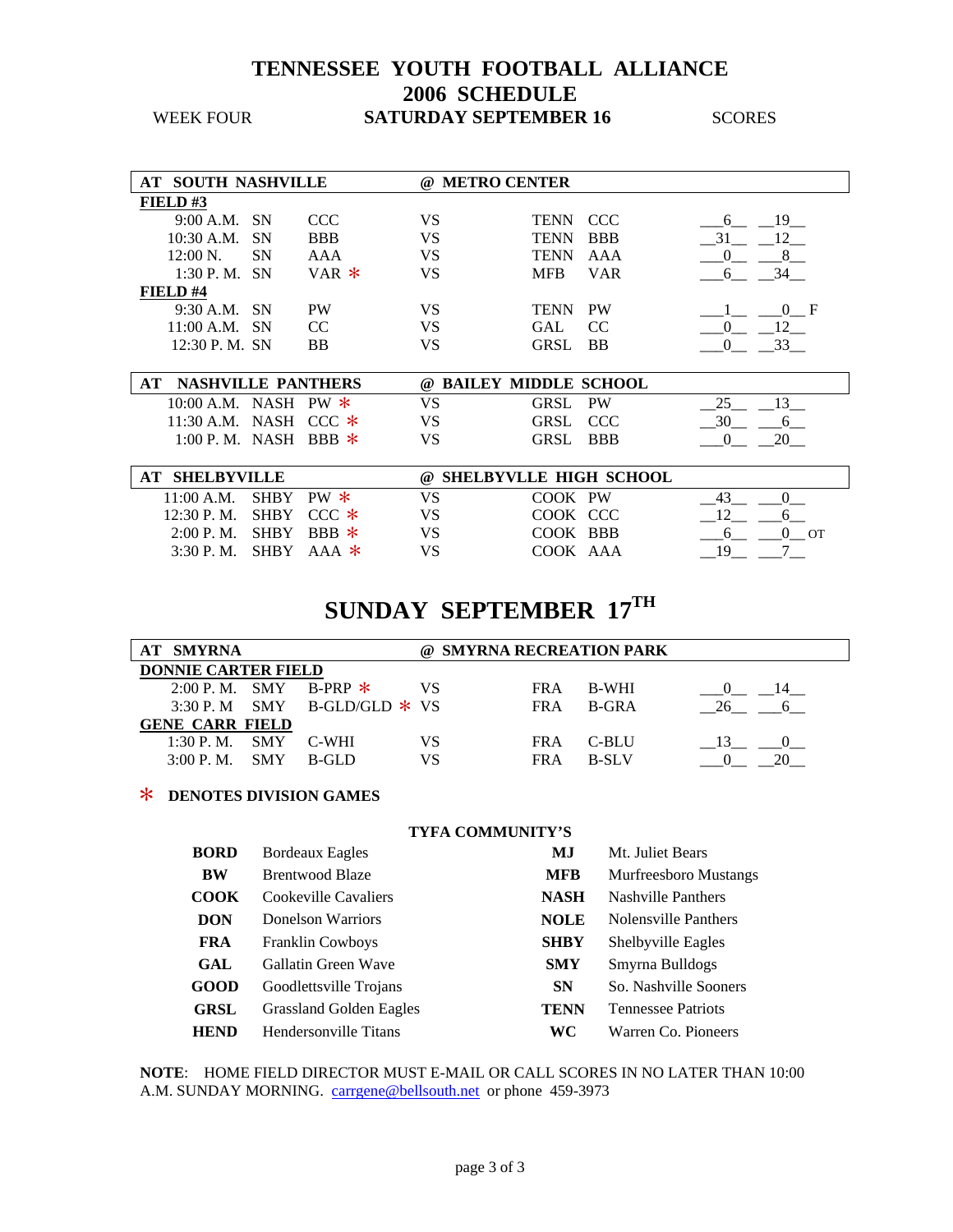**posted: 09/24/2006** 

| <b>AT BRENTWOOD</b>                                                |                                     | $\omega$            | <b>CROCKETT PARK</b>                                             |  |
|--------------------------------------------------------------------|-------------------------------------|---------------------|------------------------------------------------------------------|--|
| <b>FIELD#1</b>                                                     |                                     |                     |                                                                  |  |
| $\mathbf{D}\mathbf{W}$<br>$Q \cdot 45 \Lambda$<br>. .<br>0.731.11. | GID<br>$\curvearrowright$<br>ம      | 7 C<br>. . <i>.</i> | MER<br>WHI<br>wit:D<br><del></del><br>↽                          |  |
| $\mathbf{R}$<br>$10.15 \lambda$<br>10.1271.171<br>. .              | <b>R RED</b><br><del>.</del>        | √7 C<br>- -         | CDCI<br>R<br><del>ono c</del><br>Ð                               |  |
| FIELD#2                                                            |                                     |                     |                                                                  |  |
| $\mathbf{D}\mathbf{W}$<br><del>.</del><br>. .                      | <b>DED</b><br><del>.</del>          | 7C<br>.             | MER<br>RI I<br>$\sim$<br><del>.</del>                            |  |
| $\mathbf{R}$<br>$10.00 \text{ A}$<br>10.00 T.U.<br>. .             | $R$ GD $\land$<br><del>D VIVI</del> | 7 C<br>ט י          | <b>CMV</b><br>RO<br><b>∩</b><br>P.<br><del>.</del><br><u>UWT</u> |  |
| $\mathbf{D}\mathbf{W}$<br>11.JV 11.IVI.<br>--                      | $R$ $PI$ $I$<br><del>D DL</del> V   | 7 C<br>D            | <b>CMV</b><br>סססודונזו ס<br><b>DIVI-I</b><br>T.<br>,,,,,,,,,,,, |  |
|                                                                    |                                     |                     |                                                                  |  |

| <b>AT FRANKLIN</b>       |             |                    |                      | @ COWBOY COMPLEX |              |                |                |  |
|--------------------------|-------------|--------------------|----------------------|------------------|--------------|----------------|----------------|--|
| FIELD#1                  |             |                    |                      |                  |              |                |                |  |
| 8:15 A.M. FRA            |             | $AA$ *             | VS                   | MJ               | AA           | 49             | 0              |  |
| 9:45 A.M. FRA            |             | $BB *$             | <b>VS</b>            | MJ               | <b>BB</b>    | $\Omega$       | 12             |  |
| 11:15 A.M. FRA           |             | JrPW-BLU $*$       | <b>VS</b>            | MJ               | JrPW-BLK     | 32             | $\overline{0}$ |  |
| 12:45 P.M. FRA           |             | $PW *$             | <b>VS</b>            | MJ               | <b>PW</b>    | 38             | $\Omega$       |  |
| 2:15 P.M. FRA            |             | $CC$ $*$           | <b>VS</b>            | MJ               | CC           | 26             | $\Omega$       |  |
| $3:45$ P.M FRA           |             | $CCC$ $*$          | VS                   | M <sub>J</sub>   | ccc          |                | <b>RO</b>      |  |
| 5:15 P.M                 | <b>FRA</b>  | $BBB$ *            | VS.                  | MJ               | <b>BBB</b>   |                | <b>RO</b>      |  |
| 6:45 P. M FRA            |             | ${\rm AAA}$ $\ast$ | VS <sub></sub>       | MJ               | AAA          |                | <b>RO</b>      |  |
| FIELD#2                  |             |                    |                      |                  |              |                |                |  |
| 8:00 A.M. FRA            |             | C-BLU              | <b>VS</b>            | MJ               | C-BLK        | $\overline{0}$ | 27             |  |
| 9:30 A.M. FRA            |             | C-WHI              | <b>VS</b>            | MJ               | C-WHI        | 27             | 6              |  |
| 11:00 A.M. FRA           |             | JrPW-SLV $*$       | <b>VS</b>            | MJ               | JrPW-GLD     | 19             | 25             |  |
| 12:30 P.M. FRA           |             | C-SLV              | <b>VS</b>            | MJ               | C-GLD        | 27             | $\Omega$       |  |
| 2:00 P.M. FRA            |             | C-GRA              | <b>VS</b>            | MJ               | C-GRA        | 12             | $6$ OTx3       |  |
| 3:30 P.M. FRA            |             | <b>B</b> BLU       | VS                   | M <sub>J</sub>   | <b>B</b> BLK |                | <b>RO</b>      |  |
| 5:00 P.M. FRA            |             | $B$ SLV $*$        | <b>VS</b>            | MJ               | <b>B</b> GLD |                | <b>RO</b>      |  |
| FIELD#3                  |             |                    |                      |                  |              |                |                |  |
| 8:30 A.M. FRA            |             | A-WHI              | <b>VS</b>            | <b>FRA</b>       | A-BLU        | $\overline{0}$ | 26             |  |
| 10:00 A.M. FRA           |             | $B-GRA$ *          | VS                   | MJ               | <b>B-WHI</b> | 6              | 21             |  |
| 11:30 A.M. FRA           |             | B-WHI $*$          | <b>VS</b>            | MJ               | <b>B-YEL</b> | 21             | $\mathbf{0}$   |  |
| 1:00 P.M. FRA            |             | <b>VAR</b>         | VS (Non Div)         | <b>MFB</b>       | <b>VAR</b>   | 14             | 33             |  |
|                          |             |                    |                      |                  |              |                |                |  |
| <b>AT HENDERSONVILLE</b> |             |                    | @ DRAKE'S CREEK PARK |                  |              |                |                |  |
| FIELD #1                 |             |                    |                      |                  |              |                |                |  |
| 9:00 A.M. HEND CC $*$    |             |                    | <b>VS</b>            | <b>MFB</b>       | CC           | $\Omega$       | 6              |  |
| 10:30 A.M.               | <b>HEND</b> | $PW *$             | <b>VS</b>            | <b>MFB</b>       | PW           | 19             | 21             |  |
| 12:00 N.                 | <b>HEND</b> | $BB *$             | <b>VS</b>            | <b>MFB</b>       | <b>BB</b>    | 27             | $\mathbf{0}$   |  |
| 1:30 P.M                 | <b>HEND</b> | $AA$ *             | <b>VS</b>            | <b>MFB</b>       | AA           | 7              | 6              |  |
| 3:00 P.M                 | <b>HEND</b> | $CCC$ $*$          | <b>VS</b>            | <b>MFB</b>       | <b>CCC</b>   | $\mathbf{0}$   | 12             |  |
| 4:30 P.M                 | <b>HEND</b> | BBB *              | <b>VS</b>            | <b>MFB</b>       | <b>BBB</b>   | 26             | 6              |  |
| 6:00 P. M                |             | HEND AAA *         | <b>VS</b>            | <b>MFB</b>       | AAA          | 6              | 14             |  |

#### 6:00 P. M HEND AAA  $*$  VS MFB AAA  $-6$   $-14$  *HOMECOMING*

|                                 |                        |            | 110/11200/111W |            |             |     |
|---------------------------------|------------------------|------------|----------------|------------|-------------|-----|
| FIELD# $2$                      |                        |            |                |            |             |     |
|                                 | $8:30$ A.M. HEND C-BLU |            | VS             | <b>SMY</b> | C-GLD       | - F |
| $10:00$ A.M. HEND C-RED         |                        |            | VS             | <b>SMY</b> | C-GLD/GLD   |     |
| $11:30$ A.M. HEND JrPW          |                        |            | VS             | <b>MFB</b> | <b>JrPW</b> |     |
| $1:00 \text{ P. M.}$ HEND B-RED |                        |            | VS             | <b>MFB</b> | B-WHI       |     |
| $2:30$ P.M. HEND B-BLU          |                        |            | VS             | <b>SMY</b> | B-GLD       |     |
| 4:00 P.M                        |                        | HEND A-WHI | VS             | <b>FRA</b> | A-SLV       |     |
| 5:30 P M                        | <b>HEND</b>            | A-BLU      | VS             | BW         | $A-RED$     |     |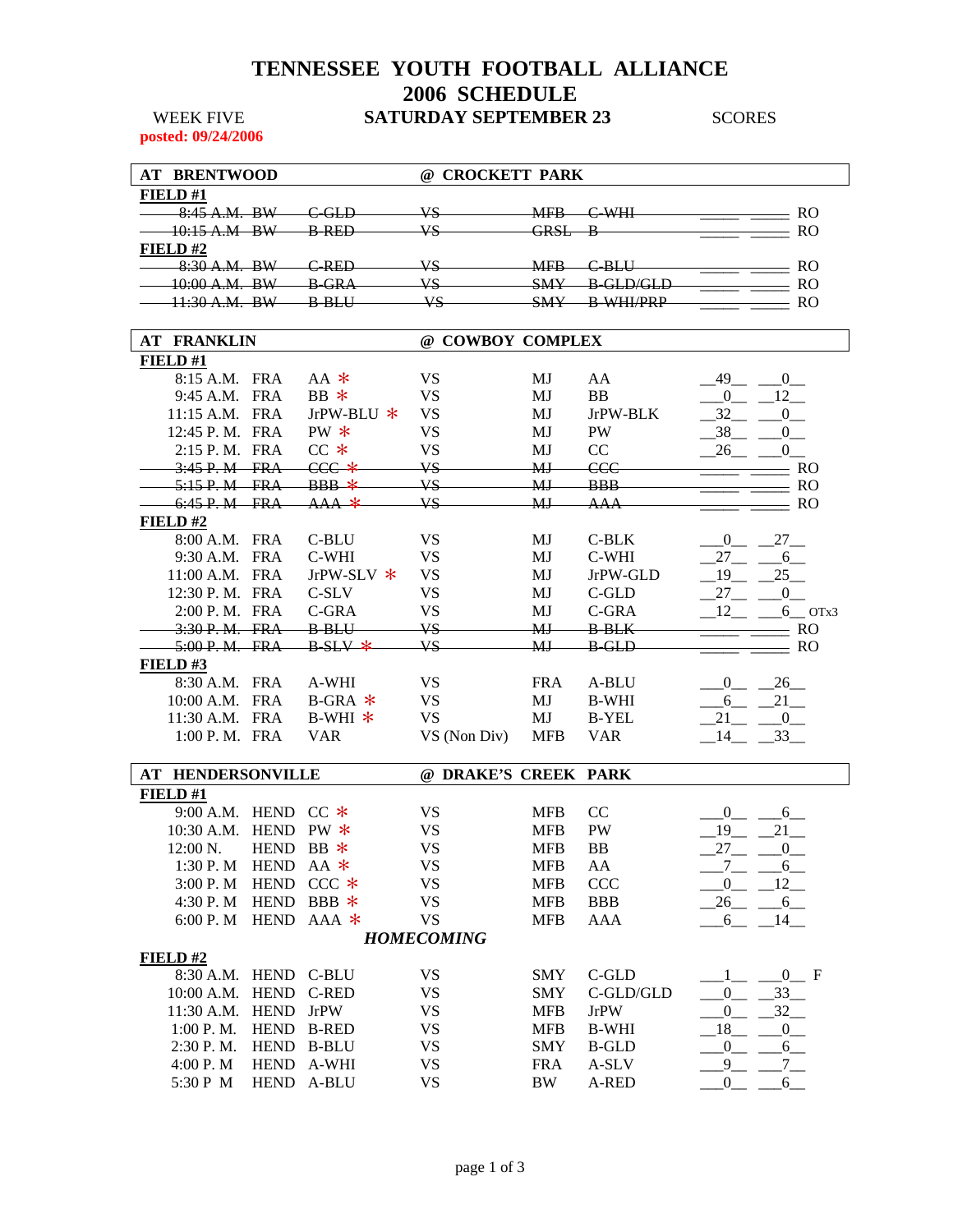**posted: 09/24/2006** 

| <b>DONNIE CARTER FIELD</b><br>9:30 A.M.<br><b>SMY</b><br>B-WHI/GLD $*$ VS<br><b>MFB</b><br><b>B-BLU</b><br>21<br>$-0$<br>11:00 A.M.<br><b>SMY</b><br>$A-WHI$ *<br><b>VS</b><br>43<br><b>MFB</b><br>$\mathbf{A}$<br>$\mathbf{0}$<br><b>HOMECOMING</b><br><b>GENE CARR FIELD</b><br>9:00 A.M. SMY<br>JrPW-PRP<br><b>VS</b><br>24 13<br><b>BW</b><br><b>JrPW</b><br><b>VS</b><br>10:30 A.M. SMY<br><b>B-PRP</b><br>$20 - 0$<br>MJ<br><b>B-GRA</b><br><b>VS</b><br><b>SMY</b><br>$VAR *$<br>$12:00 N$ .<br><b>SN</b><br><b>VAR</b><br>$-6$ $-27$<br><b>AT BORDEAUX</b><br>@ METRO CENTER<br>FIELD#1<br>9:00 A.M. BORD CCC $*$<br><b>VS</b><br>20<br><b>DON</b><br><b>CCC</b><br>$\mathbf{0}$<br><b>VS</b><br>BORD BBB *<br>10:30 A.M<br><b>DON</b><br><b>BBB</b><br>$\mathbf{0}$<br>$6\phantom{0}$<br><b>VS</b><br>BORD AAA *<br>$-33$<br>12:00 N.<br><b>DON</b><br>AAA<br>6<br><b>VS</b><br>1:30 P.M. BORD CC *<br>CC<br><b>DON</b><br>$\overline{0}$<br>6<br>FIELD#2<br><b>VS</b><br>8:30 A.M. BORD<br>MJ<br>35 0<br>A<br>A<br>BORD BB<br><b>VS</b><br>$-31$ $-0$<br>10:00 A.M<br><b>DON</b><br>$BB-1$<br><b>VS</b><br>11:30 A.M. BORD JrPW<br>JrPW-WHI<br>$-6$ $-12$ or<br><b>SMY</b><br>1:00 P.M<br>BORD PW $*$<br><b>VS</b><br>PW<br><b>DON</b><br>$-14$<br>$\overline{7}$<br><b>AT GALLATIN</b><br>@ TRIPLE CREEK PARK<br>FIELD#1<br>9:30 A.M. GAL<br>$PW *$<br><b>VS</b><br>TENN PW<br>$-13$ $-$ 0<br><b>VS</b><br><b>GAL</b><br>$AAA$ *<br><b>TENN</b><br><b>AAA</b><br>11:00 A.M<br>$31 -$<br>6<br><b>VS</b><br>12:30 P. M GAL<br>BBB *<br>TENN<br>BBB<br>20<br>6<br>$CCC$ $*$<br><b>VS</b><br>2:00 P. M<br>GAL<br>TENN CCC<br>14<br>6<br>FIELD#2<br>31<br>10:00 A.M. GAL<br>$CC*$<br><b>VS</b><br>SN<br>CC<br>24<br><b>VS</b><br>11:30 A.M. GAL<br>$\mathbf{A}$<br>BW<br>A-BLU<br>$-16$<br>22<br><b>VS</b><br>1:00 P. M GAL<br><b>BB</b><br>$-12$<br>38<br><b>DON</b><br>$BB-2$<br><b>AT GOODLETTSVILLE</b><br>@ MOSS WRIGHT PARK<br>FIELD #1<br>11:00 A.M GOOD CCC *<br>VS<br>SN<br><b>CCC</b><br>34<br>$\overline{0}$<br>12:30 P. M GOOD BBB *<br><b>VS</b><br>SN<br>6<br><b>BBB</b><br>7 <sub>1</sub><br><b>VS</b><br>$-24$<br>2:00 P. M GOOD AAA *<br>$\text{SN}^-$<br>14<br>AAA<br>FIELD#2<br>10:30 A.M. GOOD JrPW<br><b>VS</b><br><b>SMY</b><br>JrPW-GLD<br>$-26$ $-7$<br>GOOD PW $*$<br><b>VS</b><br>$-32$ $-$<br><b>SN</b><br><b>PW</b><br>$\overline{0}$<br>$12:00 \text{ N.}$<br><b>AT COOKEVILLE</b><br>@ COOKEVILLE HIGH SCHOOL<br>FIELD#1<br>11:00 A.M. COOK CCC *<br><b>VS</b><br>WC<br><b>CCC</b><br>$\overline{0}$<br>25<br>12:30 P. M COOK BBB *<br><b>VS</b><br><b>BBB</b><br>$-30$<br>$0$ <sub>--</sub><br><b>WC</b> |  | <b>AT SMYRNA</b> |  |  | @ SMYRNA RECREATION PARK |  |  |                |  |
|-----------------------------------------------------------------------------------------------------------------------------------------------------------------------------------------------------------------------------------------------------------------------------------------------------------------------------------------------------------------------------------------------------------------------------------------------------------------------------------------------------------------------------------------------------------------------------------------------------------------------------------------------------------------------------------------------------------------------------------------------------------------------------------------------------------------------------------------------------------------------------------------------------------------------------------------------------------------------------------------------------------------------------------------------------------------------------------------------------------------------------------------------------------------------------------------------------------------------------------------------------------------------------------------------------------------------------------------------------------------------------------------------------------------------------------------------------------------------------------------------------------------------------------------------------------------------------------------------------------------------------------------------------------------------------------------------------------------------------------------------------------------------------------------------------------------------------------------------------------------------------------------------------------------------------------------------------------------------------------------------------------------------------------------------------------------------------------------------------------------------------------------------------------------------------------------------------------------------------------------------------------------------------------------------------------------------------------------------------------------------------------------------------------------------------------------------------------------------------------------------------------------------------------------------------------------------------------------------------------------------------------------------|--|------------------|--|--|--------------------------|--|--|----------------|--|
|                                                                                                                                                                                                                                                                                                                                                                                                                                                                                                                                                                                                                                                                                                                                                                                                                                                                                                                                                                                                                                                                                                                                                                                                                                                                                                                                                                                                                                                                                                                                                                                                                                                                                                                                                                                                                                                                                                                                                                                                                                                                                                                                                                                                                                                                                                                                                                                                                                                                                                                                                                                                                                               |  |                  |  |  |                          |  |  |                |  |
|                                                                                                                                                                                                                                                                                                                                                                                                                                                                                                                                                                                                                                                                                                                                                                                                                                                                                                                                                                                                                                                                                                                                                                                                                                                                                                                                                                                                                                                                                                                                                                                                                                                                                                                                                                                                                                                                                                                                                                                                                                                                                                                                                                                                                                                                                                                                                                                                                                                                                                                                                                                                                                               |  |                  |  |  |                          |  |  |                |  |
|                                                                                                                                                                                                                                                                                                                                                                                                                                                                                                                                                                                                                                                                                                                                                                                                                                                                                                                                                                                                                                                                                                                                                                                                                                                                                                                                                                                                                                                                                                                                                                                                                                                                                                                                                                                                                                                                                                                                                                                                                                                                                                                                                                                                                                                                                                                                                                                                                                                                                                                                                                                                                                               |  |                  |  |  |                          |  |  |                |  |
|                                                                                                                                                                                                                                                                                                                                                                                                                                                                                                                                                                                                                                                                                                                                                                                                                                                                                                                                                                                                                                                                                                                                                                                                                                                                                                                                                                                                                                                                                                                                                                                                                                                                                                                                                                                                                                                                                                                                                                                                                                                                                                                                                                                                                                                                                                                                                                                                                                                                                                                                                                                                                                               |  |                  |  |  |                          |  |  |                |  |
|                                                                                                                                                                                                                                                                                                                                                                                                                                                                                                                                                                                                                                                                                                                                                                                                                                                                                                                                                                                                                                                                                                                                                                                                                                                                                                                                                                                                                                                                                                                                                                                                                                                                                                                                                                                                                                                                                                                                                                                                                                                                                                                                                                                                                                                                                                                                                                                                                                                                                                                                                                                                                                               |  |                  |  |  |                          |  |  |                |  |
|                                                                                                                                                                                                                                                                                                                                                                                                                                                                                                                                                                                                                                                                                                                                                                                                                                                                                                                                                                                                                                                                                                                                                                                                                                                                                                                                                                                                                                                                                                                                                                                                                                                                                                                                                                                                                                                                                                                                                                                                                                                                                                                                                                                                                                                                                                                                                                                                                                                                                                                                                                                                                                               |  |                  |  |  |                          |  |  |                |  |
|                                                                                                                                                                                                                                                                                                                                                                                                                                                                                                                                                                                                                                                                                                                                                                                                                                                                                                                                                                                                                                                                                                                                                                                                                                                                                                                                                                                                                                                                                                                                                                                                                                                                                                                                                                                                                                                                                                                                                                                                                                                                                                                                                                                                                                                                                                                                                                                                                                                                                                                                                                                                                                               |  |                  |  |  |                          |  |  |                |  |
|                                                                                                                                                                                                                                                                                                                                                                                                                                                                                                                                                                                                                                                                                                                                                                                                                                                                                                                                                                                                                                                                                                                                                                                                                                                                                                                                                                                                                                                                                                                                                                                                                                                                                                                                                                                                                                                                                                                                                                                                                                                                                                                                                                                                                                                                                                                                                                                                                                                                                                                                                                                                                                               |  |                  |  |  |                          |  |  |                |  |
|                                                                                                                                                                                                                                                                                                                                                                                                                                                                                                                                                                                                                                                                                                                                                                                                                                                                                                                                                                                                                                                                                                                                                                                                                                                                                                                                                                                                                                                                                                                                                                                                                                                                                                                                                                                                                                                                                                                                                                                                                                                                                                                                                                                                                                                                                                                                                                                                                                                                                                                                                                                                                                               |  |                  |  |  |                          |  |  |                |  |
|                                                                                                                                                                                                                                                                                                                                                                                                                                                                                                                                                                                                                                                                                                                                                                                                                                                                                                                                                                                                                                                                                                                                                                                                                                                                                                                                                                                                                                                                                                                                                                                                                                                                                                                                                                                                                                                                                                                                                                                                                                                                                                                                                                                                                                                                                                                                                                                                                                                                                                                                                                                                                                               |  |                  |  |  |                          |  |  |                |  |
|                                                                                                                                                                                                                                                                                                                                                                                                                                                                                                                                                                                                                                                                                                                                                                                                                                                                                                                                                                                                                                                                                                                                                                                                                                                                                                                                                                                                                                                                                                                                                                                                                                                                                                                                                                                                                                                                                                                                                                                                                                                                                                                                                                                                                                                                                                                                                                                                                                                                                                                                                                                                                                               |  |                  |  |  |                          |  |  |                |  |
|                                                                                                                                                                                                                                                                                                                                                                                                                                                                                                                                                                                                                                                                                                                                                                                                                                                                                                                                                                                                                                                                                                                                                                                                                                                                                                                                                                                                                                                                                                                                                                                                                                                                                                                                                                                                                                                                                                                                                                                                                                                                                                                                                                                                                                                                                                                                                                                                                                                                                                                                                                                                                                               |  |                  |  |  |                          |  |  |                |  |
|                                                                                                                                                                                                                                                                                                                                                                                                                                                                                                                                                                                                                                                                                                                                                                                                                                                                                                                                                                                                                                                                                                                                                                                                                                                                                                                                                                                                                                                                                                                                                                                                                                                                                                                                                                                                                                                                                                                                                                                                                                                                                                                                                                                                                                                                                                                                                                                                                                                                                                                                                                                                                                               |  |                  |  |  |                          |  |  |                |  |
|                                                                                                                                                                                                                                                                                                                                                                                                                                                                                                                                                                                                                                                                                                                                                                                                                                                                                                                                                                                                                                                                                                                                                                                                                                                                                                                                                                                                                                                                                                                                                                                                                                                                                                                                                                                                                                                                                                                                                                                                                                                                                                                                                                                                                                                                                                                                                                                                                                                                                                                                                                                                                                               |  |                  |  |  |                          |  |  |                |  |
|                                                                                                                                                                                                                                                                                                                                                                                                                                                                                                                                                                                                                                                                                                                                                                                                                                                                                                                                                                                                                                                                                                                                                                                                                                                                                                                                                                                                                                                                                                                                                                                                                                                                                                                                                                                                                                                                                                                                                                                                                                                                                                                                                                                                                                                                                                                                                                                                                                                                                                                                                                                                                                               |  |                  |  |  |                          |  |  |                |  |
|                                                                                                                                                                                                                                                                                                                                                                                                                                                                                                                                                                                                                                                                                                                                                                                                                                                                                                                                                                                                                                                                                                                                                                                                                                                                                                                                                                                                                                                                                                                                                                                                                                                                                                                                                                                                                                                                                                                                                                                                                                                                                                                                                                                                                                                                                                                                                                                                                                                                                                                                                                                                                                               |  |                  |  |  |                          |  |  |                |  |
|                                                                                                                                                                                                                                                                                                                                                                                                                                                                                                                                                                                                                                                                                                                                                                                                                                                                                                                                                                                                                                                                                                                                                                                                                                                                                                                                                                                                                                                                                                                                                                                                                                                                                                                                                                                                                                                                                                                                                                                                                                                                                                                                                                                                                                                                                                                                                                                                                                                                                                                                                                                                                                               |  |                  |  |  |                          |  |  |                |  |
|                                                                                                                                                                                                                                                                                                                                                                                                                                                                                                                                                                                                                                                                                                                                                                                                                                                                                                                                                                                                                                                                                                                                                                                                                                                                                                                                                                                                                                                                                                                                                                                                                                                                                                                                                                                                                                                                                                                                                                                                                                                                                                                                                                                                                                                                                                                                                                                                                                                                                                                                                                                                                                               |  |                  |  |  |                          |  |  |                |  |
|                                                                                                                                                                                                                                                                                                                                                                                                                                                                                                                                                                                                                                                                                                                                                                                                                                                                                                                                                                                                                                                                                                                                                                                                                                                                                                                                                                                                                                                                                                                                                                                                                                                                                                                                                                                                                                                                                                                                                                                                                                                                                                                                                                                                                                                                                                                                                                                                                                                                                                                                                                                                                                               |  |                  |  |  |                          |  |  |                |  |
|                                                                                                                                                                                                                                                                                                                                                                                                                                                                                                                                                                                                                                                                                                                                                                                                                                                                                                                                                                                                                                                                                                                                                                                                                                                                                                                                                                                                                                                                                                                                                                                                                                                                                                                                                                                                                                                                                                                                                                                                                                                                                                                                                                                                                                                                                                                                                                                                                                                                                                                                                                                                                                               |  |                  |  |  |                          |  |  |                |  |
|                                                                                                                                                                                                                                                                                                                                                                                                                                                                                                                                                                                                                                                                                                                                                                                                                                                                                                                                                                                                                                                                                                                                                                                                                                                                                                                                                                                                                                                                                                                                                                                                                                                                                                                                                                                                                                                                                                                                                                                                                                                                                                                                                                                                                                                                                                                                                                                                                                                                                                                                                                                                                                               |  |                  |  |  |                          |  |  |                |  |
|                                                                                                                                                                                                                                                                                                                                                                                                                                                                                                                                                                                                                                                                                                                                                                                                                                                                                                                                                                                                                                                                                                                                                                                                                                                                                                                                                                                                                                                                                                                                                                                                                                                                                                                                                                                                                                                                                                                                                                                                                                                                                                                                                                                                                                                                                                                                                                                                                                                                                                                                                                                                                                               |  |                  |  |  |                          |  |  |                |  |
|                                                                                                                                                                                                                                                                                                                                                                                                                                                                                                                                                                                                                                                                                                                                                                                                                                                                                                                                                                                                                                                                                                                                                                                                                                                                                                                                                                                                                                                                                                                                                                                                                                                                                                                                                                                                                                                                                                                                                                                                                                                                                                                                                                                                                                                                                                                                                                                                                                                                                                                                                                                                                                               |  |                  |  |  |                          |  |  |                |  |
|                                                                                                                                                                                                                                                                                                                                                                                                                                                                                                                                                                                                                                                                                                                                                                                                                                                                                                                                                                                                                                                                                                                                                                                                                                                                                                                                                                                                                                                                                                                                                                                                                                                                                                                                                                                                                                                                                                                                                                                                                                                                                                                                                                                                                                                                                                                                                                                                                                                                                                                                                                                                                                               |  |                  |  |  |                          |  |  |                |  |
|                                                                                                                                                                                                                                                                                                                                                                                                                                                                                                                                                                                                                                                                                                                                                                                                                                                                                                                                                                                                                                                                                                                                                                                                                                                                                                                                                                                                                                                                                                                                                                                                                                                                                                                                                                                                                                                                                                                                                                                                                                                                                                                                                                                                                                                                                                                                                                                                                                                                                                                                                                                                                                               |  |                  |  |  |                          |  |  |                |  |
|                                                                                                                                                                                                                                                                                                                                                                                                                                                                                                                                                                                                                                                                                                                                                                                                                                                                                                                                                                                                                                                                                                                                                                                                                                                                                                                                                                                                                                                                                                                                                                                                                                                                                                                                                                                                                                                                                                                                                                                                                                                                                                                                                                                                                                                                                                                                                                                                                                                                                                                                                                                                                                               |  |                  |  |  |                          |  |  |                |  |
|                                                                                                                                                                                                                                                                                                                                                                                                                                                                                                                                                                                                                                                                                                                                                                                                                                                                                                                                                                                                                                                                                                                                                                                                                                                                                                                                                                                                                                                                                                                                                                                                                                                                                                                                                                                                                                                                                                                                                                                                                                                                                                                                                                                                                                                                                                                                                                                                                                                                                                                                                                                                                                               |  |                  |  |  |                          |  |  |                |  |
|                                                                                                                                                                                                                                                                                                                                                                                                                                                                                                                                                                                                                                                                                                                                                                                                                                                                                                                                                                                                                                                                                                                                                                                                                                                                                                                                                                                                                                                                                                                                                                                                                                                                                                                                                                                                                                                                                                                                                                                                                                                                                                                                                                                                                                                                                                                                                                                                                                                                                                                                                                                                                                               |  |                  |  |  |                          |  |  |                |  |
|                                                                                                                                                                                                                                                                                                                                                                                                                                                                                                                                                                                                                                                                                                                                                                                                                                                                                                                                                                                                                                                                                                                                                                                                                                                                                                                                                                                                                                                                                                                                                                                                                                                                                                                                                                                                                                                                                                                                                                                                                                                                                                                                                                                                                                                                                                                                                                                                                                                                                                                                                                                                                                               |  |                  |  |  |                          |  |  |                |  |
|                                                                                                                                                                                                                                                                                                                                                                                                                                                                                                                                                                                                                                                                                                                                                                                                                                                                                                                                                                                                                                                                                                                                                                                                                                                                                                                                                                                                                                                                                                                                                                                                                                                                                                                                                                                                                                                                                                                                                                                                                                                                                                                                                                                                                                                                                                                                                                                                                                                                                                                                                                                                                                               |  |                  |  |  |                          |  |  |                |  |
|                                                                                                                                                                                                                                                                                                                                                                                                                                                                                                                                                                                                                                                                                                                                                                                                                                                                                                                                                                                                                                                                                                                                                                                                                                                                                                                                                                                                                                                                                                                                                                                                                                                                                                                                                                                                                                                                                                                                                                                                                                                                                                                                                                                                                                                                                                                                                                                                                                                                                                                                                                                                                                               |  |                  |  |  |                          |  |  |                |  |
|                                                                                                                                                                                                                                                                                                                                                                                                                                                                                                                                                                                                                                                                                                                                                                                                                                                                                                                                                                                                                                                                                                                                                                                                                                                                                                                                                                                                                                                                                                                                                                                                                                                                                                                                                                                                                                                                                                                                                                                                                                                                                                                                                                                                                                                                                                                                                                                                                                                                                                                                                                                                                                               |  |                  |  |  |                          |  |  |                |  |
|                                                                                                                                                                                                                                                                                                                                                                                                                                                                                                                                                                                                                                                                                                                                                                                                                                                                                                                                                                                                                                                                                                                                                                                                                                                                                                                                                                                                                                                                                                                                                                                                                                                                                                                                                                                                                                                                                                                                                                                                                                                                                                                                                                                                                                                                                                                                                                                                                                                                                                                                                                                                                                               |  |                  |  |  |                          |  |  |                |  |
|                                                                                                                                                                                                                                                                                                                                                                                                                                                                                                                                                                                                                                                                                                                                                                                                                                                                                                                                                                                                                                                                                                                                                                                                                                                                                                                                                                                                                                                                                                                                                                                                                                                                                                                                                                                                                                                                                                                                                                                                                                                                                                                                                                                                                                                                                                                                                                                                                                                                                                                                                                                                                                               |  |                  |  |  |                          |  |  |                |  |
|                                                                                                                                                                                                                                                                                                                                                                                                                                                                                                                                                                                                                                                                                                                                                                                                                                                                                                                                                                                                                                                                                                                                                                                                                                                                                                                                                                                                                                                                                                                                                                                                                                                                                                                                                                                                                                                                                                                                                                                                                                                                                                                                                                                                                                                                                                                                                                                                                                                                                                                                                                                                                                               |  |                  |  |  |                          |  |  |                |  |
|                                                                                                                                                                                                                                                                                                                                                                                                                                                                                                                                                                                                                                                                                                                                                                                                                                                                                                                                                                                                                                                                                                                                                                                                                                                                                                                                                                                                                                                                                                                                                                                                                                                                                                                                                                                                                                                                                                                                                                                                                                                                                                                                                                                                                                                                                                                                                                                                                                                                                                                                                                                                                                               |  |                  |  |  |                          |  |  |                |  |
|                                                                                                                                                                                                                                                                                                                                                                                                                                                                                                                                                                                                                                                                                                                                                                                                                                                                                                                                                                                                                                                                                                                                                                                                                                                                                                                                                                                                                                                                                                                                                                                                                                                                                                                                                                                                                                                                                                                                                                                                                                                                                                                                                                                                                                                                                                                                                                                                                                                                                                                                                                                                                                               |  |                  |  |  |                          |  |  |                |  |
|                                                                                                                                                                                                                                                                                                                                                                                                                                                                                                                                                                                                                                                                                                                                                                                                                                                                                                                                                                                                                                                                                                                                                                                                                                                                                                                                                                                                                                                                                                                                                                                                                                                                                                                                                                                                                                                                                                                                                                                                                                                                                                                                                                                                                                                                                                                                                                                                                                                                                                                                                                                                                                               |  |                  |  |  |                          |  |  |                |  |
|                                                                                                                                                                                                                                                                                                                                                                                                                                                                                                                                                                                                                                                                                                                                                                                                                                                                                                                                                                                                                                                                                                                                                                                                                                                                                                                                                                                                                                                                                                                                                                                                                                                                                                                                                                                                                                                                                                                                                                                                                                                                                                                                                                                                                                                                                                                                                                                                                                                                                                                                                                                                                                               |  |                  |  |  |                          |  |  |                |  |
|                                                                                                                                                                                                                                                                                                                                                                                                                                                                                                                                                                                                                                                                                                                                                                                                                                                                                                                                                                                                                                                                                                                                                                                                                                                                                                                                                                                                                                                                                                                                                                                                                                                                                                                                                                                                                                                                                                                                                                                                                                                                                                                                                                                                                                                                                                                                                                                                                                                                                                                                                                                                                                               |  |                  |  |  |                          |  |  |                |  |
|                                                                                                                                                                                                                                                                                                                                                                                                                                                                                                                                                                                                                                                                                                                                                                                                                                                                                                                                                                                                                                                                                                                                                                                                                                                                                                                                                                                                                                                                                                                                                                                                                                                                                                                                                                                                                                                                                                                                                                                                                                                                                                                                                                                                                                                                                                                                                                                                                                                                                                                                                                                                                                               |  |                  |  |  |                          |  |  |                |  |
|                                                                                                                                                                                                                                                                                                                                                                                                                                                                                                                                                                                                                                                                                                                                                                                                                                                                                                                                                                                                                                                                                                                                                                                                                                                                                                                                                                                                                                                                                                                                                                                                                                                                                                                                                                                                                                                                                                                                                                                                                                                                                                                                                                                                                                                                                                                                                                                                                                                                                                                                                                                                                                               |  |                  |  |  |                          |  |  |                |  |
|                                                                                                                                                                                                                                                                                                                                                                                                                                                                                                                                                                                                                                                                                                                                                                                                                                                                                                                                                                                                                                                                                                                                                                                                                                                                                                                                                                                                                                                                                                                                                                                                                                                                                                                                                                                                                                                                                                                                                                                                                                                                                                                                                                                                                                                                                                                                                                                                                                                                                                                                                                                                                                               |  |                  |  |  |                          |  |  |                |  |
|                                                                                                                                                                                                                                                                                                                                                                                                                                                                                                                                                                                                                                                                                                                                                                                                                                                                                                                                                                                                                                                                                                                                                                                                                                                                                                                                                                                                                                                                                                                                                                                                                                                                                                                                                                                                                                                                                                                                                                                                                                                                                                                                                                                                                                                                                                                                                                                                                                                                                                                                                                                                                                               |  |                  |  |  |                          |  |  |                |  |
|                                                                                                                                                                                                                                                                                                                                                                                                                                                                                                                                                                                                                                                                                                                                                                                                                                                                                                                                                                                                                                                                                                                                                                                                                                                                                                                                                                                                                                                                                                                                                                                                                                                                                                                                                                                                                                                                                                                                                                                                                                                                                                                                                                                                                                                                                                                                                                                                                                                                                                                                                                                                                                               |  |                  |  |  |                          |  |  |                |  |
| <b>VS</b><br>2:00 P. M<br>COOK AAA $*$<br>WC<br><b>AAA</b><br>$-33$<br>0                                                                                                                                                                                                                                                                                                                                                                                                                                                                                                                                                                                                                                                                                                                                                                                                                                                                                                                                                                                                                                                                                                                                                                                                                                                                                                                                                                                                                                                                                                                                                                                                                                                                                                                                                                                                                                                                                                                                                                                                                                                                                                                                                                                                                                                                                                                                                                                                                                                                                                                                                                      |  |                  |  |  |                          |  |  |                |  |
| FIELD#2                                                                                                                                                                                                                                                                                                                                                                                                                                                                                                                                                                                                                                                                                                                                                                                                                                                                                                                                                                                                                                                                                                                                                                                                                                                                                                                                                                                                                                                                                                                                                                                                                                                                                                                                                                                                                                                                                                                                                                                                                                                                                                                                                                                                                                                                                                                                                                                                                                                                                                                                                                                                                                       |  |                  |  |  |                          |  |  |                |  |
| COOK PW $*$<br><b>VS</b><br>10:30 A.M.<br>PW<br>WC<br>$-0$ F                                                                                                                                                                                                                                                                                                                                                                                                                                                                                                                                                                                                                                                                                                                                                                                                                                                                                                                                                                                                                                                                                                                                                                                                                                                                                                                                                                                                                                                                                                                                                                                                                                                                                                                                                                                                                                                                                                                                                                                                                                                                                                                                                                                                                                                                                                                                                                                                                                                                                                                                                                                  |  |                  |  |  |                          |  |  |                |  |
| COOK BB $*$<br>12:00 N.<br>VS<br>SN<br>BB<br>$13 - 6$                                                                                                                                                                                                                                                                                                                                                                                                                                                                                                                                                                                                                                                                                                                                                                                                                                                                                                                                                                                                                                                                                                                                                                                                                                                                                                                                                                                                                                                                                                                                                                                                                                                                                                                                                                                                                                                                                                                                                                                                                                                                                                                                                                                                                                                                                                                                                                                                                                                                                                                                                                                         |  |                  |  |  |                          |  |  |                |  |
| 1:30 P.M. COOK CC $*$<br>GOOD CC                                                                                                                                                                                                                                                                                                                                                                                                                                                                                                                                                                                                                                                                                                                                                                                                                                                                                                                                                                                                                                                                                                                                                                                                                                                                                                                                                                                                                                                                                                                                                                                                                                                                                                                                                                                                                                                                                                                                                                                                                                                                                                                                                                                                                                                                                                                                                                                                                                                                                                                                                                                                              |  |                  |  |  | <b>VS</b>                |  |  | 22<br>$\Omega$ |  |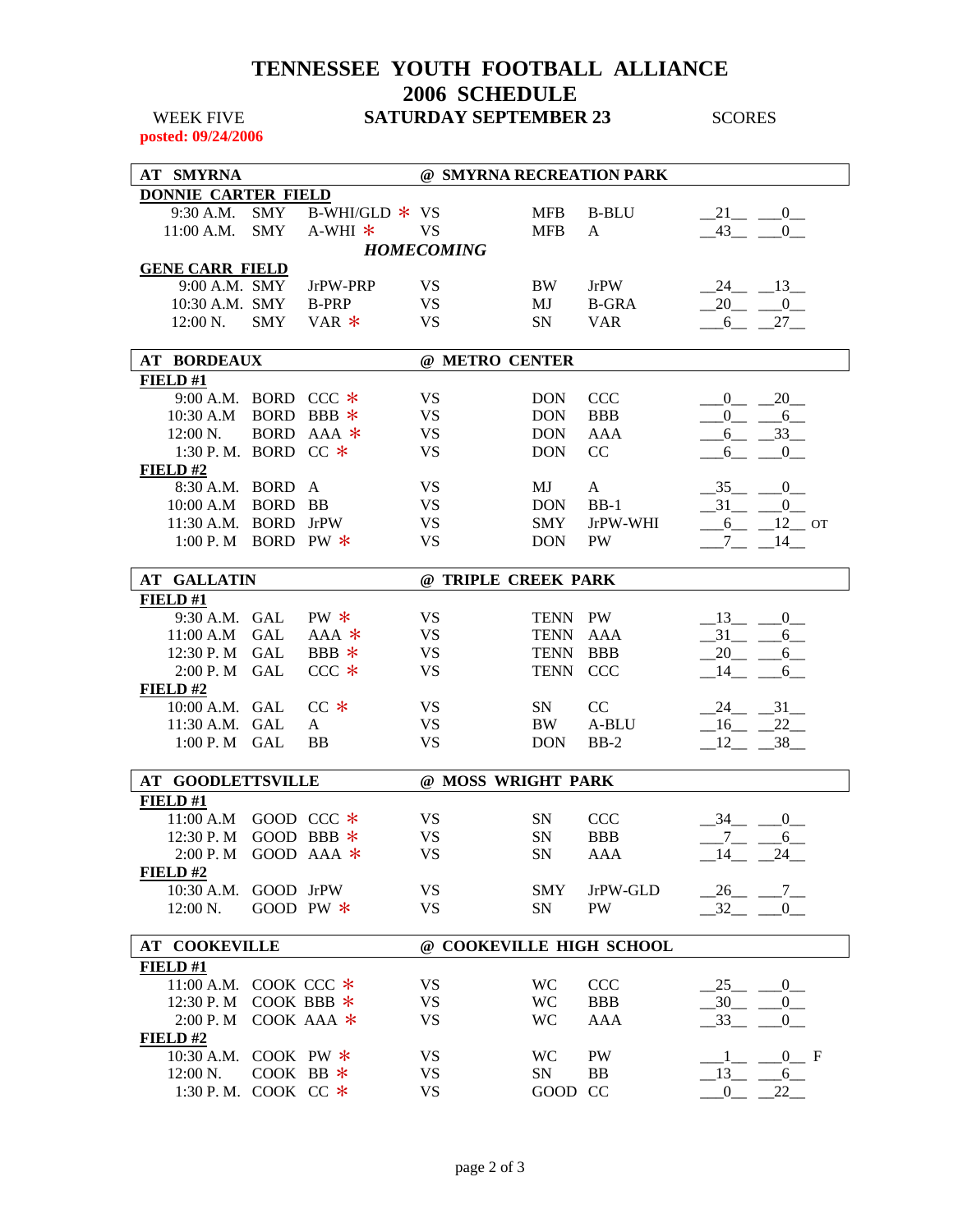**posted: 09/24/2006** 

| AТ | <b>NOLENSVILLE</b>               |  |     | @ ROCKY FORK PARK |               |  |
|----|----------------------------------|--|-----|-------------------|---------------|--|
|    | 10:30 A.M. NOL PW $*$            |  | VS. | NASH PW           |               |  |
|    | $12:00 \text{ N}$ NOL CCC $\ast$ |  | VS  | NASH CCC          |               |  |
|    | 1:30 P.M NOL BBB $*$             |  | VS  | NASH BBB          |               |  |
|    | 3:00 P.M NOL AAA $*$             |  | VS  |                   | $DON$ $AAA-2$ |  |

## **SUNDAY, SEPTEMBER 24**

| <b>AT FRANKLIN</b> |                 |  | @ COWBOY COMPLEX      |    |    |              |    |
|--------------------|-----------------|--|-----------------------|----|----|--------------|----|
| FIELD $#1$         |                 |  |                       |    |    |              |    |
|                    | $1:00 P.M$ FRA  |  | $CCC$ $*$             | VS | MJ | CCC.         | 21 |
|                    | $2:30$ P. M FRA |  | $R$ <sub>RB</sub> $*$ | VS | MJ | <b>BBB</b>   |    |
|                    | $4:00 P.M$ FRA  |  | $AAA$ *               | VS | MJ | AAA          | 20 |
| FIELD#2            |                 |  |                       |    |    |              |    |
|                    | 1:00 P. M. FRA  |  | <b>B-BLU</b>          | VS | МJ | <b>B-BLK</b> |    |
|                    | $2:30$ P.M. FRA |  | $B-SLY$ *             | VS | МJ | B-GLD        |    |

## **MONDAY, SEPTEMBER 25**

| <b>BRENTWOOD</b><br>AT |              | $\omega$ | <b>CROCKETT PARK</b> |                  |    |
|------------------------|--------------|----------|----------------------|------------------|----|
| <b>BW</b>              | $C$ -GLD     | VS       | <b>MFB</b>           | C-WHI            | 39 |
| <b>BW</b>              | <b>B-RED</b> | VS       | GRSL B               |                  | 26 |
| <b>BW</b>              | C-RED        | VS       | <b>MFB</b>           | C-BLU            |    |
| <b>BW</b>              | <b>B-GRA</b> | VS       | <b>SMY</b>           | <b>B-GLD/GLD</b> |    |
| <b>BW</b>              | <b>B-BLU</b> | VS       | <b>SMY</b>           | <b>B-WHI/PRP</b> |    |

### > **DENOTES DIVISION GAMES**

| <b>TYFA COMMUNITY'S</b> |
|-------------------------|
|                         |

| <b>BORD</b> | <b>Bordeaux Eagles</b>         | MJ          | Mt. Juliet Bears             |
|-------------|--------------------------------|-------------|------------------------------|
| <b>BW</b>   | <b>Brentwood Blaze</b>         | <b>MFB</b>  | <b>Murfreesboro Mustangs</b> |
| <b>COOK</b> | Cookeville Cavaliers           | <b>NASH</b> | Nashville Panthers           |
| <b>DON</b>  | Donelson Warriors              | <b>NOLE</b> | Nolensville Panthers         |
| <b>FRA</b>  | <b>Franklin Cowboys</b>        | <b>SHBY</b> | Shelbyville Eagles           |
| GAL         | Gallatin Green Wave            | <b>SMY</b>  | Smyrna Bulldogs              |
| <b>GOOD</b> | Goodlettsville Trojans         | <b>SN</b>   | So. Nashville Sooners        |
| <b>GRSL</b> | <b>Grassland Golden Eagles</b> | <b>TENN</b> | <b>Tennessee Patriots</b>    |
| <b>HEND</b> | Hendersonville Titans          | WС          | Warren Co. Pioneers          |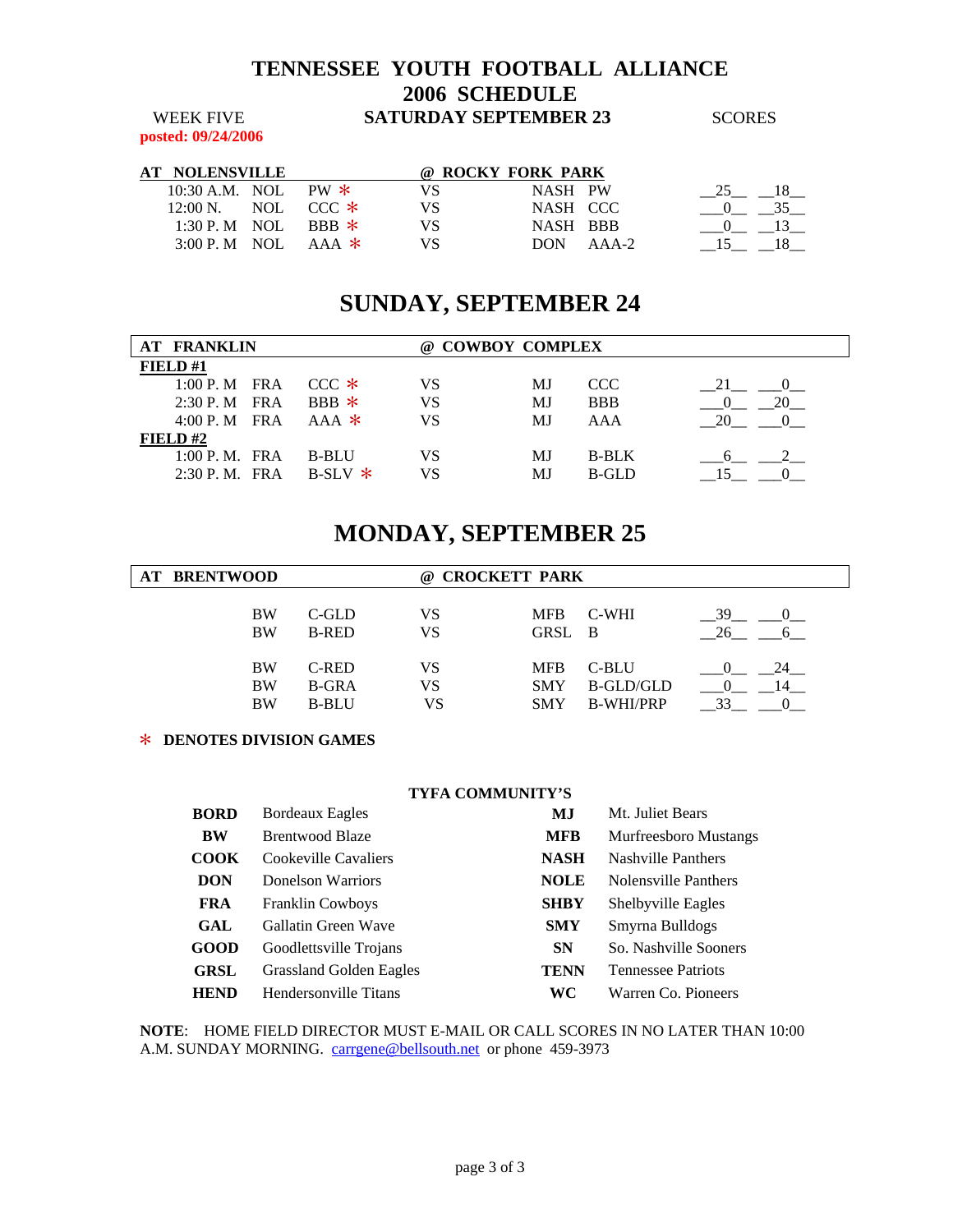| <b>AT BRENTWOOD</b> |           |              | @ CROCKETT PARK         |             |                  |                                        |
|---------------------|-----------|--------------|-------------------------|-------------|------------------|----------------------------------------|
| FIELD#1             |           |              |                         |             |                  |                                        |
| 8:45 A.M. BW        |           | <b>B-WHI</b> | <b>VS</b>               | BW          | <b>B-GRA</b>     | $-17$ $-0$                             |
| 10:15 A.M. BW       |           | <b>B-GLD</b> | <b>VS</b>               | <b>FRA</b>  | <b>B-SLV</b>     | 25<br>8 <sup>8</sup>                   |
| 11:45 A.M. BW       |           | <b>AAA</b>   | <b>VS</b>               | <b>SMY</b>  | AAA              | 40<br>$\mathbf{0}$                     |
| $1:15$ P. M. BW     |           | <b>BBB</b>   | <b>VS</b>               | <b>SMY</b>  | <b>BBB</b>       | $-18$<br>8                             |
| 2:45 P.M. BW        |           | <b>CCC</b>   | <b>VS</b>               | <b>SMY</b>  | <b>CCC</b>       | 12<br>$\mathbf{0}$                     |
| 4:15 P.M.           | BW        | $A-BLU$ *    | <b>VS</b>               | <b>SMY</b>  | A-PRP            | $-12$<br>6                             |
| 5:45 P.M.           | BW        | $A$ -RED $*$ | <b>VS</b>               | <b>SMY</b>  | A-WHI            | $\overline{a}$<br>6                    |
| FIELD#2             |           |              |                         |             |                  |                                        |
| 8:30 A.M. BW        |           | CC           | <b>VS</b>               | <b>SMY</b>  | CC               | 13<br>6                                |
| 10:00 A.M. BW       |           | PW           | <b>VS</b>               | <b>SMY</b>  | PW               | $-12$<br>$\mathbf{0}$                  |
| 11:30 A.M. BW       |           | <b>BB</b>    | <b>VS</b>               | <b>SMY</b>  | <b>BB</b>        | 0<br>6                                 |
| 1:00 P.M. BW        |           | AA           | <b>VS</b>               | <b>SMY</b>  | AA               | 37<br>$\overline{0}$                   |
| 2:30 P.M. BW        |           | <b>B-BLK</b> | <b>VS</b>               | <b>SMY</b>  | <b>B-WHI/PRP</b> | 26<br>$-6$                             |
| 4:00 P.M. BW        |           | $B-BLU$ *    | <b>VS</b>               | <b>SMY</b>  | <b>B-GLD</b>     | 12<br>$18$ OTx2                        |
| 5:30 P.M. BW        |           | C-GLD        | <b>VS</b>               | <b>SMY</b>  | C-GLD/GLD        | 6<br>$-13$                             |
| FIELD#3             |           |              |                         |             |                  |                                        |
| 9:00 A. M. BW       |           | $C-BLU$ *    | <b>VS</b>               | <b>SMY</b>  | C-WHI            | $-15$<br>$\mathbf{0}$                  |
| 10:30 A.M. BW       |           | <b>JrPW</b>  | <b>VS</b>               | <b>BORD</b> | <b>JrPW</b>      | $\overline{0}$<br>6                    |
| 12:00 N.            | <b>BW</b> | $C-WHI$ *    | <b>VS</b>               | <b>SMY</b>  | C-PRP            | 27<br>$\overline{0}$                   |
| 1:30 P.M. BW        |           | <b>C-RED</b> | <b>VS</b>               | <b>SMY</b>  | C-GLD            | 27<br>6                                |
|                     |           |              |                         |             |                  |                                        |
|                     |           |              |                         |             |                  |                                        |
| MT. JULIET<br>AT    |           |              | @ CHARLIE DANIEL'S PARK |             |                  |                                        |
|                     |           |              | <b>HOMECOMING</b>       |             |                  |                                        |
| FIELD#1             |           |              |                         |             |                  |                                        |
| 8:00 A.M.           | MJ        | C-BLK $*$    | <b>VS</b>               | <b>FRA</b>  | C-SLV            | $-19 - 18$                             |
| 9:30 A.M.           | MJ        | $C-WHI$ *    | <b>VS</b>               | <b>FRA</b>  | C-GRA            | $-33$<br>$\overline{0}$                |
| 10:50 A.M.          | MJ        | $C$ -GRA $*$ | <b>VS</b>               | <b>HEND</b> | C-BLU            | $-18$<br>$7\overline{ }$               |
| 12:15 P.M           | MJ        | $B-YEL$ *    | <b>VS</b>               | SMY         | <b>B-PRP</b>     | 6<br>0                                 |
| 1:45 P.M            | MJ        | $BB *$       | <b>VS</b>               | <b>HEND</b> | BB               | 0<br>$-21$                             |
| 3:05 P.M.           | MJ        | $AA$ *       | <b>VS</b>               | <b>HEND</b> | AA               | 33<br>6                                |
| 4:30 P.M.           | MJ        | $CCC$ $*$    | <b>VS</b>               | HEND CCC    |                  | 20<br>$\mathbf{0}$                     |
| 6:00 P.M.           | MJ        | $A *$        | <b>VS</b>               |             | HEND A-BLU       | 26<br>0                                |
| 7:20 P.M.           | MJ        | $AAA$ *      | <b>VS</b>               | <b>HEND</b> | AAA              | 22<br>$\begin{array}{c} 0 \end{array}$ |
| 8:45 P.M.           | MJ        | BBB *        | <b>VS</b>               | <b>HEND</b> | <b>BBB</b>       | $-30$<br>$-12$                         |
| FIELD#2             |           |              |                         |             |                  |                                        |
| 8:15 A.M. MJ        |           | $B-WHI$ *    | <b>VS</b>               | <b>SMY</b>  | <b>B-GLD/GLD</b> | 20 7                                   |
| 9:45 A.M. MJ        |           | $CC$ $*$     | VS                      | HEND CC     |                  | $25$ <sub>—</sub>                      |
| 11:10 A.M. MJ       |           | $PW *$       | <b>VS</b>               | HEND PW     |                  | $-12$<br>0                             |
| 12:30 P.M. MJ       |           | JrPW-BLK *   | <b>VS</b>               | <b>SMY</b>  | JrPW-PRP         | 12<br>$\overline{0}$                   |
| 2:00 P.M. MJ        |           | JrPW-GLD $*$ | <b>VS</b>               | <b>SMY</b>  | JrPW-GLD         | $19$ <sub>--</sub><br>6                |
| 3:20 P.M. MJ        |           | $B$ -GLD $*$ | <b>VS</b>               | <b>HEND</b> | <b>B-BLU</b>     | 19<br>$^{0}$                           |
| 4:45 P.M. MJ        |           | $B-GRA$ *    | <b>VS</b>               | <b>SMY</b>  | <b>B-WHI/GLD</b> | 38<br>6                                |
| 6:15 P.M. MJ        |           | C-GLD $*$    | <b>VS</b>               |             | HEND C-RED       | $_{12}$<br>$0$ <sub>—</sub>            |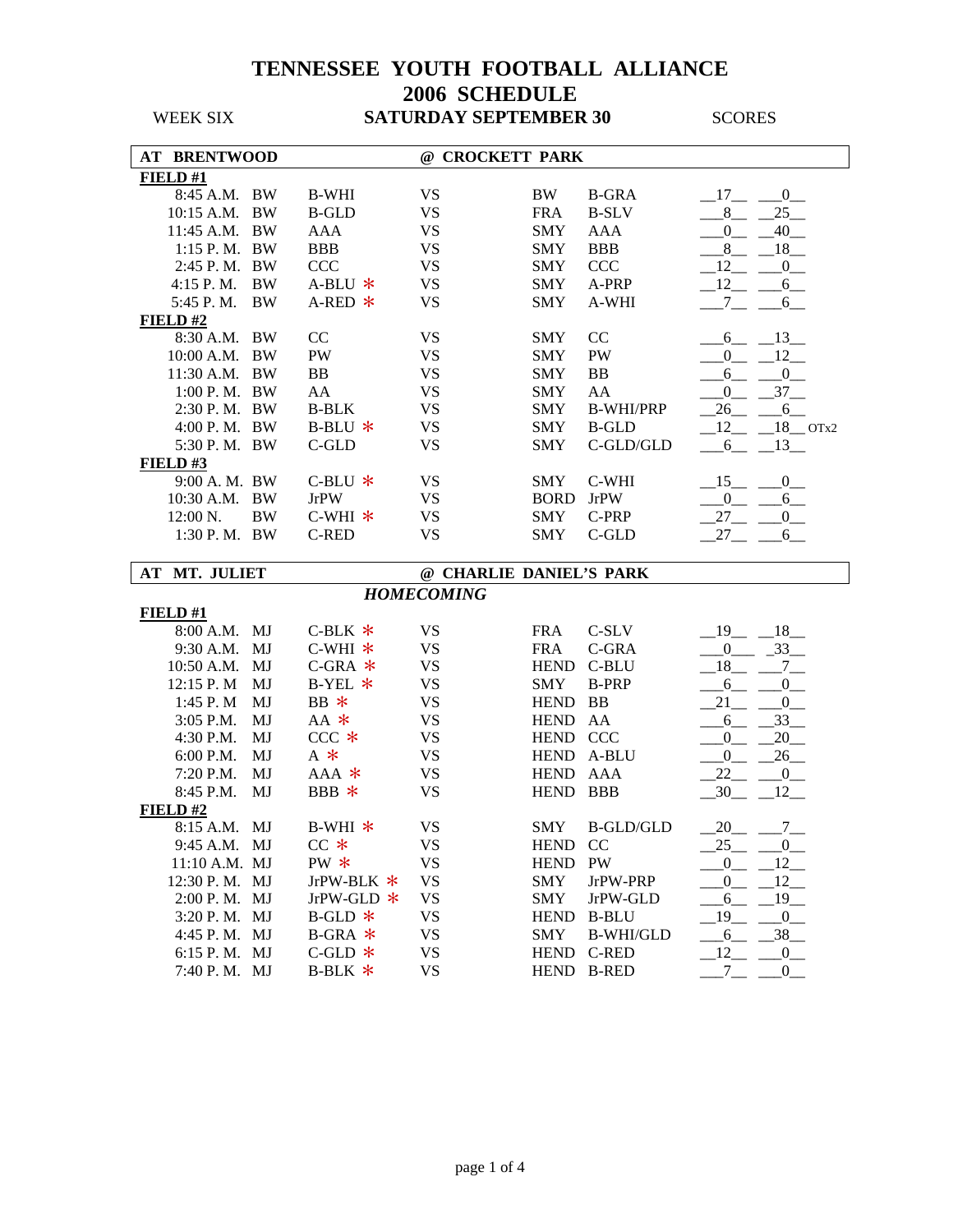| <b>AT MURFREESBORO</b>         |                                                     |                       |                 | @ MIDDLE POINTS SPORTS COMPLEX |                        |
|--------------------------------|-----------------------------------------------------|-----------------------|-----------------|--------------------------------|------------------------|
| FIELD#1                        |                                                     |                       |                 |                                |                        |
| 9:00 A.M. MFB                  | $CCC$ $*$                                           | <b>VS</b>             | <b>FRA</b>      | <b>CCC</b>                     | 29<br>$\mathbf{0}$     |
| <b>MFB</b><br>$10:30$ A.M.     | $PW*$                                               | <b>VS</b>             | <b>FRA</b>      | PW                             | 27<br>14               |
| <b>MFB</b><br>$12:00\text{ N}$ | $BB$ $*$                                            | <b>VS</b>             | <b>FRA</b>      | BB                             | 32<br>$\overline{0}$   |
| 1:30 P.M. MFB                  | $AA$ *                                              | <b>VS</b>             | <b>FRA</b>      | AA                             | $\boldsymbol{0}$<br>27 |
| 3:00 P.M. MFB                  | BBB $*$                                             | <b>VS</b>             | <b>FRA</b>      | <b>BBB</b>                     | 18<br>32               |
| 4:30 P.M. MFB                  | AAA *                                               | <b>VS</b>             | <b>FRA</b>      | <b>AAA</b>                     | $\mathbf{0}$<br>32     |
| 6:00 P.M. MFB                  | $VAR$ *                                             | <b>VS</b>             | <b>SMY</b>      | <b>VAR</b>                     | 18<br>6                |
| FIELD#2                        |                                                     |                       |                 |                                |                        |
| 9:15 A.M. MFB                  | $A$ *                                               | <b>VS</b>             | <b>FRA</b>      | A-BLU                          | 41<br>$\overline{0}$   |
| 10:45 A.M. MFB                 | JrPW $*$                                            | <b>VS</b>             | <b>FRA</b>      | JrPW-BLU                       | 37<br>$\mathbf{0}$     |
| <b>MFB</b><br>$12:15$ N.       | <code>C-WHI<math display="inline">\,</math>*</code> | <b>VS</b>             | <b>FRA</b>      | C-BLU                          | 26<br>6                |
| 1:45 P.M. MFB                  | $C-BLU$ *                                           | <b>VS</b>             | <b>FRA</b>      | C-WHI                          | 32<br>6                |
| 3:15 P.M. MFB                  | $B-WHI$ *                                           | <b>VS</b>             | <b>FRA</b>      | <b>B-BLU</b>                   | $\Omega$<br>41         |
| 4:45 P.M. MFB                  | <b>B-BLU</b>                                        | <b>VS</b>             | <b>FRA</b>      | <b>B-GRA</b>                   | $\tau$<br>6            |
| 6:00 P.M. MFB                  | $CC *$                                              | <b>VS</b>             | <b>FRA</b>      | CC                             | 39<br>0                |
|                                |                                                     |                       |                 |                                |                        |
| <b>AT FRANKLIN</b>             |                                                     | @ COWBOY COMPLEX      |                 |                                |                        |
| FIELD#1                        |                                                     |                       |                 |                                |                        |
| 9:00 A.M. FRA                  | A-SLV                                               | <b>VS</b>             | BORD A          |                                | $-30$<br>6             |
| 10:30 A.M. FRA                 | VAR $*$                                             | <b>VS</b>             | <b>BORD VAR</b> |                                | 24<br>6                |
|                                |                                                     |                       |                 |                                |                        |
| <b>AT DONELSON</b>             |                                                     | @ WARRIOR PARK        |                 |                                |                        |
| FIELD#1                        |                                                     |                       |                 |                                |                        |
| 10:00 A.M. DON                 | BB-2 $*$                                            | <b>VS</b>             | BORD BB         |                                | $0 - 34$               |
|                                |                                                     |                       |                 |                                |                        |
| <b>AT GALLATIN</b>             |                                                     | @ TRIPLE CREEK'S PARK |                 |                                |                        |
| FIELD #1                       |                                                     |                       |                 |                                |                        |
| 10:30 A.M. GAL                 | $CCC$ $*$                                           | <b>VS</b>             | <b>BORD CCC</b> |                                | 20<br>8                |
| 12:00 N.<br><b>GAL</b>         | $PW*$                                               | <b>VS</b>             | BORD PW         |                                | $\overline{0}$<br>12   |
| 1:30 P.M. GAL                  | $AAA$ *                                             | <b>VS</b>             | <b>BORD AAA</b> |                                | 12<br>35               |
| 3:00 P.M. GAL                  | BBB *                                               | <b>VS</b>             | <b>BORD BBB</b> |                                | $\mathbf{0}$<br>20     |
|                                |                                                     | <b>HOMECOMING</b>     |                 |                                |                        |
| FIELD#2                        |                                                     |                       |                 |                                |                        |
| 11:00 A.M. GAL                 | $A *$                                               | <b>VS</b>             | <b>FRA</b>      | A-WHI                          | 41<br>$\overline{0}$   |
| 12:30 P. M. GAL                | $BB$ $*$                                            | <b>VS</b>             | COOK BB         |                                | 35                     |
| 2:00 P.M. GAL                  | $CC*$                                               | <b>VS</b>             | <b>BORD CC</b>  |                                | 39<br>$\boldsymbol{0}$ |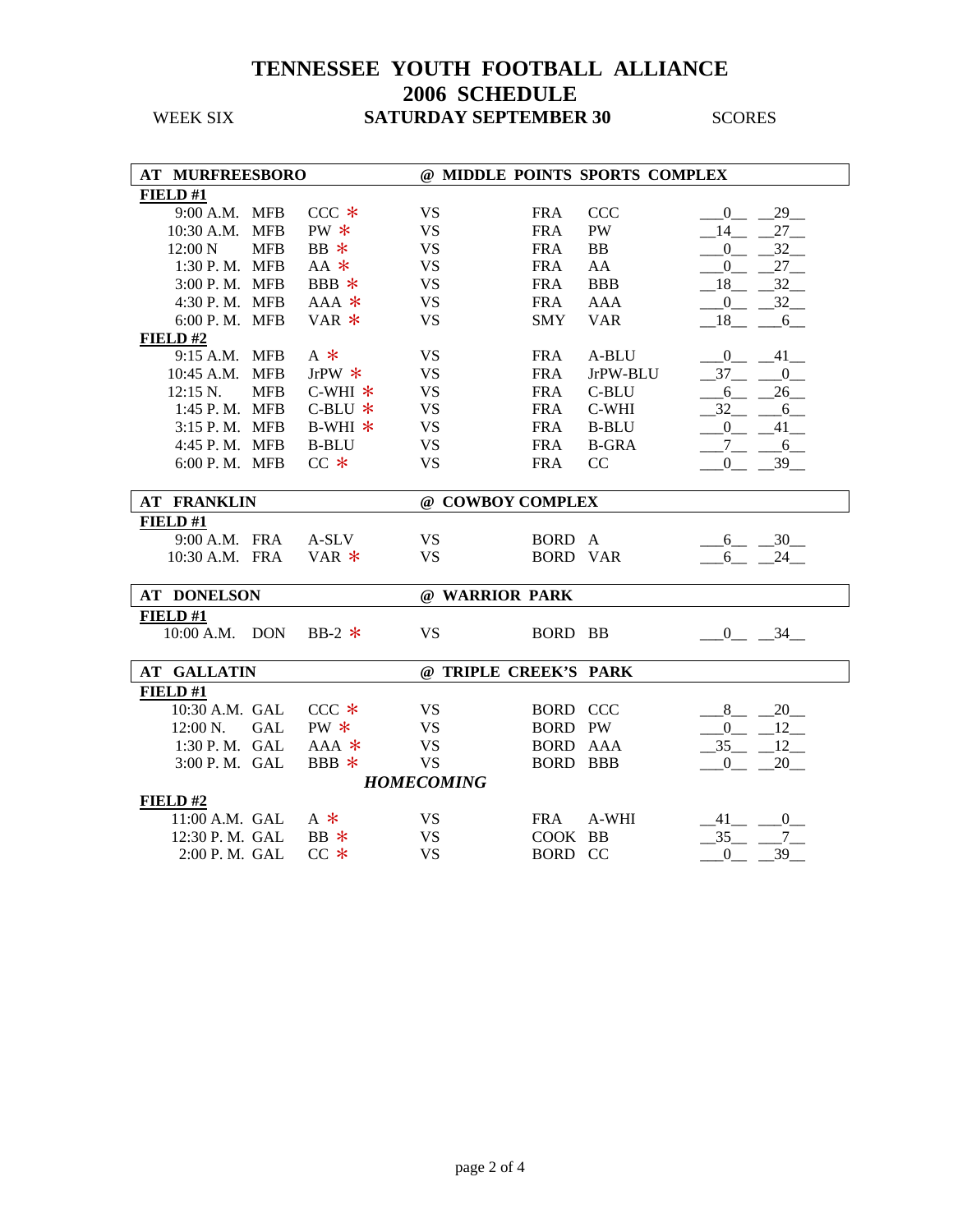| <b>AT GOODLETTSVILLE</b> |             | @ MOSS WRIGHT PARK     |             |                             |                                         |
|--------------------------|-------------|------------------------|-------------|-----------------------------|-----------------------------------------|
| FIELD#1                  |             |                        |             |                             |                                         |
| 11:00 A.M. GOOD JrPW $*$ |             | <b>VS</b>              | <b>SMY</b>  | JrPW-WHI                    | 18<br>$\mathbf{0}$                      |
| 12:45 P.M. GOOD CCC *    |             | <b>VS</b>              | <b>DON</b>  | <b>CCC</b>                  | 20<br>$\overline{0}$                    |
| 2:30 P.M. GOOD BBB *     |             | <b>VS</b>              | <b>DON</b>  | <b>BBB</b>                  | $18$ OTx2<br>20                         |
| 4:15 P.M. GOOD AAA $*$   |             | <b>VS</b>              | <b>DON</b>  | <b>AAA</b>                  | 39<br>$\boldsymbol{0}$                  |
|                          |             | <b>HOMECOMING</b>      |             |                             |                                         |
| FIELD $#2$               |             |                        |             |                             |                                         |
| 11:30 A.M. GOOD CC *     |             | <b>VS</b>              | SN          | CC                          | 33<br>$\overline{0}$                    |
| 1:15 P.M. GOOD PW *      |             | <b>VS</b>              | <b>DON</b>  | <b>PW</b>                   | 31<br>$6$ <sub>--</sub>                 |
| 3:00 P.M. GOOD BB $*$    |             | <b>VS</b>              | <b>DON</b>  | $BB-1$                      | 26<br>0                                 |
|                          |             |                        |             |                             |                                         |
| <b>AT GRASSLAND</b>      |             |                        |             | @ GRASSLAND MIDDLE SCHOOL   |                                         |
| FIELD#2                  |             |                        |             |                             |                                         |
| 10:00 A.M. GRSL          | $PW *$      | <b>VS</b>              | COOK PW     |                             | $-19$<br>6                              |
| 11:30 A.M. GRSL          | B           | <b>VS</b>              | <b>FRA</b>  | <b>B-WHI</b>                | $41$ <sub>—</sub><br>$\overline{0}$     |
| $1:00$ P. M. GRSL        | $BB \times$ | <b>VS</b>              | <b>SN</b>   | <b>BB</b>                   | 27<br>0                                 |
| FIELD#1                  |             |                        |             |                             |                                         |
| 11:00 A.M. GRSL          | $CCC$ $*$   | <b>VS</b>              | COOK CCC    |                             | 33<br>$\mathbf{0}$                      |
| 12:30 P. M., GRSL        | BBB $*$     | <b>VS</b>              | COOK BBB    |                             | 6<br>41                                 |
| 2:00 P.M. GRSL           | $AAA$ *     | <b>VS</b>              | COOK AAA    |                             | $\overline{0}$<br>$1 \t F$              |
|                          |             |                        |             |                             |                                         |
| <b>AT TENNESSEE</b>      |             |                        |             | @ WHITE'S CREEK HIGH SCHOOL |                                         |
| 9:30 A. M. TENN          | $PW *$      | <b>VS</b>              | <b>SN</b>   | <b>PW</b>                   | 20<br>6                                 |
| 11:00 A.M. TENN          | $BBB$ *     | <b>VS</b>              | SN          | <b>BBB</b>                  | $\overline{0}$<br>$27 -$                |
| 12:30 P.M. TENN          | $AAA$ *     | <b>VS</b>              | SN          | <b>AAA</b>                  | 13<br>6                                 |
| 2:00 P.M. TENN CCC $*$   |             | <b>VS</b>              | <b>SN</b>   | <b>CCC</b>                  | 25<br>26                                |
|                          |             |                        |             |                             |                                         |
| <b>AT NASHVILLE</b>      |             | @ BAILEY MIDDLE SCHOOL |             |                             |                                         |
| 10:00 A.M. NASH          | $PW *$      | <b>VS</b>              | <b>SHBY</b> | <b>PW</b>                   | 21<br>$\overline{0}$                    |
| 11:30 A.M. NASH CCC *    |             | <b>VS</b>              | <b>SHBY</b> | <b>CCC</b>                  | 35<br>$\overline{0}$                    |
| 1:00 P.M. NASH BBB $*$   |             | <b>VS</b>              | <b>SHBY</b> | <b>BBB</b>                  | 18<br>24                                |
| 2:30 P.M. DON            | $AAA-2$ *   | <b>VS</b>              | <b>SHBY</b> | AAA                         | 13<br>41                                |
|                          |             |                        |             |                             |                                         |
| <b>AT WARREN COUNTY</b>  |             |                        |             | @ BOBBY RAY MIDDLE SCHOOL   |                                         |
| 11:00 A.M. WC            | PW *        | <b>VS</b>              | <b>NOL</b>  | <b>PW</b>                   | $\mathbf F$<br>$\overline{0}$           |
| 12:30 P.M. WC            | $CCC *$     | <b>VS</b>              | <b>NOL</b>  | <b>CCC</b>                  | $\mathbf F$<br>$\Omega$<br>$\mathbf{1}$ |
| 2:00 P.M. WC             | BBB $*$     | <b>VS</b>              | <b>NOL</b>  | <b>BBB</b>                  | $\overline{0}$<br>41                    |
| 3:30 P.M. WC             | $AAA$ *     | <b>VS</b>              | <b>NOL</b>  | <b>AAA</b>                  | 32<br>13                                |

> **DENOTES DIVISION GAMES**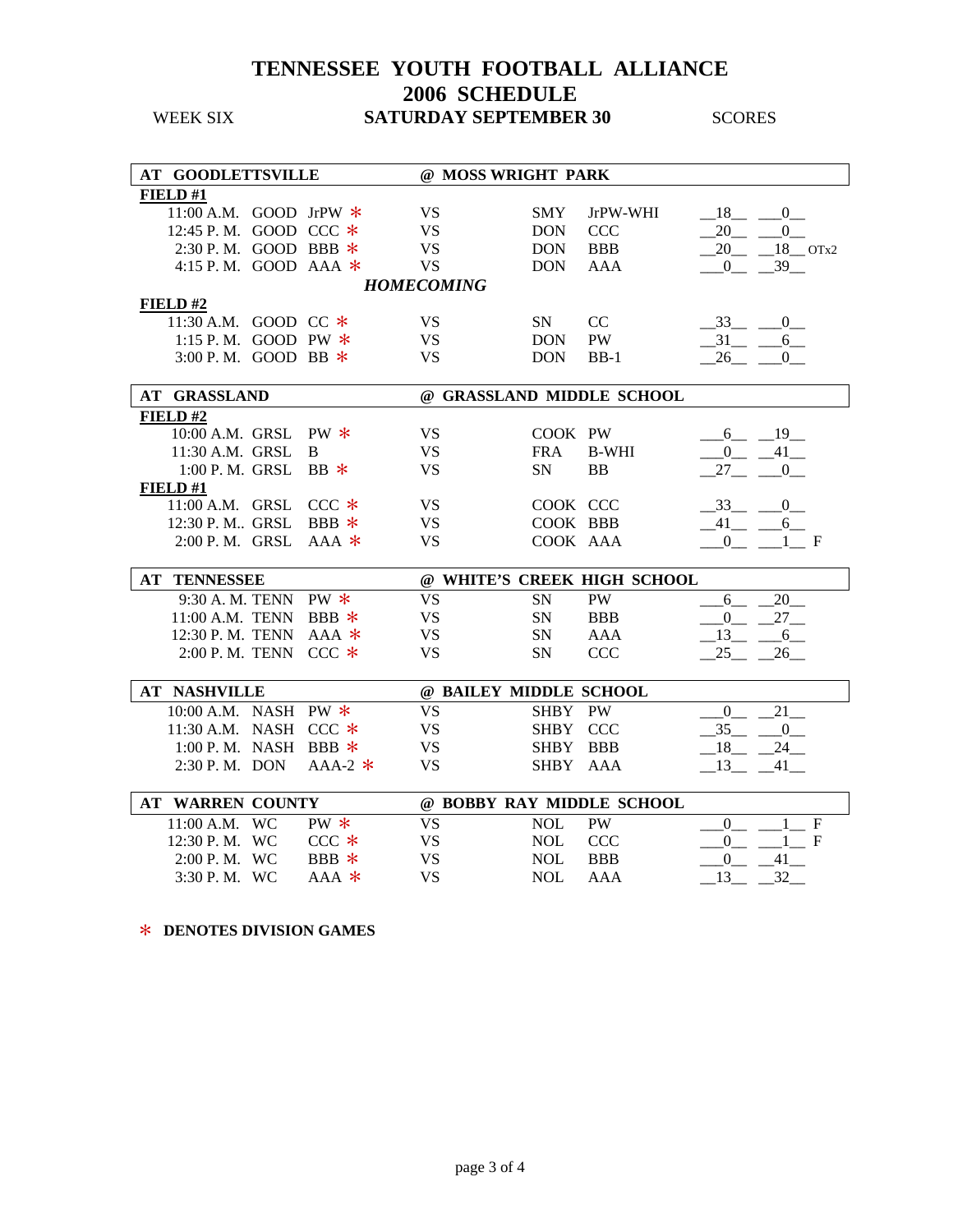#### **TYFA COMMUNITY'S**

| <b>BORD</b> | <b>Bordeaux Eagles</b>         | МJ          | Mt. Juliet Bears             |
|-------------|--------------------------------|-------------|------------------------------|
| <b>BW</b>   | <b>Brentwood Blaze</b>         | <b>MFB</b>  | <b>Murfreesboro Mustangs</b> |
| <b>COOK</b> | Cookeville Cavaliers           | <b>NASH</b> | <b>Nashville Panthers</b>    |
| <b>DON</b>  | Donelson Warriors              | <b>NOLE</b> | Nolensville Panthers         |
| <b>FRA</b>  | <b>Franklin Cowboys</b>        | <b>SHBY</b> | Shelbyville Eagles           |
| GAL         | Gallatin Green Wave            | <b>SMY</b>  | Smyrna Bulldogs              |
| <b>GOOD</b> | Goodlettsville Trojans         | <b>SN</b>   | So. Nashville Sooners        |
| <b>GRSL</b> | <b>Grassland Golden Eagles</b> | TENN        | <b>Tennessee Patriots</b>    |
| <b>HEND</b> | Hendersonville Titans          | WС          | Warren Co. Pioneers          |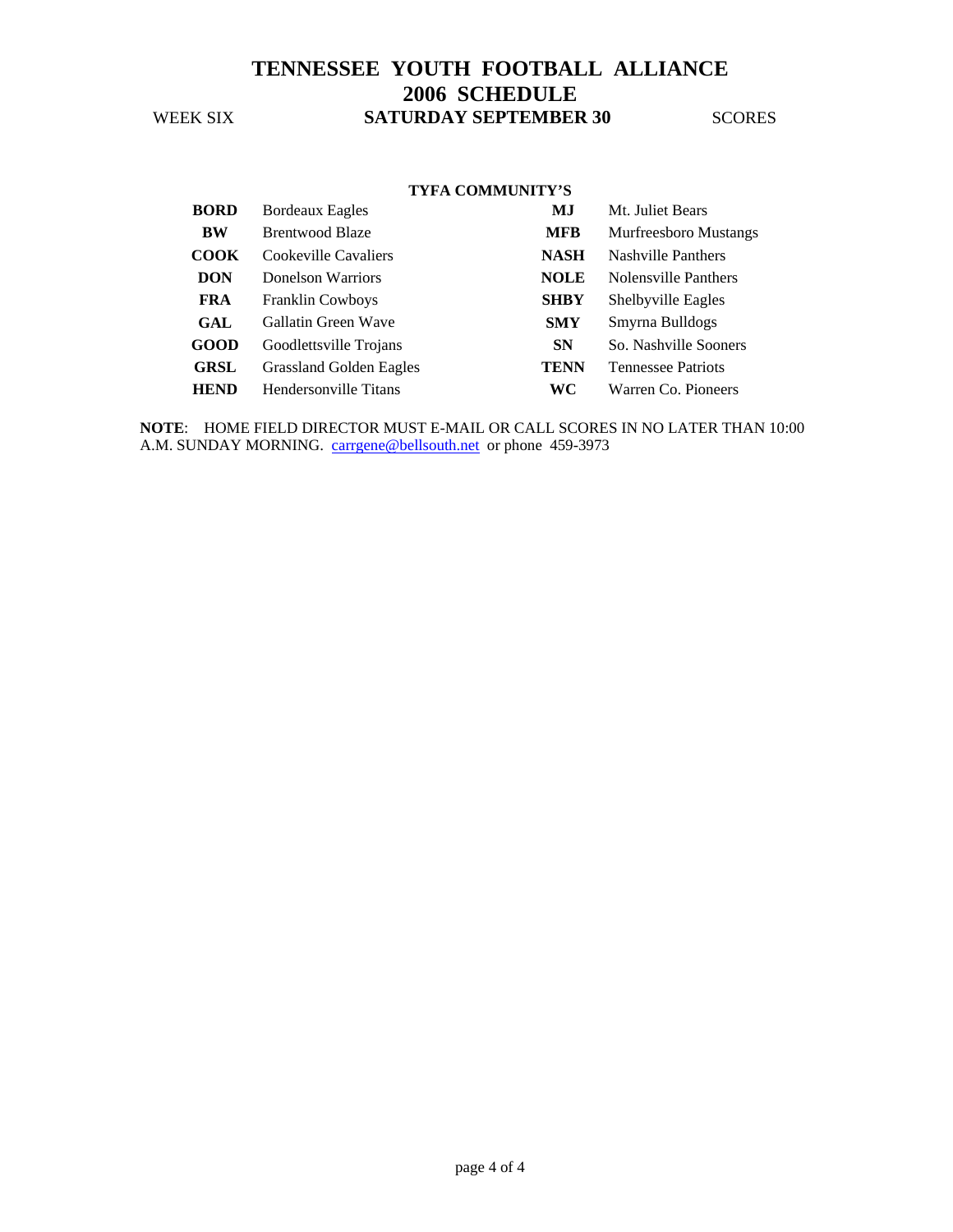### **TENNESSEE YOUTH FOOTBALL ALLIANCE 2006 SCHEDULE WEEK SEVEN SATURDAY OCTOBER 7** SCORES

**posted: 10/03/2006** 

| <b>AT FRANKLIN</b>        |                   |           | @ COWBOY COMPLEX #1 |                               |                        |
|---------------------------|-------------------|-----------|---------------------|-------------------------------|------------------------|
|                           | <b>HOMECOMING</b> |           |                     |                               |                        |
| FIELD#1                   |                   |           |                     |                               |                        |
| 11:30 A.M. FRA            | JrPW-BLU *        | VS        | <b>SMY</b>          | JrPW-PRP                      | 18<br>$\mathbf{0}$     |
| 1:00 P. M. FRA            | $PW*$             | <b>VS</b> | <b>BW</b>           | PW                            | 12<br>6                |
| 2:30 P.M. FRA             | $CC*$             | <b>VS</b> | <b>BW</b>           | CC                            | -14<br>$\overline{0}$  |
| 4:00 P.M. FRA             | $CCC *$           | <b>VS</b> | <b>BW</b>           | <b>CCC</b>                    | 7<br>$\boldsymbol{0}$  |
| 5:30 P.M. FRA             | BBB *             | <b>VS</b> | <b>BW</b>           | <b>BBB</b>                    | 20<br>$\mathbf{0}$     |
| 7:00 P.M. FRA             | $AAA*$            | <b>VS</b> | <b>BW</b>           | <b>AAA</b>                    | 31<br>$\overline{0}$   |
| FIELD#2                   |                   |           |                     |                               |                        |
| 11:15 A.M. FRA            | JrPW-SLV $*$      | <b>VS</b> | <b>SMY</b>          | JrPW-GLD                      | 27<br>6                |
| 12:45 P.M.<br><b>FRA</b>  | $C$ -GRA $*$      | <b>VS</b> | <b>BW</b>           | C-RED                         | 12 OT<br>6             |
| 2:15 P.M.<br><b>FRA</b>   | $C-SLV$ $*$       | <b>VS</b> | <b>BW</b>           | C-GLD                         | 25<br>7                |
| 3:45 P. M. FRA            | $C-BLU$ *         | <b>VS</b> | <b>SMY</b>          | C-GLD/GLD                     | 40<br>12               |
| 5:15 P. M. FRA            | $B-SLV$ $*$       | <b>VS</b> | <b>BW</b>           | <b>B-BLK</b>                  | 34<br>7 <sup>7</sup>   |
| 6:45 P.M. FRA             | $C-WHI$ *         | <b>VS</b> | <b>SMY</b>          | C-GLD                         | 18<br>6                |
| FIELD#3                   |                   |           |                     |                               |                        |
| 11:30 A.M. FRA            | $AA$ $*$          | VS        | <b>BW</b>           | AA                            | 20<br>$\boldsymbol{0}$ |
| $1:00$ P.M.<br>FRA        | $BB *$            | <b>VS</b> | <b>BW</b>           | BB                            | 13<br>-12              |
| 2:30 P.M. FRA             | B-BLU $*$         | <b>VS</b> | <b>BW</b>           | <b>B-GLD</b>                  | 12<br>$\mathbf{0}$     |
| 4:00 P.M.<br><b>FRA</b>   | $B-GRA$ *         | <b>VS</b> | BW                  | <b>B-RED</b>                  | 13<br>$\mathbf{0}$     |
| FIELD #4                  |                   |           |                     |                               |                        |
| 11:45 A. M. FRA           | $A-BLU$ *         | <b>VS</b> | BW                  | A-RED                         | 28<br>$\boldsymbol{0}$ |
| 1:15 P M. FRA             | $A-WHI$ *         | <b>VS</b> | MJ                  | A                             | 14<br>$\boldsymbol{0}$ |
| 2:45 P.M. FRA             | $A-SLV$ *         | <b>VS</b> | <b>BW</b>           | A-BLU                         | 26<br>6                |
| 4:15 P.M. FRA             | $B-WHI$ *         | <b>VS</b> | <b>BW</b>           | <b>B-GRA</b>                  | 28<br>0                |
|                           |                   |           |                     |                               |                        |
| <b>MURFREESBORO</b><br>AT |                   |           |                     | @ MIDDLE POINT SPORTS COMPLEX |                        |
|                           | <b>HOMECOMING</b> |           |                     |                               |                        |
| FIELD#1                   |                   |           |                     |                               |                        |
| 9:30 A.M. MFB             | PW *              | VS        | MJ                  | PW                            | 27<br>20               |
| 11:00 A. M. MFB           | $BB *$            | <b>VS</b> | MJ                  | BB                            | 39<br>$\boldsymbol{0}$ |
| 12:30 P.M. MFB            | $AA$ $*$          | <b>VS</b> | MJ                  | AA                            | 18<br>$\,8\,$          |
| 2:00 P.M. MFB             | $CCC *$           | <b>VS</b> | MJ                  | CCC                           | 8<br>6                 |
| 3:30 P.M. MFB             | BBB *             | <b>VS</b> | MJ                  | <b>BBB</b>                    | 33<br>$\mathbf{0}$     |
| 5:00 P.M. MFB             | $AAA*$            | <b>VS</b> | MJ                  | AAA                           | 13<br>24               |
| 6:30 P.M. MFB             | VAR *             | <b>VS</b> | <b>FRA</b>          | <b>VAR</b>                    | 22<br>$\boldsymbol{0}$ |
| FIELD#2                   |                   |           |                     |                               |                        |
| 9:00 A.M. MFB             | JrPW $*$          | VS        | MJ                  | JrPW-BLK                      | 32<br>$\boldsymbol{0}$ |
| $10:30$ A.M.<br>MFB       | $CC$ $*$          | <b>VS</b> | MJ                  | CC                            | 18<br>6                |
| 12:00 P.M. MFB            | C-WHI             | <b>VS</b> | BW                  | C-BLU                         | 21<br>$\mathbf{0}$     |
| 1:30 P.M. MFB             | $\mathbf{A}$      | <b>VS</b> | <b>GAL</b>          | A                             | 45<br>$\boldsymbol{0}$ |
| 3:00 P.M. MFB             | C-BLU             | <b>VS</b> | <b>BW</b>           | C-WHI                         | 32<br>13               |
| 4:30 P.M. MFB             | B-BLU $*$         | <b>VS</b> | MJ                  | <b>B-GRA</b>                  | 18<br>$7\phantom{.0}$  |
| 6:00 P.M. MFB             | <b>B-WHI</b>      | <b>VS</b> | MJ                  | <b>B-BLK</b>                  | 31<br>$\boldsymbol{0}$ |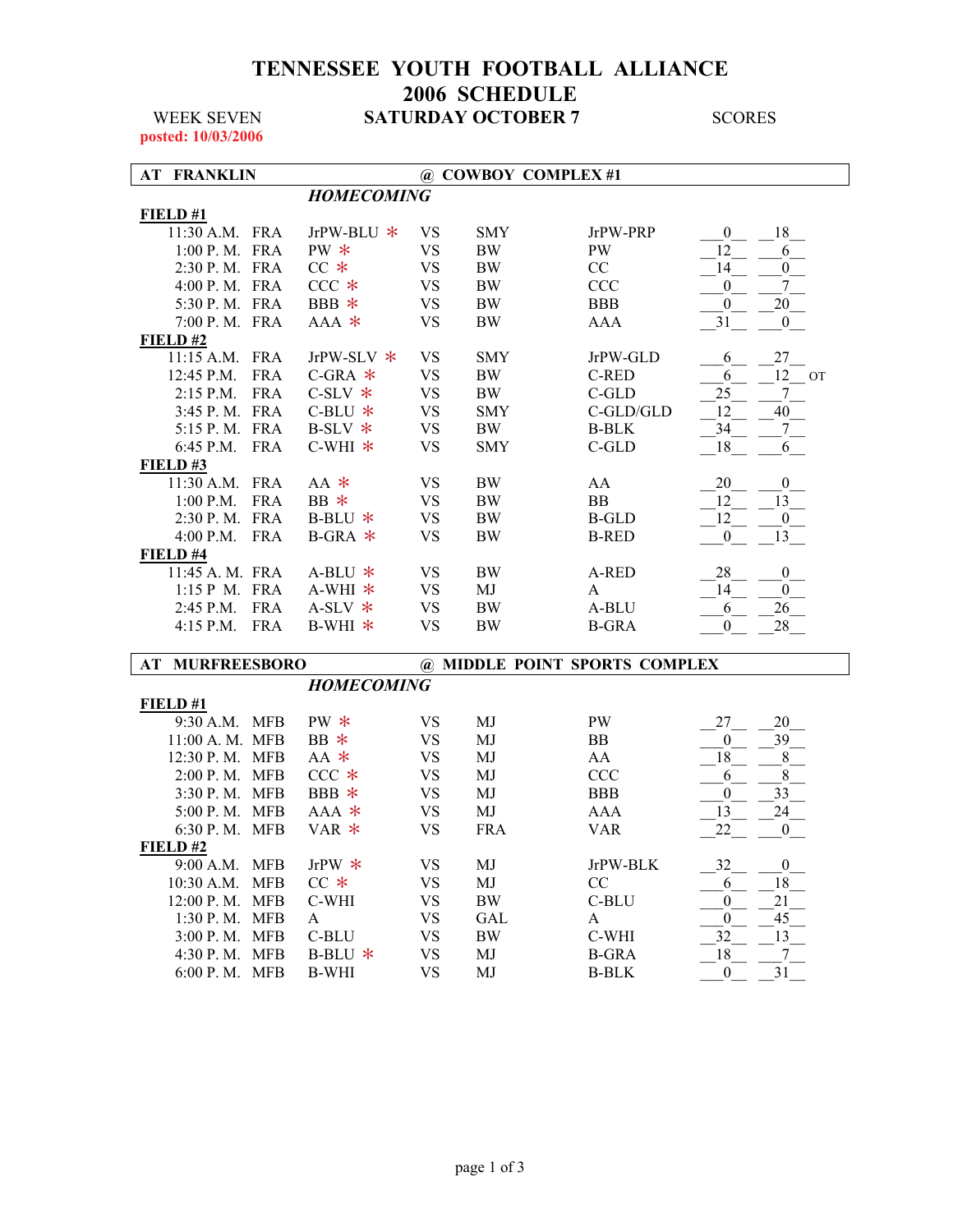### **TENNESSEE YOUTH FOOTBALL ALLIANCE 2006 SCHEDULE WEEK SEVEN SATURDAY OCTOBER 7** SCORES

**posted: 10/03/2006** 

| <b>AT SMYRNA</b>           |            |                  | @ SMYRNA RECREATION PARK |             |                             |                              |
|----------------------------|------------|------------------|--------------------------|-------------|-----------------------------|------------------------------|
| <b>DONNIE CARTER FIELD</b> |            |                  |                          |             |                             |                              |
| 9:00 A.M                   | <b>SMY</b> | <b>B-GLD/GLD</b> | VS                       | SMY         | B-PRP                       | 27<br>$\mathbf{0}$           |
| 10:30 A.M. SMY             |            | $CC$ $*$         | <b>VS</b>                | HEND CC     |                             | 18<br>$\mathbf{0}$           |
| $12:00 N$ .                | <b>SMY</b> | $PW *$           | <b>VS</b>                | HEND PW     |                             | 19<br>6                      |
| 1:30 P.M. SMY              |            | $BB *$           | <b>VS</b>                | HEND BB     |                             | 28<br>$\mathbf{0}$           |
| 3:00 P.M. SMY              |            | $A-WHI$ *        | <b>VS</b>                |             | HEND A-WHI                  | 18<br>12 OT                  |
| 4:30 P.M. SMY              |            | $CCC *$          | <b>VS</b>                | HEND CCC    |                             | 8<br>12                      |
| $6:00$ P. M. SMY           |            | BBB *            | VS                       | HEND BBB    |                             | 38<br>$\boldsymbol{0}$       |
| 7:30 P.M. SMY              |            | $AAA*$           | <b>VS</b>                | HEND AAA    |                             | 40<br>$\mathbf{0}$           |
| <b>GENE CARR FIELD</b>     |            |                  |                          |             |                             |                              |
| 9:30 A.M. SMY              |            | JrPW-WHI *       | VS                       | HEND JrPW   |                             | 34<br>$\boldsymbol{0}$       |
| 11:00 A.M. SMY             |            | $C-WHI$ *        | <b>VS</b>                |             | HEND C-RED                  | $\boldsymbol{0}$<br>6        |
| 12:30 P.M. SMY             |            | C-PRP $*$        | <b>VS</b>                |             | HEND C-BLU                  | $\mathbf{0}$<br>11           |
| 2:00 P.M. SMY              |            | B-WHI/GLD $*$ VS |                          | BW          | <b>B-WHI</b>                | $\boldsymbol{0}$<br>$7$ OTx2 |
| 3:30 P. M. SMY             |            | $B-GLD$ *        | <b>VS</b>                |             | HEND B-RED                  | 40<br>$\boldsymbol{0}$       |
| 5:00 P.M. SMY              |            | $AA$ $*$         | <b>VS</b>                | HEND AA     |                             | 20<br>21                     |
|                            |            |                  |                          |             |                             |                              |
| <b>AT BORDEAUX</b>         |            |                  | @ METRO CENTER           |             |                             |                              |
| FIELD#1                    |            |                  |                          |             |                             |                              |
| 8:15 A.M. BORD BB          |            |                  | <b>VS</b>                | GOOD BB     |                             | 34<br>6                      |
| 9:45 A.M. BORD CC *        |            |                  | <b>VS</b>                | GOOD CC     |                             |                              |
| 11:30A. M.                 |            |                  | <b>HOMECOMING</b>        |             |                             |                              |
| 12:30 P.M. BORD JrPW $*$   |            |                  | <b>VS</b>                | MJ          | JrPW-GLD                    | 6                            |
| 2:00 P. M. BORD            |            | $PW*$            | <b>VS</b>                | GOOD PW     |                             | 19<br>$\overline{0}$         |
| 3:30 P.M. BORD A $*$       |            |                  | <b>VS</b>                | <b>SMY</b>  | A-PRP                       | -12<br>6                     |
| $FIED$ #2                  |            |                  |                          |             |                             |                              |
| 8:30 A.M. BORD CCC *       |            |                  | <b>VS</b>                | GOOD CCC    |                             | 20<br>$\theta$               |
| 10:00 A.M. BORD VAR *      |            |                  | <b>VS</b>                | <b>SMY</b>  | <b>VAR</b>                  | 12<br>$\overline{0}$         |
| 11:30A. M.                 |            |                  | <b>HOMECOMING</b>        |             |                             |                              |
| 12:30 P.M. BORD AAA *      |            |                  | <b>VS</b>                | GOOD AAA    |                             | 34<br>12                     |
| 2:00 P.M. BORD BBB $*$     |            |                  | <b>VS</b>                | GOOD BBB    |                             | 6<br>$\mathbf{0}$            |
|                            |            |                  |                          |             |                             |                              |
| <b>AT DONELSON</b>         |            |                  | @ WARRIOR PARK           |             |                             |                              |
| FIELD#1                    |            |                  |                          |             |                             |                              |
| 9:00 A.M. DON              |            | <b>PW</b>        | VS                       | <b>TENN</b> | PW                          | 13<br>7                      |
| 10:30 A.M. DON             |            | $CC *$           | <b>VS</b>                | GAL         | CC                          | 20<br>$\mathbf{0}$           |
| $12:00 N$ .                | DON        | BB-2 $*$         | <b>VS</b>                | GRSL BB     |                             | 25<br>14                     |
| 1:30 P.M. DON              |            | $AAA-2$ *        | VS                       | WC          | <b>AAA</b>                  | 32<br>13                     |
| 3:00 A.M.                  | <b>DON</b> | $CCC *$          | <b>VS</b>                | <b>TENN</b> | CCC                         | 26<br>12                     |
| 4:30 P.M. DON              |            | BBB *            | <b>VS</b>                | <b>TENN</b> | <b>BBB</b>                  | 29<br>$\boldsymbol{0}$       |
| 6:00 P.M. DON              |            | $AAA$ *          | <b>VS</b>                | <b>TENN</b> | AAA                         | 37<br>$\overline{0}$         |
| AT SOUTH NASHVILLE         |            |                  |                          |             | @ EZELL HARDING HIGH SCHOOL |                              |
| 8:00 A.M.                  | SN         | $CCC *$          | <b>VS</b>                | GAL         | CCC                         | 19<br>25                     |
| 9:30 A.M.                  | SN         | $CC*$            | <b>VS</b>                | COOK CC     |                             | 25<br>14                     |
| 11:00 A.M.                 | <b>SN</b>  | $AAA$ *          | <b>VS</b>                | GAL         | <b>AAA</b>                  | 19<br>14                     |
|                            |            |                  | <b>HOMECOMING</b>        |             |                             |                              |
|                            |            |                  |                          |             |                             |                              |
| 1:30 P.M. SN               |            | BB               | <b>VS</b>                | GAL         | BB                          | 12<br>21                     |
| 3:00 P.M. SN               |            | BBB *            | <b>VS</b>                | GAL         | <b>BBB</b>                  | 26<br>$\boldsymbol{0}$       |
| 4:30 P.M. SN               |            | $PW *$           | <b>VS</b>                | GAL         | PW                          | 19<br>7                      |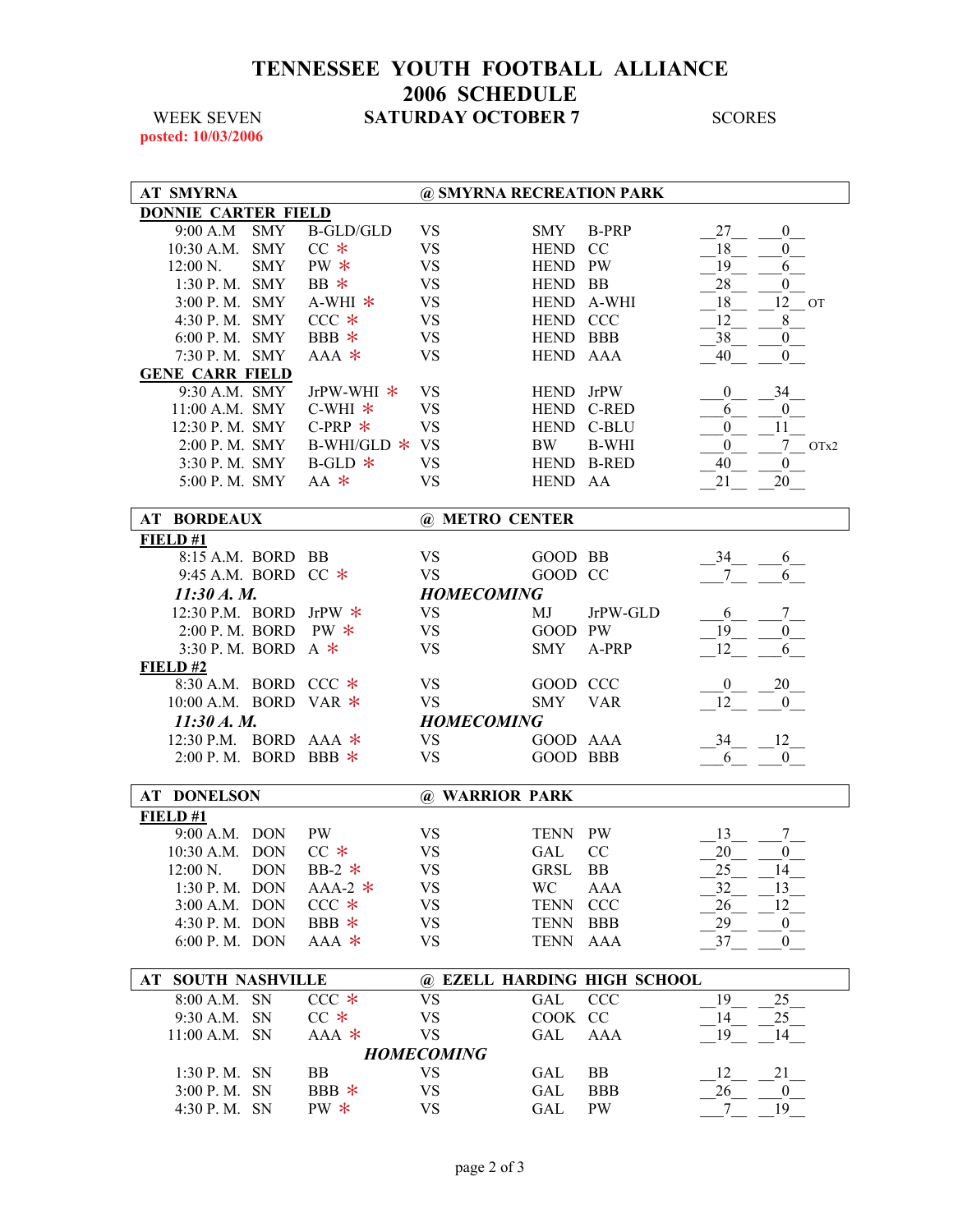### **TENNESSEE YOUTH FOOTBALL ALLIANCE 2006 SCHEDULE WEEK SEVEN SATURDAY OCTOBER 7** SCORES

**posted: 10/03/2006** 

|    | <b>AT NASHVILLE</b>   |             |           | $\omega$ | <b>BAILEY MIDDLE SCHOOL</b> |                                |          |
|----|-----------------------|-------------|-----------|----------|-----------------------------|--------------------------------|----------|
|    | $10:00$ A.M. NASH PW  |             |           | VS       | WС                          | <b>PW</b>                      | F        |
|    | 11:30 A.M. NASH CCC   |             |           | VS       | WС                          | <b>CCC</b>                     |          |
|    | $1:00$ P.M. NASH BBB  |             |           | VS       | WС                          | <b>BBB</b>                     | F        |
|    |                       |             |           |          |                             |                                |          |
|    | <b>AT NOLENSVILLE</b> |             |           | $\omega$ | <b>ROCKY FORK PARK</b>      |                                |          |
|    | FIELD#1               |             |           |          |                             |                                |          |
|    | $10:30$ A.M. NOL      |             | $PW*$     | VS       | COOK PW                     |                                | 20       |
|    | $12:00 N$ .           | NOL.        | $CCC$ $*$ | VS       | COOK CCC                    |                                | 14       |
|    | $1:30$ P. M. NOL      |             | $BBB *$   | VS       | COOK BBB                    |                                | 28<br>22 |
|    | 3:00 P. M. NOL        |             | $AAA$ *   | VS       | COOK AAA                    |                                | 26<br>13 |
|    |                       |             |           |          |                             |                                |          |
| AT | <b>SHELBYVILLE</b>    |             |           | $\omega$ |                             | <b>SHELBYVILLE HIGH SCHOOL</b> |          |
|    | 11:00 A.M.            | <b>SHBY</b> | $PW*$     | VS       | GRSL.                       | <b>PW</b>                      | 39       |
|    | $12:30$ P.M.          | <b>SHBY</b> | $CCC$ $*$ | VS       | GRSL.                       | CCC                            | 19       |
|    | 2:00 P. M.            | <b>SHBY</b> | $BBB$ *   | VS       | GRSL.                       | <b>BBB</b>                     | 18<br>24 |
|    | $3:30$ P.M.           | <b>SHBY</b> | $AAA$ *   | VS       | GRSL.                       | AAA                            | 38       |

#### > **DENOTES DIVISION GAMES**

| <b>TYFA COMMUNITY'S</b> |                                |             |                           |  |  |  |
|-------------------------|--------------------------------|-------------|---------------------------|--|--|--|
| <b>BORD</b>             | Bordeaux Eagles                | MJ          | Mt. Juliet Bears          |  |  |  |
| <b>BW</b>               | <b>Brentwood Blaze</b>         | <b>MFB</b>  | Murfreesboro Mustangs     |  |  |  |
| COOK                    | Cookeville Cavaliers           | <b>NASH</b> | Nashville Panthers        |  |  |  |
| <b>DON</b>              | Donelson Warriors              | <b>NOLE</b> | Nolensville Panthers      |  |  |  |
| <b>FRA</b>              | <b>Franklin Cowboys</b>        | <b>SHBY</b> | Shelbyville Eagles        |  |  |  |
| <b>GAL</b>              | Gallatin Green Wave            | <b>SMY</b>  | Smyrna Bulldogs           |  |  |  |
| GOOD                    | Goodlettsville Trojans         | <b>SN</b>   | So. Nashville Sooners     |  |  |  |
| <b>GRSL</b>             | <b>Grassland Golden Eagles</b> | <b>TENN</b> | <b>Tennessee Patriots</b> |  |  |  |
| <b>HEND</b>             | Hendersonville Titans          | WС          | Warren Co. Pioneers       |  |  |  |

#### **NOTE: PER TYFA RULE 8.19 - HOME FIELD DIRECTOR MUST E-MAIL OR CALL SCORES IN NO LATER THAN 10:00 A.M. FOLLOWING GAME DAY (SUNDAY MORNING) TO carrgene@bellsouth.net or phone 459-3973**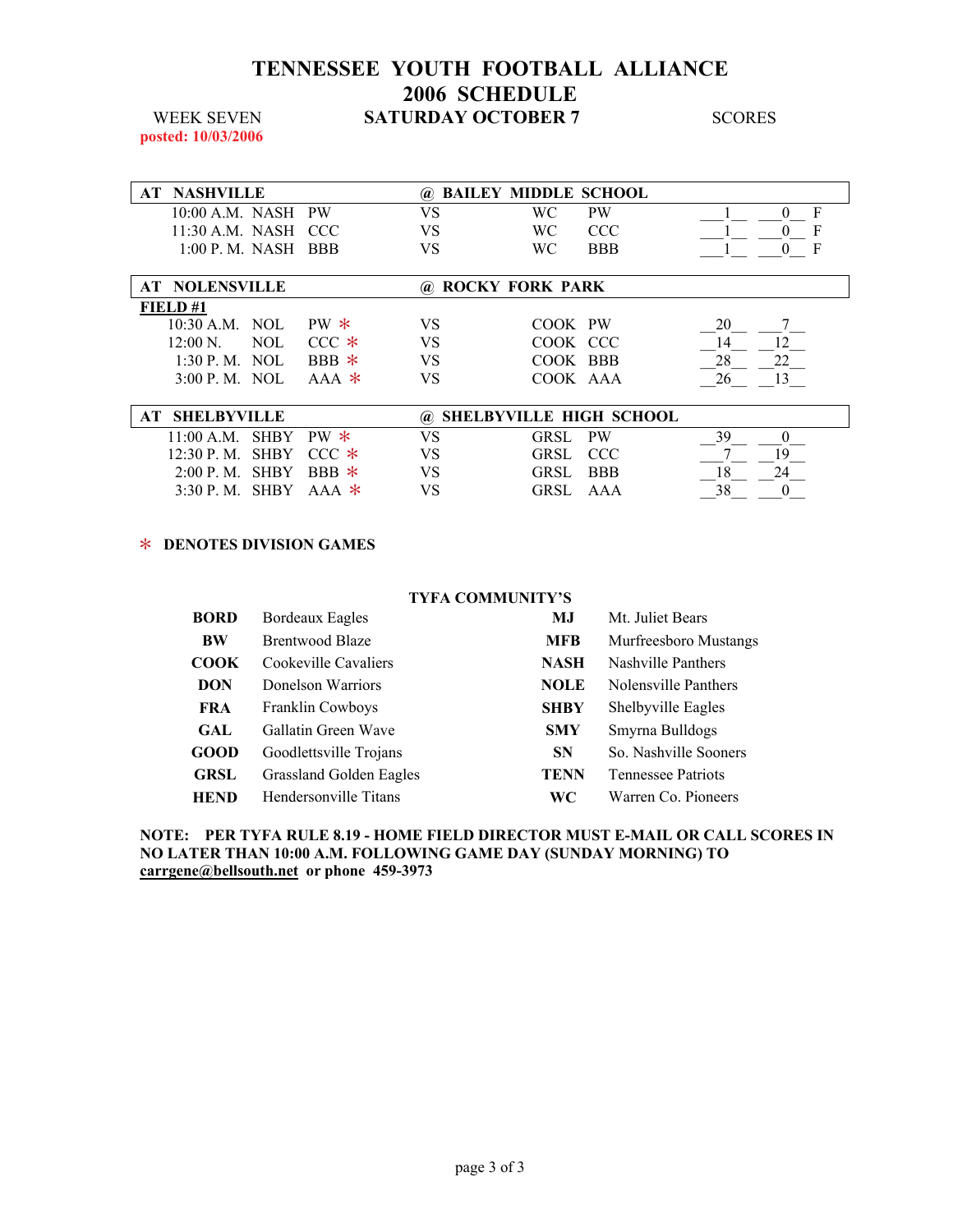## **TENNESSEE YOUTH FOOTBALL ALLIANCE 2006 SCHEDULE WEEK EIGHT SATURDAY OCTOBER 14** SCORES

| FIELD#1<br>8:45 A.M. BW<br>$CC *$<br><b>VS</b><br><b>MFB</b><br>CC<br>21<br>$\overline{0}$<br>PW *<br><b>VS</b><br>PW<br>14<br>24<br>10:15 A.M<br><b>BW</b><br><b>MFB</b><br><b>BW</b><br>BB *<br><b>VS</b><br>40<br>11:45 P.M.<br><b>MFB</b><br><b>BB</b><br>$\overline{0}$<br>$AA$ *<br><b>VS</b><br>1:15 P.M. BW<br><b>MFB</b><br>AA<br>$\overline{2}$<br>20<br>$CCC *$<br><b>VS</b><br><b>CCC</b><br>2:45 P.M. BW<br><b>MFB</b><br>32<br>14<br>BBB *<br><b>VS</b><br><b>BBB</b><br>27<br>4:15 P.M. BW<br><b>MFB</b><br>$\overline{0}$<br>5:45 P.M. BW<br><b>VS</b><br>$-35$<br>20<br>$AAA$ *<br><b>MFB</b><br><b>AAA</b><br>FIELD#2<br>8:30 A.M. BW<br>$B-WHI$ *<br><b>VS</b><br><b>MFB</b><br><b>B-BLU</b><br>24<br>$\mathbf{0}$<br>10:00 A.M. BW<br>$B-GRA$ $*$<br><b>VS</b><br>MJ<br><b>B-YEL</b><br>30<br>$\overline{0}$<br><b>B-BLK</b><br><b>VS</b><br>$\rm BW$<br>12<br>$\mathbf{0}$<br>11:30 A.M. BW<br><b>B-BLU</b><br>30<br>12<br>1:00 P.M. BW<br>$B-GLD$ *<br><b>VS</b><br><b>MFB</b><br><b>B-WHI</b><br>2:30 P.M. BW<br>$B$ -RED $*$<br><b>VS</b><br>MJ<br><b>B-WHI</b><br>17<br>19<br>4:00 P.M. BW<br><b>VS</b><br><b>BORD</b><br>20<br>$A-BLU$ *<br>26<br>A<br>5:30 P.M. BW<br><b>VS</b><br>48<br>$A$ -RED $*$<br><b>MFB</b><br>A<br>$7\overline{ }$<br>FIELD#3<br>9:00 A.M. BW<br>C-BLU<br><b>VS</b><br><b>FRA</b><br>C-BLU<br>26<br>6<br>10:30 A.M. BW<br>C-WHI<br><b>VS</b><br><b>FRA</b><br>C-WHI<br>6<br>$\overline{0}$<br><b>BW</b><br><b>VS</b><br>MJ<br>12:00 N.<br>$C$ -RED $*$<br>C-WHI<br>21<br>$\overline{0}$<br>1:30 P.M. BW<br><b>VS</b><br>MJ<br>$C$ -GLD $*$<br>$C-BLK$<br>6<br>14<br>3:00 P.M. BW<br>JrPW $*$<br><b>VS</b><br><b>GOOD</b><br><b>JrPW</b><br>$7\overline{ }$<br>$-31$<br>@ DRAKE'S CREEK PARK<br><b>AT HENDERSONVILLE</b><br>FIELD#1<br>25<br>9:00 A.M. HEND PW $*$<br><b>VS</b><br><b>FRA</b><br>PW<br>6<br>10:30 A.M. HEND A-WHI *<br><b>VS</b><br><b>FRA</b><br>A-BLU<br>33<br>0<br>HEND BB *<br><b>VS</b><br><b>FRA</b><br>BB<br>$\overline{0}$<br>20<br>$12:00 N$ .<br>1:30 P.M. HEND AA $*$<br><b>VS</b><br><b>FRA</b><br>21<br>AA<br>$\overline{0}$<br>3:00 P.M. HEND CCC *<br><b>VS</b><br><b>FRA</b><br>25<br>CCC<br>6<br>4:30 P.M. HEND BBB $*$<br><b>VS</b><br><b>FRA</b><br><b>BBB</b><br>$\overline{7}$<br>19<br><b>VS</b><br>6:00 P.M. HEND<br>$AAA$ *<br><b>FRA</b><br><b>AAA</b><br>24<br>0<br>FIELD#2<br>8:30 A.M. HEND<br><b>C-BLU</b><br><b>VS</b><br><b>FRA</b><br>C-GRA<br>$-18$<br>$\mathbf{0}$<br>10:00 A.M. HEND C-RED<br>31<br><b>VS</b><br><b>FRA</b><br>C-SLV<br>12<br>11:30 A. M. HEND<br><b>JrPW</b><br><b>VS</b><br><b>FRA</b><br>JrPW-SLV<br>0 F<br>1<br>1:00 P.M. HEND CC $*$<br><b>VS</b><br>$\overline{0}$<br>25<br><b>FRA</b><br>CC<br><b>VS</b><br>26<br>2:30 P.M. HEND B-BLU $*$<br><b>FRA</b><br><b>B-SLV</b><br>6<br><b>VS</b><br>27<br>4:00 P.M. HEND B-RED<br><b>FRA</b><br><b>B-BLU</b><br>$\mathbf{0}$<br><b>VS</b><br>5:30 P.M. HEND A-BLU $*$<br><b>FRA</b><br>A-WHI<br>19<br>26 | <b>AT BRENTWOOD</b> |  | @ CROCKETT PARK |  |
|---------------------------------------------------------------------------------------------------------------------------------------------------------------------------------------------------------------------------------------------------------------------------------------------------------------------------------------------------------------------------------------------------------------------------------------------------------------------------------------------------------------------------------------------------------------------------------------------------------------------------------------------------------------------------------------------------------------------------------------------------------------------------------------------------------------------------------------------------------------------------------------------------------------------------------------------------------------------------------------------------------------------------------------------------------------------------------------------------------------------------------------------------------------------------------------------------------------------------------------------------------------------------------------------------------------------------------------------------------------------------------------------------------------------------------------------------------------------------------------------------------------------------------------------------------------------------------------------------------------------------------------------------------------------------------------------------------------------------------------------------------------------------------------------------------------------------------------------------------------------------------------------------------------------------------------------------------------------------------------------------------------------------------------------------------------------------------------------------------------------------------------------------------------------------------------------------------------------------------------------------------------------------------------------------------------------------------------------------------------------------------------------------------------------------------------------------------------------------------------------------------------------------------------------------------------------------------------------------------------------------------------------------------------------------------------------------------------------------------------------------------------------------------------------------------------------------------------------------------------------------------------------------------------------------------------------------------------------------------|---------------------|--|-----------------|--|
|                                                                                                                                                                                                                                                                                                                                                                                                                                                                                                                                                                                                                                                                                                                                                                                                                                                                                                                                                                                                                                                                                                                                                                                                                                                                                                                                                                                                                                                                                                                                                                                                                                                                                                                                                                                                                                                                                                                                                                                                                                                                                                                                                                                                                                                                                                                                                                                                                                                                                                                                                                                                                                                                                                                                                                                                                                                                                                                                                                                 |                     |  |                 |  |
|                                                                                                                                                                                                                                                                                                                                                                                                                                                                                                                                                                                                                                                                                                                                                                                                                                                                                                                                                                                                                                                                                                                                                                                                                                                                                                                                                                                                                                                                                                                                                                                                                                                                                                                                                                                                                                                                                                                                                                                                                                                                                                                                                                                                                                                                                                                                                                                                                                                                                                                                                                                                                                                                                                                                                                                                                                                                                                                                                                                 |                     |  |                 |  |
|                                                                                                                                                                                                                                                                                                                                                                                                                                                                                                                                                                                                                                                                                                                                                                                                                                                                                                                                                                                                                                                                                                                                                                                                                                                                                                                                                                                                                                                                                                                                                                                                                                                                                                                                                                                                                                                                                                                                                                                                                                                                                                                                                                                                                                                                                                                                                                                                                                                                                                                                                                                                                                                                                                                                                                                                                                                                                                                                                                                 |                     |  |                 |  |
|                                                                                                                                                                                                                                                                                                                                                                                                                                                                                                                                                                                                                                                                                                                                                                                                                                                                                                                                                                                                                                                                                                                                                                                                                                                                                                                                                                                                                                                                                                                                                                                                                                                                                                                                                                                                                                                                                                                                                                                                                                                                                                                                                                                                                                                                                                                                                                                                                                                                                                                                                                                                                                                                                                                                                                                                                                                                                                                                                                                 |                     |  |                 |  |
|                                                                                                                                                                                                                                                                                                                                                                                                                                                                                                                                                                                                                                                                                                                                                                                                                                                                                                                                                                                                                                                                                                                                                                                                                                                                                                                                                                                                                                                                                                                                                                                                                                                                                                                                                                                                                                                                                                                                                                                                                                                                                                                                                                                                                                                                                                                                                                                                                                                                                                                                                                                                                                                                                                                                                                                                                                                                                                                                                                                 |                     |  |                 |  |
|                                                                                                                                                                                                                                                                                                                                                                                                                                                                                                                                                                                                                                                                                                                                                                                                                                                                                                                                                                                                                                                                                                                                                                                                                                                                                                                                                                                                                                                                                                                                                                                                                                                                                                                                                                                                                                                                                                                                                                                                                                                                                                                                                                                                                                                                                                                                                                                                                                                                                                                                                                                                                                                                                                                                                                                                                                                                                                                                                                                 |                     |  |                 |  |
|                                                                                                                                                                                                                                                                                                                                                                                                                                                                                                                                                                                                                                                                                                                                                                                                                                                                                                                                                                                                                                                                                                                                                                                                                                                                                                                                                                                                                                                                                                                                                                                                                                                                                                                                                                                                                                                                                                                                                                                                                                                                                                                                                                                                                                                                                                                                                                                                                                                                                                                                                                                                                                                                                                                                                                                                                                                                                                                                                                                 |                     |  |                 |  |
|                                                                                                                                                                                                                                                                                                                                                                                                                                                                                                                                                                                                                                                                                                                                                                                                                                                                                                                                                                                                                                                                                                                                                                                                                                                                                                                                                                                                                                                                                                                                                                                                                                                                                                                                                                                                                                                                                                                                                                                                                                                                                                                                                                                                                                                                                                                                                                                                                                                                                                                                                                                                                                                                                                                                                                                                                                                                                                                                                                                 |                     |  |                 |  |
|                                                                                                                                                                                                                                                                                                                                                                                                                                                                                                                                                                                                                                                                                                                                                                                                                                                                                                                                                                                                                                                                                                                                                                                                                                                                                                                                                                                                                                                                                                                                                                                                                                                                                                                                                                                                                                                                                                                                                                                                                                                                                                                                                                                                                                                                                                                                                                                                                                                                                                                                                                                                                                                                                                                                                                                                                                                                                                                                                                                 |                     |  |                 |  |
|                                                                                                                                                                                                                                                                                                                                                                                                                                                                                                                                                                                                                                                                                                                                                                                                                                                                                                                                                                                                                                                                                                                                                                                                                                                                                                                                                                                                                                                                                                                                                                                                                                                                                                                                                                                                                                                                                                                                                                                                                                                                                                                                                                                                                                                                                                                                                                                                                                                                                                                                                                                                                                                                                                                                                                                                                                                                                                                                                                                 |                     |  |                 |  |
|                                                                                                                                                                                                                                                                                                                                                                                                                                                                                                                                                                                                                                                                                                                                                                                                                                                                                                                                                                                                                                                                                                                                                                                                                                                                                                                                                                                                                                                                                                                                                                                                                                                                                                                                                                                                                                                                                                                                                                                                                                                                                                                                                                                                                                                                                                                                                                                                                                                                                                                                                                                                                                                                                                                                                                                                                                                                                                                                                                                 |                     |  |                 |  |
|                                                                                                                                                                                                                                                                                                                                                                                                                                                                                                                                                                                                                                                                                                                                                                                                                                                                                                                                                                                                                                                                                                                                                                                                                                                                                                                                                                                                                                                                                                                                                                                                                                                                                                                                                                                                                                                                                                                                                                                                                                                                                                                                                                                                                                                                                                                                                                                                                                                                                                                                                                                                                                                                                                                                                                                                                                                                                                                                                                                 |                     |  |                 |  |
|                                                                                                                                                                                                                                                                                                                                                                                                                                                                                                                                                                                                                                                                                                                                                                                                                                                                                                                                                                                                                                                                                                                                                                                                                                                                                                                                                                                                                                                                                                                                                                                                                                                                                                                                                                                                                                                                                                                                                                                                                                                                                                                                                                                                                                                                                                                                                                                                                                                                                                                                                                                                                                                                                                                                                                                                                                                                                                                                                                                 |                     |  |                 |  |
|                                                                                                                                                                                                                                                                                                                                                                                                                                                                                                                                                                                                                                                                                                                                                                                                                                                                                                                                                                                                                                                                                                                                                                                                                                                                                                                                                                                                                                                                                                                                                                                                                                                                                                                                                                                                                                                                                                                                                                                                                                                                                                                                                                                                                                                                                                                                                                                                                                                                                                                                                                                                                                                                                                                                                                                                                                                                                                                                                                                 |                     |  |                 |  |
|                                                                                                                                                                                                                                                                                                                                                                                                                                                                                                                                                                                                                                                                                                                                                                                                                                                                                                                                                                                                                                                                                                                                                                                                                                                                                                                                                                                                                                                                                                                                                                                                                                                                                                                                                                                                                                                                                                                                                                                                                                                                                                                                                                                                                                                                                                                                                                                                                                                                                                                                                                                                                                                                                                                                                                                                                                                                                                                                                                                 |                     |  |                 |  |
|                                                                                                                                                                                                                                                                                                                                                                                                                                                                                                                                                                                                                                                                                                                                                                                                                                                                                                                                                                                                                                                                                                                                                                                                                                                                                                                                                                                                                                                                                                                                                                                                                                                                                                                                                                                                                                                                                                                                                                                                                                                                                                                                                                                                                                                                                                                                                                                                                                                                                                                                                                                                                                                                                                                                                                                                                                                                                                                                                                                 |                     |  |                 |  |
|                                                                                                                                                                                                                                                                                                                                                                                                                                                                                                                                                                                                                                                                                                                                                                                                                                                                                                                                                                                                                                                                                                                                                                                                                                                                                                                                                                                                                                                                                                                                                                                                                                                                                                                                                                                                                                                                                                                                                                                                                                                                                                                                                                                                                                                                                                                                                                                                                                                                                                                                                                                                                                                                                                                                                                                                                                                                                                                                                                                 |                     |  |                 |  |
|                                                                                                                                                                                                                                                                                                                                                                                                                                                                                                                                                                                                                                                                                                                                                                                                                                                                                                                                                                                                                                                                                                                                                                                                                                                                                                                                                                                                                                                                                                                                                                                                                                                                                                                                                                                                                                                                                                                                                                                                                                                                                                                                                                                                                                                                                                                                                                                                                                                                                                                                                                                                                                                                                                                                                                                                                                                                                                                                                                                 |                     |  |                 |  |
|                                                                                                                                                                                                                                                                                                                                                                                                                                                                                                                                                                                                                                                                                                                                                                                                                                                                                                                                                                                                                                                                                                                                                                                                                                                                                                                                                                                                                                                                                                                                                                                                                                                                                                                                                                                                                                                                                                                                                                                                                                                                                                                                                                                                                                                                                                                                                                                                                                                                                                                                                                                                                                                                                                                                                                                                                                                                                                                                                                                 |                     |  |                 |  |
|                                                                                                                                                                                                                                                                                                                                                                                                                                                                                                                                                                                                                                                                                                                                                                                                                                                                                                                                                                                                                                                                                                                                                                                                                                                                                                                                                                                                                                                                                                                                                                                                                                                                                                                                                                                                                                                                                                                                                                                                                                                                                                                                                                                                                                                                                                                                                                                                                                                                                                                                                                                                                                                                                                                                                                                                                                                                                                                                                                                 |                     |  |                 |  |
|                                                                                                                                                                                                                                                                                                                                                                                                                                                                                                                                                                                                                                                                                                                                                                                                                                                                                                                                                                                                                                                                                                                                                                                                                                                                                                                                                                                                                                                                                                                                                                                                                                                                                                                                                                                                                                                                                                                                                                                                                                                                                                                                                                                                                                                                                                                                                                                                                                                                                                                                                                                                                                                                                                                                                                                                                                                                                                                                                                                 |                     |  |                 |  |
|                                                                                                                                                                                                                                                                                                                                                                                                                                                                                                                                                                                                                                                                                                                                                                                                                                                                                                                                                                                                                                                                                                                                                                                                                                                                                                                                                                                                                                                                                                                                                                                                                                                                                                                                                                                                                                                                                                                                                                                                                                                                                                                                                                                                                                                                                                                                                                                                                                                                                                                                                                                                                                                                                                                                                                                                                                                                                                                                                                                 |                     |  |                 |  |
|                                                                                                                                                                                                                                                                                                                                                                                                                                                                                                                                                                                                                                                                                                                                                                                                                                                                                                                                                                                                                                                                                                                                                                                                                                                                                                                                                                                                                                                                                                                                                                                                                                                                                                                                                                                                                                                                                                                                                                                                                                                                                                                                                                                                                                                                                                                                                                                                                                                                                                                                                                                                                                                                                                                                                                                                                                                                                                                                                                                 |                     |  |                 |  |
|                                                                                                                                                                                                                                                                                                                                                                                                                                                                                                                                                                                                                                                                                                                                                                                                                                                                                                                                                                                                                                                                                                                                                                                                                                                                                                                                                                                                                                                                                                                                                                                                                                                                                                                                                                                                                                                                                                                                                                                                                                                                                                                                                                                                                                                                                                                                                                                                                                                                                                                                                                                                                                                                                                                                                                                                                                                                                                                                                                                 |                     |  |                 |  |
|                                                                                                                                                                                                                                                                                                                                                                                                                                                                                                                                                                                                                                                                                                                                                                                                                                                                                                                                                                                                                                                                                                                                                                                                                                                                                                                                                                                                                                                                                                                                                                                                                                                                                                                                                                                                                                                                                                                                                                                                                                                                                                                                                                                                                                                                                                                                                                                                                                                                                                                                                                                                                                                                                                                                                                                                                                                                                                                                                                                 |                     |  |                 |  |
|                                                                                                                                                                                                                                                                                                                                                                                                                                                                                                                                                                                                                                                                                                                                                                                                                                                                                                                                                                                                                                                                                                                                                                                                                                                                                                                                                                                                                                                                                                                                                                                                                                                                                                                                                                                                                                                                                                                                                                                                                                                                                                                                                                                                                                                                                                                                                                                                                                                                                                                                                                                                                                                                                                                                                                                                                                                                                                                                                                                 |                     |  |                 |  |
|                                                                                                                                                                                                                                                                                                                                                                                                                                                                                                                                                                                                                                                                                                                                                                                                                                                                                                                                                                                                                                                                                                                                                                                                                                                                                                                                                                                                                                                                                                                                                                                                                                                                                                                                                                                                                                                                                                                                                                                                                                                                                                                                                                                                                                                                                                                                                                                                                                                                                                                                                                                                                                                                                                                                                                                                                                                                                                                                                                                 |                     |  |                 |  |
|                                                                                                                                                                                                                                                                                                                                                                                                                                                                                                                                                                                                                                                                                                                                                                                                                                                                                                                                                                                                                                                                                                                                                                                                                                                                                                                                                                                                                                                                                                                                                                                                                                                                                                                                                                                                                                                                                                                                                                                                                                                                                                                                                                                                                                                                                                                                                                                                                                                                                                                                                                                                                                                                                                                                                                                                                                                                                                                                                                                 |                     |  |                 |  |
|                                                                                                                                                                                                                                                                                                                                                                                                                                                                                                                                                                                                                                                                                                                                                                                                                                                                                                                                                                                                                                                                                                                                                                                                                                                                                                                                                                                                                                                                                                                                                                                                                                                                                                                                                                                                                                                                                                                                                                                                                                                                                                                                                                                                                                                                                                                                                                                                                                                                                                                                                                                                                                                                                                                                                                                                                                                                                                                                                                                 |                     |  |                 |  |
|                                                                                                                                                                                                                                                                                                                                                                                                                                                                                                                                                                                                                                                                                                                                                                                                                                                                                                                                                                                                                                                                                                                                                                                                                                                                                                                                                                                                                                                                                                                                                                                                                                                                                                                                                                                                                                                                                                                                                                                                                                                                                                                                                                                                                                                                                                                                                                                                                                                                                                                                                                                                                                                                                                                                                                                                                                                                                                                                                                                 |                     |  |                 |  |
|                                                                                                                                                                                                                                                                                                                                                                                                                                                                                                                                                                                                                                                                                                                                                                                                                                                                                                                                                                                                                                                                                                                                                                                                                                                                                                                                                                                                                                                                                                                                                                                                                                                                                                                                                                                                                                                                                                                                                                                                                                                                                                                                                                                                                                                                                                                                                                                                                                                                                                                                                                                                                                                                                                                                                                                                                                                                                                                                                                                 |                     |  |                 |  |
|                                                                                                                                                                                                                                                                                                                                                                                                                                                                                                                                                                                                                                                                                                                                                                                                                                                                                                                                                                                                                                                                                                                                                                                                                                                                                                                                                                                                                                                                                                                                                                                                                                                                                                                                                                                                                                                                                                                                                                                                                                                                                                                                                                                                                                                                                                                                                                                                                                                                                                                                                                                                                                                                                                                                                                                                                                                                                                                                                                                 |                     |  |                 |  |
|                                                                                                                                                                                                                                                                                                                                                                                                                                                                                                                                                                                                                                                                                                                                                                                                                                                                                                                                                                                                                                                                                                                                                                                                                                                                                                                                                                                                                                                                                                                                                                                                                                                                                                                                                                                                                                                                                                                                                                                                                                                                                                                                                                                                                                                                                                                                                                                                                                                                                                                                                                                                                                                                                                                                                                                                                                                                                                                                                                                 |                     |  |                 |  |
|                                                                                                                                                                                                                                                                                                                                                                                                                                                                                                                                                                                                                                                                                                                                                                                                                                                                                                                                                                                                                                                                                                                                                                                                                                                                                                                                                                                                                                                                                                                                                                                                                                                                                                                                                                                                                                                                                                                                                                                                                                                                                                                                                                                                                                                                                                                                                                                                                                                                                                                                                                                                                                                                                                                                                                                                                                                                                                                                                                                 |                     |  |                 |  |
|                                                                                                                                                                                                                                                                                                                                                                                                                                                                                                                                                                                                                                                                                                                                                                                                                                                                                                                                                                                                                                                                                                                                                                                                                                                                                                                                                                                                                                                                                                                                                                                                                                                                                                                                                                                                                                                                                                                                                                                                                                                                                                                                                                                                                                                                                                                                                                                                                                                                                                                                                                                                                                                                                                                                                                                                                                                                                                                                                                                 |                     |  |                 |  |
|                                                                                                                                                                                                                                                                                                                                                                                                                                                                                                                                                                                                                                                                                                                                                                                                                                                                                                                                                                                                                                                                                                                                                                                                                                                                                                                                                                                                                                                                                                                                                                                                                                                                                                                                                                                                                                                                                                                                                                                                                                                                                                                                                                                                                                                                                                                                                                                                                                                                                                                                                                                                                                                                                                                                                                                                                                                                                                                                                                                 |                     |  |                 |  |
|                                                                                                                                                                                                                                                                                                                                                                                                                                                                                                                                                                                                                                                                                                                                                                                                                                                                                                                                                                                                                                                                                                                                                                                                                                                                                                                                                                                                                                                                                                                                                                                                                                                                                                                                                                                                                                                                                                                                                                                                                                                                                                                                                                                                                                                                                                                                                                                                                                                                                                                                                                                                                                                                                                                                                                                                                                                                                                                                                                                 |                     |  |                 |  |
|                                                                                                                                                                                                                                                                                                                                                                                                                                                                                                                                                                                                                                                                                                                                                                                                                                                                                                                                                                                                                                                                                                                                                                                                                                                                                                                                                                                                                                                                                                                                                                                                                                                                                                                                                                                                                                                                                                                                                                                                                                                                                                                                                                                                                                                                                                                                                                                                                                                                                                                                                                                                                                                                                                                                                                                                                                                                                                                                                                                 |                     |  |                 |  |
|                                                                                                                                                                                                                                                                                                                                                                                                                                                                                                                                                                                                                                                                                                                                                                                                                                                                                                                                                                                                                                                                                                                                                                                                                                                                                                                                                                                                                                                                                                                                                                                                                                                                                                                                                                                                                                                                                                                                                                                                                                                                                                                                                                                                                                                                                                                                                                                                                                                                                                                                                                                                                                                                                                                                                                                                                                                                                                                                                                                 |                     |  |                 |  |
|                                                                                                                                                                                                                                                                                                                                                                                                                                                                                                                                                                                                                                                                                                                                                                                                                                                                                                                                                                                                                                                                                                                                                                                                                                                                                                                                                                                                                                                                                                                                                                                                                                                                                                                                                                                                                                                                                                                                                                                                                                                                                                                                                                                                                                                                                                                                                                                                                                                                                                                                                                                                                                                                                                                                                                                                                                                                                                                                                                                 |                     |  |                 |  |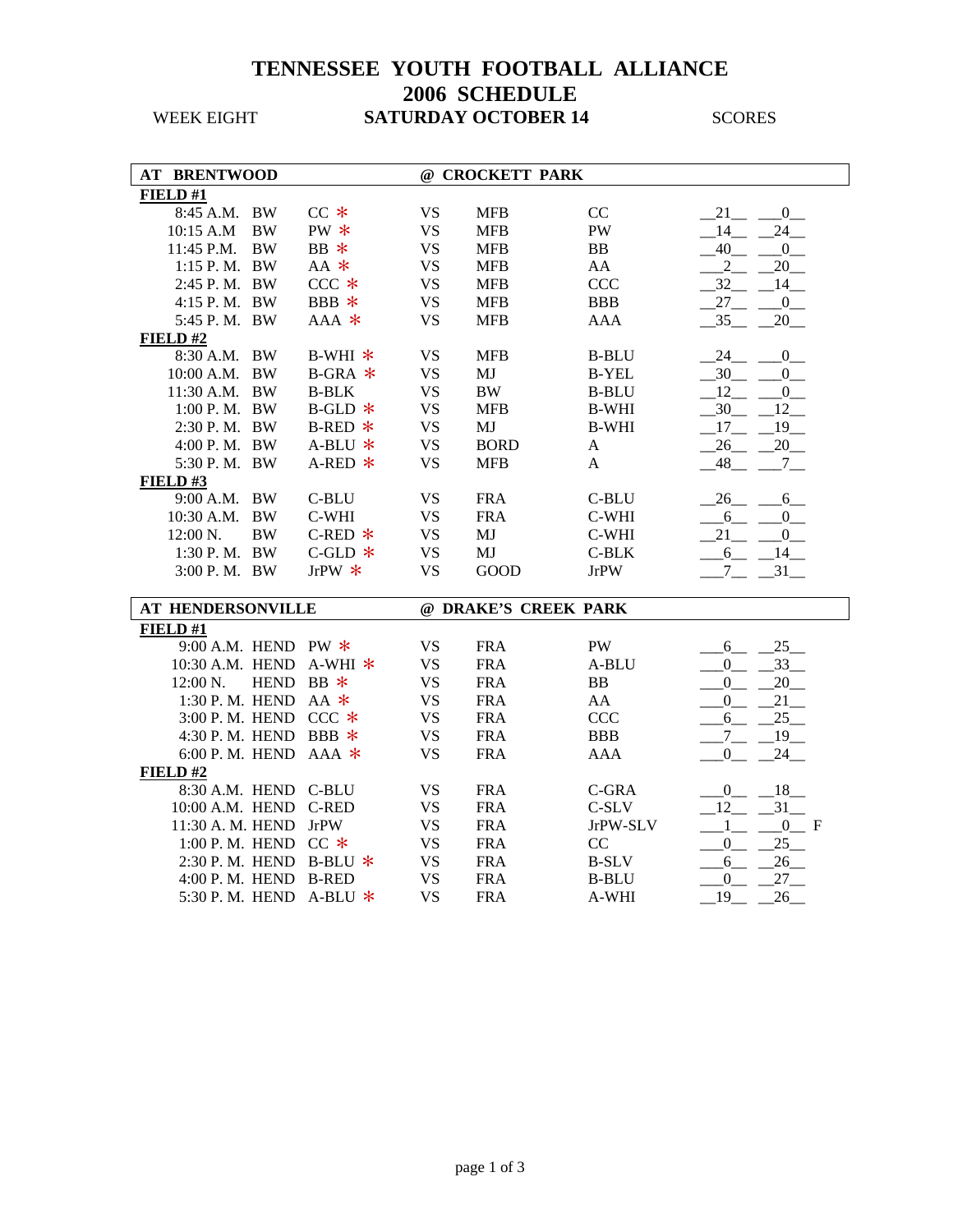## **TENNESSEE YOUTH FOOTBALL ALLIANCE 2006 SCHEDULE WEEK EIGHT SATURDAY OCTOBER 14** SCORES

| <b>AT SMYRNA</b>           |             |                  | @ SMYRNA RECREATION PARK |                 |                             |                        |
|----------------------------|-------------|------------------|--------------------------|-----------------|-----------------------------|------------------------|
| <b>DONNIE CARTER FIELD</b> |             |                  |                          |                 |                             |                        |
| 9:00 A.M.                  | SMY         | JrPW-GLD *       | <b>VS</b>                | <b>BORD</b>     | <b>JrPW</b>                 | 25<br>$6$ <sub>—</sub> |
| 10:30 A.M.                 | <b>SMY</b>  | <b>PW</b>        | <b>VS</b>                | MJ              | PW                          | 19<br>$\overline{0}$   |
| 12:00 N                    | <b>SMY</b>  | CC               | <b>VS</b>                | MJ              | CC                          | 18<br>$\overline{0}$   |
| 1:30 P.M.                  | <b>SMY</b>  | <b>BB</b>        | <b>VS</b>                | MJ              | <b>BB</b>                   | 12<br>$\mathbf{0}$     |
| 3:00 P.M.                  | <b>SMY</b>  | <b>B-WHI/PRP</b> | <b>VS</b>                | MJ              | <b>B-GLD</b>                | 32<br>$\overline{0}$   |
| 4:30 P.M.                  | <b>SMY</b>  | <b>CCC</b>       | <b>VS</b>                | MJ              | <b>CCC</b>                  | 25<br>$\mathbf{0}$     |
| 6:00 P.M.                  | <b>SMY</b>  | <b>BBB</b>       | <b>VS</b>                | MJ              | <b>BBB</b>                  | 25<br>$7_{-}$          |
| 7:30 P.M.                  | <b>SMY</b>  | <b>AAA</b>       | <b>VS</b>                | MJ              | AAA                         | 44<br>$\mathbf{0}$     |
| <b>GENE CARR FIELD</b>     |             |                  |                          |                 |                             |                        |
| 8:30 A.M. SMY              |             | JrPW-PRP $*$     | <b>VS</b>                | <b>MFB</b>      | <b>JrPW</b>                 | 20<br>26               |
| 10:00 A.M. SMY             |             | $C-WHI$ *        | <b>VS</b>                | MJ              | C-GLD                       | 19<br>$\overline{0}$   |
| 11:30 A.M. SMY             |             | C-PRP $*$        | <b>VS</b>                | MJ              | C-GRA                       | 6<br>20                |
| 1:00 P.M. SMY              |             | JrPW-WHI         | <b>VS</b>                | MJ              | JrPW-GLD                    | 12<br>21               |
| 2:30 P.M. SMY              |             | <b>B-GLD/GLD</b> | <b>VS</b>                | MJ              | <b>B-GRA</b>                | 28<br>$7\degree$       |
| 4:00 P.M. SMY              |             | $B$ -GLD $*$     | <b>VS</b>                | MJ              | <b>B-BLK</b>                | 21<br>0                |
| 5:30 P.M. SMY              |             | $AA$ *           | <b>VS</b>                | MJ              | AA                          | 47<br>$_{13}$          |
| 7:00 P.M. SMY              |             | $A-PRP$ *        | <b>VS</b>                | <b>FRA</b>      | A-SLV                       | 14<br>6                |
|                            |             |                  |                          |                 |                             |                        |
| <b>AT SOUTH NASHVILLE</b>  |             |                  |                          |                 | @ EZELL HARDING HIGH SCHOOL |                        |
| 9:00 A.M.                  | <b>SN</b>   | PW *             | <b>VS</b>                | <b>BORD PW</b>  |                             | $7\overline{ }$<br>6   |
| 10:30 A.M.                 | <b>SN</b>   | $CC *$           | <b>VS</b>                | BORD CC         |                             | 26<br>$\overline{0}$   |
| 12:00 N.                   | <b>SN</b>   | $BB *$           | <b>VS</b>                | <b>BORD BB</b>  |                             | 40<br>$\overline{0}$   |
| 1:30 P.M. SN               |             | $CCC$ $*$        | <b>VS</b>                | <b>BORD CCC</b> |                             | 6<br>7                 |
| 3:00 P.M. SN               |             | BBB $*$          | <b>VS</b>                | <b>BORD BBB</b> |                             | 24<br>$6_{-}$          |
| 4:30 P.M. SN               |             | $AAA$ *          | <b>VS</b>                | BORD AAA        |                             | 20<br>12               |
| 6:00 P.M. SN               |             | $VAR *$          | <b>VS</b>                | <b>BORD VAR</b> |                             | 12<br>37               |
|                            |             |                  |                          |                 |                             |                        |
| <b>AT TENNESSEE</b>        |             |                  |                          |                 | @ WHITE'S CREEK HIGH SCHOOL |                        |
| 9:00 A.M. TENN             |             | $PW *$           | <b>VS</b>                | GOOD PW         |                             | 41<br>6                |
| 10:30 A.M TENN             |             | $CCC$ $*$        | <b>VS</b>                | GOOD CCC        |                             | $\Omega$<br>$1 \t F$   |
| 12:00 N                    |             |                  | <b>HOMECOMING</b>        |                 |                             |                        |
| 1:30 P.M TENN              |             | $BBB *$          | <b>VS</b>                | GOOD BBB        |                             | $-21$<br>$\mathbf{0}$  |
| 3:00 P.M. TENN             |             | $AAA$ *          | <b>VS</b>                | GOOD AAA        |                             | 6<br>$\mathbf{0}$      |
|                            |             |                  |                          |                 |                             |                        |
| <b>AT COOKEVILLE</b>       |             |                  | @ COOKEVILLE HIGH SCHOOL |                 |                             |                        |
| FIELD #1                   |             |                  |                          |                 |                             |                        |
| 11:00 A.M. COOK CCC *      |             |                  | VS                       | NASH CCC        |                             | 39<br>$\overline{0}$   |
| 12:30 P.M. COOK BBB *      |             |                  | <b>VS</b>                | NASH BBB        |                             | $0$ F                  |
| 2:00 P.M.COOK AAA $*$      |             |                  | <b>VS</b>                | <b>DON</b>      | $AAA-2$                     | 20<br>12               |
| FIELD#2                    |             |                  |                          |                 |                             |                        |
| 10:30 A.M. COOK PW *       |             |                  | <b>VS</b>                | NASH PW         |                             | 0 F                    |
| 12:00 N                    | COOK CC $*$ |                  | <b>VS</b>                | <b>DON</b>      | CC                          | 25<br>$\mathbf{0}$     |
| 1:30 P.M. COOK BB $*$      |             |                  | <b>VS</b>                | GOOD BB         |                             | $7\overline{ }$<br>26  |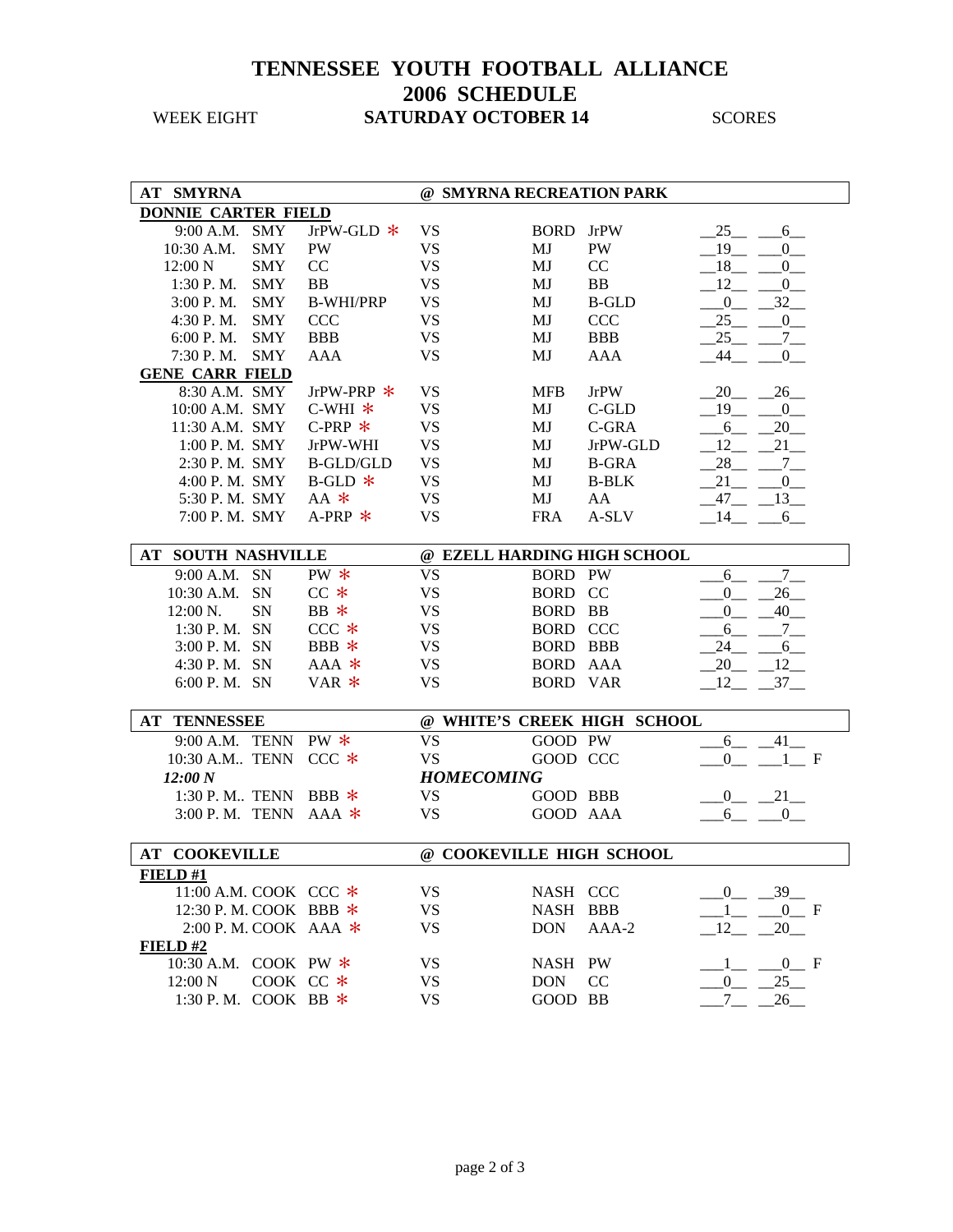### **TENNESSEE YOUTH FOOTBALL ALLIANCE 2006 SCHEDULE**  WEEK EIGHT **SATURDAY OCTOBER 14** SCORES

| <b>AT GRASSLAND</b>     |              | (a) |            | <b>GRASSLAND MIDDLE SCHOOL</b> |    |    |
|-------------------------|--------------|-----|------------|--------------------------------|----|----|
| FIELD#1                 |              |     |            |                                |    |    |
| 10:30 A.M. GRSL CCC $*$ |              | VS  | WC.        | CCC                            |    |    |
| $12:00 N$ .             | GRSL BBB $*$ | VS  | WC.        | <b>BBB</b>                     | 53 |    |
| 1:30 P.M. GRSL AAA $*$  |              | VS  | WC.        | AAA                            | 19 | 34 |
| FIELD# $2$              |              |     |            |                                |    |    |
| 10:00 A.M. GRSL B $*$   |              | VS  | FRA.       | <b>B-GRAY</b>                  |    | 33 |
| 11:30 A. M. GRSL BB     |              | VS  | <b>DON</b> | $BB-1$                         |    |    |
|                         | GRSL PW $*$  | VS  | WС         | <b>PW</b>                      |    |    |

| <b>SHELBYVILLE</b>      |  | @ SHELBYVILLE HIGH SCHOOL |      |            |  |
|-------------------------|--|---------------------------|------|------------|--|
| 11:00 A.M. SHBY PW $*$  |  |                           | NOL. | PW         |  |
| 12:30 P.M. SHBY CCC $*$ |  |                           | NOL. | CCC.       |  |
|                         |  | <b>HOMECOMING</b>         |      |            |  |
| 3:00 P.M. SHBY BBB $*$  |  |                           | NOL. | <b>BBB</b> |  |
| 4:30 P.M. SHRY AAA $*$  |  |                           | NOI  | AAA        |  |

# **SUNDAY OCTOBER 15TH, 2006**

| AT SMYRNA              |                                | @ SMYRNA RECREATION PARK |         |  |
|------------------------|--------------------------------|--------------------------|---------|--|
| <b>GENE CARR FIELD</b> |                                |                          |         |  |
|                        | 1:30 P.M. SMY C-GLD $*$        | <b>MFB</b>               | – C-BLU |  |
|                        | 3:00 P.M. SMY C-GLD/GLD $*$ VS | <b>MFB</b>               | C-WHI   |  |
| $4:30$ P.M. SMY        | VAR *                          | FR A                     | VAR     |  |

#### > **DENOTES DIVISION GAMES**

#### **TYFA COMMUNITY'S**

| <b>BORD</b> | <b>Bordeaux Eagles</b>         | MJ          | Mt. Juliet Bears             |
|-------------|--------------------------------|-------------|------------------------------|
| BW          | <b>Brentwood Blaze</b>         | <b>MFB</b>  | <b>Murfreesboro Mustangs</b> |
| <b>COOK</b> | Cookeville Cavaliers           | <b>NASH</b> | <b>Nashville Panthers</b>    |
| <b>DON</b>  | Donelson Warriors              | <b>NOLE</b> | Nolensville Panthers         |
| <b>FRA</b>  | <b>Franklin Cowboys</b>        | <b>SHBY</b> | Shelbyville Eagles           |
| GAL         | Gallatin Green Wave            | <b>SMY</b>  | Smyrna Bulldogs              |
| <b>GOOD</b> | Goodlettsville Trojans         | <b>SN</b>   | So. Nashville Sooners        |
| <b>GRSL</b> | <b>Grassland Golden Eagles</b> | <b>TENN</b> | <b>Tennessee Patriots</b>    |
| <b>HEND</b> | Hendersonville Titans          | WС          | Warren Co. Pioneers          |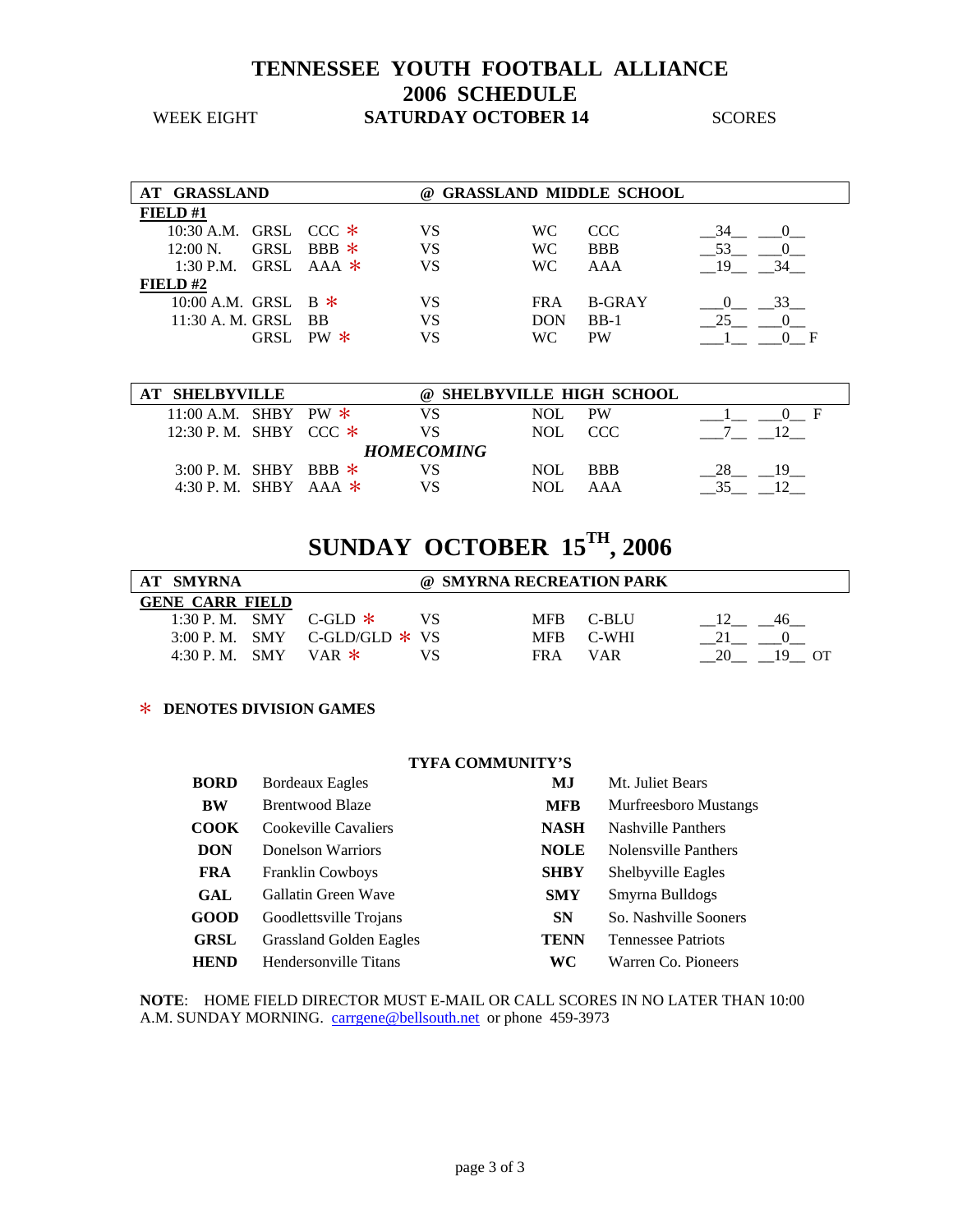## **TENNESSEE YOUTH FOOTBALL ALLIANCE 2006 SCHEDULE**  WEEK NINE **SATURDAY OCTOBER 21** SCORES

**posted: 10/17/2006** 

|                | <b>AT BRENTWOOD</b>                     |            |                          | @ CROCKETT PARK          |            |                               |                      |                            |
|----------------|-----------------------------------------|------------|--------------------------|--------------------------|------------|-------------------------------|----------------------|----------------------------|
| FIELD#1        |                                         |            |                          |                          |            |                               |                      |                            |
|                | 11:30 A.M. BW                           |            | <b>B-WHI</b>             | <b>VS</b>                | MJ         | <b>B-YEL</b>                  | $-33 - 7$            |                            |
|                | <b>AT FRANKLIN</b>                      |            |                          | @ COWBOY COMPLEX         |            |                               |                      |                            |
| <b>FIELD#1</b> |                                         |            |                          |                          |            |                               |                      |                            |
|                | 9:00 A.M. FRA                           |            | C-BLU                    | <b>VS</b>                | MJ         | C-GLD                         |                      | $6 - 18$                   |
|                | 10:30 A.M. FRA                          |            | C-WHI                    | <b>VS</b>                | MJ         | C-GRA                         | 32                   | $-13$                      |
|                | 12:00 N                                 | <b>FRA</b> | <b>B-GRA</b>             | <b>VS</b>                | <b>FRA</b> | <b>B-WHI</b>                  | $\Omega$             | $_{13}$                    |
|                | 1:30 P.M. FRA                           |            | A-SLV                    | <b>VS</b>                | BW         | A-RED                         | 20                   | $26$ OT                    |
|                | 3:00 P.M. FRA                           |            | A-BLU                    | <b>VS</b>                | МJ         | A                             | 43                   | $\mathbf{0}$               |
|                | 4:30 P.M. FRA                           |            | $VAR$ *                  | <b>VS</b>                | SN         | <b>VAR</b>                    | 34                   | 6                          |
|                |                                         |            |                          |                          |            |                               |                      |                            |
|                | <b>AT HENDERSONVILLE</b>                |            |                          | @ DRAKE'S CREEK PARK     |            |                               |                      |                            |
| FIELD#1        |                                         |            |                          |                          |            |                               |                      |                            |
|                | 9:00 A.M. HEND C-RED                    |            |                          | VS.                      | MJ         | C-BLK                         | $7\overline{ }$      | 21                         |
|                | 10:30 A.M. HEND C-BLU                   |            |                          | VS                       | MJ         | C-WHI                         | $18$ <sub>__</sub> _ | $12$ OTx2                  |
|                | $12:00\text{ N}$                        |            | HEND B-RED               | <b>VS</b>                | MJ         | <b>B-GLD</b>                  | $\overline{0}$       | 33                         |
|                | 1:30 P. M. HEND B-BLU                   |            |                          | <b>VS</b>                | <b>BW</b>  | <b>B-BLU</b>                  | 18                   | 7                          |
|                |                                         |            | 3:00 P.M. HEND A-BLU $*$ | <b>VS</b>                | <b>GAL</b> | A                             | $\mathbf{0}$         | 39                         |
|                |                                         |            |                          |                          |            |                               |                      |                            |
|                |                                         |            |                          |                          |            |                               |                      |                            |
|                | AT MURFREESBORO                         |            |                          |                          |            | @ MIDDLE POINT SPORTS COMPLEX |                      |                            |
|                | 10:00 A.M. MFB                          |            | <b>B-BLU</b>             | $\overline{\text{VS}}$   | MJ         | <b>B-WHI</b>                  | 13                   | 26                         |
| AT             | <b>SMYRNA</b>                           |            |                          | @ SMYRNA RECREATION PARK |            |                               |                      |                            |
|                |                                         |            |                          |                          |            |                               |                      |                            |
|                | <b>DONNIE CARTER FIELD</b>              |            |                          |                          |            |                               | $\mathbf{0}$         | 6                          |
|                | 9:00 A.M. SMY<br>10:30 A.M.             | <b>SMY</b> | B-WHI/PRP $*$<br>$CC*$   | <b>VS</b><br>VS          | BW<br>BW   | <b>B-GLD</b><br>CC            | 6                    |                            |
|                | $12:00\text{ N}$                        | <b>SMY</b> | $PW *$                   | <b>VS</b>                | <b>BW</b>  | PW                            |                      | $12$ OT<br>6               |
|                | $1:30$ P. M. SMY                        |            | $BB *$                   | <b>VS</b>                | BW         | <b>BB</b>                     | $7\overline{ }$<br>7 | $\mathbf{0}$               |
|                | 3:00 P.M. SMY                           |            | BBB $*$                  | VS                       | BW         | <b>BBB</b>                    |                      |                            |
|                | 4:30 P.M. SMY                           |            | $CCC *$                  | <b>VS</b>                | BW         | <b>CCC</b>                    | $-13$<br>$\tau$      | 6<br>20                    |
|                | $6:00$ P. M. SMY                        |            | B-GLD                    | <b>VS</b>                | BW         | <b>B-BLK</b>                  |                      |                            |
|                |                                         |            | $AAA$ *                  | VS                       | BW         | AAA                           | 26<br>44             | 27<br>0                    |
|                | 7:30 P.M. SMY<br><b>GENE CARR FIELD</b> |            |                          |                          |            |                               |                      |                            |
|                | 8:30 A.M. SMY                           |            | JrPW-WHI $*$             | <b>VS</b>                | <b>BW</b>  | <b>JrPW</b>                   | $-18$                |                            |
|                | 10:00 A.M. SMY                          |            | C-GLD                    | <b>VS</b>                | BW         | <b>C-WHITE</b>                | $\mathbf{0}$         | $24$ <sub>—</sub><br>$-41$ |
|                | 11:30 A.M. SMY                          |            | C-WHI                    | <b>VS</b>                | BW         | C-GOLD                        | $\overline{0}$       | 20                         |
|                | $1:00$ P.M.                             | <b>SMY</b> | C-GLD/GLD                | <b>VS</b>                | BW         | <b>C-BLUE</b>                 | $\overline{0}$       | 20                         |
|                | 2:30 P.M. SMY                           |            | C-PRP                    | <b>VS</b>                | BW         | <b>C-RED</b>                  | 12                   | 27                         |
|                | 4:00 P.M. SMY                           |            | $B-PRP$ *                | <b>VS</b>                | BW         | <b>B-GRAY</b>                 | 13                   | 20                         |
|                | 5:30 P.M. SMY                           |            | AA                       | <b>VS</b>                | BW         | AA                            | 42                   | 6                          |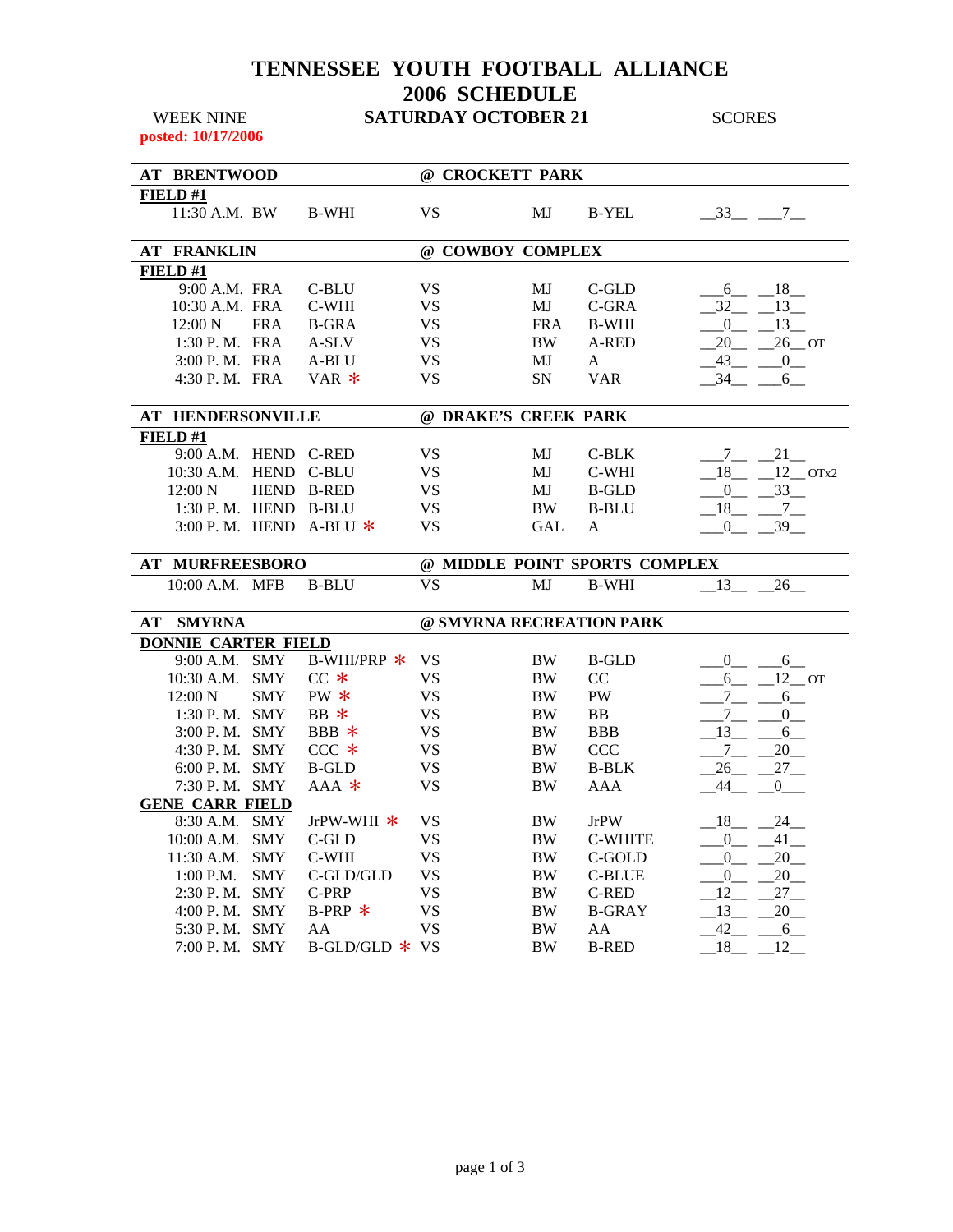## **TENNESSEE YOUTH FOOTBALL ALLIANCE 2006 SCHEDULE**  WEEK NINE **SATURDAY OCTOBER 21** SCORES

**posted: 10/17/2006** 

| <b>AT BORDEAUX</b>       |                        |                    | @ METRO CENTER         |                            |             |                                                  |
|--------------------------|------------------------|--------------------|------------------------|----------------------------|-------------|--------------------------------------------------|
| FIELD #1                 |                        |                    |                        |                            |             |                                                  |
| 8:00 A.M. BORD CCC $*$   |                        |                    | <b>VS</b>              | <b>TENN</b>                | <b>CCC</b>  | 0 F                                              |
| 9:30 A.M                 | <b>BORD</b>            | <b>JrPW</b>        | <b>VS</b>              | MJ                         | JrPW-BLK    | 19<br>6                                          |
| 11:00 A.M. BORD          |                        | VAR $*$            | <b>VS</b>              | <b>MFB</b>                 | <b>VAR</b>  | 8<br>6                                           |
| 12:30 P.M. BORD          |                        | $AAA$ *            | <b>VS</b>              | <b>TENN</b>                | AAA         | $-7$<br>13                                       |
| 2:00 P.M. BORD BBB *     |                        |                    | <b>VS</b>              | <b>TENN</b>                | <b>BBB</b>  | $-18$<br>$\mathbf{0}$                            |
| FIELD#2                  |                        |                    |                        |                            |             |                                                  |
| 8:30 A.M. BORD           |                        | A                  | <b>VS</b>              |                            | HEND A-WHI  | 24<br>$\overline{0}$                             |
| 10:00 A.M. BORD PW *     |                        |                    | VS                     | TENN PW                    |             | 35<br>6                                          |
| 11:30 A.M. BORD CC *     |                        |                    | <b>VS</b>              | COOK CC                    |             | 31<br>0                                          |
| 1:00 P. M. BORD          |                        | $BB$ *             | <b>VS</b>              | GRSL                       | <b>BB</b>   | 12<br>$7\degree$                                 |
|                          |                        |                    |                        |                            |             |                                                  |
| <b>AT DONELSON</b>       |                        |                    | @ WARRIOR PARK         |                            |             |                                                  |
| FIELD#1                  |                        |                    |                        |                            |             |                                                  |
| 9:00 A.M. DON            |                        | $PW *$             | <b>VS</b>              | SN                         | PW          | 18<br>13                                         |
| 10:30 A.M. DON           |                        | $CC*$              | <b>VS</b>              | SN                         | CC          | 26<br>$\overline{0}$                             |
| 12:00 N                  | <b>DON</b>             | BB-2 $*$           | <b>VS</b>              | SN                         | BB          | 47<br>$\mathbf{0}$                               |
| 1:30 P.M DON             |                        | BB-1 $*$           | <b>VS</b>              | COOK BB                    |             | 32<br>$\mathbf{0}$                               |
| 3:00 P.M. DON            |                        | $CCC *$            | <b>VS</b>              | <b>SN</b>                  | <b>CCC</b>  | $27$ <sub>___</sub><br>7                         |
| 4:30 P.M. DON            |                        | BBB *              | <b>VS</b>              | <b>SN</b>                  | <b>BBB</b>  | 20<br>$7\degree$                                 |
| 6:00 P.M. DON            |                        | $AAA$ *            | <b>VS</b>              | <b>SN</b>                  | AAA         | $-42$<br>7                                       |
|                          |                        |                    |                        |                            |             |                                                  |
|                          |                        |                    |                        |                            |             |                                                  |
| <b>AT GOODLETTSVILLE</b> |                        |                    | @ MOSS WRIGHT PARk     |                            |             |                                                  |
| FIELD#1                  |                        |                    |                        |                            |             |                                                  |
| 2:00 P.M. GOOD PW $*$    |                        |                    | <b>VS</b>              | <b>GAL</b>                 | PW          | 39<br>$6\overline{6}$                            |
| 3:30 P.M. GOOD CCC *     |                        |                    | <b>VS</b>              | <b>GAL</b>                 | <b>CCC</b>  | 15<br>$\overline{0}$                             |
| 5:00 P.M. GOOD BBB *     |                        |                    | <b>VS</b>              | <b>GAL</b>                 | <b>BBB</b>  | 12<br>18                                         |
| 6:30 P.M. GOOD AAA $*$   |                        |                    | <b>VS</b>              | GAL                        | AAA         | 31<br>6                                          |
| FIELD#2                  |                        |                    |                        |                            |             |                                                  |
| 1:30 PM. GOOD CC *       |                        |                    | <b>VS</b>              | <b>GAL</b>                 | CC          | $-39$<br>6                                       |
| 3:00 P.M. GOOD JrPW *    |                        |                    | <b>VS</b>              | <b>HEND</b>                | <b>JrPW</b> | 25                                               |
| 4:30 P.M. GOOD BB $*$    |                        |                    | <b>VS</b>              | <b>GAL</b>                 | BB          | $18$ OTx2<br>25<br>24                            |
|                          |                        |                    |                        |                            |             |                                                  |
| <b>AT NOLENSVILLE</b>    |                        |                    | @ ROCKY FORK PARK      |                            |             |                                                  |
| 10:30 A.M. NOL           |                        | $PW *$             | <b>VS</b>              | <b>GRSL</b>                | <b>PW</b>   | 25<br>$\overline{0}$                             |
| 12:00 N.                 | <b>NOL</b>             | $CCC *$            | <b>VS</b>              | <b>GRSL</b>                | <b>CCC</b>  | 34<br>6                                          |
| 1:30 P.M. NOL            |                        | BBB *              | <b>VS</b>              |                            |             |                                                  |
| 3:00 P.M.                | <b>NOL</b>             | $AAA$ *            | VS                     | GRSL BBB<br><b>GRSL</b>    | AAA         | 12<br>$41$ <sub>—</sub><br>26<br>$\theta$        |
|                          |                        |                    |                        |                            |             |                                                  |
| <b>AT WARREN COUNTY</b>  |                        |                    | @ BOBBY RAY SCHOOL     |                            |             |                                                  |
| 11:00 A.M.               | <b>WC</b>              | $PW *$             | <b>VS</b>              | <b>SHBY</b>                | PW          | $\mathbf F$<br>$\overline{0}$                    |
| 12:30 P.M.               | <b>WC</b>              | $CCC *$            | <b>VS</b>              | <b>SHBY</b>                | <b>CCC</b>  | 6<br>$-41$ <sub>—</sub>                          |
| 2:00 P.M.<br>3:30 P.M.   | <b>WC</b><br><b>WC</b> | BBB $*$<br>$AAA$ * | <b>VS</b><br><b>VS</b> | <b>SHBY</b><br><b>SHBY</b> | BBB<br>AAA  | $42$ <sub>--</sub><br>$\overline{0}$<br>14<br>47 |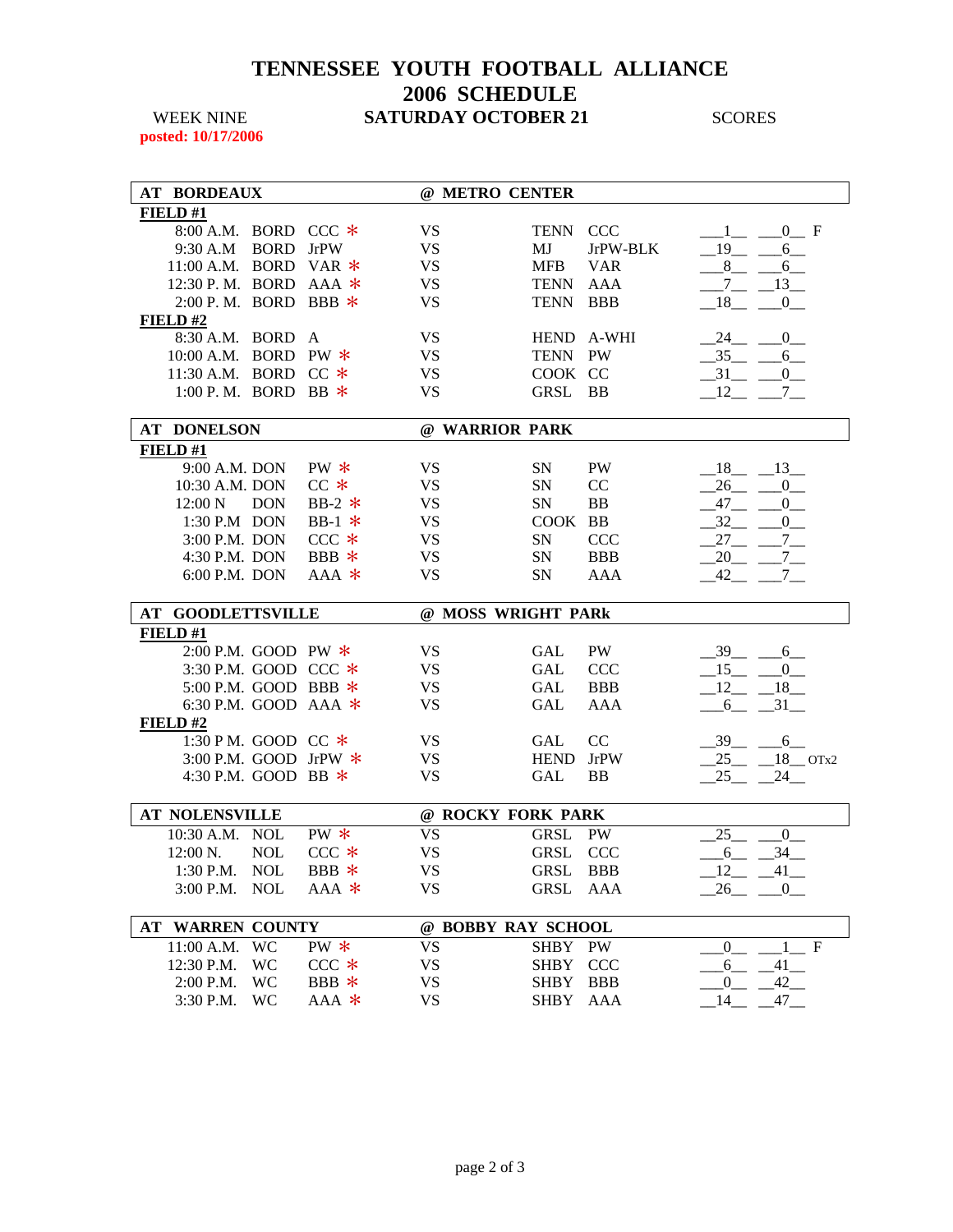### **TENNESSEE YOUTH FOOTBALL ALLIANCE 2006 SCHEDULE**  WEEK NINE **SATURDAY OCTOBER 21** SCORES

**posted: 10/17/2006** 

# **SUNDAY OCTOBER 22ND, 2006**

| <b>AT SMYRNA</b>           |            | (a) |            | <b>SMYRNA RECREATION PARK</b> |                         |
|----------------------------|------------|-----|------------|-------------------------------|-------------------------|
| <b>GENE CARR FIELD</b>     |            |     |            |                               |                         |
| $1:30$ P. M. SMY           | JrPW-PRP   | VS  | FRA.       | JrPW-SLV                      | 37                      |
| $3:00$ P. M. SMY           | JrPW-GLD   | VS  | <b>FRA</b> | JrPW-BLU                      |                         |
| 4:30 P. M SN               | <b>VAR</b> | VS  | BORD VAR   |                               | 36                      |
| <b>DONNIE CARTER FIELD</b> |            |     |            |                               |                         |
| 1:00 P. M. SMY             | B-WHI/GLD  | VS  | GRSL B     |                               | 34                      |
| $2:30$ P. M. SMY           | A-PRP      | VS  | FR A       | A-WHI                         | 12 <sup>1</sup><br>- 18 |
| $4:00 \text{ P. M.}$ SMY   | A-WHI      | VS  | <b>BW</b>  | A-BLU                         |                         |

#### > **DENOTES DIVISION GAMES**

|             | <b>TYFA COMMUNITY'S</b>        |             |                              |
|-------------|--------------------------------|-------------|------------------------------|
| <b>BORD</b> | <b>Bordeaux Eagles</b>         | MJ          | Mt. Juliet Bears             |
| BW          | Brentwood Blaze                | <b>MFB</b>  | <b>Murfreesboro Mustangs</b> |
| <b>COOK</b> | Cookeville Cavaliers           | <b>NASH</b> | Nashville Panthers           |
| <b>DON</b>  | Donelson Warriors              | <b>NOLE</b> | Nolensville Panthers         |
| <b>FRA</b>  | <b>Franklin Cowboys</b>        | <b>SHBY</b> | Shelbyville Eagles           |
| GAL         | Gallatin Green Wave            | <b>SMY</b>  | Smyrna Bulldogs              |
| <b>GOOD</b> | Goodlettsville Trojans         | <b>SN</b>   | So. Nashville Sooners        |
| <b>GRSL</b> | <b>Grassland Golden Eagles</b> | <b>TENN</b> | <b>Tennessee Patriots</b>    |
| HEND        | Hendersonville Titans          | WС          | Warren Co. Pioneers          |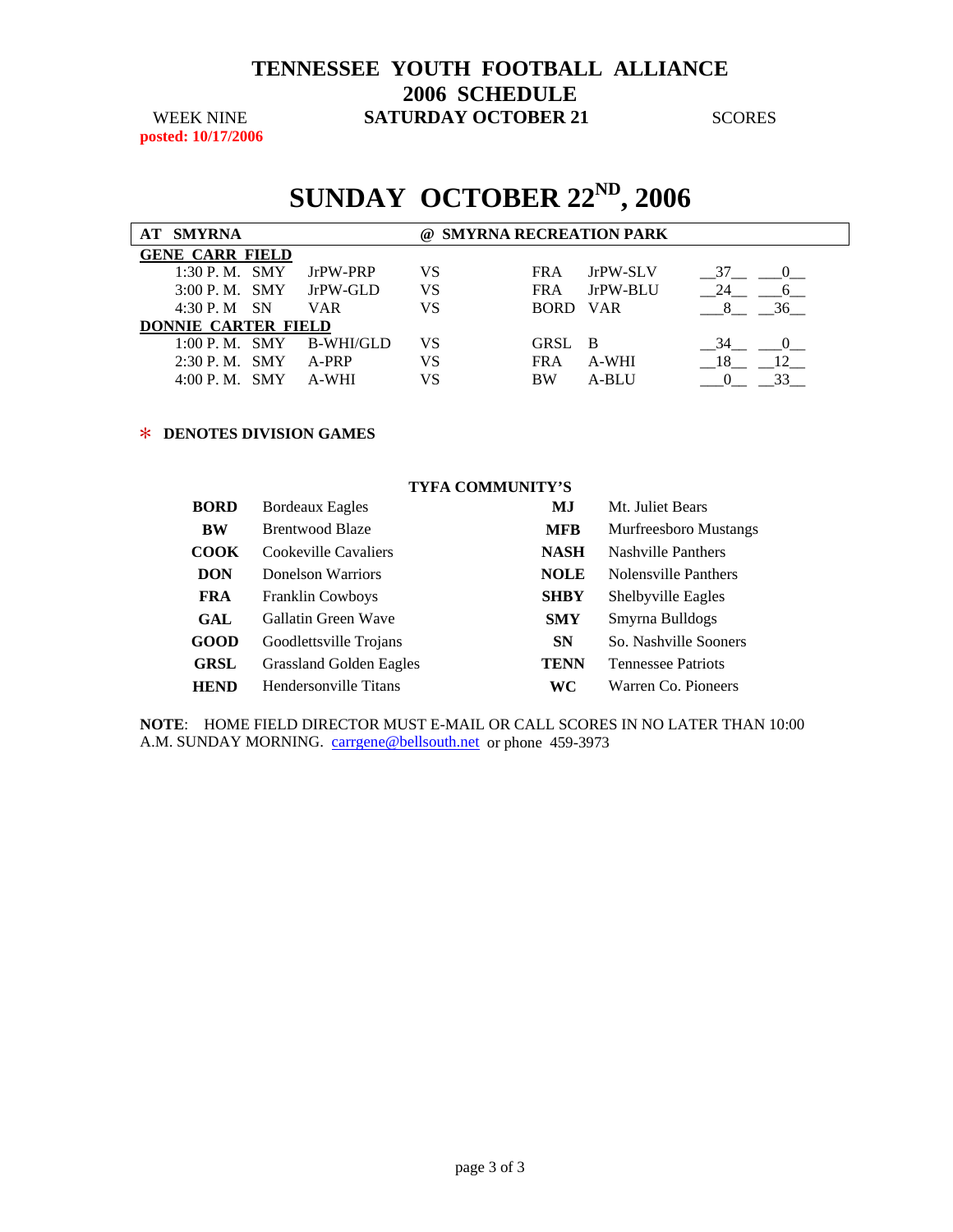**AT BRENTWOOD @ CROCKETT PARK FIELD #1** 10:00 A.M. BW C-RED VS FRA C-GRA  $\_13\_ 7\_$ 11:30 A.M BW B-WHI VS MFB B-BLU  $\_26\_\_0\_$ 1:00 P. M BW B-GRA VS FRA B-WHI  $0$  20 2:30 P. M BW A-BLU VS SMY A-PRP 27 6 **FIELD #2** 10:30 A.M. BW PW VS HEND PW 28 \_\_\_ 0\_\_ 12:00 N BW C-WHI VS MJ C-GRA  $\_27\_\_0\_$ 1:30 P. M BW C-BLU VS SMY C-WHI  $30 - 0$ **AT FRANKLIN @ COWBOY COMPLEX FIELD #1** 9:30 A.M FRA A-BLU VS FRA A-WHI  $\_50\_\_6\_$ 11:00 A.M. FRA B-SLV VS MJ B-BLK  $\_19\_ 0\_$ 12:30 P. M FRA BB VS HEND BB  $\frac{29}{-0}$ 2:00 P. M FRA BBB VS HEND BBB  $\frac{13}{1}$   $\frac{12}{0}$ <br>3:30 P. M FRA VAR  $**$  VS SN VAR  $\frac{13}{1}$   $\frac{12}{0}$ 3:30 P. M FRA VAR  $**$  VS SN VAR  $\qquad \qquad \underline{\qquad}$  1  $\qquad \underline{\qquad}$  F \*\* Indicates regular season game **FIELD #2** 9:00 A.M. FRA C-BLU VS MJ C-WHI \_\_14\_\_ \_\_\_0\_**\_** *BOWL* 10:30 A.M FRA B-GRA VS BW B-GLD  $13$  7 BOWL 12:00 N. FRA C-WHI VS HEND C-BLU  $\_26\_12\_$ 1:30 P. M FRA C-SLV VS MJ C-GLD  $27 \t 0$ 3:00 P. M FRA B-BLU VS HEND B-BLU  $-6$   $-$  0 **AT HENDERSONVILLE @ DRAKE'S CREEK PARK FIELD #1** 9:00 A.M. HEND JrPW VS MJ JrPW-BLK \_\_18\_\_ \_\_\_6\_\_ *BOWL* 10:30 A. M HEND B-RED VS MJ B-YEL \_\_\_0\_\_ \_\_\_6\_\_ *BOWL* 12:00 N. HEND AAA  $\qquad \qquad \text{V}S$  BW AAA  $\underline{\qquad \qquad 6}$  2 1:30 P. M HEND A-BLU VS HEND A-WHI \_\_\_0\_\_ \_\_20\_\_ *BOWL* 3:00 P. M HEND AA  $\overline{X}$  VS MJ AA  $\overline{X}$   $32 - 8 -$ **AT MT. JULIET @ CHARLIE DANIEL'S PARK FIELD #1** 10:30 A.M. MJ BB VS MFB BB \_\_35\_\_ \_\_\_6\_\_ 12:00 N MJ CCC VS HEND CCC  $\qquad \qquad \underline{9} \qquad \underline{0} \qquad$ 1:30 P. M MJ BBB VS MFB BBB  $\frac{27}{27} = 0$ 3:00 P. M MJ AAA  $\qquad \qquad \text{VS}$  MFB AAA  $\qquad \qquad -21$   $\qquad \qquad -0$ **FIELD #2** 11:00 A.M. MJ CC VS MFB CC  $\underline{\hspace{1cm}} 6\_6\_7\_$ <br>12:30 P. M MJ C-BLK VS HEND C-RED  $\underline{\hspace{1cm}} 26\_ \underline{\hspace{1cm}} 0\_$ 12:30 P. M MJ C-BLK VS HEND C-RED 26 0 2:00 P. M MJ B-WHI VS SMY B-WHI/GLD  $\underline{\hspace{1cm}} 0 = \underline{\hspace{1cm}} 18$ 3:30 P. M MJ B-GLD VS BW B-BLU 6 14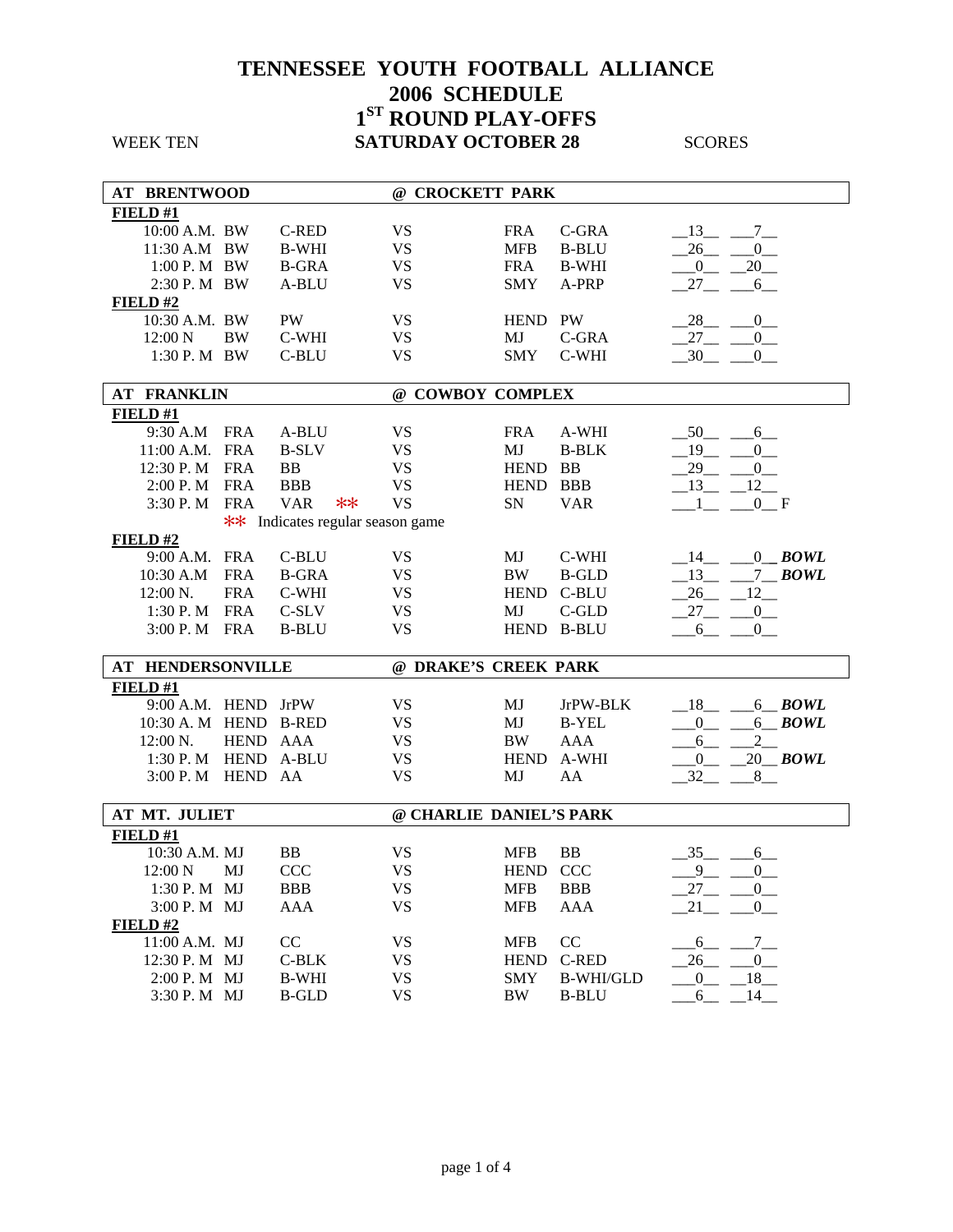| <b>SATURDAY OCTOBER 28</b> |  |
|----------------------------|--|
|                            |  |

| AT MURFREESBORO            |                 |                                  |                          |             | @ MIDDLE POINT SPORTS COMPLEX |                                   |
|----------------------------|-----------------|----------------------------------|--------------------------|-------------|-------------------------------|-----------------------------------|
| FIELD#1                    |                 |                                  |                          |             |                               |                                   |
| 10:00 A.M. MFB             |                 | C-BLU                            | <b>VS</b>                | <b>SMY</b>  | C-PRP                         | 45<br>0                           |
| 11:30 A.M. MFB             |                 | <b>PW</b>                        | <b>VS</b>                | MJ          | PW                            | 20<br>$7_{-}$                     |
| 1:00 P. M MFB              |                 | <b>JrPW</b>                      | <b>VS</b>                | <b>BW</b>   | <b>JrPW</b>                   | 33<br>0                           |
| 2:30 P. M MFB              |                 | AA                               | <b>VS</b>                | $\rm BW$    | AA                            | 14<br>6                           |
| FIELD#2                    |                 |                                  |                          |             |                               |                                   |
| 10:30 A.M. MFB             |                 | C-WHI                            | <b>VS</b>                | <b>SMY</b>  | $C$ -GLD                      | $19 - 14 - BOWL$                  |
| 12:00 N                    | <b>MFB</b>      | <b>B-WHI</b>                     | <b>VS</b>                | MJ          | <b>B-GRA</b>                  | $38 - 7 BOWL$                     |
| 1:30 P. M MFB              |                 | $\mathbf{A}$                     | <b>VS</b>                | <b>FRA</b>  | A-SLV                         | $13 - 30$ BOWL                    |
|                            |                 |                                  |                          |             |                               |                                   |
| AT<br><b>SMYRNA</b>        |                 |                                  | @ SMYRNA RECREATION PARK |             |                               |                                   |
| <b>DONNIE CARTER FIELD</b> |                 |                                  |                          |             |                               |                                   |
| 9:30 A.M.                  | <b>SMY</b>      | JrPW-GLD                         | <b>VS</b>                | <b>FRA</b>  | JrPW-BLU                      | $-25$ $-$<br>$7\degree$           |
| 11:00 A.M.                 | <b>SMY</b>      | JrPW-PRP                         | <b>VS</b>                | <b>BORD</b> | <b>JrPW</b>                   | 13<br>6                           |
| 12:30 P.M                  | <b>SMY</b>      | CC                               | <b>VS</b>                | HEND CC     |                               | 40<br>$^{0}$                      |
| 2:00 P.M                   | <b>SMY</b>      | <b>CCC</b>                       | <b>VS</b>                | <b>MFB</b>  | <b>CCC</b>                    | 34<br>$\overline{0}$              |
| <b>GENE CARR FIELD</b>     |                 |                                  |                          |             |                               |                                   |
| 9:00 A.M.                  | <b>SMY</b>      | JrPW-WHI                         | <b>VS</b>                | <b>FRA</b>  | JrPW-SLV                      | $-19$ -<br>$7$ BOWL               |
| 10:30 A.M.                 | <b>SMY</b>      | <b>B-PRP</b>                     | <b>VS</b>                | <b>SMY</b>  | <b>B-WHI/PRP</b>              | $6$ BOWL<br>$6 - -$               |
| 12:00 N                    | <b>SMY</b>      | C-GLD/GLD                        | <b>VS</b>                | <b>BW</b>   | C-GLD                         | 34<br>$\overline{0}$              |
| $1:30$ P. M                | <b>SMY</b>      | <b>B-GLD</b>                     | <b>VS</b>                | <b>BW</b>   | <b>B-BLK</b>                  | $-0$ -<br>$-6$                    |
| 3:00 P.M                   | <b>SMY</b>      | <b>B-GLD/GLD</b>                 | <b>VS</b>                | $\rm BW$    | <b>B-RED</b>                  | $-25$<br>0                        |
|                            |                 |                                  |                          |             |                               |                                   |
|                            |                 |                                  |                          |             |                               |                                   |
| <b>AT BORDEAUX</b>         |                 |                                  | @ METRO CENTER           |             |                               |                                   |
| FIELD#1                    |                 |                                  |                          |             |                               |                                   |
| 9:00 A.M. BORD BBB         |                 |                                  | <b>VS</b>                | <b>TENN</b> | <b>BBB</b>                    | $-21$<br>$-6$                     |
| 10:30 A.M. BORD CCC        |                 |                                  | <b>VS</b>                | <b>TENN</b> | <b>CCC</b>                    | $-18$ $-13$                       |
| 12:00 N                    | <b>BORD VAR</b> | $**$                             | <b>VS</b>                | <b>SMY</b>  | <b>VAR</b>                    | 40                                |
|                            |                 | ** Indicates regular season game |                          |             |                               |                                   |
| FIELD#2                    |                 |                                  |                          |             |                               |                                   |
| 9:00 A.M. BORD BB          |                 |                                  | <b>VS</b>                | <b>SN</b>   | <b>BB</b>                     | $0$ F                             |
| 10:30 A. M. BORD A         |                 |                                  | <b>VS</b>                | <b>BW</b>   | A-RED                         | $-7$<br>$6\overline{\phantom{0}}$ |
| 12:00 N                    | <b>BORD PW</b>  |                                  | <b>VS</b>                | <b>TENN</b> | <b>PW</b>                     | $0$ F                             |
|                            |                 |                                  |                          |             |                               |                                   |
| <b>AT DONELSON</b>         |                 |                                  | @ WARRIOR PARK           |             |                               |                                   |
| FIELD#1                    |                 |                                  |                          |             |                               |                                   |
| 5:30 P. M DON              |                 | CC                               | <b>VS</b>                | ${\rm SN}$  | CC                            | 33                                |
| $7:00 \text{ P. M}$ DON    |                 | $BB-2$                           | <b>VS</b>                | COOK BB     |                               | $0$<br><br><br>—<br>$-46$ $-0$    |
|                            |                 |                                  |                          |             |                               |                                   |
| <b>AT GOODLETTSVILLE</b>   |                 |                                  | @ MOSS WRIGHT PARk       |             |                               |                                   |
| FIELD#1                    |                 |                                  |                          |             |                               |                                   |
| 2:30 P.M.                  | GOOD JrPW       |                                  | <b>VS</b>                | MJ          | JrPW-GLD                      | $-26$<br>18                       |
| 4:00 P.M.                  | GOOD BBB        |                                  | <b>VS</b>                | GAL         | <b>BBB</b>                    | 14<br>$-13$                       |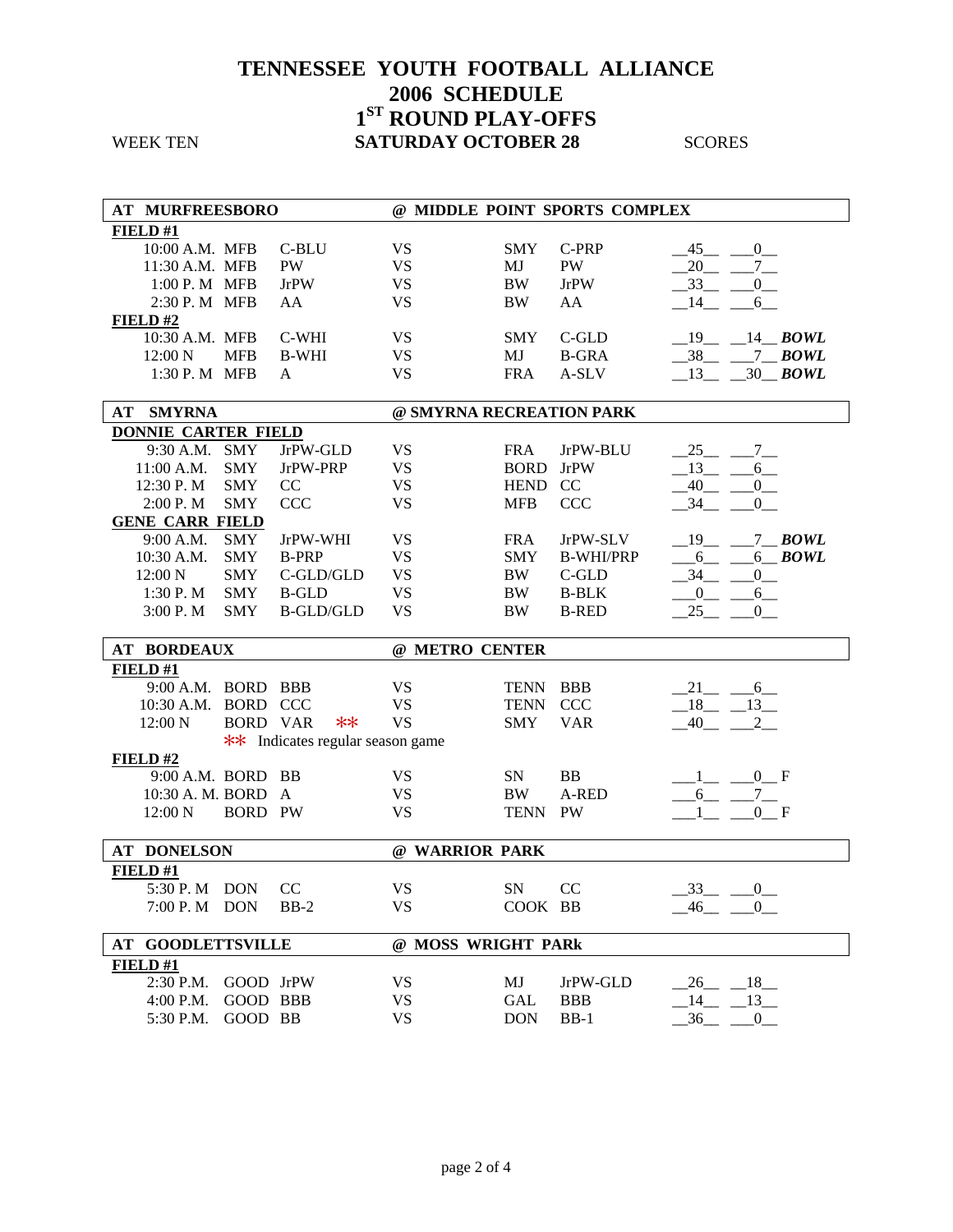| <b>AT TENNESSEE</b>            |           | @ WHITES'S CREEK HIGH SCHOOL |                                   |
|--------------------------------|-----------|------------------------------|-----------------------------------|
| $2:30$ P. M TENN AAA           | <b>VS</b> | GOOD AAA                     | $6\overline{6}$<br>$\overline{0}$ |
| $4:00$ P. M NASH PW            | <b>VS</b> | GRSL PW                      | $-20$ $-18$                       |
| <b>AT COOKEVILLE</b>           |           | @ COOKEVILLE HIGH SCHOOL     |                                   |
| $11:00$ A.M. COOK PW           | VS        | <b>WC</b><br><b>PW</b>       | $0 \quad F$                       |
| 12:30 P. M COOK AAA            | VS.       | WC.<br>AAA                   | 0 F                               |
| 2:00 P. M COOK BBB             | <b>VS</b> | NASH BBB                     | 12                                |
| <b>AT GRASSLAND</b>            |           | @ GRASSLAND MIDDLE SCHOOL    |                                   |
| <b>FIELD#1</b>                 |           |                              |                                   |
| $9:00$ A.M. GRSL BB            | VS.       | <b>GAL</b><br>BB.            | $-25$ 6                           |
|                                |           |                              |                                   |
| <b>AT NOLENSVILLE</b>          |           | @ ROCKY FORK PARK            |                                   |
| 10:30 A.M. NOL<br><b>CCC</b>   | <b>VS</b> | <b>WC</b><br><b>CCC</b>      | 0 F                               |
| $11:00$ A.M. NOL<br><b>BBB</b> | VS.       | WC.<br><b>BBB</b>            | 0 F                               |
| $1:30$ P. M NOL<br>AAA         | <b>VS</b> | GRSL AAA                     | 0 F                               |
| <b>AT SHELBYVILLE</b>          |           | @ SHELBYVILLE HIGH SCHOOL    |                                   |
| <b>FIELD #1</b>                |           |                              |                                   |
| 1:30 P.M. SHBY CCC             | VS.       | COOK CCC                     | 7 6                               |
| <b>AT SOUTH NASHVILLE</b>      |           | @ EZELL-HARDING HIGH SCHOOL  |                                   |
| FIELD#1                        |           |                              |                                   |

# **SUNDAY, OCTOBER 29, 2006**

| <b>AT GALLATIN</b>  |           | <b>TRIPLE CREEK PARK</b><br>$\omega$ |            |           |  |
|---------------------|-----------|--------------------------------------|------------|-----------|--|
| FIELD#1             |           |                                      |            |           |  |
| $2:30$ P.M. GAL CCC |           | VS                                   | SΝ         | CCC.      |  |
| $4:00$ P.M. GAL     | A         | VS                                   | <b>SMY</b> | A-WHITE   |  |
| FIELD#2             |           |                                      |            |           |  |
| $2:00$ P.M. GAL CC  |           | VS                                   | COOK CC    |           |  |
| $3:30$ P.M. GAL     | <b>PW</b> | VS                                   | SΝ         | <b>PW</b> |  |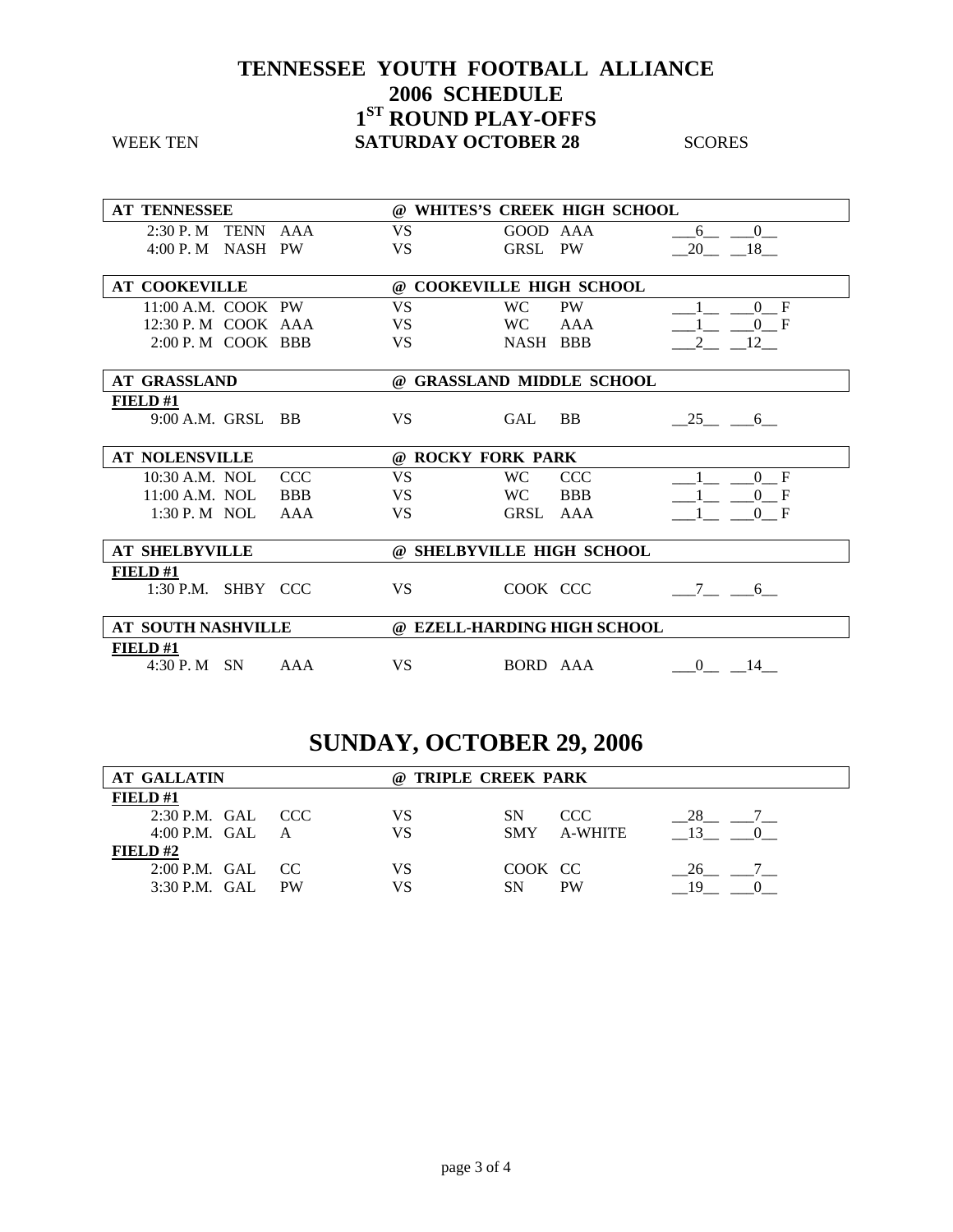#### **TYFA COMMUNITY'S**

| <b>BORD</b> | <b>Bordeaux Eagles</b>         | MJ          | Mt. Juliet Bears             |
|-------------|--------------------------------|-------------|------------------------------|
| BW          | <b>Brentwood Blaze</b>         | <b>MFB</b>  | <b>Murfreesboro Mustangs</b> |
| COOK        | Cookeville Cavaliers           | <b>NASH</b> | <b>Nashville Panthers</b>    |
| <b>DON</b>  | Donelson Warriors              | <b>NOLE</b> | Nolensville Panthers         |
| <b>FRA</b>  | <b>Franklin Cowboys</b>        | <b>SHBY</b> | Shelbyville Eagles           |
| GAL         | Gallatin Green Wave            | <b>SMY</b>  | Smyrna Bulldogs              |
| GOOD        | Goodlettsville Trojans         | <b>SN</b>   | So. Nashville Sooners        |
| <b>GRSL</b> | <b>Grassland Golden Eagles</b> | <b>TENN</b> | <b>Tennessee Patriots</b>    |
| <b>HEND</b> | Hendersonville Titans          | WС          | Warren Co. Pioneers          |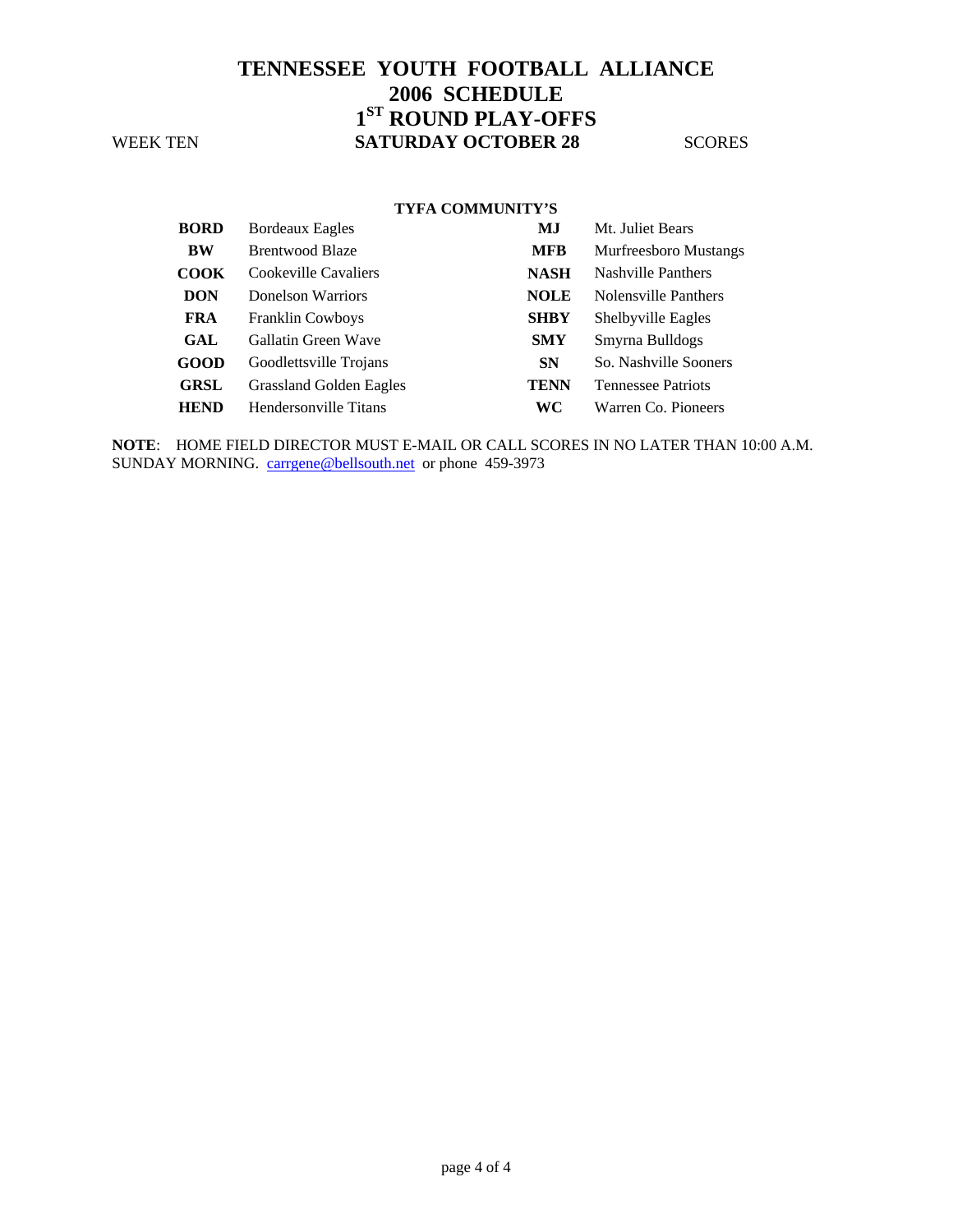### **TENNESSEE YOUTH FOOTBALL ALLIANCE 2006 SCHEDULE 2nd ROUND PLAY-OFFS WEEK ELEVEN SATURDAY NOVEMBER 4** SCORES

**AT BRENTWOOD @ CROCKETT PARK FIELD #1** 10:00 A.M. BW BB VS MJ BB  $6 - 12$ 11:30 A.M. BW CC VS SMY CC  $\frac{15}{20.6}$ 1:00 P. M BW BBB VS MJ BBB  $\frac{20}{-19}$ 2:30 P. M BW CCC VS SMY CCC <u>6</u> 12 4:00 P. M BW A-BLU VS GAL A  $\_8\_12\_$ **FIELD #2** 10:30 A. M. BW C-WHI VS FRA C-WHI  $\_6\_\_0\_$  12:00 N BW B-WHI VS SMY B-WHI/GLD \_\_\_6\_\_ \_\_\_0\_\_ **OTx2 AT FRANKLIN @ COWBOY COMPLEX**   $\frac{$  **FIELD** #1<br>11:00 A.M. FRA PW VS BW PW  $-0$  13 12:30 P.M. FRA AAA VS MJ AAA  $\_45\_ 0\_$ 2:00 P.M. FRA CCC VS MJ CCC  $\frac{13}{2.00}$   $\frac{12}{2.00}$ 3:30 P. M FRA CC VS MFB CC \_\_\_39\_\_ \_\_0\_ 5:00 P. M. FRA AA VS HEND AA  $\_26\_\_0\_$ **FIELD #2** 11:30 A.M. FRA C-SLV VS BW C-BLU  $\underline{\hspace{1cm}} 6 \underline{\hspace{1cm}} 9 \underline{\hspace{1cm}}$ 1:00 P. M FRA A-BLU VS BW A-RED  $\overline{33}$  0 2:30 P. M FRA B-BLU VS BW B-BLU  $\_0$   $\_12$ 4:00 P.M. FRA B-SLV VS BW B-BLK  $18$  18  $-15$ **AT MT. JULIET @ CHARLIE DANIEL'S PARK FIELD #1** 11:00 A.M. MJ C-BLK VS SMY C-GLD/GLD 35 0 **AT MURFREESBORO @ MIDDLE POINT SPORTS COMPLEX FIELD #1** 11:00 A.M. MFB C-BLU VS BW C-RED  $31 - 0$ 12:30 P. M. MFB JrPW VS SMY JrPW-GLD  $-19 - 18$ 2:00 P.M. MFB VAR VS FRA VAR  $\frac{40}{0}$  0 **AT SMYRNA @ SMYRNA RECREATION PARK DONNIE CARTER FIELD** 11:00 A.M. SMY PW VS MFN PW  $\frac{7}{13} - \frac{14}{14}$ <br>12:30 P.M. SMY JrPW-PRP VS GOOD JRPW 13 14 JrPW-PRP VS GOOD JRPW  $13\_ 14\_$ 2:00 P.M. SMY BBB VS FRA BBB  $27\_ 0$ 3:30 P.M. SMY AAA  $\qquad \qquad \text{VS} \qquad \qquad \text{HEND AAA} \qquad \qquad \underline{48} \underline{\qquad} \underline{\qquad} 0 \underline{\qquad}$ **GENE CARR FIELD** 12:00 N. SMY BB VS FRA BB  $\qquad \qquad -19$  26 1:30 P.M. SMY AA  $\overline{V}$  VS MFB AA  $\overline{34}$  6  $3:00$  P.M. SMY B-GLD/GLD VS FRA B-WHI  $19$   $-19$   $-0$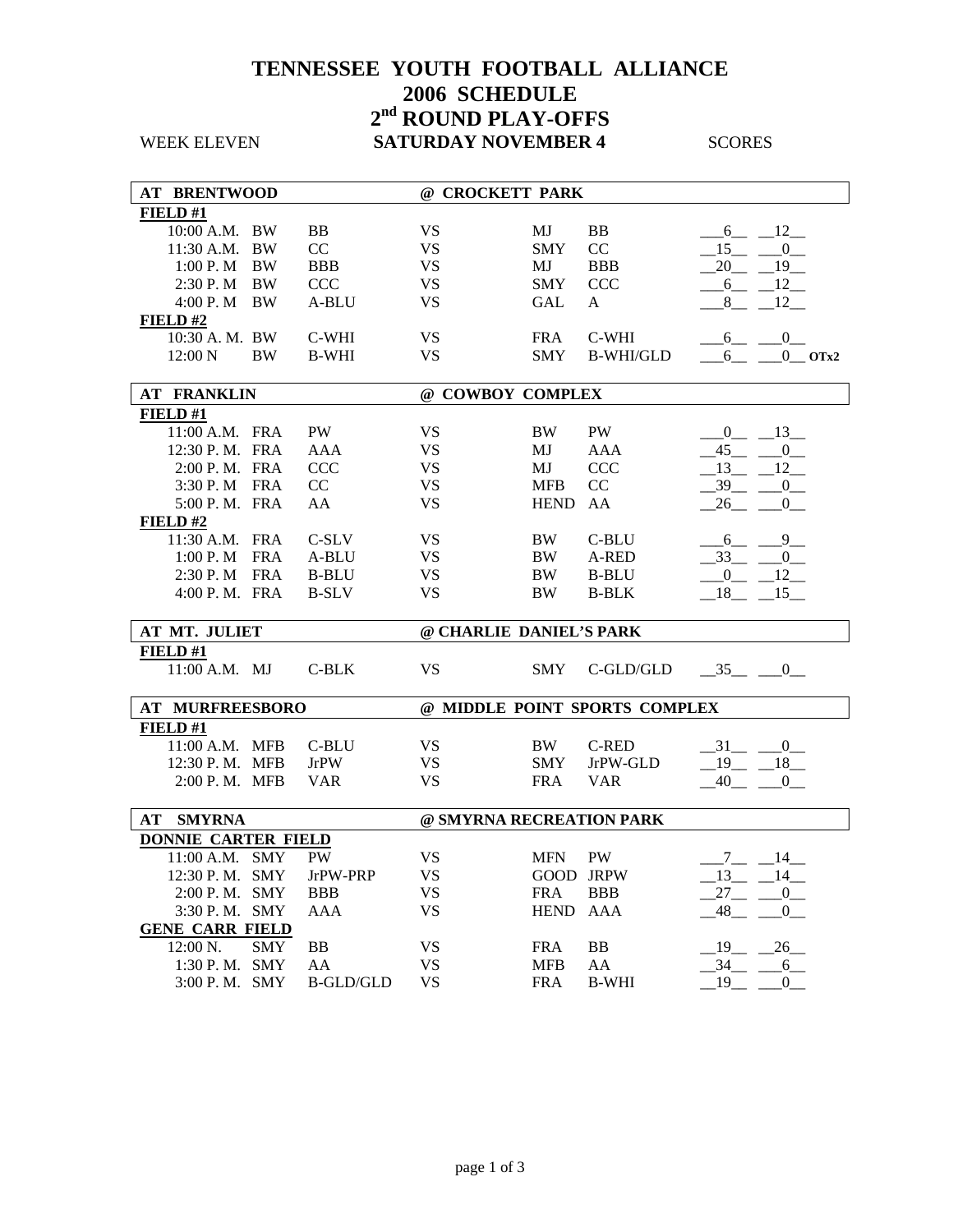### **TENNESSEE YOUTH FOOTBALL ALLIANCE 2006 SCHEDULE 2nd ROUND PLAY-OFFS WEEK ELEVEN SATURDAY NOVEMBER 4** SCORES

| <b>AT BORDEAUX</b>        |            |            |           | @ METRO CENTER              |               |                                     |
|---------------------------|------------|------------|-----------|-----------------------------|---------------|-------------------------------------|
| FIELD#1                   |            |            |           |                             |               |                                     |
| 9:30 A.M. BORD BB         |            |            | VS.       | GRSL                        | <b>BB</b>     | $-34$ $-0$                          |
| $11:00$ A.M. BORD CC      |            |            | <b>VS</b> | GAL                         | CC            | 12<br>$\overline{0}$                |
| 12:30 P. M. BORD VAR      |            |            | <b>VS</b> | <b>SN</b>                   | <b>VAR</b>    | 32<br>$\mathbf{0}$                  |
|                           |            |            |           |                             |               |                                     |
| <b>AT DONELSON</b>        |            |            |           | @ WARRIOR PARK              |               |                                     |
| FIELD#1                   |            |            |           |                             |               |                                     |
| 9:00 A.M DON              |            | <b>PW</b>  | <b>VS</b> | BORD PW                     |               | $-19$ $-40$                         |
| 10:30 A.M. DON            |            | <b>BBB</b> | VS.       | GOOD BBB                    |               | $27 - 0$                            |
| $12:00 \text{ N.}$        | <b>DON</b> | $BB-2$     | <b>VS</b> | GOOD BB                     |               | $6\frac{1}{2}$<br>$14$ <sub>—</sub> |
| 1:30 P. M DON             |            | <b>CCC</b> | <b>VS</b> | BORD CCC                    |               | $-14$ - 0                           |
| 3:00 P.M. DON             |            | AAA-2      | <b>VS</b> | NOL                         | AAA           | $-14$ $-12$                         |
| $4:30$ P.M. DON           |            | AAA        | <b>VS</b> | <b>BORD AAA</b>             |               | $-21 - 12$                          |
|                           |            |            |           |                             |               |                                     |
| <b>AT GOODLETTSVILLE</b>  |            |            |           | @ MOSS WRIGHT PARk          |               |                                     |
| FIELD#1                   |            |            |           |                             |               |                                     |
| 1:00 P.M. GOOD CC         |            |            | VS.       | DON –                       | <sub>CC</sub> | $-13$ $-6$                          |
| 2:30 P.M. GOOD PW         |            |            | <b>VS</b> | <b>GAL</b>                  | PW            | $-19$ $-0$                          |
| 4:00 P.M. GOOD CCC        |            |            | <b>VS</b> | <b>GAL</b>                  | <b>CCC</b>    | 31<br>$\mathbf{0}$                  |
|                           |            |            |           |                             |               |                                     |
| <b>AT GALLATIN</b>        |            |            |           | @ TRIPLE CREEK PARK         |               |                                     |
| FIELD#1                   |            |            |           |                             |               |                                     |
| 10:30 A.M. GAL AAA        |            |            | <b>VS</b> | TENN AAA                    |               | $-30$ $-0$                          |
|                           |            |            |           |                             |               |                                     |
| <b>AT GRASSLAND</b>       |            |            |           | @ GRASSLAND MIDDLE SCHOOL   |               |                                     |
| FIELD#1                   |            |            |           |                             |               |                                     |
| 10:30 A.M. GRSL CCC       |            |            | VS.       | NOL 1                       | <b>CCC</b>    | $21 - 6$                            |
| $12:00\text{ N}$          | NASH CCC   |            | VS.       | SHBY CCC                    |               | $-38$ $-12$                         |
| 1:30 P.M. GRSL BBB        |            |            | <b>VS</b> | COOK BBB                    |               | $1 \qquad 0 \qquad \mathbf{F}$      |
|                           |            |            |           |                             |               |                                     |
| <b>AT NOLENSVILLE</b>     |            |            |           | @ ROCKY FORK PARK           |               |                                     |
| 2:30 P. M NOL             |            | <b>PW</b>  | <b>VS</b> | COOK PW                     |               | 32<br>28                            |
|                           |            |            |           |                             |               |                                     |
| <b>AT SHELBYVILLE</b>     |            |            |           | @ SHELBYVILLE HIGH SCHOOL   |               |                                     |
| FIELD #1                  |            |            |           |                             |               |                                     |
| 11:30 A.M. SHBY PW        |            |            | VS.       | NASH PW                     |               | $-38$ - 0                           |
| 1:00 P. M SHBY BBB        |            |            | <b>VS</b> | <b>NOL</b>                  | <b>BBB</b>    | $-40$ $-13$                         |
| 2:30 P.M. SHBY AAA        |            |            | <b>VS</b> | COOK AAA                    |               | $22 - 18$                           |
|                           |            |            |           |                             |               |                                     |
| <b>AT SOUTH NASHVILLE</b> |            |            |           | @ EZELL-HARDING HIGH SCHOOL |               |                                     |
| FIELD#1                   |            |            |           |                             |               |                                     |
| 9:30 A.M. SN              |            | <b>BBB</b> | <b>VS</b> | BORD BBB                    |               | $18 - 13$                           |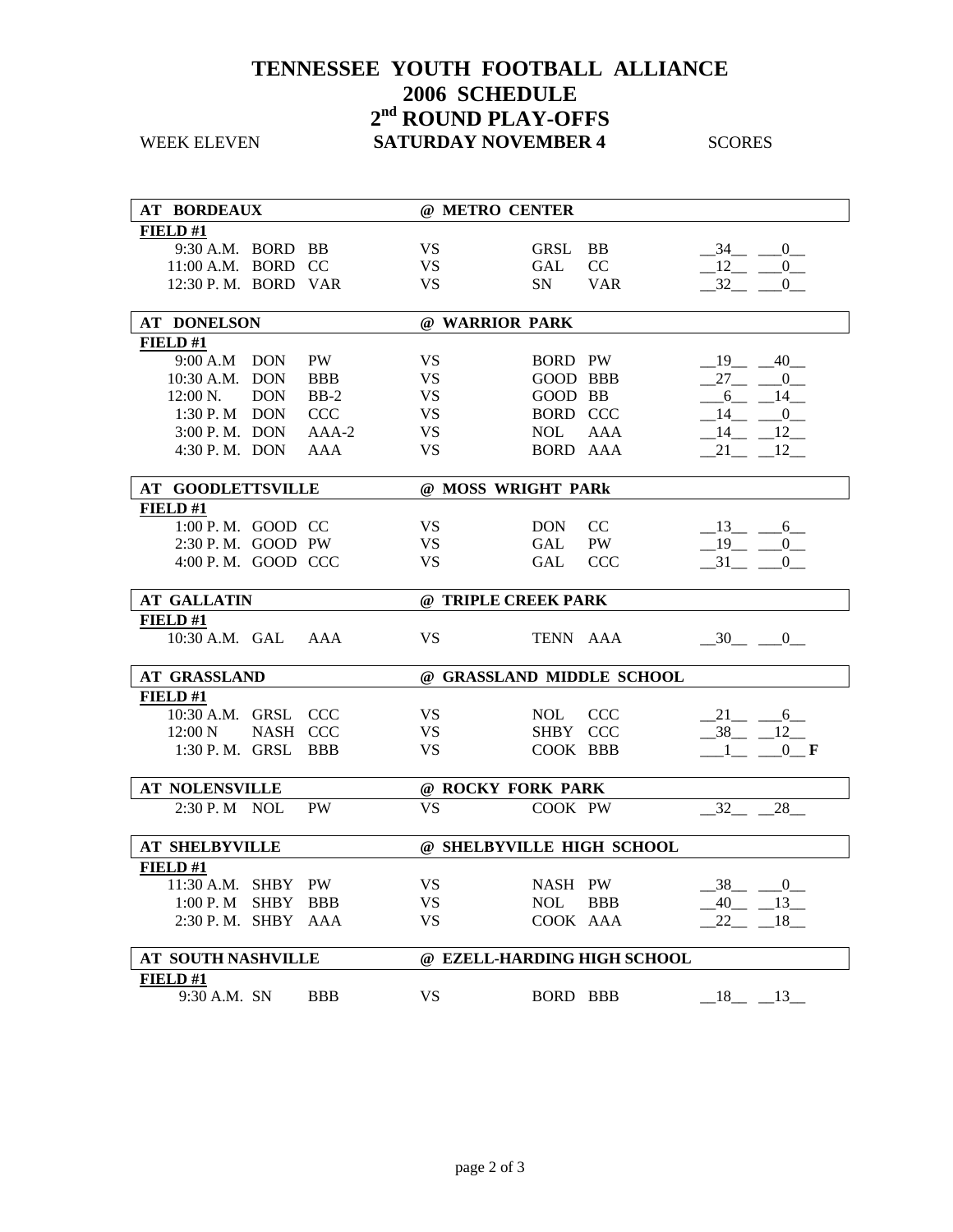### **TENNESSEE YOUTH FOOTBALL ALLIANCE 2006 SCHEDULE 2nd ROUND PLAY-OFFS WEEK ELEVEN SATURDAY NOVEMBER 4** SCORES

#### **TYFA COMMUNITY'S**

| <b>BORD</b> | <b>Bordeaux Eagles</b>         | MJ          | Mt. Juliet Bears             |
|-------------|--------------------------------|-------------|------------------------------|
| <b>BW</b>   | <b>Brentwood Blaze</b>         | <b>MFB</b>  | <b>Murfreesboro Mustangs</b> |
| <b>COOK</b> | Cookeville Cavaliers           | <b>NASH</b> | <b>Nashville Panthers</b>    |
| <b>DON</b>  | Donelson Warriors              | <b>NOLE</b> | Nolensville Panthers         |
| <b>FRA</b>  | <b>Franklin Cowboys</b>        | <b>SHBY</b> | Shelbyville Eagles           |
| GAL         | Gallatin Green Wave            | <b>SMY</b>  | Smyrna Bulldogs              |
| <b>GOOD</b> | Goodlettsville Trojans         | <b>SN</b>   | So. Nashville Sooners        |
| <b>GRSL</b> | <b>Grassland Golden Eagles</b> | <b>TENN</b> | <b>Tennessee Patriots</b>    |
| <b>HEND</b> | Hendersonville Titans          | WС          | Warren Co. Pioneers          |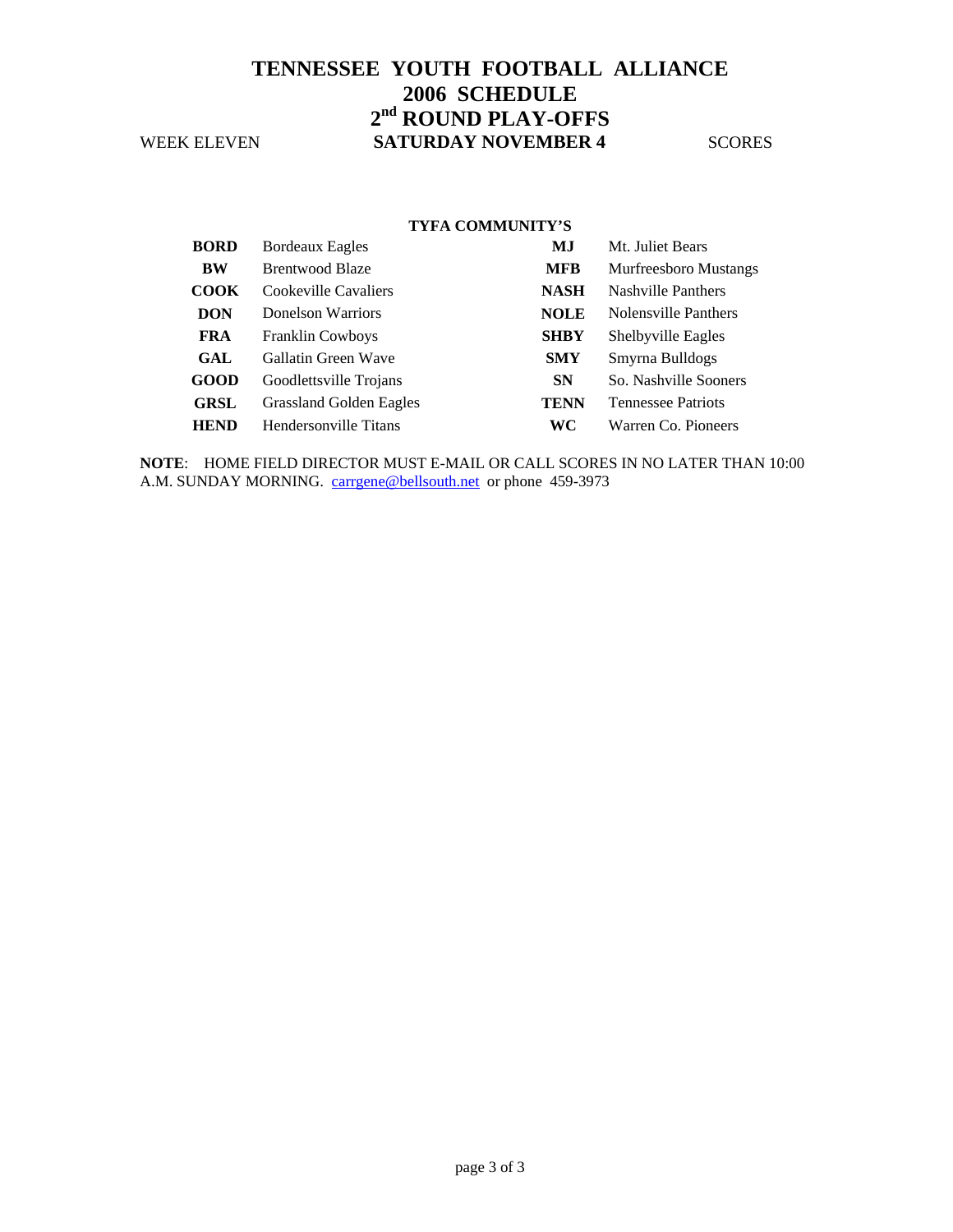### **TENNESSEE YOUTH FOOTBALL ALLIANCE 2006 SCHEDULE CHAMPIONSHIP GAMES**

### WEEK TWELVE **SATURDAY NOVEMBER 11**SCORES

**posted: 11-05-2006** 

**team listed first is the home team** 

| <b>NATIONAL CONFERENCE</b> |               |              |    |            |                          |  |
|----------------------------|---------------|--------------|----|------------|--------------------------|--|
| AT                         | <b>SMYRNA</b> |              |    |            | @ SMYRNA RECREATION PARK |  |
| <b>DONNIE CARTER FIELD</b> |               |              |    |            |                          |  |
| $9:30$ A.M.                | <b>FRA</b>    | <b>B-SLV</b> | VS | <b>BW</b>  | <b>B-BLU</b>             |  |
| $11:30$ A.M.               | <b>MFB</b>    | <b>PW</b>    | VS | <b>BW</b>  | <b>PW</b>                |  |
| $1:30P M$ .                | MJ            | <b>BB</b>    | VS | <b>FRA</b> | <b>BB</b>                |  |
| 3:30P. M                   | <b>FRA</b>    | <b>CCC</b>   | VS | <b>SMY</b> | <b>CCC</b>               |  |
| 5:30 P.M.                  | <b>SMY</b>    | <b>BBB</b>   | VS | <b>BW</b>  | <b>BBB</b>               |  |
| $7:30$ P.M.                | <b>SMY</b>    | AAA          | VS | <b>FRA</b> | AAA                      |  |
|                            |               |              |    |            |                          |  |
| <b>GENE CARR FIELD</b>     |               |              |    |            |                          |  |
| 9:00 A.M.                  | MJ            | $C-BLK$      | VS | <b>BW</b>  | C-BLU                    |  |
| $11:00$ A.M.               | <b>MFB</b>    | <b>JrPW</b>  | VS | GOOD       | <b>JrPW</b>              |  |
| 1:00 P. M.                 | <b>FRA</b>    | CC.          | VS | <b>BW</b>  | <sub>CC</sub>            |  |
| 3:00 P. M.                 | <b>BORD</b>   | <b>VAR</b>   | VS | <b>MFB</b> | <b>VAR</b>               |  |
| 5:00 P.M.                  | <b>SMY</b>    | AA           | VS | <b>FRA</b> | AA                       |  |
| 7:00 P.M                   | <b>FRA</b>    | A-BLU        | VS | <b>GAL</b> | A                        |  |
|                            |               |              |    |            |                          |  |

| <b>CENTRAL CONFERENCE</b> |            | AT HENDERSONVILLE |    | @ DRAKES CREEK PARK |            |
|---------------------------|------------|-------------------|----|---------------------|------------|
| 9:00 A.M.                 | BORD CC    |                   | VS | GOOD CC             |            |
| 11:00 A.M.                | GOOD PW    |                   | VS | BORD PW             |            |
| 1:00 P. M                 | BORD BB    |                   | VS | GOOD BB             |            |
| 3:00 P. M                 | GOOD CCC   |                   | VS | <b>DON</b>          | CCC.       |
| 5:00 P. M                 | <b>DON</b> | <b>BBB</b>        | VS | SΝ                  | <b>BBB</b> |
| 7:00 P. M                 | <b>DON</b> | $AAA-1$           | VS | GAL.                | AAA        |

| <b>AMERICAN CONFERENCE</b><br><b>AT COOKEVILLE</b><br><b>COOKEVILLE HIGH SCHOOL</b><br>(a) |                                           |                                    |                |                                       |                                 |  |
|--------------------------------------------------------------------------------------------|-------------------------------------------|------------------------------------|----------------|---------------------------------------|---------------------------------|--|
| FIELD#1<br>$10:30$ A.M.<br>12:30 P. M<br>2:30 P. M                                         | <b>NASH</b><br><b>GRSL</b><br><b>SHBY</b> | CCC.<br><b>BBB</b><br>AAA          | VS<br>VS<br>VS | GRSL CCC<br><b>SHBY</b><br><b>DON</b> | <b>BBB</b><br>$AA-2$            |  |
| FIELD# $2$<br>10:00 A.M.<br>$12:00 \text{ N}$ .<br>$2:00$ P.M.                             | <b>MFB</b><br><b>SHBY</b><br><b>BW</b>    | C-BLU<br><b>PW</b><br><b>B-WHI</b> | VS<br>VS<br>VS | <b>BW</b><br><b>NOL</b><br><b>SMY</b> | C-WHI<br><b>PW</b><br>B-GLD/GLD |  |

**con't on page 2** 

r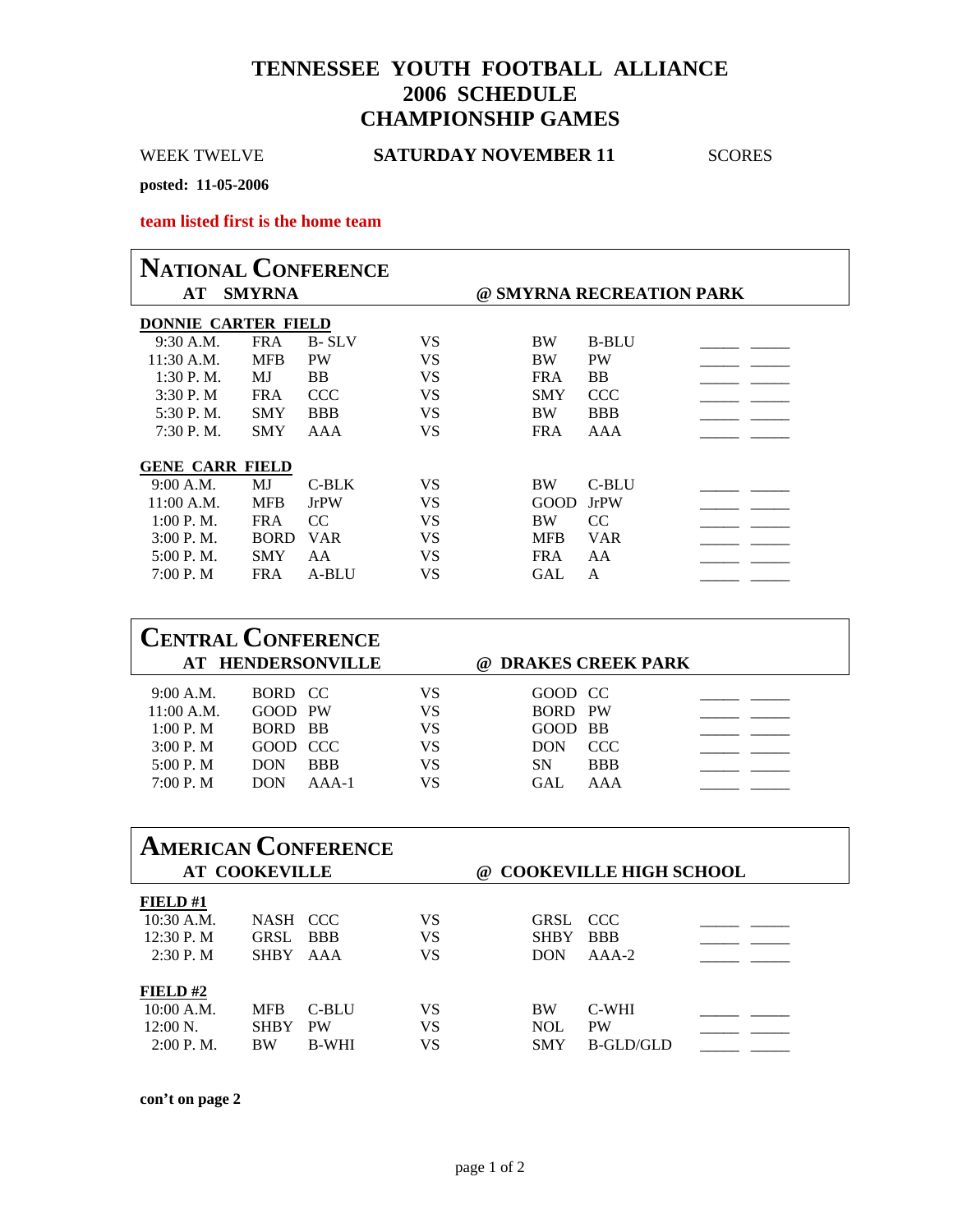### **TENNESSEE YOUTH FOOTBALL ALLIANCE 2006 SCHEDULE CHAMPIONSHIP GAMES**

#### WEEK TWELVE **SATURDAY NOVEMBER 11**SCORES

**posted: 11-05-2006** 

### **ADMISSION - \$5.00 13 YRS and OLDER EXCEPT PLAYERS, CHEERLEADERS AND PARTICIPATING COACHES. ALL GATE and CONCESSION MONIES GO TO TYFA.**

### **SIX FOOTBALL and TWO CHEERLEADER NYSCA CERTIFIED COACHES ALLOWED ON THE SIDELINES.**

#### **TYFA COMMUNITY'S**

| <b>BORD</b> | Bordeaux Eagles                | MJ          | Mt. Juliet Bears             |
|-------------|--------------------------------|-------------|------------------------------|
| BW          | <b>Brentwood Blaze</b>         | <b>MFB</b>  | <b>Murfreesboro Mustangs</b> |
| <b>COOK</b> | Cookeville Cavaliers           | <b>NASH</b> | <b>Nashville Panthers</b>    |
| <b>DON</b>  | Donelson Warriors              | <b>NOLE</b> | Nolensville Panthers         |
| <b>FRA</b>  | <b>Franklin Cowboys</b>        | <b>SHBY</b> | Shelbyville Eagles           |
| GAL         | Gallatin Green Wave            | <b>SMY</b>  | Smyrna Bulldogs              |
| <b>GOOD</b> | Goodlettsville Trojans         | <b>SN</b>   | So. Nashville Sooners        |
| <b>GRSL</b> | <b>Grassland Golden Eagles</b> | TENN        | <b>Tennessee Patriots</b>    |
| <b>HEND</b> | Hendersonville Titans          | WС          | Warren Co. Pioneers          |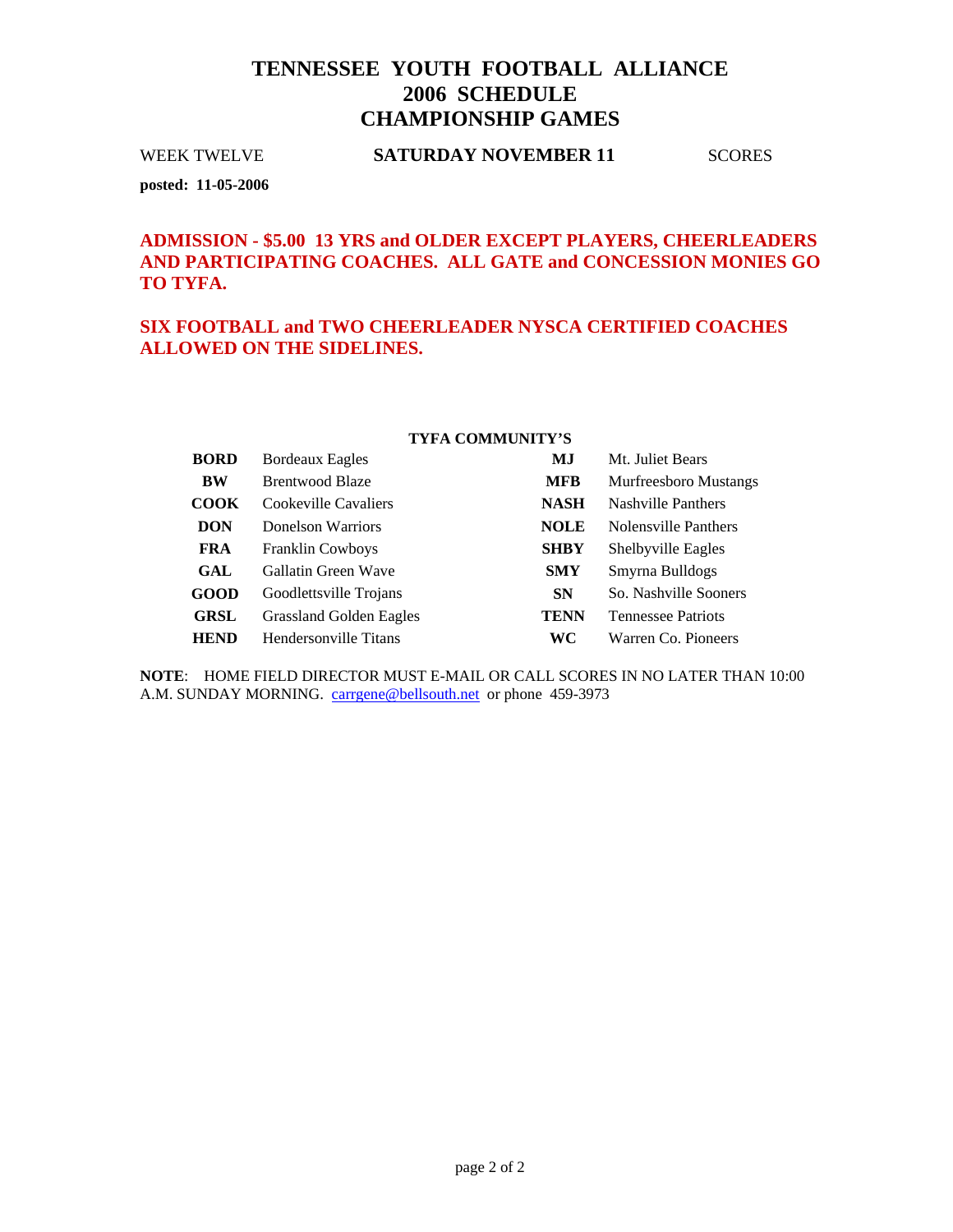## **2006 TYFA DIVISION STANDINGS**

**through WEEK NINE (10/21/2006)** 

| <b>AAA</b>                 |                |                         |                    |                          |  |  |
|----------------------------|----------------|-------------------------|--------------------|--------------------------|--|--|
| <b>NATIONAL CONFERENCE</b> |                | <b>CONFERENCE GAMES</b> |                    | <b>TOTAL GAMES</b>       |  |  |
|                            | <b>WON</b>     | <b>LOST</b>             | <b>WON</b>         | <b>LOST</b>              |  |  |
| <b>SMYRNA</b>              | 5              | $\Omega$                | 8                  | $\mathbf{0}$             |  |  |
| <b>FRANKLIN</b>            | 4              | 1                       | 7                  |                          |  |  |
| MT. JULIET                 | 3              | $\overline{2}$          | 5                  | 3                        |  |  |
| <b>HENDERSONVILLE</b>      |                | 4                       | $\overline{2}$     | 6                        |  |  |
| <b>BRENTWOOD</b>           |                | 4                       |                    | 7                        |  |  |
| <b>MURFREESBORO</b>        |                | 4                       |                    | 7                        |  |  |
| <b>CENTRAL CONFERENCE</b>  |                | <b>CONFERENCE GAMES</b> |                    | <b>TOTAL GAMES</b>       |  |  |
|                            | <b>WON</b>     | <b>LOST</b>             | <b>WON</b>         | <b>LOST</b>              |  |  |
| <b>DONELSON #1</b>         | 5              | $\Omega$                | 8                  | $\Omega$                 |  |  |
| <b>GALLATIN</b>            | 3              | $\overline{2}$          | $\overline{4}$     | $\overline{\mathcal{L}}$ |  |  |
| <b>TENNESSEE</b>           | 3              | $\overline{2}$          | $\overline{4}$     | $\overline{4}$           |  |  |
| <b>SO. NASHVILLE</b>       | 3              | $\overline{2}$          | $\overline{4}$     | $\overline{4}$           |  |  |
| <b>BORDEAUX</b>            |                | $\overline{4}$          | $\overline{4}$     | $\overline{4}$           |  |  |
| <b>GOODLETTSVILLE</b>      | $\Omega$       | 5                       | $\Omega$           | 8                        |  |  |
| <b>AMERICAN CONFERENCE</b> |                | <b>CONFERENCE GAMES</b> | <b>TOTAL GAMES</b> |                          |  |  |
|                            | <b>WON</b>     | <b>LOST</b>             | <b>WON</b>         | <b>LOST</b>              |  |  |
| <b>SHELBYVILLE</b>         | 5              | $\Omega$                | 7                  |                          |  |  |
| DONELSON #2                | 4              |                         | 6                  | $\overline{2}$           |  |  |
| <b>NOLENSVILLE</b>         | 3              | $\mathfrak{D}$          | 6                  | $\overline{2}$           |  |  |
| <b>COOKEVILLE</b>          | $\overline{2}$ | 3                       | 4                  | $\overline{4}$           |  |  |
| <b>WARREN CO</b>           |                | 4                       |                    | 7                        |  |  |
| <b>GRASSLAND</b>           | $\Omega$       | 5                       | $\theta$           | 8                        |  |  |

| <b>BBB</b>                 |                |                          |                    |                    |  |  |
|----------------------------|----------------|--------------------------|--------------------|--------------------|--|--|
| <b>NATIONAL CONFERENCE</b> |                | <b>CONFERENCE GAMES</b>  |                    | <b>TOTAL GAMES</b> |  |  |
|                            | <b>WON</b>     | <b>LOST</b>              | <b>WON</b>         | <b>LOST</b>        |  |  |
| <b>SMYRNA</b>              | 5              | $\Omega$                 | 8                  | $\Omega$           |  |  |
| <b>BRENTWOOD</b>           | $\overline{4}$ |                          | 5                  | 3                  |  |  |
| MT. JULIET                 | 3              | $\overline{2}$           | 5                  | 3                  |  |  |
| <b>FRANKLIN</b>            | $\overline{2}$ | 3                        | $\overline{4}$     | 4                  |  |  |
| <b>HENDERSONVILLE</b>      | 1              | 4                        | $\overline{2}$     | 6                  |  |  |
| <b>MURFREESBORO</b>        | 0              | $\overline{\phantom{0}}$ | $\theta$           | 8                  |  |  |
| <b>CENTRAL CONFERENCE</b>  |                | <b>CONFERENCE GAMES</b>  |                    | <b>TOTAL GAMES</b> |  |  |
|                            | <b>WON</b>     | <b>LOST</b>              | <b>WON</b>         | <b>LOST</b>        |  |  |
| <b>DONELSON</b>            | $\overline{4}$ |                          | 7                  |                    |  |  |
| <b>SO. NASHVILLE</b>       | 3              | $\overline{2}$           | 5                  | 3                  |  |  |
| <b>BORDEAUX</b>            | 3              | $\overline{2}$           | 6                  | $\overline{2}$     |  |  |
| <b>GOODLETTSVILLE</b>      | 3              | $\overline{2}$           | $\overline{4}$     | $\overline{4}$     |  |  |
| <b>GALLATIN</b>            | $\overline{c}$ | 3                        | $\overline{2}$     | 6                  |  |  |
| <b>TENNESSEE</b>           | $\Omega$       | $\overline{\phantom{0}}$ | $\theta$           | 8                  |  |  |
| <b>AMERICAN CONFERENCE</b> |                | <b>CONFERENCE GAMES</b>  | <b>TOTAL GAMES</b> |                    |  |  |
|                            | <b>WON</b>     | <b>LOST</b>              | <b>WON</b>         | <b>LOST</b>        |  |  |
| <b>GRASSLAND</b>           | 5              | 0                        | 8                  | $\Omega$           |  |  |
| <b>SHELBYVILLE</b>         | $\overline{4}$ |                          | 6                  | $\overline{c}$     |  |  |
| <b>NOLENSVILLE</b>         | 2              | 3                        | $\overline{2}$     | 6                  |  |  |
| <b>COOKEVILLE</b>          | $\overline{2}$ | 3                        | $\overline{4}$     | $\overline{4}$     |  |  |
| <b>NASHVILLE</b>           | $\overline{2}$ | 3                        | 3                  | 5                  |  |  |
| <b>WARREN CO</b>           | 0              | 5                        |                    | 7                  |  |  |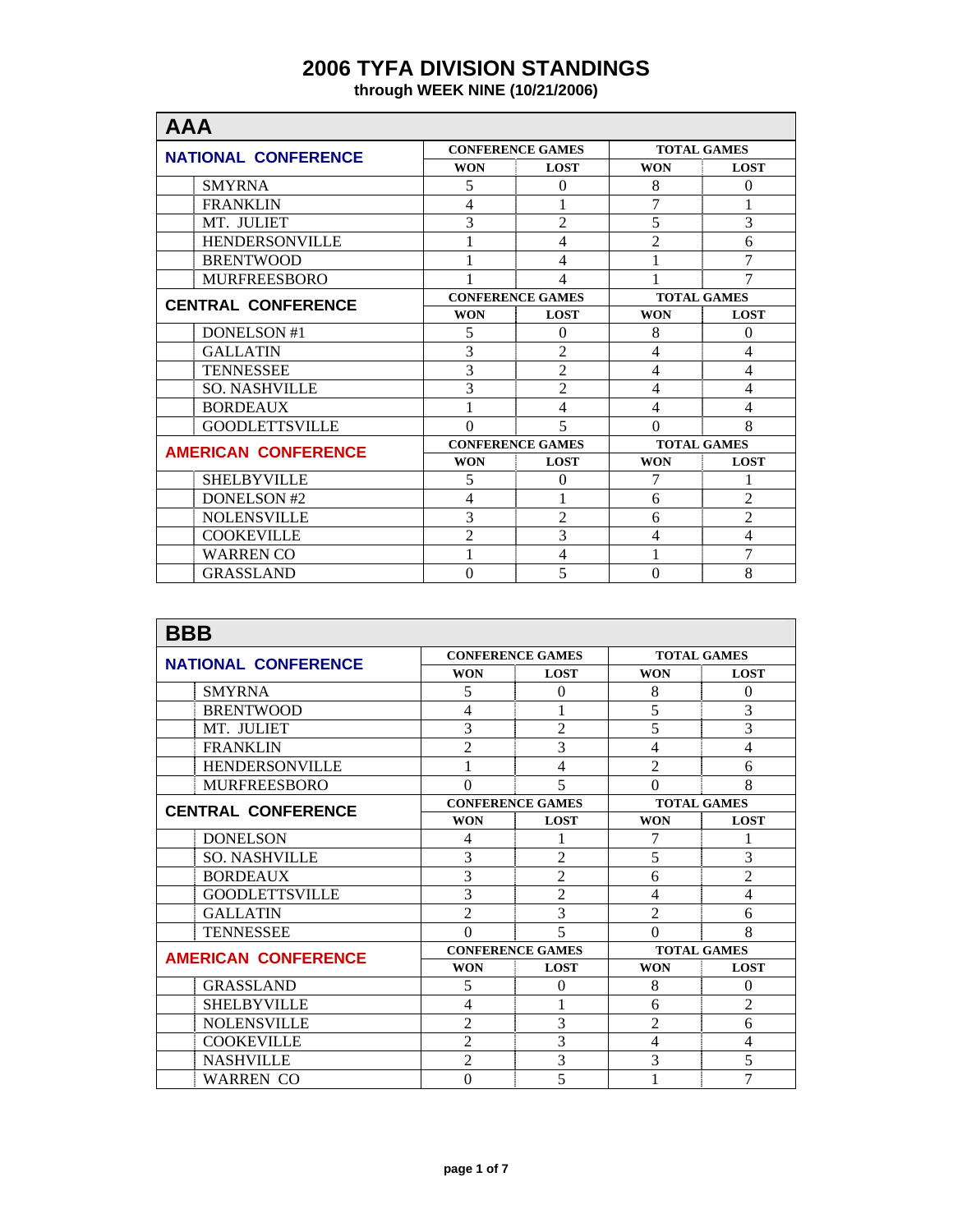# **2006 TYFA DIVISION STANDINGS**

**through WEEK NINE (10/21/2006)** 

| <b>CCC</b>                 |                |                         |                    |                    |  |
|----------------------------|----------------|-------------------------|--------------------|--------------------|--|
| <b>NATIONAL CONFERENCE</b> |                | <b>CONFERENCE GAMES</b> |                    | <b>TOTAL GAMES</b> |  |
|                            | <b>WON</b>     | <b>LOST</b>             | <b>WON</b>         | <b>LOST</b>        |  |
| <b>BRENTWOOD</b>           | 5              | $\theta$                | 8                  | $\theta$           |  |
| <b>FRANKLIN</b>            | 4              |                         | 6                  | $\overline{2}$     |  |
| MT. JULIET                 | $\overline{2}$ | 3                       | 3                  | 5                  |  |
| <b>SMYRNA</b>              | $\overline{2}$ | $\overline{2}$          | 4                  | 4                  |  |
| <b>MURFREESBORO</b>        |                | 4                       | $\overline{2}$     | 6                  |  |
| <b>HENDERSONVILLE</b>      |                | 4                       |                    | 7                  |  |
| <b>CENTRAL CONFERENCE</b>  |                | <b>CONFERENCE GAMES</b> | <b>TOTAL GAMES</b> |                    |  |
|                            | <b>WON</b>     | <b>LOST</b>             | <b>WON</b>         | <b>LOST</b>        |  |
| <b>GOODLETTSVILLE</b>      | 5              | $\Omega$                | 8                  | $\Omega$           |  |
| <b>DONELSON</b>            | 4              |                         | 6                  | $\overline{c}$     |  |
| <b>BORDEAUX</b>            | 3              | $\overline{2}$          | 5                  | 3                  |  |
| <b>GALLATIN</b>            | $\overline{2}$ | 3                       | 3                  | 5                  |  |
| <b>SO. NASHVILLE</b>       | 1              | 4                       |                    | 7                  |  |
| <b>TENNESSEE</b>           | 0              | 5                       |                    | 7                  |  |
| <b>AMERICAN CONFERENCE</b> |                | <b>CONFERENCE GAMES</b> | <b>TOTAL GAMES</b> |                    |  |
|                            | <b>WON</b>     | <b>LOST</b>             | <b>WON</b>         | <b>LOST</b>        |  |
| <b>NASHVILLE</b>           | 5              | $\Omega$                | 8                  | $\theta$           |  |
| <b>GRASSLAND</b>           | 4              |                         | 6                  | 2                  |  |
| <b>NOLENSVILLE</b>         | 3              | $\mathfrak{D}$          | 5                  | 3                  |  |
| <b>SHELBYVILLE</b>         | $\overline{2}$ | 3                       | 3                  | 5                  |  |
| <b>COOKEVILLE</b>          |                | 4                       | $\overline{2}$     | 6                  |  |
| <b>WARREN CO</b>           | $\theta$       | 5                       | $\theta$           | 8                  |  |

| <b>PEE-WEE</b>             |                         |                          |                    |                    |
|----------------------------|-------------------------|--------------------------|--------------------|--------------------|
| <b>NATIONAL CONFERENCE</b> |                         | <b>CONFERENCE GAMES</b>  |                    | <b>TOTAL GAMES</b> |
|                            | <b>WON</b>              | <b>LOST</b>              | <b>WON</b>         | <b>LOST</b>        |
| <b>FRANKLIN</b>            | 5                       | $\Omega$                 | 8                  | $\Omega$           |
| <b>SMYRNA</b>              | 4                       |                          | 7                  |                    |
| <b>MURFREESBORO</b>        | 3                       | $\overline{c}$           | $\overline{4}$     | 4                  |
| <b>BRENTWOOD</b>           | $\overline{2}$          | 3                        | 3                  | 5                  |
| <b>HENDERSONVILLE</b>      | 1                       | 4                        | 1                  | 7                  |
| MT. JULIET                 | $\theta$                | $\overline{\phantom{0}}$ |                    | 7                  |
| <b>CENTRAL CONFERENCE</b>  |                         | <b>CONFERENCE GAMES</b>  |                    | <b>TOTAL GAMES</b> |
|                            | <b>WON</b>              | <b>LOST</b>              | <b>WON</b>         | <b>LOST</b>        |
| <b>GOODLETTSVILLE</b>      | 4                       |                          | 7                  |                    |
| <b>DONELSON</b>            | $\overline{4}$          |                          | 6                  | $\overline{2}$     |
| <b>BORDEAUX</b>            | 4                       | 1                        | 6                  | $\overline{2}$     |
| <b>GALLATIN</b>            | $\overline{2}$          | 3                        | 3                  | 5                  |
| <b>SO. NASHVILLE</b>       | 1                       | 4                        | $\overline{2}$     | 6                  |
| <b>TENNESSEE</b>           | $\theta$                | $\overline{\mathcal{L}}$ | $\theta$           | 8                  |
| <b>AMERICAN CONFERENCE</b> | <b>CONFERENCE GAMES</b> |                          | <b>TOTAL GAMES</b> |                    |
|                            | <b>WON</b>              | <b>LOST</b>              | <b>WON</b>         | <b>LOST</b>        |
| <b>SHELBYVILLE</b>         | 5                       | $\theta$                 | 8                  | $\theta$           |
| <b>NOLENSVILLE</b>         | $\overline{4}$          |                          | 6                  | $\overline{2}$     |
| <b>COOKEVILLE</b>          | 3                       | $\overline{c}$           | 5                  | 3                  |
| <b>NASHVILLE</b>           | $\overline{2}$          | 3                        | $\overline{4}$     | $\overline{4}$     |
| <b>GRASSLAND</b>           | 1                       | 4                        | 1                  | 7                  |
| <b>WARREN CO</b>           | $\theta$                | 5                        | $\theta$           | 8                  |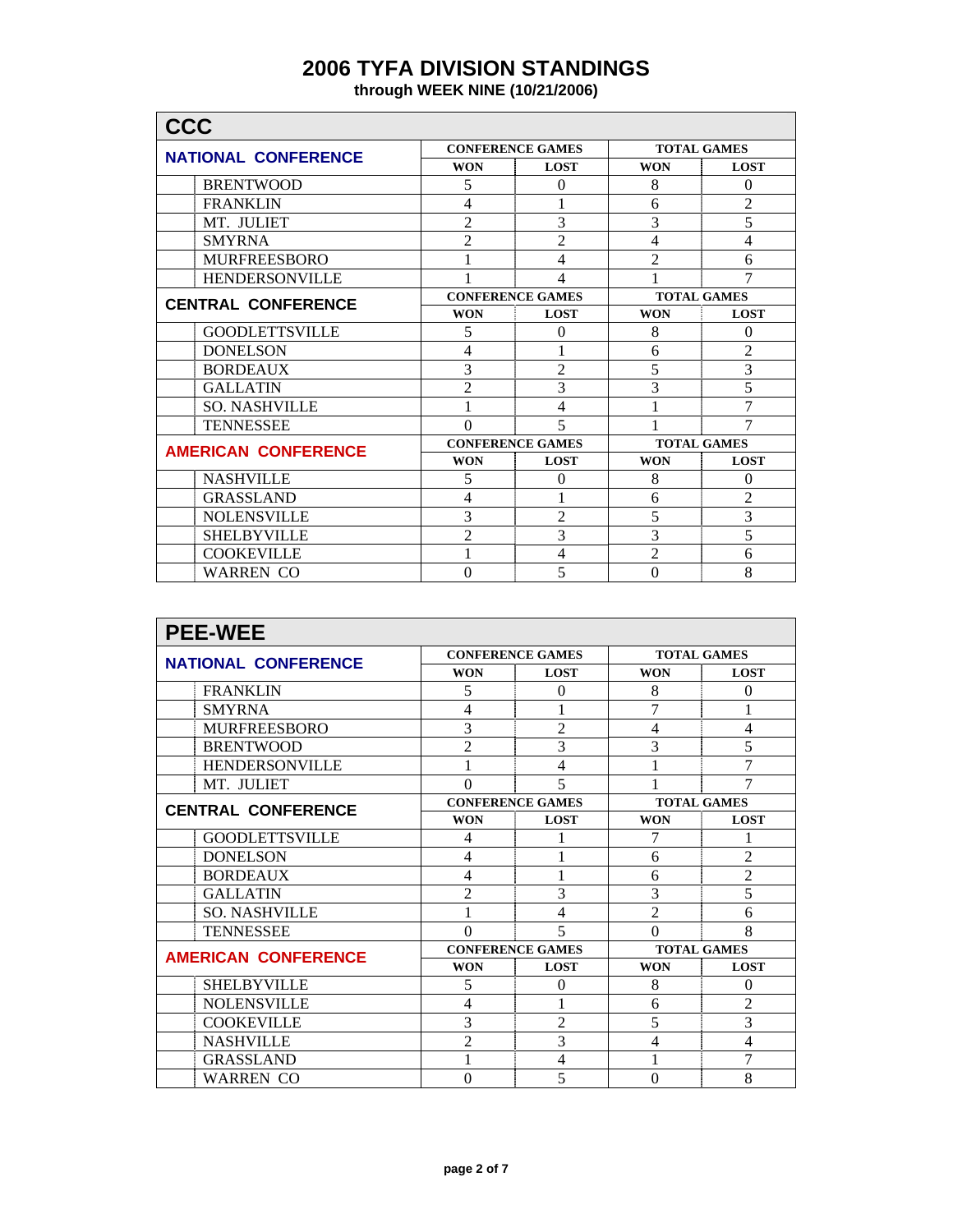# **2006 TYFA DIVISION STANDINGS**

| through WEEK NINE (10/21/2006) |  |  |  |  |
|--------------------------------|--|--|--|--|
|--------------------------------|--|--|--|--|

| AA                         |            |                         |                    |             |  |  |  |
|----------------------------|------------|-------------------------|--------------------|-------------|--|--|--|
| <b>NATIONAL CONFERENCE</b> |            | <b>CONFERENCE GAMES</b> | <b>TOTAL GAMES</b> |             |  |  |  |
|                            | <b>WON</b> | <b>LOST</b>             | <b>WON</b>         | <b>LOST</b> |  |  |  |
| <b>SMYRNA</b>              |            |                         |                    |             |  |  |  |
| <b>FRANKLIN</b>            |            |                         |                    |             |  |  |  |
| <b>HENDERSONVILLE</b>      |            |                         |                    |             |  |  |  |
| <b>MURFREESBORO</b>        |            |                         |                    |             |  |  |  |
| <b>BRENTWOOD</b>           |            |                         |                    |             |  |  |  |
| MT. JULIET                 |            |                         |                    |             |  |  |  |

| <b>BB</b>                  |                         |                         |                    |                    |
|----------------------------|-------------------------|-------------------------|--------------------|--------------------|
| <b>NATIONAL CONFERENCE</b> |                         | <b>CONFERENCE GAMES</b> |                    | <b>TOTAL GAMES</b> |
|                            | <b>WON</b>              | <b>LOST</b>             | <b>WON</b>         | <b>LOST</b>        |
| <b>SMYRNA</b>              | 5                       | $\Omega$                | 7                  |                    |
| <b>BRENTWOOD</b>           | 4                       |                         | 6                  | $\overline{2}$     |
| MT. JULIET                 | 3                       | $\overline{c}$          | 4                  | 4                  |
| <b>FRANKLIN</b>            | $\overline{c}$          | 3                       | 5                  | 3                  |
| <b>HENDERSONVILLE</b>      |                         | 4                       | $\overline{2}$     | 6                  |
| <b>MURFREESBORO</b>        | $\Omega$                | 5                       | 0                  | 8                  |
| <b>CENTRAL CONFERENCE</b>  | <b>CONFERENCE GAMES</b> |                         | <b>TOTAL GAMES</b> |                    |
|                            | <b>WON</b>              | <b>LOST</b>             | <b>WON</b>         | <b>LOST</b>        |
| <b>NORTH</b>               |                         |                         |                    |                    |
| <b>GOODLETTSVILLE</b>      | 3                       | $\Omega$                | 5                  | 3                  |
| <b>GALLATIN</b>            | $\overline{c}$          |                         | 4                  | 4                  |
| <b>DONELSON#1</b>          | 1                       | $\overline{c}$          | $\overline{2}$     | 6                  |
| <b>COOKEVILLE</b>          | 0                       | 3                       |                    |                    |
| <b>SOUTH</b>               |                         |                         |                    |                    |
| <b>BORDEAUX</b>            | 3                       | $\Omega$                | 8                  | $\Omega$           |
| <b>DONELSON#2</b>          | $\overline{2}$          |                         | 7                  |                    |
| <b>GRASSLAND</b>           |                         | 2                       | 5                  | 3                  |
| <b>SO. NASHVILLE</b>       | 0                       | 3                       | 0                  | 8                  |

| CC                         |                         |                         |                |                    |
|----------------------------|-------------------------|-------------------------|----------------|--------------------|
| <b>NATIONAL CONFERENCE</b> |                         | <b>CONFERENCE GAMES</b> |                | <b>TOTAL GAMES</b> |
|                            | <b>WON</b>              | <b>LOST</b>             | <b>WON</b>     | <b>LOST</b>        |
| <b>FRANKLIN</b>            | 4                       |                         |                |                    |
| <b>SMYRNA</b>              | 4                       |                         | 7              |                    |
| <b>BRENTWOOD</b>           | 4                       |                         | 5              | 3                  |
| MT. JULIET                 | $\mathfrak{D}$          | 3                       | $\mathfrak{D}$ | 6                  |
| <b>MURFREESBORO</b>        |                         | 4                       | 3              |                    |
| <b>HENDERSONVILLE</b>      | 0                       | 5                       | $\Omega$       | 8                  |
| <b>CENTRAL CONFERENCE</b>  | <b>CONFERENCE GAMES</b> |                         |                | <b>TOTAL GAMES</b> |
|                            | <b>WON</b>              | <b>LOST</b>             | <b>WON</b>     | <b>LOST</b>        |
| <b>BORDEAUX</b>            | 5                       |                         | 8              | 0                  |
| <b>GOODLETTSVILLE</b>      | 4                       |                         | 6              | $\mathfrak{D}$     |
| <b>DONELSON</b>            | 3                       | $\mathfrak{D}$          | 4              | 4                  |
| <b>GALLATIN</b>            |                         | 4                       | 3              | 5                  |
| <b>SO. NASHVILLE</b>       |                         | 4                       | $\mathfrak{D}$ | 6                  |
| <b>COOKEVILLE</b>          |                         |                         |                |                    |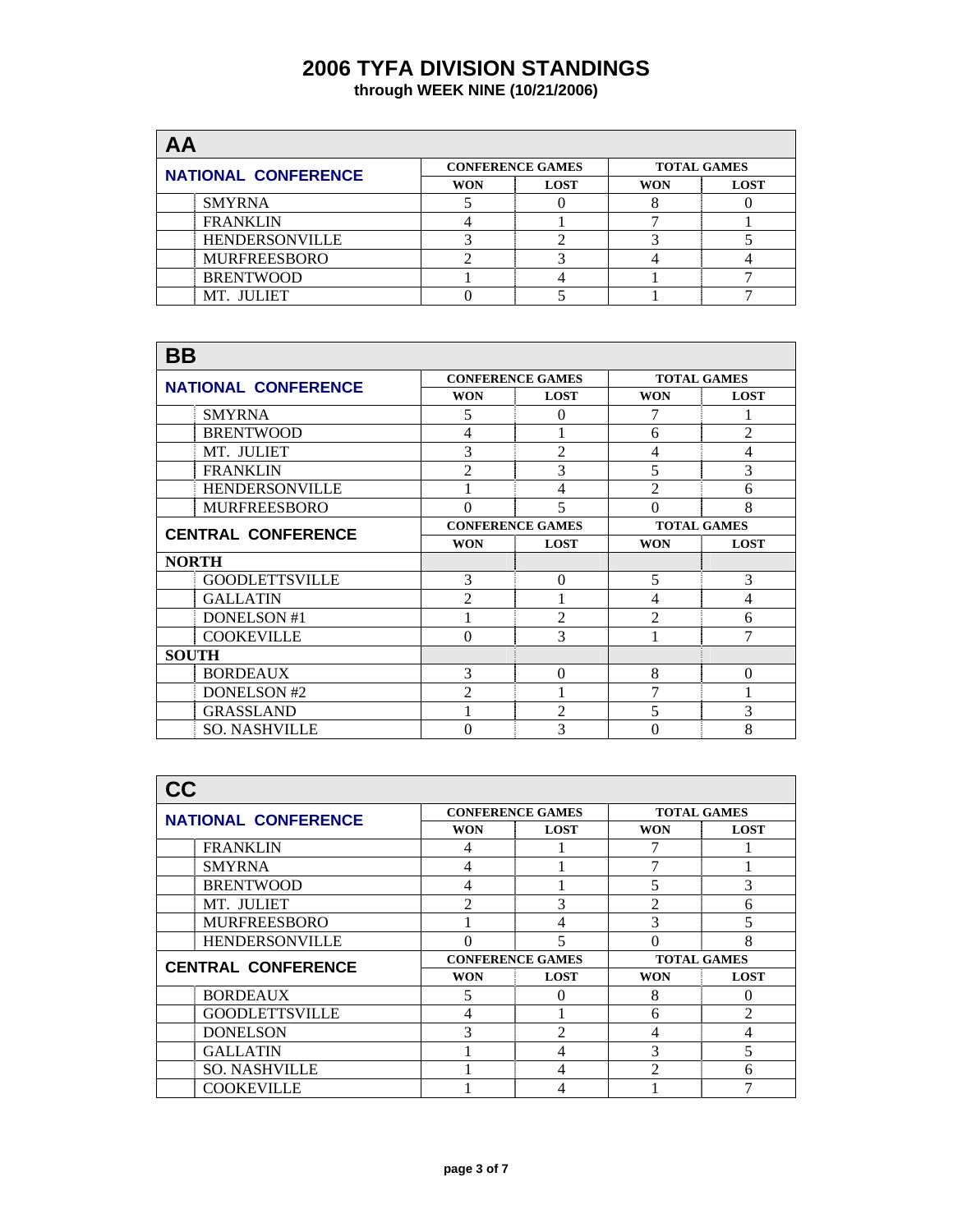| А                          |                |                         |                |                    |  |  |
|----------------------------|----------------|-------------------------|----------------|--------------------|--|--|
| <b>NATIONAL CONFERENCE</b> |                | <b>CONFERENCE GAMES</b> |                | <b>TOTAL GAMES</b> |  |  |
|                            | <b>WON</b>     | <b>LOST</b>             | <b>WON</b>     | <b>LOST</b>        |  |  |
| <b>NORTH</b>               |                |                         |                |                    |  |  |
| <b>GALLATIN</b>            | 3              | $\Omega$                | 7              |                    |  |  |
| FRANKLIN - White           | $\overline{2}$ |                         | $\overline{4}$ | 4                  |  |  |
| HENDERSONVILLE - Blue      |                | $\overline{2}$          |                | 7                  |  |  |
| MT. JULIET                 | $\theta$       | 3                       | $\Omega$       | 8                  |  |  |
| <b>CENTRAL</b>             |                |                         |                |                    |  |  |
| <b>BRENTWOOD - Blue</b>    | 3              | $\Omega$                | $\overline{7}$ |                    |  |  |
| <b>BORDEAUX</b>            | $\mathfrak{D}$ |                         | 6              | $\mathfrak{D}$     |  |  |
| SMYRNA - Purple            |                | $\mathfrak{D}$          | 5              | 3                  |  |  |
| <b>FRANKLIN - Silver</b>   | $\theta$       | 3                       |                | 7                  |  |  |
| <b>SOUTH</b>               |                |                         |                |                    |  |  |
| <b>FRANKLIN - Blue</b>     | $\overline{4}$ | $\Omega$                | 7              |                    |  |  |
| <b>BRENTWOOD - Red</b>     | 3              |                         | 6              | $\mathfrak{D}$     |  |  |
| <b>SMYRNA</b> - White      | $\mathfrak{D}$ | $\mathfrak{D}$          | 4              | 4                  |  |  |
| HENDERSONVILLE - White     |                | 3                       | $\mathfrak{D}$ | 6                  |  |  |
| <b>MURFREESBORO</b>        | 0              | 4                       |                | 7                  |  |  |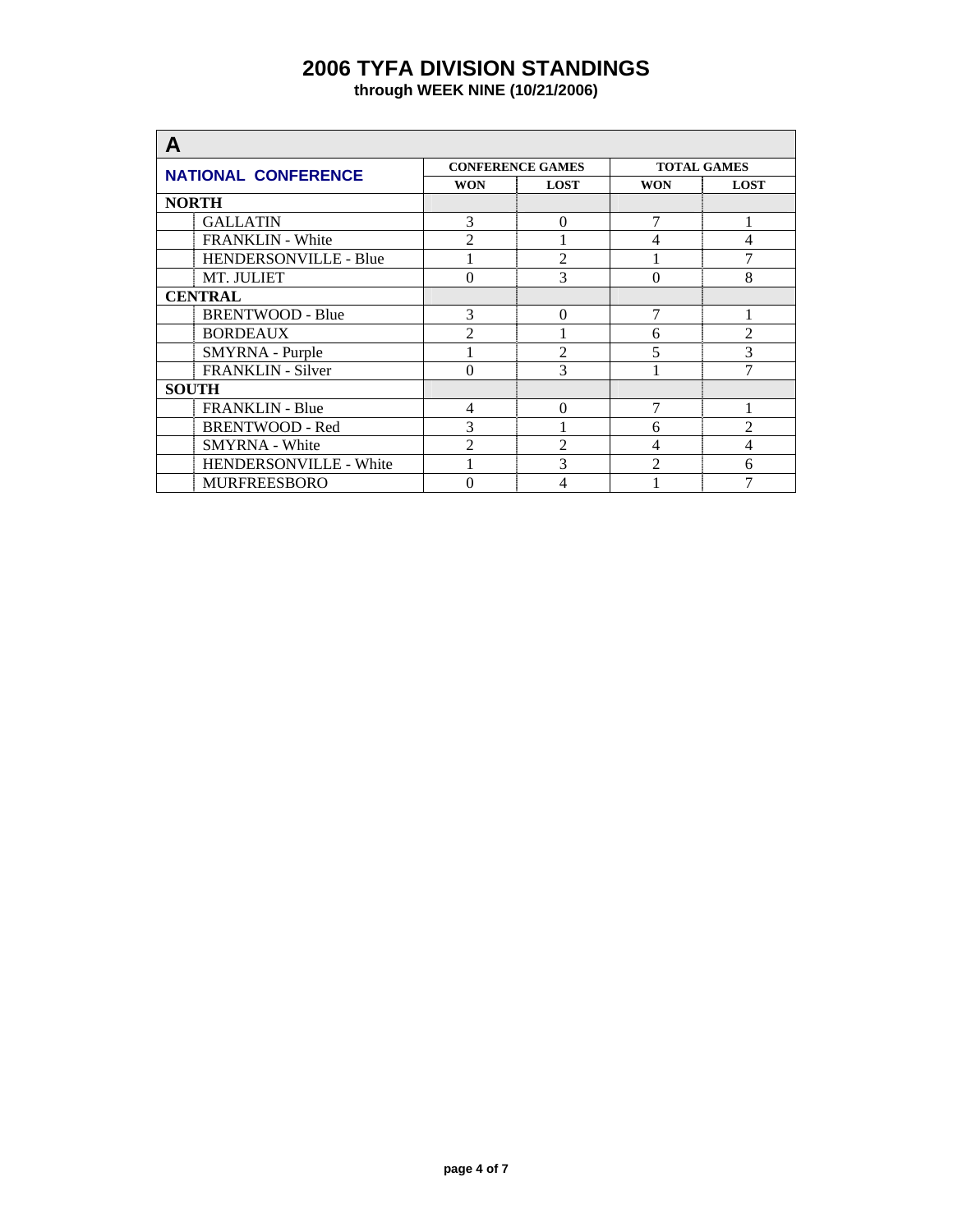| B                                      |                  |                                  |                     |                                  |
|----------------------------------------|------------------|----------------------------------|---------------------|----------------------------------|
|                                        |                  | <b>CONFERENCE GAMES</b>          |                     | <b>TOTAL GAMES</b>               |
| <b>NATIONAL CONFERENCE - B-1</b>       | <b>WON</b>       | <b>LOST</b>                      | <b>WON</b>          | <b>LOST</b>                      |
| <b>NORTH</b>                           |                  |                                  |                     |                                  |
| <b>SMYRNA - Gold</b>                   | 3                | $\boldsymbol{0}$                 | 5                   | $\overline{c}$                   |
| <b>BRENTWOOD - Blue</b>                | $\overline{2}$   | $\mathbf{1}$                     | $\overline{4}$      | $\overline{4}$                   |
| MT. JULIET - Black                     | $\mathbf 1$      | $\overline{2}$                   | $\overline{4}$      | $\overline{4}$                   |
| HENDERSONVILLE - Red                   | $\mathbf{0}$     | $\overline{3}$                   | $\overline{2}$      | 6                                |
| <b>CENTRAL</b>                         |                  |                                  |                     |                                  |
| <b>FRANKLIN - Silver</b>               | 3                | $\Omega$                         | $\overline{7}$      | 1                                |
| MT. JULIET - Gold                      | $\mathbf{1}$     | $\overline{2}$                   | 6                   | $\overline{2}$                   |
| <b>BRENTWOOD - Black</b>               | $\mathbf{1}$     | $\overline{2}$                   | 5                   | $\overline{3}$                   |
| HENDERSONVILLE - Blue                  | $\mathbf{1}$     | $\overline{2}$                   | $\overline{4}$      | $\overline{4}$                   |
| <b>SOUTH</b>                           |                  |                                  |                     |                                  |
| <b>FRANKLIN - Blue</b>                 | 3                | $\mathbf{0}$                     | 8                   | $\boldsymbol{0}$                 |
| <b>BRENTWOOD - Gold</b>                | $\overline{c}$   | $\mathbf{1}$                     | $\overline{2}$      | 6                                |
| SMYRNA - White/Purple                  | $\mathbf{1}$     | $\overline{2}$                   | $\mathbf{1}$        | $\overline{7}$                   |
| MURFREESBORO - White                   | $\overline{0}$   | $\overline{3}$                   | $\Omega$            | 8                                |
|                                        |                  |                                  |                     |                                  |
|                                        |                  | <b>CONFERENCE GAMES</b>          |                     | <b>TOTAL GAMES</b>               |
| <b>NATIONAL CONFERENCE - B-2</b>       | <b>WON</b>       | <b>LOST</b>                      | <b>WON</b>          | <b>LOST</b>                      |
| <b>NORTH</b>                           |                  |                                  |                     |                                  |
| <b>BRENTWOOD - White</b>               | 3                | $\boldsymbol{0}$                 | 8                   | $\boldsymbol{0}$                 |
| SMYRNA - White/Gold                    | $\overline{2}$   | $\mathbf{1}$                     | $\overline{5}$      | $\overline{3}$                   |
| MURFREESBORO - Blue                    | $\mathbf{1}$     | $\overline{2}$                   | $\overline{4}$      | $\overline{4}$                   |
| MT. JULIET - Gray                      | $\overline{0}$   | $\overline{3}$                   | $\Omega$            | $\overline{8}$                   |
| <b>CENTRAL</b>                         |                  |                                  |                     |                                  |
| MT. JULIET - White                     | $\overline{4}$   | $\mathbf{0}$                     | $\overline{7}$      | 1                                |
| SMYRNA - Gold/Gold                     | 3                | 1                                | 7                   | 1                                |
| <b>BRENTWOOD - Red</b>                 | $\overline{2}$   | $\overline{2}$                   | $\overline{5}$      | $\overline{3}$                   |
| FRANKLIN - Gray                        | 1                | 3                                | $\overline{2}$      | 5                                |
| <b>GRASSLAND</b>                       | $\boldsymbol{0}$ | 5                                | $\theta$            | 8                                |
| <b>SOUTH</b>                           |                  |                                  |                     |                                  |
| <b>BRENTWOOD - Gray</b>                | 3                | $\boldsymbol{0}$                 | $\overline{4}$      | 4                                |
| FRANKLIN - White                       | $\overline{2}$   | $\mathbf{1}$                     | 6                   | $\overline{2}$                   |
| MT. JULIET - Yellow<br>SMYRNA - Purple | $\mathbf{1}$     | $\overline{2}$<br>$\overline{3}$ | 1<br>$\overline{3}$ | $\overline{7}$<br>$\overline{5}$ |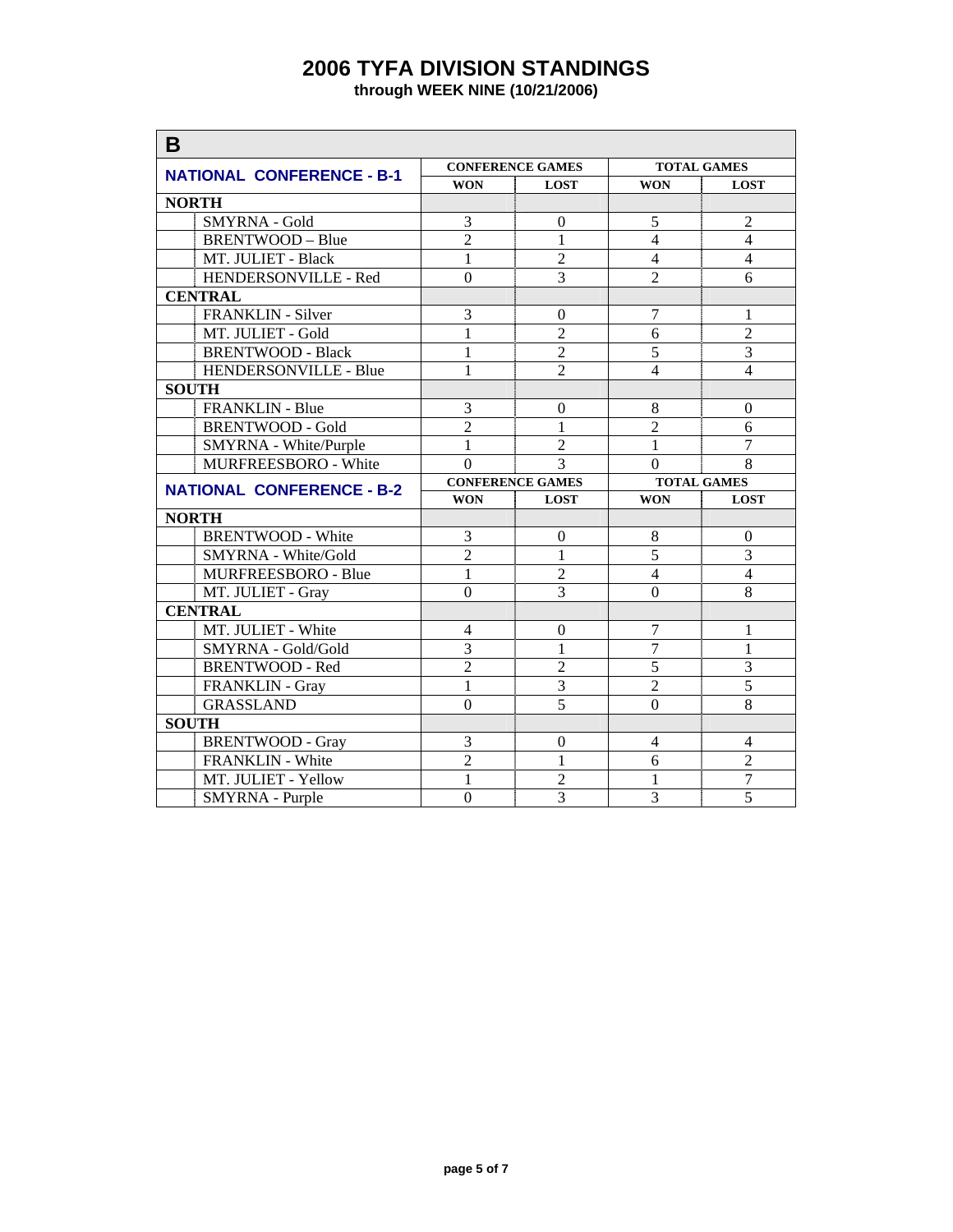| C                                |                         |                         |                    |                    |  |
|----------------------------------|-------------------------|-------------------------|--------------------|--------------------|--|
| <b>NATIONAL CONFERENCE - C-1</b> |                         | <b>CONFERENCE GAMES</b> | <b>TOTAL GAMES</b> |                    |  |
|                                  | <b>WON</b>              | <b>LOST</b>             | <b>WON</b>         | <b>LOST</b>        |  |
| <b>NORTH</b>                     |                         |                         |                    |                    |  |
| <b>BRENTWOOD - Blue</b>          | 3                       | $\overline{0}$          | 6                  | $\overline{2}$     |  |
| <b>SMYRNA</b> - White            | $\overline{2}$          | $\mathbf{1}$            | $\overline{4}$     | $\overline{4}$     |  |
| MT. JULIET - Gold                | 1                       | $\overline{2}$          | 3                  | 5                  |  |
| HENDERSONVILLE - Red             | $\theta$                | 3                       | 1                  | $\overline{7}$     |  |
| <b>CENTRAL</b>                   |                         |                         |                    |                    |  |
| MT. JULIET - Black               | $\overline{2}$          | $\theta$                | 8                  | $\theta$           |  |
| <b>FRANKLIN</b> - Silver         | $\mathbf{1}$            | $\mathbf{1}$            | $\overline{7}$     | $\mathbf{1}$       |  |
| <b>BRENTWOOD - Gold</b>          | $\theta$                | $\overline{2}$          | 5                  | 3                  |  |
| <b>SOUTH</b>                     |                         |                         |                    |                    |  |
| SMYRNA - Gold/Gold               | $\overline{2}$          | $\overline{0}$          | 5                  | 3                  |  |
| <b>FRANKLIN - Blue</b>           | 1                       | $\mathbf{1}$            | 1                  | $\overline{7}$     |  |
| <b>MURFREESBORO - White</b>      | $\theta$                | $\overline{2}$          | $\Omega$           | 8                  |  |
| <b>NATIONAL CONFERENCE - C-2</b> | <b>CONFERENCE GAMES</b> |                         |                    | <b>TOTAL GAMES</b> |  |
|                                  | <b>WON</b>              | <b>LOST</b>             | <b>WON</b>         | <b>LOST</b>        |  |
| <b>NORTH</b>                     |                         |                         |                    |                    |  |
| <b>BRENTWOOD - White</b>         | 3                       | $\theta$                | 6                  | $\overline{c}$     |  |
| MT. JULIET - Gray                | $\overline{2}$          | 1                       | 3                  | $\overline{5}$     |  |
| HENDERSONVILLE - Blue            | $\mathbf{1}$            | $\overline{c}$          | $\overline{3}$     | $\overline{5}$     |  |
| SMYRNA - Purple                  | $\theta$                | $\overline{3}$          | $\mathbf{1}$       | $\overline{7}$     |  |
| <b>CENTRAL</b>                   |                         |                         |                    |                    |  |
| <b>BRENTWOOD - Red</b>           | $\overline{c}$          | $\theta$                | 6                  | $\overline{2}$     |  |
| FRANKLIN - Gray                  | $\mathbf{1}$            | $\mathbf{1}$            | 6                  | $\overline{2}$     |  |
| MT. JULIET - White               | $\boldsymbol{0}$        | $\overline{2}$          | 1                  | $\overline{7}$     |  |
| <b>SOUTH</b>                     |                         |                         |                    |                    |  |
| MURFREESBORO - Blue              | $\overline{2}$          | $\mathbf{0}$            | 8                  | $\Omega$           |  |
| <b>FRANKLIN</b> - White          | 1                       | 1                       | 6                  | $\overline{2}$     |  |
| <b>SMYRNA - Gold</b>             | $\mathbf{0}$            | $\overline{2}$          | $\boldsymbol{0}$   | 8                  |  |

| Jr. PEE-WEE                |                |                         |            |                    |  |  |
|----------------------------|----------------|-------------------------|------------|--------------------|--|--|
| <b>NATIONAL CONFERENCE</b> |                | <b>CONFERENCE GAMES</b> |            | <b>TOTAL GAMES</b> |  |  |
|                            | <b>WON</b>     | <b>LOST</b>             | <b>WON</b> | <b>LOST</b>        |  |  |
| <b>NORTH</b>               |                |                         |            |                    |  |  |
| <b>GOODLETTSVILLE</b>      | 3              | $\Omega$                | 6          | $\overline{2}$     |  |  |
| <b>BRENTWOOD</b>           | $\mathfrak{D}$ |                         | 3          | 5                  |  |  |
| <b>HENDERSONVILLE</b>      |                | $\mathfrak{D}$          | 3          | 5                  |  |  |
| <b>SMYRNA</b> - White      | $\theta$       | 3                       | 3          | 5                  |  |  |
| <b>CENTRAL</b>             |                |                         |            |                    |  |  |
| <b>SMYRNA - Gold</b>       | 3              | $\Omega$                | 6          | $\mathfrak{D}$     |  |  |
| MT. JULIET - Gold          | $\mathfrak{D}$ |                         | 4          | 4                  |  |  |
| <b>BORDEAUX</b>            |                | $\mathfrak{D}$          | 3          | 5                  |  |  |
| <b>FRANKLIN</b> - Silver   | $\theta$       | 4                       | $\theta$   | 8                  |  |  |
| <b>SOUTH</b>               |                |                         |            |                    |  |  |
| <b>MURFREESBORO</b>        | 3              | $\Omega$                | 8          | 0                  |  |  |
| SMYRNA - Purple            | $\mathfrak{D}$ |                         | 7          |                    |  |  |
| <b>FRANKLIN - Blue</b>     |                | っ                       | 4          | 4                  |  |  |
| MT. JULIET - Black         | 0              | 3                       |            | 7                  |  |  |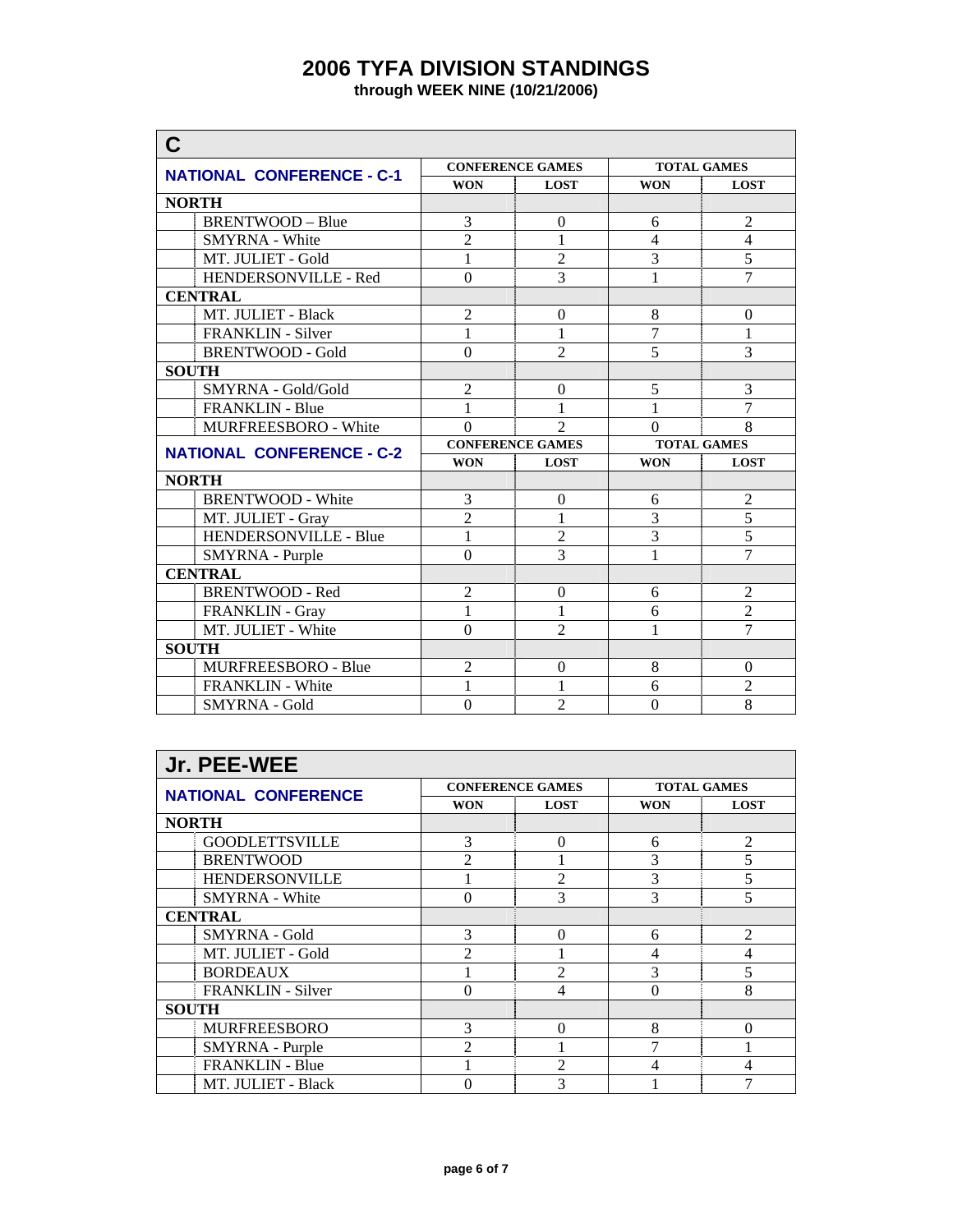| <b>VARSITY</b>                                     |            |                         |            |                    |
|----------------------------------------------------|------------|-------------------------|------------|--------------------|
| <b>NATIONAL &amp; CENTRAL</b><br><b>CONFERENCE</b> |            | <b>CONFERENCE GAMES</b> |            | <b>TOTAL GAMES</b> |
|                                                    | <b>WON</b> | <b>LOST</b>             | <b>WON</b> | <b>LOST</b>        |
| <b>BORDEAUX</b>                                    |            |                         |            |                    |
| <b>MURFREESBORO</b>                                |            |                         |            |                    |
| <b>FRANKLIN</b>                                    |            |                         |            |                    |
| <b>SMYRNA</b>                                      |            |                         |            |                    |
| <b>SO. NASHVILLE</b>                               |            |                         |            |                    |

*scrimmage games do not count into "total" games*

## **PLAY-OFF INFORMATION**

- **1) CONFERENCE WITH 5 TEAMS**: Only top four make the play-offs: Team #1 hosting #4 and #2 hosting #3.
- **2) CONFERENCE WITH 8 TEAMS**: All eight teams make the play-offs with the top four teams hosting the first round based on the Conference Division record.

Team #1 hosting #8; #2 hosting #7; #3 hosting #6; and #4 hosting #5 based on total records.

Round 2 will have Team #1 hosting #4 and #2 hosting #3.

**3) CONFERENCE WITH 9 OR MORE TEAMS:** Placed in three divisions and play-off seeds will be based on rule 19.02 and 19.04.

> Teams beyond the eight making the play-offs will be paired in bowl games if we have even number of teams.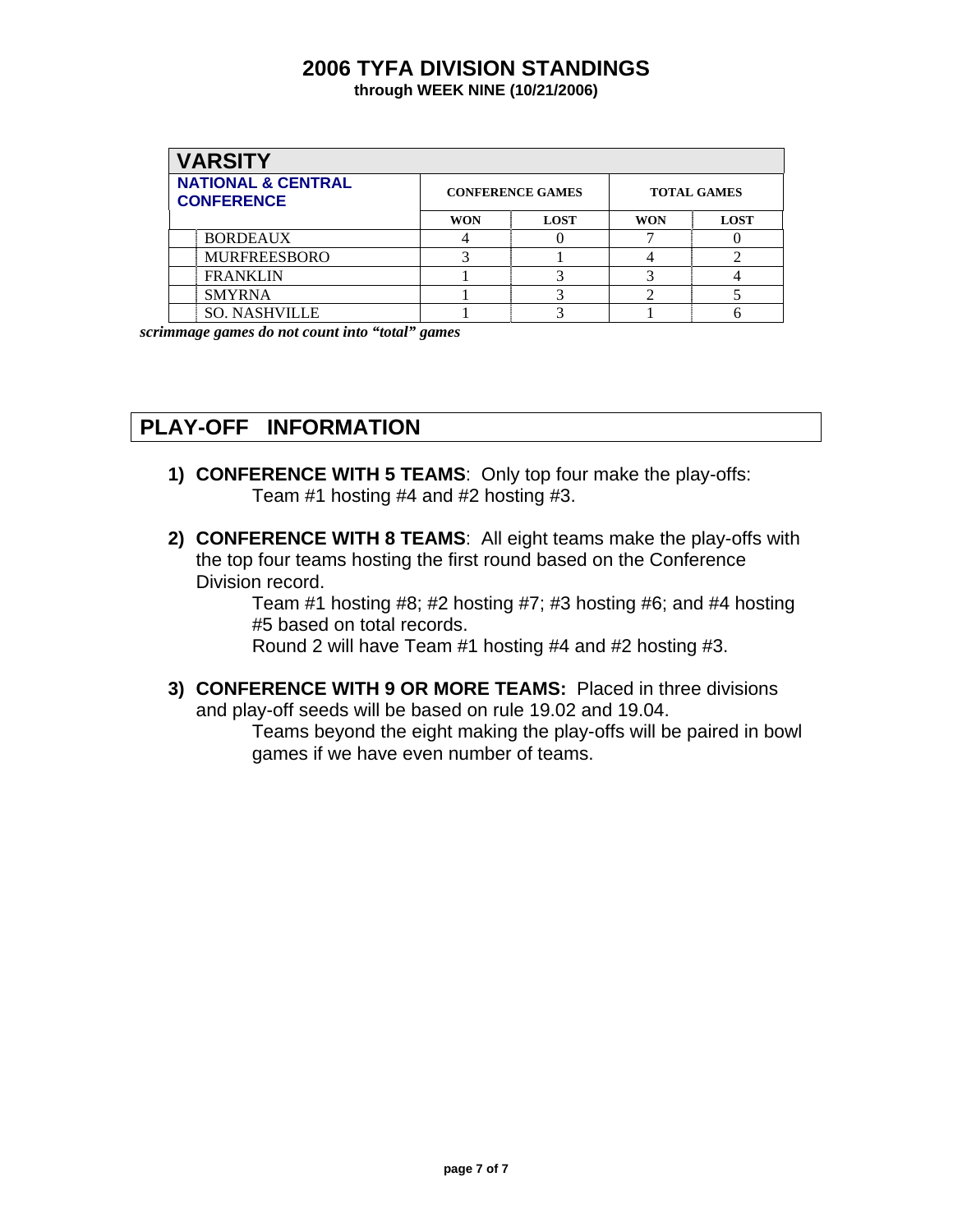### **TENNESSEE YOUTH FOOTBALL ALLIANCE 2006 SCHEDULE CHAMPIONSHIP GAMES**

### WEEK TWELVE **SATURDAY NOVEMBER 11**SCORES

**posted: 11-05-2006** 

| <b>NATIONAL CONFERENCE</b>                      |             |              |    |            |              |                  |
|-------------------------------------------------|-------------|--------------|----|------------|--------------|------------------|
| <b>SMYRNA</b><br>@ SMYRNA RECREATION PARK<br>AT |             |              |    |            |              |                  |
| DONNIE CARTER FIELD                             |             |              |    |            |              |                  |
| 9:30 A.M.                                       | <b>FRA</b>  | <b>B-SLV</b> | VS | <b>BW</b>  | <b>B-BLU</b> | 26<br>$\Omega$   |
| $11:30$ A.M.                                    | <b>MFB</b>  | <b>PW</b>    | VS | <b>BW</b>  | <b>PW</b>    | 29<br>12         |
| $1:30$ P.M.                                     | MJ          | <b>BB</b>    | VS | <b>FRA</b> | <b>BB</b>    | 25<br>13         |
| 3:30P. M                                        | <b>FRA</b>  | CCC          | VS | <b>SMY</b> | <b>CCC</b>   | 12<br>$\left($   |
| 5:30 P.M.                                       | <b>SMY</b>  | <b>BBB</b>   | VS | <b>BW</b>  | <b>BBB</b>   | 15<br>6          |
| 7:30 P.M.                                       | <b>SMY</b>  | AAA          | VS | <b>FRA</b> | AAA          | 40<br>6          |
| <b>GENE CARR FIELD</b>                          |             |              |    |            |              |                  |
| 9:00 A.M.                                       | MJ          | C-BLK        | VS | <b>BW</b>  | C-BLU        | 12<br>21         |
| 11:00 A.M.                                      | <b>MFB</b>  | <b>JrPW</b>  | VS | GOOD       | <b>JrPW</b>  | 13<br>27         |
| 1:00 P. M.                                      | <b>FRA</b>  | CC.          | VS | <b>BW</b>  | CC.          | 8<br>19          |
| 3:00 P. M.                                      | <b>BORD</b> | <b>VAR</b>   | VS | <b>MFB</b> | <b>VAR</b>   | 18<br>24<br>– OT |
| 5:00 P. M.                                      | <b>SMY</b>  | AA           | VS | FR A       | AA           | 14               |
| 7:00 P. M                                       | <b>FRA</b>  | A-BLU        | VS | GAL        | A            |                  |

| <b>CENTRAL CONFERENCE</b>                           |                                           |                           |                      |                                                    |                   |    |
|-----------------------------------------------------|-------------------------------------------|---------------------------|----------------------|----------------------------------------------------|-------------------|----|
|                                                     |                                           | AT HENDERSONVILLE         |                      | <b>DRAKES CREEK PARK</b><br>(a)                    |                   |    |
| 9:00 A.M.<br>$11:00$ A.M.<br>1:00 P. M<br>3:00 P. M | BORD CC<br>GOOD PW<br>BORD BB<br>GOOD CCC |                           | VS<br>VS<br>VS<br>VS | GOOD CC<br><b>BORD PW</b><br>GOOD BB<br><b>DON</b> | CCC               | 19 |
| 5:00 P. M<br>7:00 P. M                              | <b>DON</b><br><b>DON</b>                  | <b>BBB</b><br>$A A A - 1$ | VS<br>VS             | SΝ<br>GAL.                                         | <b>BBB</b><br>AAA |    |

| <b>AMERICAN CONFERENCE</b><br><b>AT COOKEVILLE</b> |             |              |    | <b>COOKEVILLE HIGH SCHOOL</b><br>$\omega$ |            |                       |  |
|----------------------------------------------------|-------------|--------------|----|-------------------------------------------|------------|-----------------------|--|
| FIELD#1                                            |             |              |    |                                           |            |                       |  |
| $10:30$ A.M.                                       | NASH CCC    |              | VS | GRSL                                      | CCC.       | 40                    |  |
| 12:30 P.M                                          | GRSL        | <b>BBB</b>   | VS | <b>SHBY</b>                               | <b>BBB</b> | 27<br>12              |  |
| 2:30P. M                                           | <b>SHBY</b> | AAA          | VS | <b>DON</b>                                | $AAA-2$    | 39<br>15              |  |
| FIELD# $2$                                         |             |              |    |                                           |            |                       |  |
| 10:00 A.M.                                         | <b>MFB</b>  | C-BLU        | VS | <b>BW</b>                                 | C-WHI      | 13<br>$\overline{12}$ |  |
| $12:00 N$ .                                        | <b>SHBY</b> | <b>PW</b>    | VS | <b>NOL</b>                                | <b>PW</b>  | 24                    |  |
| 2:00 P. M.                                         | <b>BW</b>   | <b>B-WHI</b> | VS | <b>SMY</b>                                | B-GLD/GLD  |                       |  |

**con't on page 2**